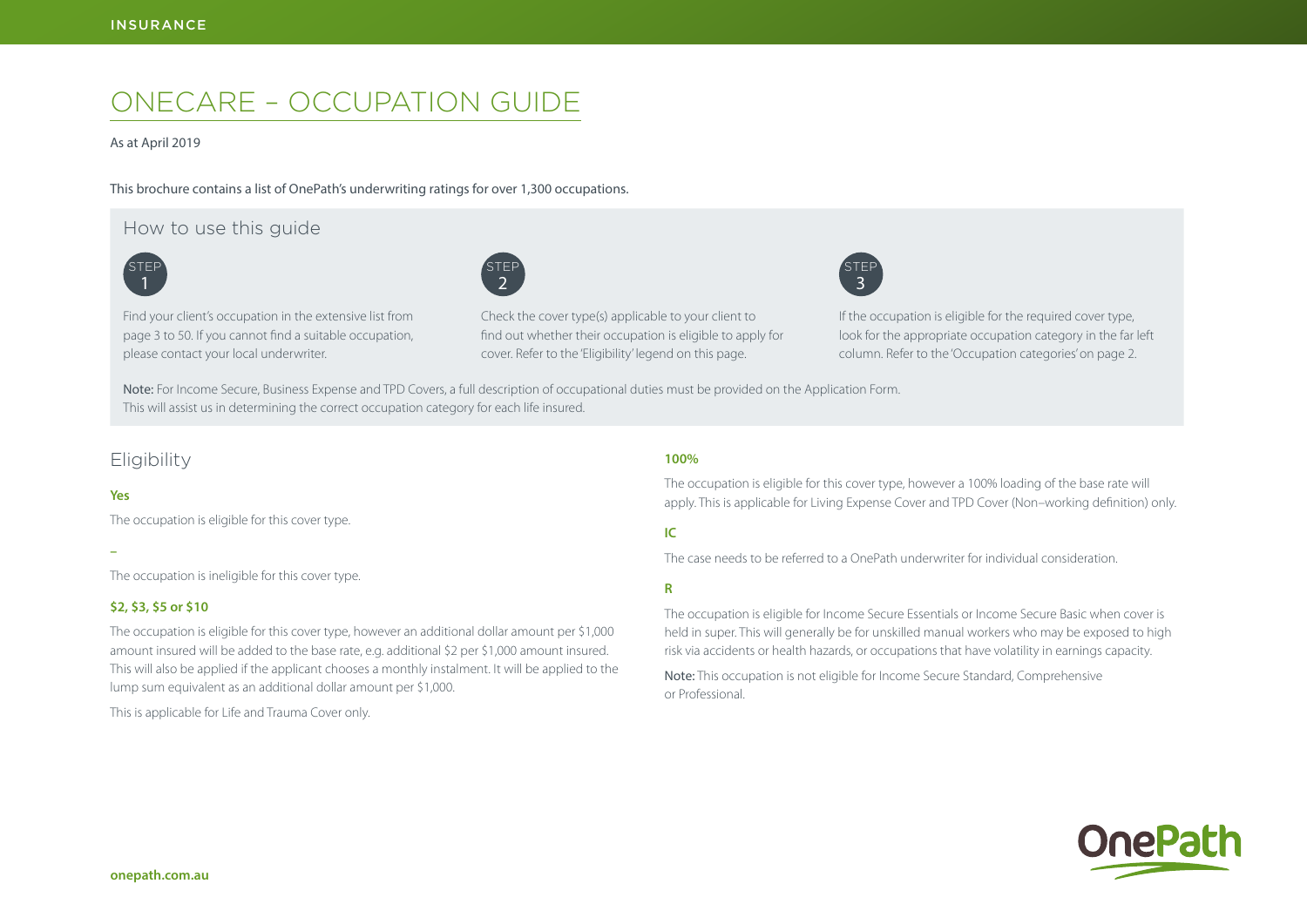# Occupation categories

The following categories are a guide only. If you cannot find a suitable occupation, please contact your local underwriter.

## **A Legal industry**

#### (e.g. lawyer, solicitor)

Qualified legal professionals who require membership of a professional or government body to practise their occupation.

# **C Community professionals**

(e.g. counsellor, tutor – university)

Non–manual workers who are employed by 'not for profit' organisations.

# **D Medical/dental**

(e.g. doctor, dentist)

Qualified medical professionals who require membership of a professional or government body to practise their occupation.

#### **E Executive**

Senior white collar workers with salary packages in excess of \$100,000 who do not perform any manual work.

Many occupations listed in Category I are eligible for this category, subject to above requirements being met.

#### **F Finance industry consultants**

(e.g. insurance assessor, actuary – qualified)

Qualified financial professionals who require membership of a professional or government body to practise their occupation.

# **H Heavy trades**

(e.g. qualified wall/floor tiler, glazier)

Skilled or semi-skilled manual workers and heavy machinery operators who are not exposed to high risk via accidents or health hazards.

#### **HH Heavy duties**

(e.g. bulldozer driver, forklift driver)

Skilled or semi-skilled manual workers and heavy machinery operators who may be exposed to high risk via accidents or health hazards.

#### **I Indoor sedentary**

(e.g. administrative worker, travel consultant)

Clerical or administrative white collar workers who do not perform any manual work, or salespeople not involved with deliveries.

# **L Light trade**

(e.g. printer – qualified, hairdresser)

Certain skilled technicians involved in light manual work and proprietors in some non hazardous industries.

#### **M Mobile professionals**

(e.g. advertising sales representative, cafe proprietor, beautician, head waiter)

Occupations particularly associated with the service sector, travelling or significant 'standing' but no heavy duties.

# **P Qualified professionals**

(e.g. architect, pharmacist)

- Qualified professionals include:
- **•** professional white collar workers with university qualifications
- **•** individuals employed by an independent employer who are executives or senior managerial white collar workers with salary packages in excess of \$150,000.

We will also consider working directors of their own companies, provided:

- **•** they have a structured salary package in excess of \$150,000
- **•** their business has been established more than two years and
- **•** their duties are totally sedentary.

# **S Skilled technicians/trade supervisors**

(e.g. dental hygienist, factory production manager, qualified locksmith)

Certain skilled technicians and supervisors of blue collar workers, whose supervising duties may include less than 10% of their time spent performing light manual work.

# **T Trades**

(e.g. electrician, qualified plumber)

Fully qualified licensed tradespeople. Details of qualifications must be provided.

# **U Undefined**

Occupations that are ineligible for Income Secure Cover or TPD Cover (Any, Own, Home-maker definitions).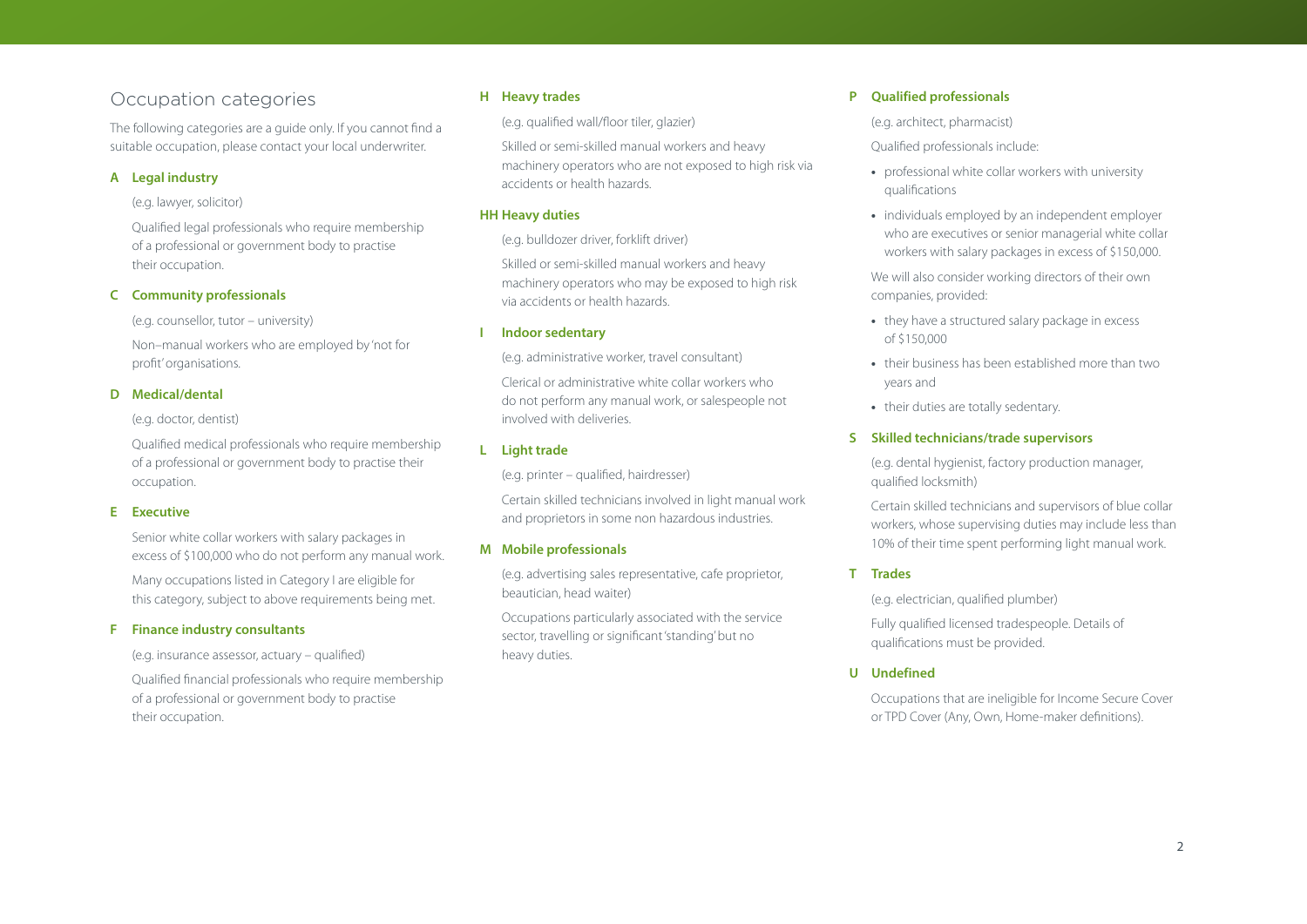|                                                       |                        | Cover           |                          |                          |                          |                             |                 |                          |                            |                   |
|-------------------------------------------------------|------------------------|-----------------|--------------------------|--------------------------|--------------------------|-----------------------------|-----------------|--------------------------|----------------------------|-------------------|
|                                                       |                        |                 |                          |                          | <b>TPD</b>               |                             |                 |                          |                            |                   |
| Occupation                                            | Occupation<br>category | Life/<br>Trauma | Any <sup></sup>          | Own                      | <b>Business</b>          | Home-<br>maker <sup>®</sup> | Non-<br>working | Income<br>Secure         | <b>Business</b><br>Expense | Living<br>Expense |
| Abalone diver                                         | $\cup$                 | \$2             | $\overline{\phantom{a}}$ | $\sim$                   | $\equiv$                 | $\overline{\phantom{a}}$    | 100%            | $\overline{\phantom{a}}$ | $\overline{\phantom{a}}$   | 100%              |
| Abattoir - supervisor, no manual work                 | L                      | Yes             | Yes                      | ۰                        |                          |                             | Yes             | Yes                      | Yes                        | Yes               |
| Abattoir - worker other than butcher/boner            | $\cup$                 | Yes             | $\overline{\phantom{a}}$ | ÷                        |                          | $\overline{\phantom{a}}$    | Yes             | $\overline{\phantom{a}}$ | $\overline{\phantom{m}}$   | Yes               |
| Accountant/auditor - degree qualified                 | P                      | Yes             | Yes                      | Yes                      | Yes                      | $\overline{\phantom{a}}$    | Yes             | Yes                      | Yes                        | Yes               |
| Accountant/auditor - not degree qualified             | F                      | Yes             | Yes                      | Yes                      | $\overline{\phantom{a}}$ | $\overline{\phantom{a}}$    | Yes             | Yes                      | Yes                        | Yes               |
| Accounts clerk                                        |                        | Yes             | Yes                      | Yes                      | $\equiv$                 | $\overline{\phantom{a}}$    | Yes             | Yes                      | Yes                        | Yes               |
| Actor/actress                                         | $\cup$                 | Yes             | $\overline{\phantom{a}}$ | $\overline{\phantom{a}}$ | $\overline{\phantom{a}}$ | $\overline{\phantom{a}}$    | Yes             | $\overline{\phantom{a}}$ | $\overline{\phantom{m}}$   | Yes               |
| Actuary - not qualified                               |                        | Yes             | Yes                      | Yes                      | $\equiv$                 | $\overline{\phantom{a}}$    | Yes             | Yes                      | Yes                        | Yes               |
| Actuary - qualified                                   | F                      | Yes             | Yes                      | Yes                      | $\overline{\phantom{a}}$ |                             | Yes             | Yes                      | Yes                        | Yes               |
| Acupuncturist - Australian qualified                  | D                      | Yes             | Yes                      | Yes                      | Yes                      | $\overline{\phantom{a}}$    | Yes             | Yes                      | Yes                        | Yes               |
| Acupuncturist - other                                 | $\cup$                 | Yes             | $\overline{\phantom{a}}$ | $\overline{\phantom{a}}$ | $\overline{\phantom{a}}$ | $\overline{\phantom{a}}$    | Yes             | $\overline{\phantom{a}}$ | $\overline{\phantom{m}}$   | Yes               |
| Adjuster/assessor - field work                        | M                      | Yes             | Yes                      | Yes                      |                          |                             | Yes             | Yes                      | Yes                        | Yes               |
| Adjuster/assessor - office based                      |                        | Yes             | Yes                      | Yes                      |                          | $\overline{\phantom{a}}$    | Yes             | Yes                      | Yes                        | Yes               |
| Administrative worker - office, teller, bank clerk    |                        | Yes             | Yes                      | Yes                      | $\overline{\phantom{0}}$ | $\overline{\phantom{a}}$    | Yes             | Yes                      | Yes                        | Yes               |
| Advertising - other                                   |                        | Yes             | Yes                      | $\overline{\phantom{m}}$ | $\overline{\phantom{a}}$ | $\overline{\phantom{a}}$    | Yes             | Yes                      | Yes                        | Yes               |
| Advertising agent                                     |                        | Yes             | Yes                      | Yes                      |                          |                             | Yes             | Yes                      | Yes                        | Yes               |
| Advertising executive - meeting the requirements of E | $\mathsf E$            | Yes             | Yes                      | Yes                      | $\overline{\phantom{a}}$ | $\overline{\phantom{a}}$    | Yes             | Yes                      | Yes                        | Yes               |
| Advertising executive - meeting the requirements of P | P                      | Yes             | Yes                      | Yes                      | Yes                      | $\overline{\phantom{a}}$    | Yes             | Yes                      | Yes                        | Yes               |
| Advertising sales representative                      | $M_{\odot}$            | Yes             | Yes                      | Yes                      | $\equiv$                 | $\equiv$                    | Yes             | Yes                      | Yes                        | Yes               |
| Aerial photographer                                   | $\cup$                 | IC              | $\equiv$                 | $\overline{\phantom{0}}$ |                          | $\overline{\phantom{a}}$    | Yes             | ÷                        | $\equiv$                   | Yes               |
| Aerobics instructor                                   | $\mathsf S$            | Yes             | Yes                      | $\qquad \qquad -$        |                          |                             | Yes             | ÷                        | $\equiv$                   | Yes               |
| Aeronautical engineer - flying                        | $\cup$                 | Yes             | $\overline{\phantom{a}}$ | $\qquad \qquad -$        |                          | $\overline{\phantom{a}}$    | Yes             | $\overline{\phantom{a}}$ | $\equiv$                   | Yes               |
| Aeronautical engineer - non flying, not office based  | L                      | Yes             | Yes                      | Yes                      |                          |                             | Yes             | Yes                      | Yes                        | Yes               |
| Aeronautical engineer - office based                  | P                      | Yes             | Yes                      | Yes                      | Yes                      | $\overline{\phantom{a}}$    | Yes             | Yes                      | Yes                        | Yes               |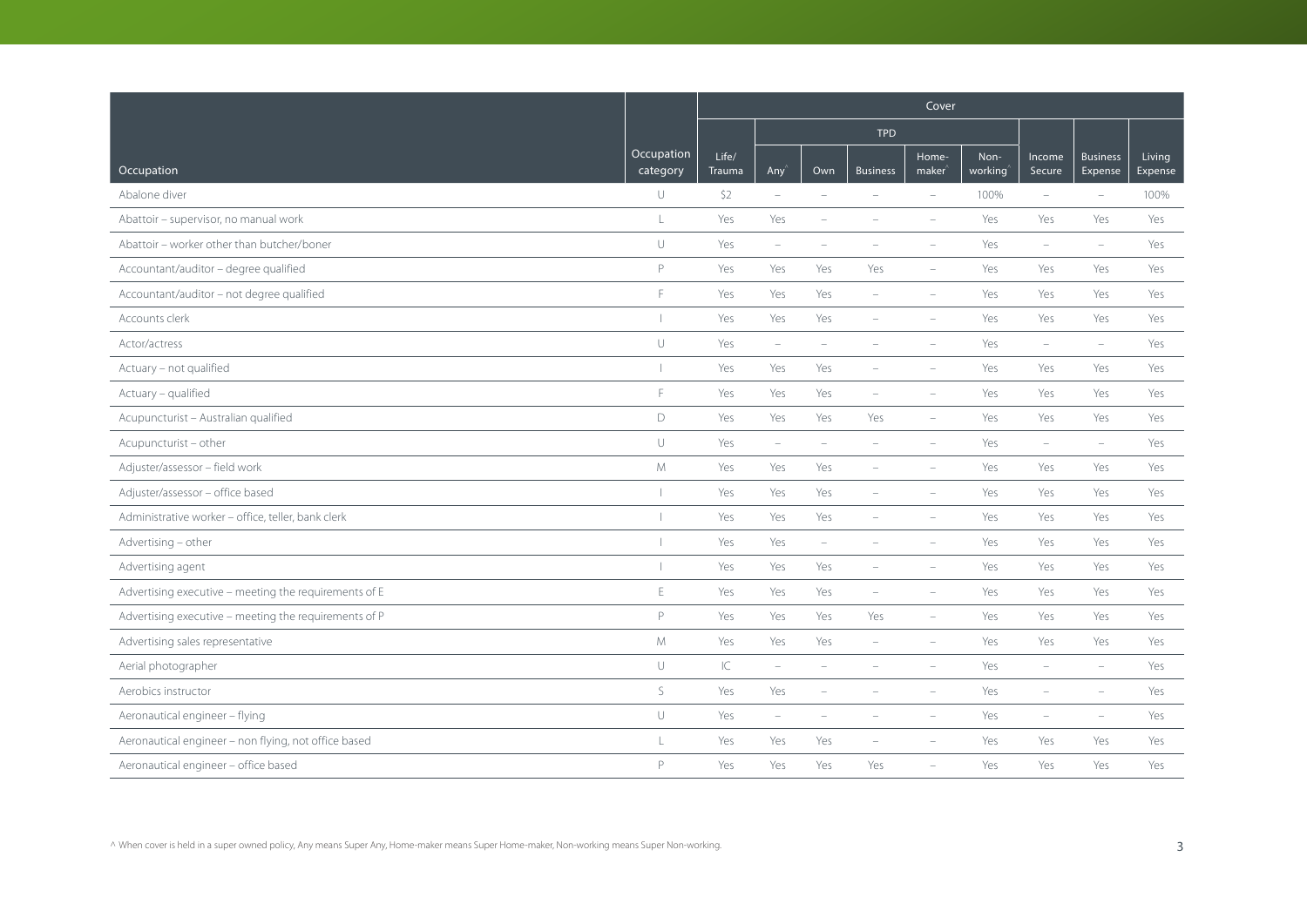|                                                                            |                                                                   | Cover           |                          |                          |                          |                             |                 |                          |                            |                   |  |
|----------------------------------------------------------------------------|-------------------------------------------------------------------|-----------------|--------------------------|--------------------------|--------------------------|-----------------------------|-----------------|--------------------------|----------------------------|-------------------|--|
|                                                                            |                                                                   |                 |                          |                          | <b>TPD</b>               |                             |                 |                          |                            |                   |  |
| Occupation                                                                 | Occupation<br>category                                            | Life/<br>Trauma | Any <sup></sup>          | Own                      | <b>Business</b>          | Home-<br>maker <sup>'</sup> | Non-<br>working | Income<br>Secure         | <b>Business</b><br>Expense | Living<br>Expense |  |
| Aged care worker - administration/clerical                                 |                                                                   | Yes             | Yes                      | $\equiv$                 | $\sim$                   | $\sim$                      | Yes             | Yes                      | Yes                        | Yes               |  |
| Aged care worker - orderly                                                 | $\cup$                                                            | Yes             | $\overline{\phantom{m}}$ | ۰                        | $\overline{\phantom{0}}$ | $\overline{\phantom{a}}$    | Yes             | R                        | $\overline{\phantom{a}}$   | Yes               |  |
| Agricultural adviser - less than 10% field work                            | $\overline{1}$                                                    | Yes             | Yes                      |                          |                          |                             | Yes             | Yes                      | Yes                        | Yes               |  |
| Agricultural adviser - more than 10% field work                            | $\frac{1}{2}$                                                     | Yes             | Yes                      | $\overline{\phantom{a}}$ |                          |                             | Yes             | Yes                      | Yes                        | Yes               |  |
| Agricultural scientist - less than 10% field work                          | P                                                                 | Yes             | Yes                      | Yes                      | Yes                      | $\overline{\phantom{a}}$    | Yes             | Yes                      | Yes                        | Yes               |  |
| Agricultural scientist - more than 10% field work                          | $\mathsf S$                                                       | Yes             | Yes                      | Yes                      | $\overline{\phantom{a}}$ | $\sim$                      | Yes             | Yes                      | Yes                        | Yes               |  |
| Agronomist - degree qualified, less than 10% field work                    | P                                                                 | Yes             | Yes                      | Yes                      | Yes                      | $\sim$                      | Yes             | Yes                      | Yes                        | Yes               |  |
| Agronomist - degree qualified, more than 10% field work                    | S                                                                 | Yes             | Yes                      | Yes                      | $\sim$                   | $\sim$                      | Yes             | Yes                      | Yes                        | Yes               |  |
| Air conditioning - installations, repairs, service, qualified tradesperson | $\mathsf{L}$                                                      | Yes             | Yes                      | Yes                      |                          |                             | Yes             | Yes                      | Yes                        | Yes               |  |
| Air conditioning - office and consulting                                   | $\overline{\phantom{a}}$                                          | Yes             | Yes                      | Yes                      |                          |                             | Yes             | Yes                      | Yes                        | Yes               |  |
| Air conditioning - other                                                   | $\mathsf{H}% _{\mathsf{H}}^{\ast}=\mathsf{H}_{\mathsf{H}}^{\ast}$ | Yes             | Yes                      | $\overline{\phantom{a}}$ |                          |                             | Yes             | Yes                      | Yes                        | Yes               |  |
| Air force - all ranks, flight crew                                         | $\cup$                                                            | \$5             | $\overline{\phantom{m}}$ |                          |                          | $\sim$                      | 100%            | $\overline{\phantom{a}}$ | $\equiv$                   | 100%              |  |
| Air force - all ranks, no special hazards                                  | $\cup$                                                            | Yes             | ÷                        |                          |                          |                             | Yes             |                          |                            | Yes               |  |
| Air force - all ranks, volunteer reserve                                   | $\cup$                                                            | Yes             | $\sim$                   |                          |                          |                             | Yes             | ÷                        | $\equiv$                   | Yes               |  |
| Air traffic controller                                                     | $\cup$                                                            | Yes             | $\overline{\phantom{a}}$ | $\overline{\phantom{m}}$ | $\overline{\phantom{m}}$ | $\overline{\phantom{a}}$    | Yes             | $\overline{\phantom{a}}$ | $\sim$                     | Yes               |  |
| Airline refuellers                                                         | $\mathsf{H}% _{\mathsf{H}}^{\ast}=\mathsf{H}_{\mathsf{H}}^{\ast}$ | Yes             | Yes                      |                          |                          |                             | Yes             | Yes                      | Yes                        | Yes               |  |
| Airport baggage handlers                                                   | $\mathbb H$                                                       | Yes             | Yes                      | $\overline{\phantom{m}}$ |                          |                             | Yes             | Yes                      | Yes                        | Yes               |  |
| Airport cleaners                                                           | HH                                                                | Yes             | Yes                      | $\qquad \qquad -$        |                          | $\sim$                      | Yes             | R                        | $\overline{\phantom{a}}$   | Yes               |  |
| Airport maintenance workers                                                | $\mathbb H$                                                       | Yes             | Yes                      | $\overline{\phantom{0}}$ | $\sim$                   | $\sim$                      | Yes             | Yes                      | Yes                        | Yes               |  |
| Airport management - others, office based                                  |                                                                   | Yes             | Yes                      | Yes                      |                          |                             | Yes             | Yes                      | Yes                        | Yes               |  |
| Alarm installer                                                            | L                                                                 | Yes             | Yes                      | Yes                      | $\overline{\phantom{a}}$ | $\overline{\phantom{a}}$    | Yes             | Yes                      | Yes                        | Yes               |  |
| Aluminium fixer/framer/installer                                           | $\mathbb H$                                                       | Yes             | Yes                      | $\overline{\phantom{0}}$ | $\overline{\phantom{a}}$ | $\overline{\phantom{a}}$    | Yes             | Yes                      | Yes                        | Yes               |  |
| Ambulance personnel - administration                                       |                                                                   | Yes             | Yes                      | Yes                      |                          |                             | Yes             | Yes                      | Yes                        | Yes               |  |
| Ambulance personnel - others including drivers, officers                   | $\cup$                                                            | Yes             |                          |                          |                          |                             | Yes             | R                        | $\overline{\phantom{a}}$   | Yes               |  |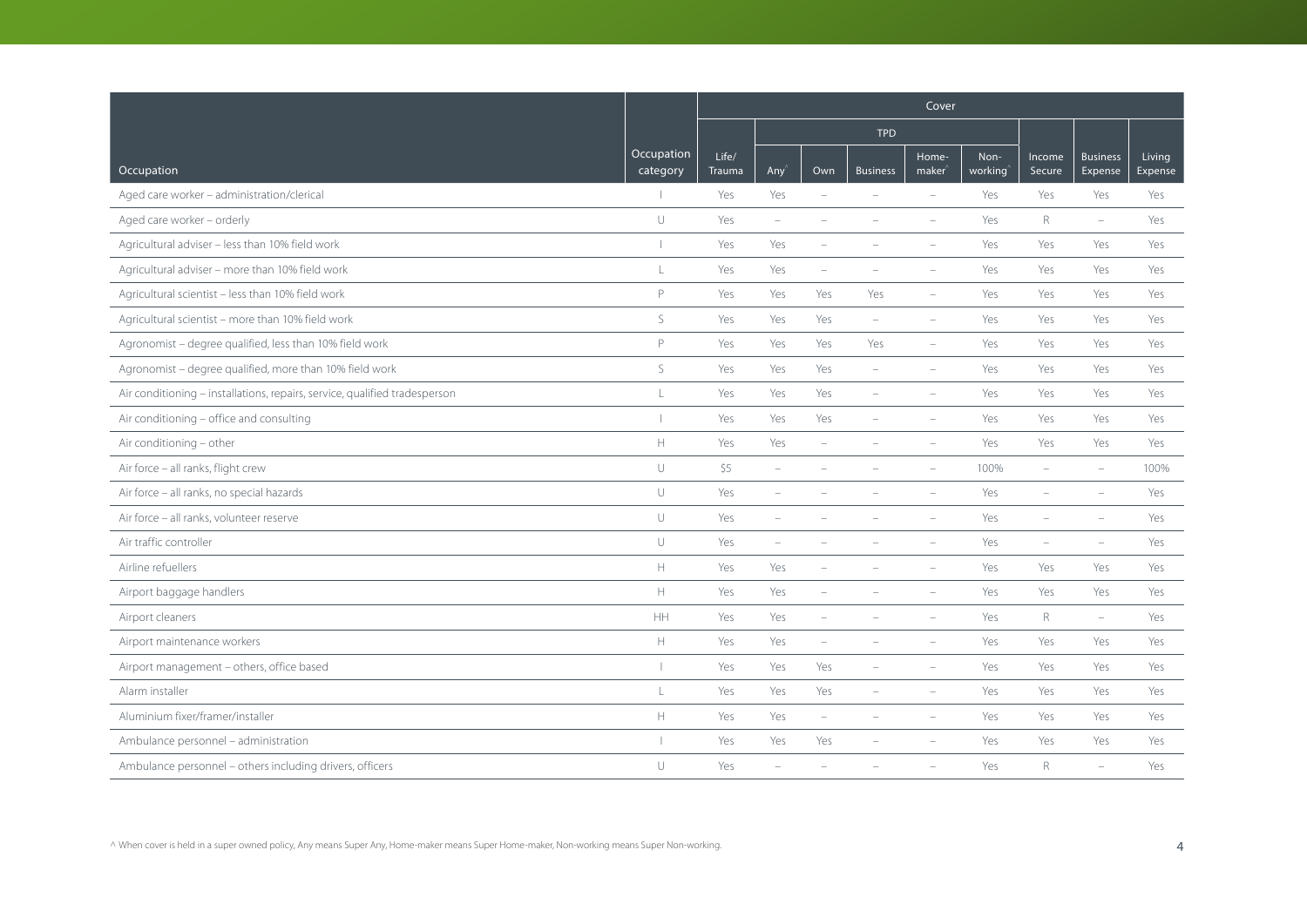|                                               |                        | Cover                  |                                   |                          |                          |                             |                 |                                   |                            |                   |
|-----------------------------------------------|------------------------|------------------------|-----------------------------------|--------------------------|--------------------------|-----------------------------|-----------------|-----------------------------------|----------------------------|-------------------|
|                                               |                        |                        |                                   |                          | <b>TPD</b>               |                             |                 |                                   |                            |                   |
| Occupation                                    | Occupation<br>category | Life/<br><b>Trauma</b> | Any                               | Own                      | <b>Business</b>          | Home-<br>maker <sup>®</sup> | Non-<br>working | Income<br>Secure                  | <b>Business</b><br>Expense | Living<br>Expense |
| Anaesthetist                                  | D                      | Yes                    | Yes                               | Yes                      | Yes                      | $\overline{\phantom{a}}$    | Yes             | Yes                               | Yes                        | Yes               |
| Animal breeder/groomer/trainer                | $\mathsf L$            | Yes                    | Yes                               | $\sim$                   | $\equiv$                 | $\equiv$                    | Yes             | $\overline{\phantom{a}}$          | $\equiv$                   | Yes               |
| Animator - full time, not a contractor        | HH                     | Yes                    | $\subset$                         | ÷                        |                          | $\equiv$                    | Yes             | IC                                | $\subset$                  | Yes               |
| Annealer/locksmith                            | L                      | Yes                    | Yes                               | Yes                      | $\overline{\phantom{a}}$ | $\overline{\phantom{a}}$    | Yes             | Yes                               | Yes                        | Yes               |
| Announcer - radio, television                 | HH                     | Yes                    | $\ensuremath{\mathsf{IC}}\xspace$ | $\overline{\phantom{a}}$ | $\overline{\phantom{a}}$ | $\overline{\phantom{a}}$    | Yes             | $\ensuremath{\mathsf{IC}}\xspace$ | $\subset$                  | Yes               |
| Antenna erector - heights over 10 metres      | $\cup$                 | \$2                    | $\overline{\phantom{m}}$          |                          |                          |                             | 100%            | ÷                                 | $\overline{\phantom{a}}$   | 100%              |
| Antenna erector - heights up to 10 metres     | $\mathbb H$            | Yes                    | Yes                               | ۰                        |                          | $\equiv$                    | Yes             | Yes                               | Yes                        | Yes               |
| Anthropologist                                | ${\mathsf M}$          | Yes                    | Yes                               | $\overline{\phantom{a}}$ | $\equiv$                 | $\equiv$                    | Yes             | Yes                               | Yes                        | Yes               |
| Apiarist/beekeeper                            | $\mathsf L$            | Yes                    | Yes                               | Yes                      |                          |                             | Yes             | Yes                               | Yes                        | Yes               |
| Apprentice - not in final year                | $\cup$                 | Yes                    | $\overline{\phantom{m}}$          | ÷                        |                          | $\overline{\phantom{a}}$    | Yes             | $\mathsf{R}$                      | $\overline{\phantom{0}}$   | Yes               |
| Aquaculture technician                        | $\mathsf{HH}$          | Yes                    | $\subset$                         | $\overline{\phantom{a}}$ | $\overline{\phantom{a}}$ | $\overline{\phantom{a}}$    | Yes             | IC                                | IC                         | Yes               |
| Archaeologist - field work                    | HH                     | Yes                    | $\subset$                         | $\overline{\phantom{a}}$ | $\overline{\phantom{a}}$ | $\overline{\phantom{a}}$    | Yes             | IC                                | C                          | Yes               |
| Archaeologist - office based                  | P                      | Yes                    | Yes                               | Yes                      | Yes                      | $\overline{\phantom{a}}$    | Yes             | Yes                               | Yes                        | Yes               |
| Architect                                     | P                      | Yes                    | Yes                               | Yes                      | Yes                      | $\overline{\phantom{a}}$    | Yes             | Yes                               | Yes                        | Yes               |
| Archivist                                     |                        | Yes                    | Yes                               | Yes                      | $\overline{\phantom{a}}$ | $\overline{\phantom{a}}$    | Yes             | Yes                               | Yes                        | Yes               |
| Armoured car driver                           | $\cup$                 | Yes                    | $\overline{\phantom{m}}$          |                          |                          |                             | Yes             | $\mathsf R$                       | $\overline{\phantom{a}}$   | Yes               |
| Army - all ranks, bomb disposal               | $\cup$                 | \$3                    | $\overline{\phantom{a}}$          |                          |                          |                             | 100%            | $\overline{\phantom{0}}$          | $\equiv$                   | 100%              |
| Army - all ranks, full time volunteer reserve | $\cup$                 | Yes                    | $\overline{\phantom{a}}$          |                          |                          | $\overline{\phantom{a}}$    | Yes             | ۰                                 | $\overline{\phantom{a}}$   | Yes               |
| Army - all ranks, no special hazards          | $\cup$                 | Yes                    | $\overline{\phantom{a}}$          | ÷                        |                          | $\overline{\phantom{a}}$    | Yes             | ۰                                 | $\overline{\phantom{a}}$   | Yes               |
| Army - all ranks, special air services        | $\cup$                 | \$2                    | $\equiv$                          |                          |                          | $\equiv$                    | 100%            | ÷                                 | $\equiv$                   | 100%              |
| Art dealer - shop or gallery                  |                        | Yes                    | Yes                               | Yes                      | $\overline{\phantom{a}}$ | $\overline{\phantom{a}}$    | Yes             | Yes                               | Yes                        | Yes               |
| Artificial inseminator                        | $\mathbb H$            | Yes                    | Yes                               | Yes                      | $\overline{\phantom{a}}$ | $\overline{\phantom{a}}$    | Yes             | Yes                               | Yes                        | Yes               |
| Artist - commercial, not working from home    | M                      | Yes                    | Yes                               |                          |                          |                             | Yes             | Yes                               | Yes                        | Yes               |
| Artist - freelance, not working from home     | HH                     | Yes                    | $\subset$                         |                          |                          |                             | Yes             | ÷                                 | $\overline{\phantom{a}}$   | Yes               |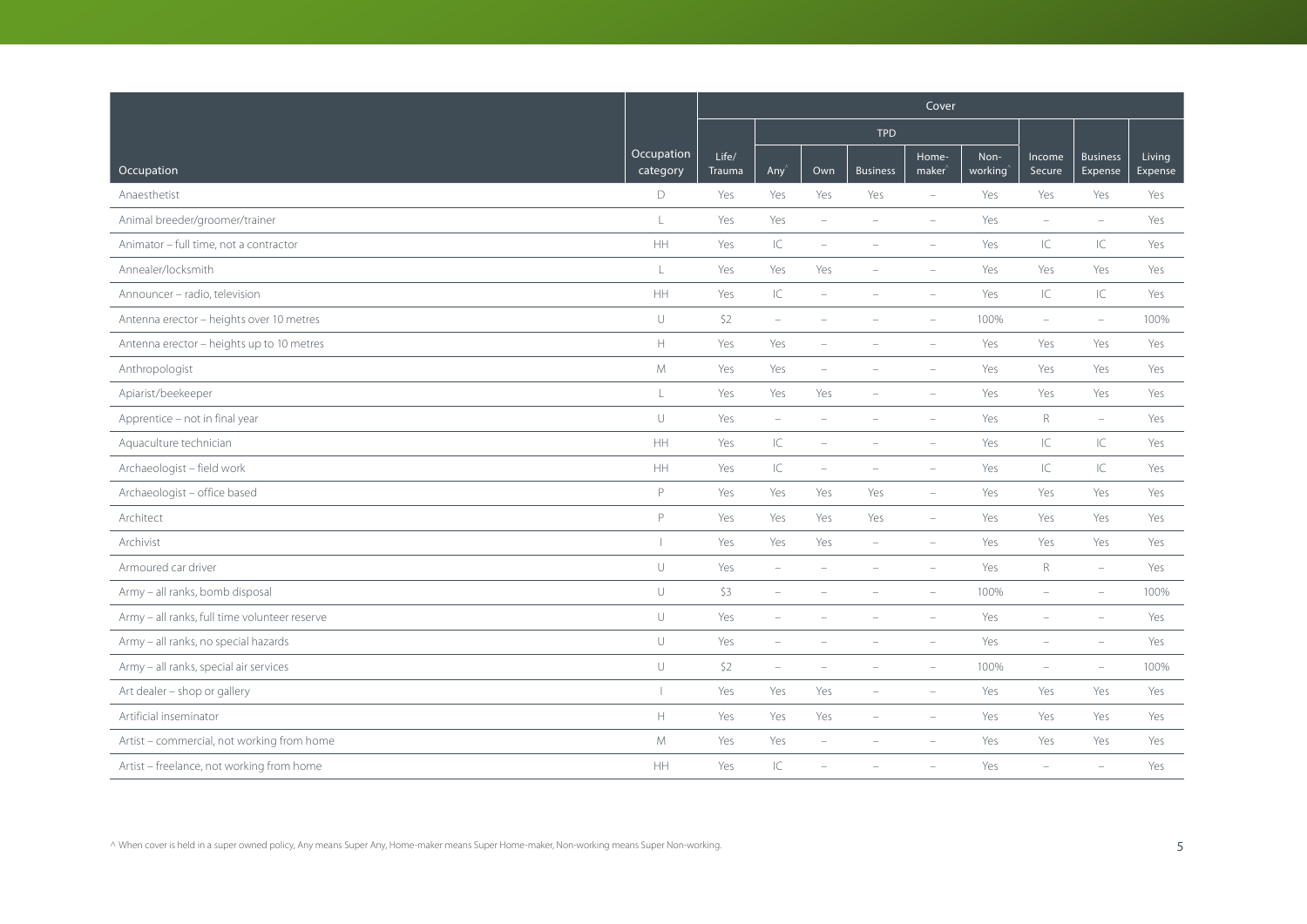|                                                                                   |                        | Cover           |                          |                          |                          |                             |                 |                          |                            |                          |  |
|-----------------------------------------------------------------------------------|------------------------|-----------------|--------------------------|--------------------------|--------------------------|-----------------------------|-----------------|--------------------------|----------------------------|--------------------------|--|
|                                                                                   |                        |                 |                          |                          | <b>TPD</b>               |                             |                 |                          |                            |                          |  |
| Occupation                                                                        | Occupation<br>category | Life/<br>Trauma | Any                      | Own                      | <b>Business</b>          | Home-<br>maker <sup>'</sup> | Non-<br>working | Income<br>Secure         | <b>Business</b><br>Expense | <b>Living</b><br>Expense |  |
| Asbestos workers                                                                  | $\cup$                 | IC              | $\overline{\phantom{a}}$ | $\equiv$                 | $\sim$                   | $\equiv$                    | Yes             | $\equiv$                 | $\equiv$                   | Yes                      |  |
| Asphalt layer                                                                     | $\mathsf{HH}$          | Yes             | Yes                      | $\overline{\phantom{m}}$ |                          | $\overline{\phantom{a}}$    | Yes             | R                        | $\overline{\phantom{a}}$   | Yes                      |  |
| Assayer - qualified, no mines                                                     | $\mathbf{I}$           | Yes             | Yes                      |                          |                          |                             | Yes             | Yes                      | Yes                        | Yes                      |  |
| Assembly/production line worker                                                   | $\cup$                 | Yes             | $\overline{\phantom{m}}$ |                          |                          |                             | Yes             | $\mathsf{R}$             | $\overline{\phantom{m}}$   | Yes                      |  |
| Astronomer                                                                        | P                      | Yes             | Yes                      | Yes                      | Yes                      | $\overline{\phantom{a}}$    | Yes             | Yes                      | Yes                        | Yes                      |  |
| Athletics professional sportsperson                                               | $\cup$                 | Yes             | $\overline{\phantom{a}}$ | ÷                        | $\equiv$                 | $\overline{\phantom{a}}$    | Yes             | $\overline{\phantom{a}}$ | $\overline{\phantom{a}}$   | Yes                      |  |
| Attorney                                                                          | A                      | Yes             | Yes                      | Yes                      | Yes                      | $\sim$                      | Yes             | Yes                      | Yes                        | Yes                      |  |
| Auctioneer                                                                        | $\mathbf{1}$           | Yes             | Yes                      | Yes                      |                          | $\overline{\phantom{a}}$    | Yes             | Yes                      | Yes                        | Yes                      |  |
| Audiologist - degree qualified                                                    | P                      | Yes             | Yes                      | Yes                      | Yes                      | $\overline{\phantom{a}}$    | Yes             | Yes                      | Yes                        | Yes                      |  |
| Audiometrist                                                                      | D                      | Yes             | Yes                      | Yes                      | Yes                      | $\overline{\phantom{a}}$    | Yes             | Yes                      | Yes                        | Yes                      |  |
| Auditor - not qualified                                                           | $\overline{1}$         | Yes             | Yes                      | Yes                      | $\overline{\phantom{m}}$ | $\overline{\phantom{a}}$    | Yes             | Yes                      | Yes                        | Yes                      |  |
| Auditor - qualified                                                               | P                      | Yes             | Yes                      | Yes                      | Yes                      | $\overline{\phantom{a}}$    | Yes             | Yes                      | Yes                        | Yes                      |  |
| Auslan interpreter                                                                | $\mathbf{I}$           | Yes             | Yes                      | Yes                      | $\equiv$                 |                             | Yes             | Yes                      | Yes                        | Yes                      |  |
| Author/writer/novelist                                                            | $\mathsf{HH}$          | Yes             | IC                       | $\overline{\phantom{a}}$ | $\equiv$                 | $\overline{\phantom{a}}$    | Yes             | $\overline{\phantom{a}}$ | $\overline{\phantom{a}}$   | Yes                      |  |
| Auto-electrician - qualified                                                      | $\mathsf L$            | Yes             | Yes                      | Yes                      | $\overline{\phantom{a}}$ | $\overline{\phantom{0}}$    | Yes             | Yes                      | Yes                        | Yes                      |  |
| Aviation industry - agricultural, crop dusting and mustering                      | $\cup$                 | \$10            | $\equiv$                 |                          |                          |                             | 100%            | $\overline{\phantom{0}}$ |                            | 100%                     |  |
| Aviation industry - charter services, regular flights between recognised airports | $\cup$                 | Yes             | $\sim$                   |                          |                          |                             | Yes             |                          |                            | Yes                      |  |
| Aviation industry - flying doctor                                                 | $\cup$                 | Yes             | ÷,                       |                          |                          |                             | Yes             | ÷                        |                            | Yes                      |  |
| Aviation industry - flying instructors over 80 hours                              | $\cup$                 | \$2             | $\sim$                   |                          |                          |                             | 100%            | $\equiv$                 | $\sim$                     | 100%                     |  |
| Aviation industry - flying instructors up to 80 hours                             | $\cup$                 | Yes             |                          |                          |                          |                             | Yes             |                          |                            | Yes                      |  |
| Aviation industry - public transport, pilot/air crew                              | $\cup$                 | Yes             | $\overline{\phantom{a}}$ |                          |                          |                             | Yes             | $\overline{\phantom{a}}$ | $\overline{\phantom{a}}$   | Yes                      |  |
| Aviation industry - test pilot                                                    | $\cup$                 | \$5             | $\overline{\phantom{m}}$ | $\overline{\phantom{a}}$ | $\equiv$                 | $\overline{\phantom{0}}$    | 100%            | $\overline{\phantom{a}}$ | $\overline{\phantom{a}}$   | 100%                     |  |
| Backhoe/bobcat/bulldozer operator - building/construction road work               | HH                     | Yes             | Yes                      |                          |                          |                             | Yes             | Yes <sup>#</sup>         | Yes                        | Yes                      |  |
| Backhoe/bobcat/bulldozer operator - domestic worker only                          | <b>HH</b>              | Yes             | Yes                      |                          |                          |                             | Yes             | Yes <sup>#</sup>         | Yes                        | Yes                      |  |

 $\land$  When cover is held in a super owned policy, Any means Super Any, Home-maker means Super Home-maker, Non-working means Super Non-working. 6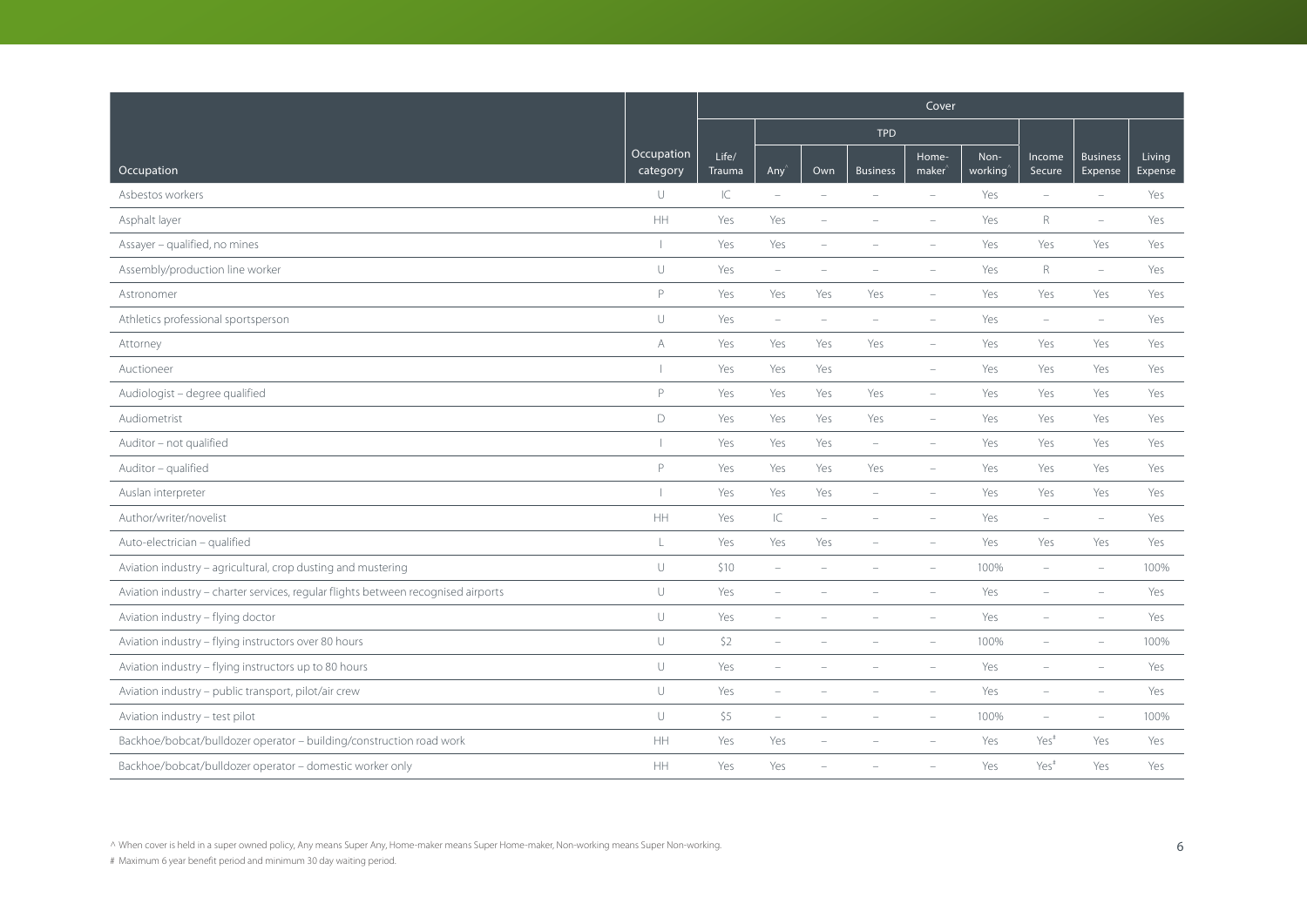|                                                       |                        | Cover           |                                 |                          |                          |                          |                 |                          |                            |                   |  |
|-------------------------------------------------------|------------------------|-----------------|---------------------------------|--------------------------|--------------------------|--------------------------|-----------------|--------------------------|----------------------------|-------------------|--|
|                                                       |                        |                 |                                 |                          | <b>TPD</b>               |                          |                 |                          |                            |                   |  |
| Occupation                                            | Occupation<br>category | Life/<br>Trauma | Any                             | Own                      | <b>Business</b>          | Home-<br>$make^$         | Non-<br>working | Income<br>Secure         | <b>Business</b><br>Expense | Living<br>Expense |  |
| Bailiff                                               | L                      | Yes             | Yes                             | $\sim$                   | $\equiv$                 | $\sim$                   | Yes             | Yes                      | Yes                        | Yes               |  |
| Baker/pastry cook                                     | $\mathsf{L}$           | Yes             | Yes                             | Yes                      | $\overline{\phantom{0}}$ |                          | Yes             | Yes                      | Yes                        | Yes               |  |
| Bakery worker - manager/supervisor/owner              | S                      | Yes             | Yes                             | Yes                      |                          |                          | Yes             | Yes                      | Yes                        | Yes               |  |
| Bakery worker - other workers, manual work            | $\mathbb H$            | Yes             | Yes                             | $\overline{\phantom{a}}$ |                          |                          | Yes             | Yes                      | Yes                        | Yes               |  |
| Balloonist - commercial                               | $\cup$                 | \$2             | $\hspace{0.1mm}-\hspace{0.1mm}$ | ۰                        |                          |                          | Yes             | $\overline{\phantom{a}}$ | $\equiv$                   | Yes               |  |
| Banana farmer                                         | $\mathbb H$            | Yes             | Yes                             | ÷                        |                          | $\equiv$                 | Yes             | Yes                      | Yes                        | Yes               |  |
| Bank clerk/officer/teller                             | $\overline{1}$         | Yes             | Yes                             | Yes                      | $\equiv$                 | $\equiv$                 | Yes             | Yes                      | Yes                        | Yes               |  |
| Bank manager – not meeting the requirements of E or P |                        | Yes             | Yes                             | Yes                      | $\sim$                   | $\sim$                   | Yes             | Yes                      | Yes                        | Yes               |  |
| Bank manager - meeting the requirements of E          | E                      | Yes             | Yes                             | Yes                      | $\overline{\phantom{0}}$ | $\overline{\phantom{a}}$ | Yes             | Yes                      | Yes                        | Yes               |  |
| Bank manager - meeting the requirements of P          | P                      | Yes             | Yes                             | Yes                      | Yes                      | $\qquad \qquad -$        | Yes             | Yes                      | Yes                        | Yes               |  |
| Bank security guard - armed                           | $\cup$                 | Yes             | $\overline{\phantom{a}}$        | ÷                        | $\overline{\phantom{a}}$ | $\equiv$                 | Yes             | $\overline{\phantom{a}}$ | $\overline{\phantom{a}}$   | Yes               |  |
| Bank security quard - unarmed                         | $\cup$                 | Yes             | $\overline{\phantom{a}}$        |                          |                          | $\overline{\phantom{a}}$ | Yes             | $\mathsf R$              | $\overline{\phantom{m}}$   | Yes               |  |
| Bar manager/proprietor - no bar work                  | L                      | Yes             | Yes                             |                          |                          | $\equiv$                 | Yes             | Yes                      | Yes                        | Yes               |  |
| Bar manager/proprietor - with bar work                | $\mathbb H$            | Yes             | Yes                             | ÷,                       |                          | $\equiv$                 | Yes             | Yes                      | Yes                        | Yes               |  |
| Bar staff - full time only                            | $\mathsf{HH}% _{0}$    | Yes             | Yes                             | ÷,                       |                          | $\equiv$                 | Yes             | Yes                      | Yes                        | Yes               |  |
| Barber/hairdresser                                    | L                      | Yes             | Yes                             | Yes                      |                          | $\overline{\phantom{a}}$ | Yes             | Yes                      | Yes                        | Yes               |  |
| Barista - full time only                              | $\mathbb H$            | Yes             | Yes                             | $\overline{\phantom{a}}$ |                          | $\overline{\phantom{a}}$ | Yes             | Yes                      | Yes                        | Yes               |  |
| Barrister                                             | A                      | Yes             | Yes                             | Yes                      | Yes                      | $\overline{\phantom{a}}$ | Yes             | Yes                      | Yes                        | Yes               |  |
| Baseball/softball player - professional               | $\cup$                 | Yes             | $\overline{\phantom{a}}$        | ÷,                       | ÷                        | L.                       | Yes             | ÷                        | $\equiv$                   | Yes               |  |
| Basketball player - professional                      | $\cup$                 | Yes             | $\overline{\phantom{a}}$        |                          |                          |                          | Yes             | ÷                        | $\equiv$                   | Yes               |  |
| Battery repairs and fitting                           | $\mathbb H$            | Yes             | Yes                             | ÷                        |                          | $\overline{\phantom{a}}$ | Yes             | Yes                      | Yes                        | Yes               |  |
| <b>Battery sales</b>                                  | ${\mathsf M}$          | Yes             | Yes                             | Yes                      | $\overline{\phantom{a}}$ | $\equiv$                 | Yes             | Yes                      | Yes                        | Yes               |  |
| Beach inspector/professional life quard               | U                      | Yes             | $\overline{\phantom{a}}$        |                          |                          |                          | Yes             | $\overline{\phantom{a}}$ | $\equiv$                   | Yes               |  |
| Beautician/beauty therapist - not working from home   | M                      | Yes             | Yes                             | Yes                      |                          |                          | Yes             | Yes                      | Yes                        | Yes               |  |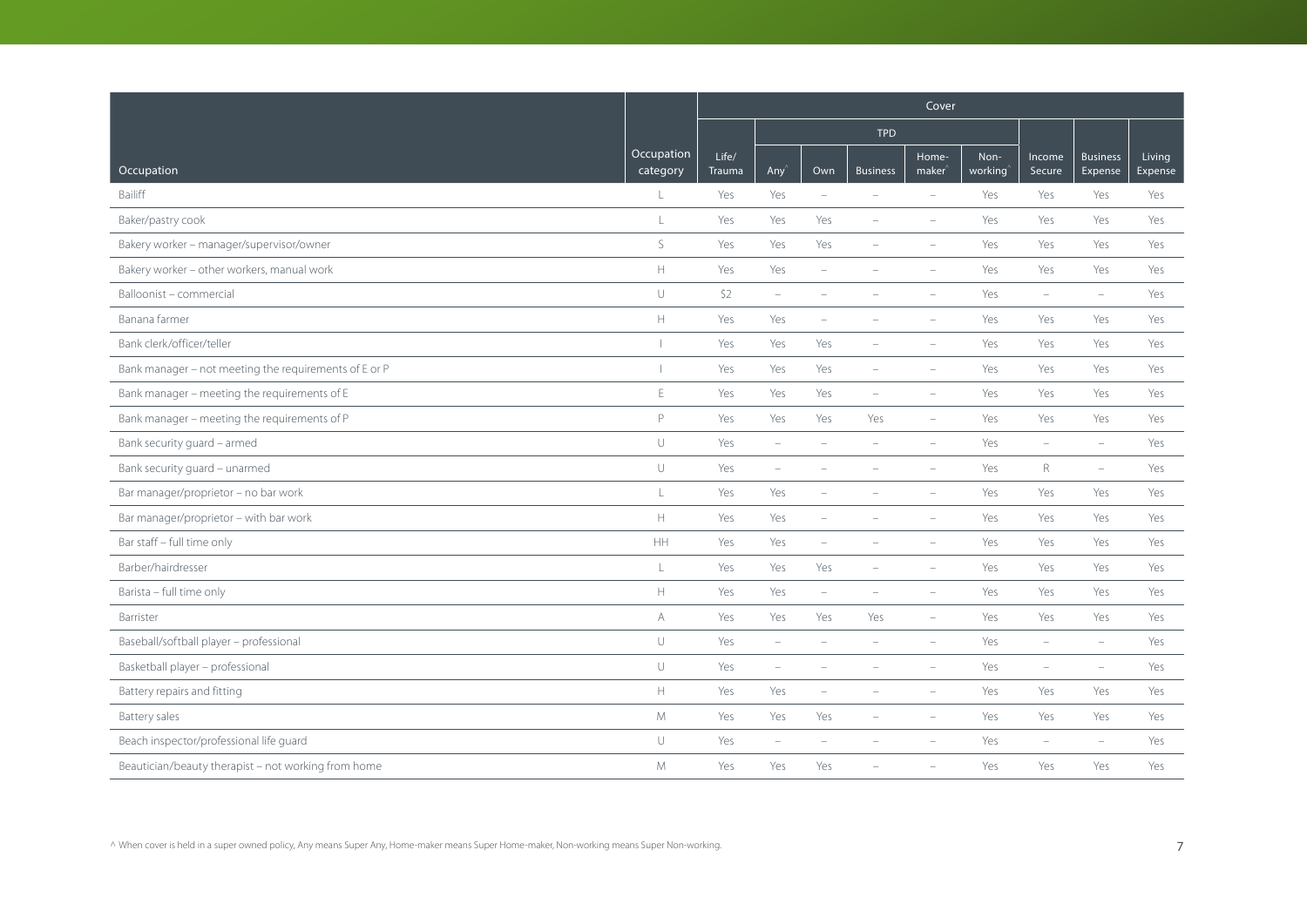|                                                            |                          | Cover           |                          |                          |                          |                             |                 |                          |                            |                   |  |
|------------------------------------------------------------|--------------------------|-----------------|--------------------------|--------------------------|--------------------------|-----------------------------|-----------------|--------------------------|----------------------------|-------------------|--|
|                                                            |                          |                 |                          |                          | <b>TPD</b>               |                             |                 |                          |                            |                   |  |
| Occupation                                                 | Occupation<br>category   | Life/<br>Trauma | Any                      | Own                      | <b>Business</b>          | Home-<br>maker <sup>'</sup> | Non-<br>working | Income<br>Secure         | <b>Business</b><br>Expense | Living<br>Expense |  |
| Beautician/beauty therapist - working from home            | M                        | Yes             | Yes                      | $\equiv$                 | $\sim$                   | $\equiv$                    | Yes             | $\mathsf R$              | $\overline{\phantom{a}}$   | Yes               |  |
| Beekeeper/apiarist                                         | L                        | Yes             | Yes                      | Yes                      | $\overline{\phantom{a}}$ | $\overline{\phantom{a}}$    | Yes             | Yes                      | Yes                        | Yes               |  |
| Bell captain/concierge                                     | M                        | Yes             | Yes                      |                          |                          |                             | Yes             | Yes                      | Yes                        | Yes               |  |
| Bicycle courier                                            | $\cup$                   | Yes             | $\overline{\phantom{m}}$ | $\overline{\phantom{0}}$ |                          |                             | Yes             | $\overline{\phantom{a}}$ | $\overline{\phantom{m}}$   | Yes               |  |
| Bicycle repairs                                            | $\mathsf L$              | Yes             | Yes                      | $\overline{\phantom{a}}$ | $\overline{\phantom{0}}$ | $\overline{\phantom{a}}$    | Yes             | Yes                      | Yes                        | Yes               |  |
| Binder and finisher                                        | $\mathsf L$              | Yes             | Yes                      | $\overline{\phantom{m}}$ |                          | $\overline{\phantom{a}}$    | Yes             | Yes                      | Yes                        | Yes               |  |
| Biochemist                                                 | P                        | Yes             | Yes                      | Yes                      | Yes                      | ÷                           | Yes             | Yes                      | Yes                        | Yes               |  |
| Biologist                                                  | P                        | Yes             | Yes                      | Yes                      | Yes                      | $\overline{\phantom{a}}$    | Yes             | Yes                      | Yes                        | Yes               |  |
| Biologist - marine, less than 10% field work, no diving    | HH                       | Yes             | IC                       | IC                       | $\overline{\phantom{m}}$ | $\overline{\phantom{a}}$    | Yes             | IC                       | IC                         | Yes               |  |
| Biologist - marine, no manual work                         | P                        | Yes             | Yes                      | Yes                      | Yes                      | ÷                           | Yes             | Yes                      | Yes                        | Yes               |  |
| Biomedical engineer - office based                         | P                        | Yes             | Yes                      | Yes                      | Yes                      | $\overline{\phantom{a}}$    | Yes             | Yes                      | Yes                        | Yes               |  |
| Blacksmith/farrier                                         | $\mathbb H$              | Yes             | Yes                      | $\overline{\phantom{m}}$ | $\overline{\phantom{a}}$ | $\overline{\phantom{a}}$    | Yes             | Yes                      | Yes                        | Yes               |  |
| Blaster/explosive handler                                  | $\cup$                   | \$3             | $\equiv$                 | L.                       |                          |                             | 100%            | L.                       | $\sim$                     | 100%              |  |
| Blind/awning/screen installer                              | $\mathbb H$              | Yes             | Yes                      | $\overline{\phantom{a}}$ |                          | $\overline{\phantom{a}}$    | Yes             | Yes                      | Yes                        | Yes               |  |
| Boarding house/bed and breakfast proprietor                | $\mathsf L$              | Yes             | Yes                      | $\overline{\phantom{0}}$ | $\overline{\phantom{a}}$ | $\overline{\phantom{0}}$    | Yes             | $\mathsf R$              | $\equiv$                   | Yes               |  |
| Boarding kennel proprietor - established two years minimum | $\mathbb H$              | Yes             | Yes                      | $\overline{\phantom{a}}$ |                          |                             | Yes             | Yes                      | Yes                        | Yes               |  |
| Boat builder - not qualified                               | $\mathbb H$              | Yes             | Yes                      | ÷,                       |                          |                             | Yes             | Yes                      | Yes                        | Yes               |  |
| Boat builder - qualified                                   | $\mathsf{L}$             | Yes             | Yes                      | Yes                      | $\overline{\phantom{a}}$ | ÷                           | Yes             | Yes                      | Yes                        | Yes               |  |
| Bodyguard - armed                                          | HH                       | Yes             | Yes                      | $\overline{\phantom{a}}$ | $\sim$                   | $\sim$                      | Yes             | $\equiv$                 | $\sim$                     | Yes               |  |
| Bodyguard - unarmed                                        | $\cup$                   | Yes             | $\overline{\phantom{a}}$ | $\overline{\phantom{0}}$ |                          |                             | Yes             | $\overline{\phantom{a}}$ | $\equiv$                   | Yes               |  |
| Boilermaker - qualified                                    | $\mathsf{L}$             | Yes             | Yes                      | Yes                      | $\overline{\phantom{a}}$ | $\overline{\phantom{a}}$    | Yes             | Yes                      | Yes                        | Yes               |  |
| Bookbinder                                                 | $\mathsf L$              | Yes             | Yes                      | Yes                      | $\overline{\phantom{a}}$ | $\overline{\phantom{a}}$    | Yes             | Yes                      | Yes                        | Yes               |  |
| Bookkeeper                                                 | $\overline{\phantom{0}}$ | Yes             | Yes                      | Yes                      | $\equiv$                 |                             | Yes             | Yes                      | Yes                        | Yes               |  |
| Bookmaker                                                  | $\cup$                   | Yes             | ÷,                       |                          |                          |                             | Yes             | ÷,                       |                            | Yes               |  |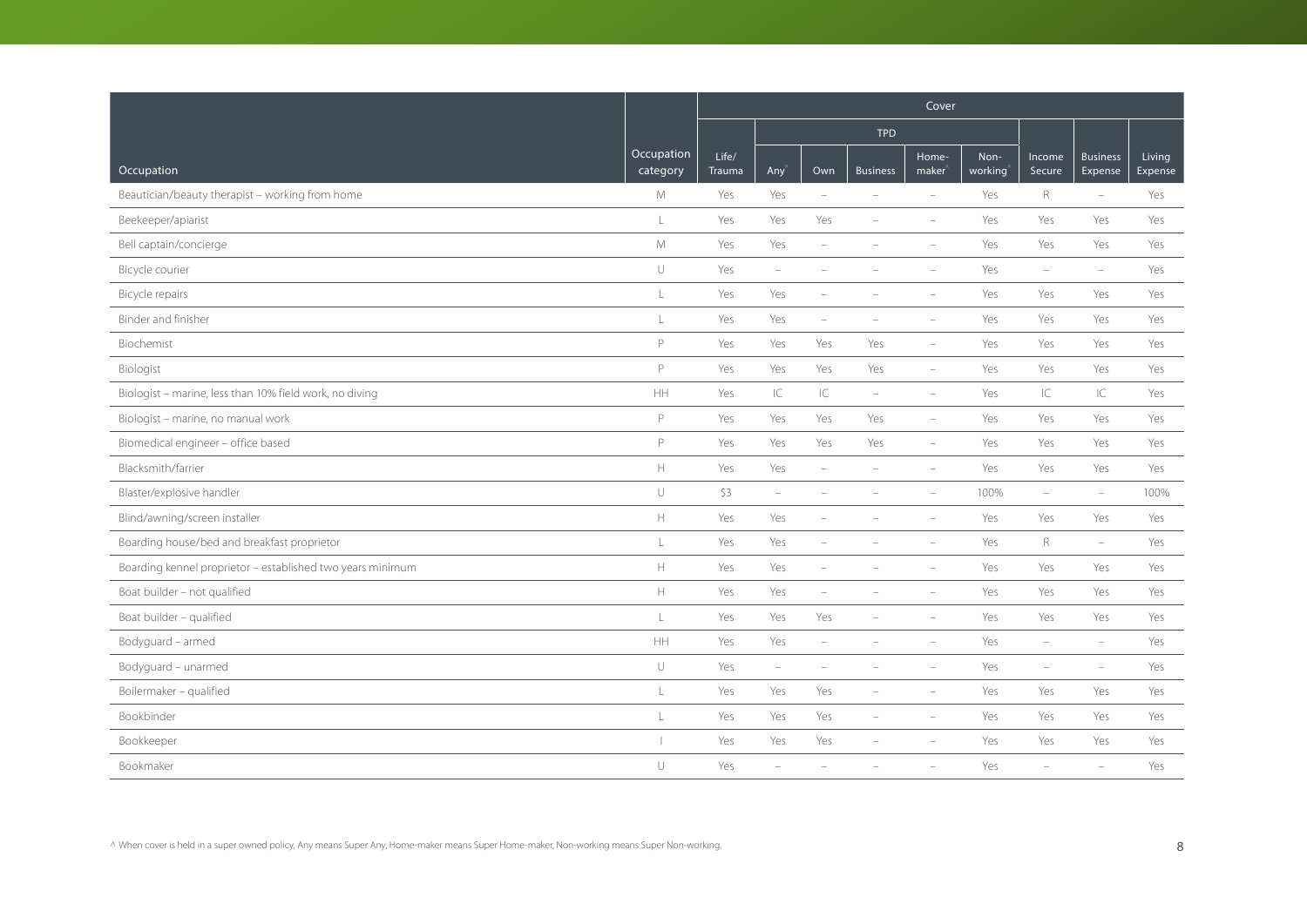|                                                                                 |                        | Cover           |                          |                          |                          |                          |                 |                          |                            |                   |  |
|---------------------------------------------------------------------------------|------------------------|-----------------|--------------------------|--------------------------|--------------------------|--------------------------|-----------------|--------------------------|----------------------------|-------------------|--|
|                                                                                 |                        |                 |                          |                          | <b>TPD</b>               |                          |                 |                          |                            |                   |  |
| Occupation                                                                      | Occupation<br>category | Life/<br>Trauma | $Any^2$                  | Own                      | <b>Business</b>          | Home-<br>$make^$         | Non-<br>working | Income<br>Secure         | <b>Business</b><br>Expense | Living<br>Expense |  |
| Boot maker/repairer                                                             | S                      | Yes             | Yes                      | $\overline{\phantom{a}}$ | $\equiv$                 | $\equiv$                 | Yes             | Yes                      | Yes                        | Yes               |  |
| Botanist - field work                                                           | M                      | Yes             | Yes                      | Yes                      | $\overline{\phantom{a}}$ | $\overline{\phantom{a}}$ | Yes             | Yes                      | Yes                        | Yes               |  |
| Botanist - office based                                                         | P                      | Yes             | Yes                      | Yes                      | Yes                      | $\equiv$                 | Yes             | Yes                      | Yes                        | Yes               |  |
| Bottle shop attendant - full time                                               | $\mathbb H$            | Yes             | Yes                      | $\overline{\phantom{a}}$ | $\overline{\phantom{a}}$ | $\qquad \qquad -$        | Yes             | Yes                      | Yes                        | Yes               |  |
| Bottle shop manager/owner                                                       | M                      | Yes             | Yes                      | $\overline{\phantom{a}}$ | $\overline{\phantom{a}}$ | $\equiv$                 | Yes             | Yes                      | Yes                        | Yes               |  |
| Bouncer/crowd control                                                           | $\cup$                 | Yes             | $\sim$                   |                          |                          |                          | Yes             | $\overline{\phantom{a}}$ | $\equiv$                   | Yes               |  |
| Boxing/kickboxing - professional                                                | $\cup$                 | \$3             | $\overline{\phantom{a}}$ | ÷                        |                          | $\equiv$                 | 100%            | $\equiv$                 | $\overline{\phantom{m}}$   | 100%              |  |
| Bread vendor                                                                    | $\mathbb H$            | Yes             | Yes                      | ÷                        | $\equiv$                 | $\equiv$                 | Yes             | Yes                      | Yes                        | Yes               |  |
| Brewery/distillery - administration, clerical, management                       | т                      | Yes             | Yes                      | Yes                      |                          |                          | Yes             | Yes                      | Yes                        | Yes               |  |
| Brewery/distillery - chemist, qualified                                         | $\mathsf P$            | Yes             | Yes                      | Yes                      | Yes                      | $\equiv$                 | Yes             | Yes                      | Yes                        | Yes               |  |
| Brewery/distillery - worker                                                     | $\mathbb H$            | Yes             | Yes                      | $\overline{\phantom{m}}$ |                          | $\equiv$                 | Yes             | $\mathsf{R}$             | $\overline{\phantom{a}}$   | Yes               |  |
| Bricklayer - not qualified                                                      | HH                     | Yes             | Yes                      | $\sim$                   |                          | $\overline{\phantom{a}}$ | Yes             | $\mathsf R$              | $\equiv$                   | Yes               |  |
| Bricklayer - qualified                                                          | $\mathbb H$            | Yes             | Yes                      | L.                       |                          | ÷                        | Yes             | $\mathsf{R}$             | $\equiv$                   | Yes               |  |
| Broadcasting technician                                                         | $\mathbb H$            | Yes             | Yes                      | ÷,                       |                          | $\equiv$                 | Yes             | Yes                      | Yes                        | Yes               |  |
| Builder - licensed/qualified                                                    | $\top$                 | Yes             | Yes                      | Yes                      | $\overline{\phantom{a}}$ | $\overline{\phantom{m}}$ | Yes             | Yes                      | Yes                        | Yes               |  |
| Builder - not licensed/qualified                                                | HH                     | Yes             | Yes                      | L,                       |                          |                          | Yes             | $\mathsf{R}$             | $\overline{\phantom{a}}$   | Yes               |  |
| Builder's labourer                                                              | $\cup$                 | Yes             | $\overline{\phantom{m}}$ |                          |                          |                          | Yes             | R                        | $\equiv$                   | Yes               |  |
| Building inspector                                                              | L                      | Yes             | Yes                      | ÷                        |                          | $\overline{\phantom{m}}$ | Yes             | Yes                      | Yes                        | Yes               |  |
| Building site foreman - no manual work, less than 10% at heights over 10 metres | $\mathsf S$            | Yes             | Yes                      | Yes                      |                          | $\equiv$                 | Yes             | Yes                      | Yes                        | Yes               |  |
| Building supply store - yard worker                                             | HH                     | Yes             | Yes                      | $\sim$                   |                          | $\equiv$                 | Yes             | Yes                      | Yes                        | Yes               |  |
| Building supply worker                                                          | ${\mathsf M}$          | Yes             | Yes                      | $\overline{\phantom{a}}$ |                          | $\overline{\phantom{m}}$ | Yes             | Yes                      | Yes                        | Yes               |  |
| Bulldozer driver - building/construction site work                              | HH                     | Yes             | Yes                      | $\overline{\phantom{0}}$ | $\overline{\phantom{a}}$ | $\overline{\phantom{m}}$ | Yes             | Yes <sup>#</sup>         | Yes                        | Yes               |  |
| Bulldozer driver - domestic work only                                           | HH                     | Yes             | Yes                      |                          |                          |                          | Yes             | Yes <sup>#</sup>         | Yes                        | Yes               |  |
| Bus/coach driver - local only                                                   | $\mathbb H$            | Yes             | Yes                      |                          |                          |                          | Yes             | Yes                      | Yes                        | Yes               |  |

^ When cover is held in a super owned policy, Any means Super Any, Home-maker means Super Home-maker, Non-working means Super Non-working. 9 (9)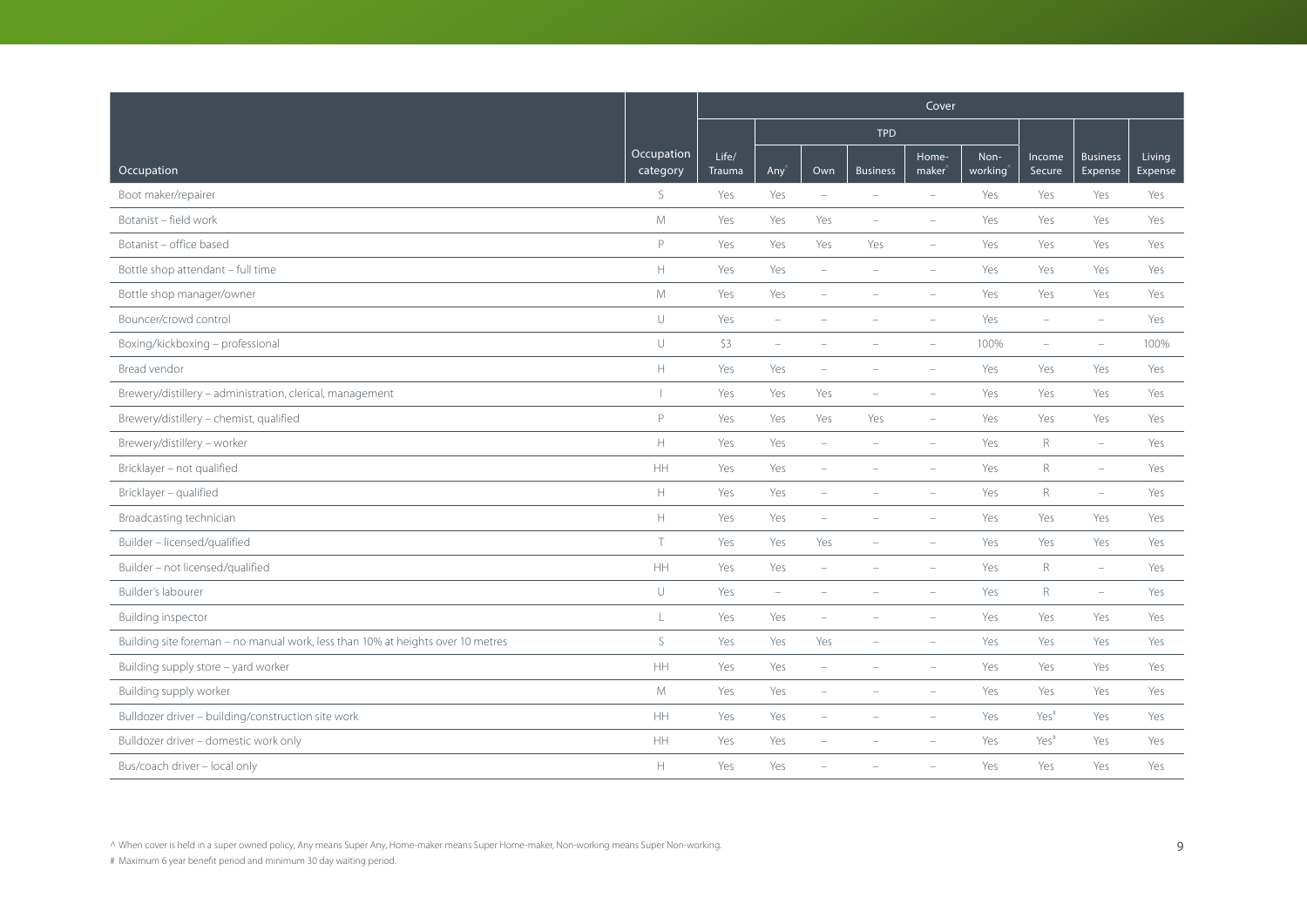|                                                                                                       |                                                                   |                 |                          |                          |                          | Cover                    |                 |                  |                            |                   |
|-------------------------------------------------------------------------------------------------------|-------------------------------------------------------------------|-----------------|--------------------------|--------------------------|--------------------------|--------------------------|-----------------|------------------|----------------------------|-------------------|
|                                                                                                       |                                                                   |                 |                          |                          | <b>TPD</b>               |                          |                 |                  |                            |                   |
| Occupation                                                                                            | Occupation<br>category                                            | Life/<br>Trauma | Any'                     | Own                      | <b>Business</b>          | Home-<br>maker           | Non-<br>working | Income<br>Secure | <b>Business</b><br>Expense | Living<br>Expense |
| Bus/coach driver - long distance/interstate                                                           | U                                                                 | Yes             | $\overline{\phantom{a}}$ | $\equiv$                 | $\overline{\phantom{a}}$ | $\overline{\phantom{0}}$ | Yes             | $\mathsf{R}$     | $\overline{\phantom{a}}$   | Yes               |
| Bushland regenerator                                                                                  | $\mathsf{H}% _{\mathsf{H}}^{\ast}=\mathsf{H}_{\mathsf{H}}^{\ast}$ | Yes             | Yes                      | ÷                        |                          | $\overline{\phantom{a}}$ | Yes             | Yes              | Yes                        | Yes               |
| Business analyst/analyst - not qualified                                                              |                                                                   | Yes             | Yes                      | ÷                        |                          |                          | Yes             | Yes              | Yes                        | Yes               |
| Business analyst/analyst - qualified                                                                  | F                                                                 | Yes             | Yes                      | Yes                      | ۰                        | $\overline{\phantom{a}}$ | Yes             | Yes              | Yes                        | Yes               |
| Business consultant - qualified, meeting the requirements of E                                        | $\mathsf E$                                                       | Yes             | Yes                      | Yes                      | $\overline{\phantom{a}}$ | ÷,                       | Yes             | Yes              | Yes                        | Yes               |
| Business consultant - qualified, meeting the requirements of P                                        | P                                                                 | Yes             | Yes                      | Yes                      | Yes                      | ÷,                       | Yes             | Yes              | Yes                        | Yes               |
| Business consultant - qualified, not meeting the requirements of E or P                               |                                                                   | Yes             | Yes                      | Yes                      | $\equiv$                 | ÷,                       | Yes             | Yes              | Yes                        | Yes               |
| Butcher - retail                                                                                      | $\top$                                                            | Yes             | Yes                      | Yes                      | $\overline{\phantom{a}}$ | $\qquad \qquad -$        | Yes             | Yes              | Yes                        | Yes               |
| Butcher/boner - abattoirs                                                                             | $\mathbb H$                                                       | Yes             | Yes                      | ÷                        |                          |                          | Yes             | Yes              | Yes                        | Yes               |
| Butler                                                                                                | M                                                                 | Yes             | Yes                      | Yes                      |                          | L.                       | Yes             | Yes              | Yes                        | Yes               |
| Buyer - livestock                                                                                     | L                                                                 | Yes             | Yes                      | $\equiv$                 | $\overline{\phantom{a}}$ | $\equiv$                 | Yes             | Yes              | Yes                        | Yes               |
| Buyer - retail                                                                                        | M                                                                 | Yes             | Yes                      | ÷                        |                          |                          | Yes             | Yes              | Yes                        | Yes               |
| Cabinet maker - qualified                                                                             | $\top$                                                            | Yes             | Yes                      | Yes                      |                          | $\equiv$                 | Yes             | Yes              | Yes                        | Yes               |
| Cable joiner - electrical, qualified                                                                  | H.                                                                | Yes             | Yes                      | $\overline{\phantom{a}}$ |                          | ÷,                       | Yes             | Yes              | Yes                        | Yes               |
| Cable maker/wire maker                                                                                | $\mathbb H$                                                       | Yes             | Yes                      | ÷,                       |                          | ÷,                       | Yes             | Yes              | Yes                        | Yes               |
| Cable television installer - other                                                                    | $\mathbb H$                                                       | Yes             | Yes                      |                          |                          |                          | Yes             | Yes              | Yes                        | Yes               |
| Cable television installer - trade qualified                                                          | $\mathbb H$                                                       | Yes             | Yes                      | ÷,                       |                          | $\equiv$                 | Yes             | Yes              | Yes                        | Yes               |
| Cafe/coffee shops - employees, full time                                                              | H.                                                                | Yes             | Yes                      | $\overline{\phantom{m}}$ |                          | $\overline{\phantom{m}}$ | Yes             | Yes              | Yes                        | Yes               |
| Cafe/coffee shops - proprietors                                                                       | ${\mathsf M}$                                                     | Yes             | Yes                      |                          |                          |                          | Yes             | Yes              | Yes                        | Yes               |
| Cake decorator - full time, not working from home                                                     | L                                                                 | Yes             | Yes                      |                          |                          |                          | Yes             | Yes              | Yes                        | Yes               |
| Cake decorator - full time, working from home                                                         | $\cup$                                                            | Yes             | $\overline{\phantom{a}}$ | $\overline{\phantom{a}}$ |                          | $\overline{\phantom{m}}$ | Yes             | R                | $\overline{\phantom{m}}$   | Yes               |
| Call centre operator                                                                                  |                                                                   | Yes             | Yes                      | ÷                        |                          | $\equiv$                 | Yes             | Yes              | Yes                        | Yes               |
| Camera person - film and television, freelance                                                        | HH                                                                | Yes             | IС                       |                          |                          |                          | Yes             | $\equiv$         | $\equiv$                   | Yes               |
| Camera person - film and television, on location, employed, no overseas work, no hazardous activities | M                                                                 | Yes             | Yes                      | Yes                      |                          |                          | Yes             | Yes              | Yes                        | Yes               |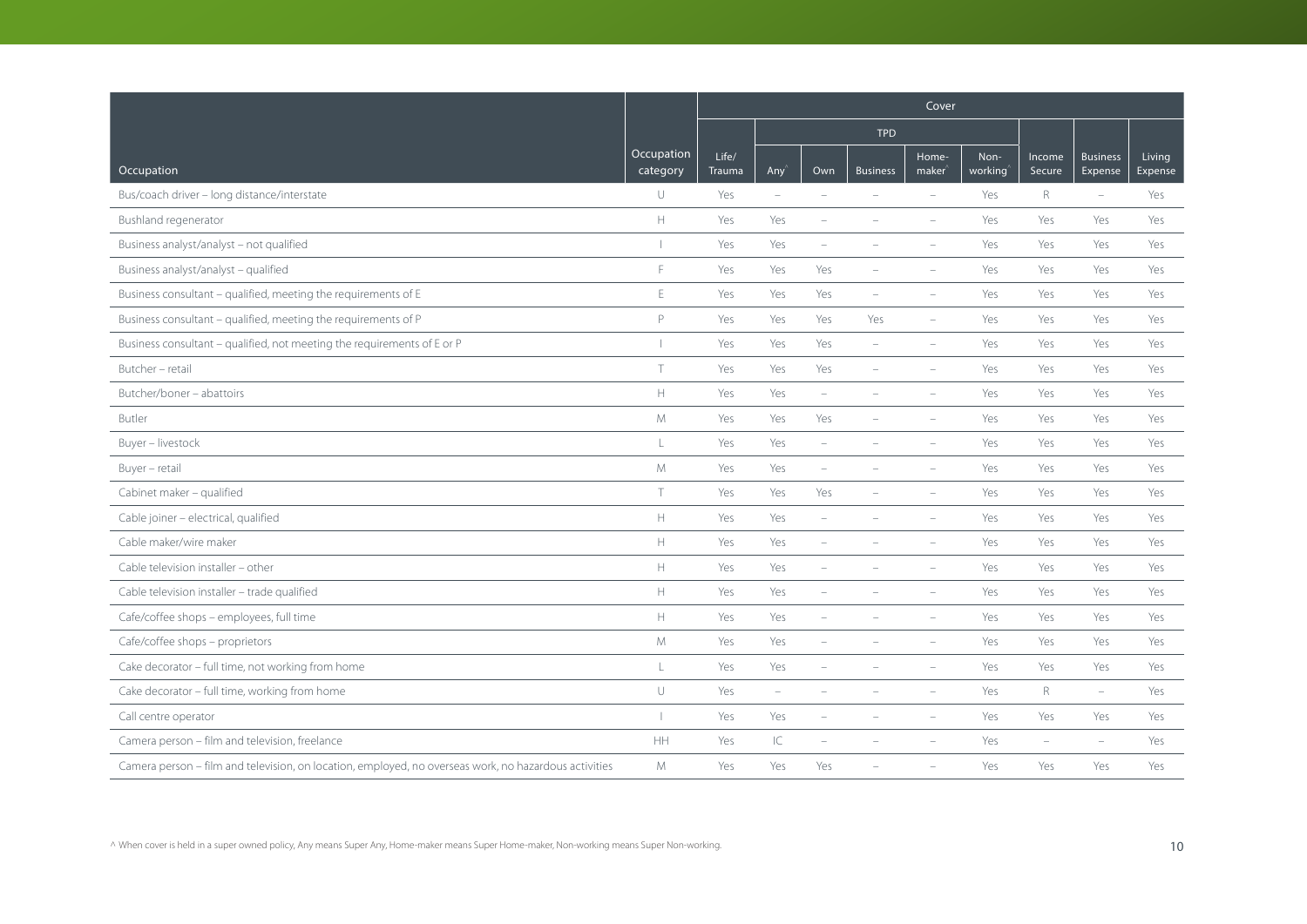|                                                       |                                                                                                  | Cover           |                          |                          |                          |                             |                 |                          |                            |                   |  |
|-------------------------------------------------------|--------------------------------------------------------------------------------------------------|-----------------|--------------------------|--------------------------|--------------------------|-----------------------------|-----------------|--------------------------|----------------------------|-------------------|--|
|                                                       |                                                                                                  |                 |                          |                          | <b>TPD</b>               |                             |                 |                          |                            |                   |  |
| Occupation                                            | Occupation<br>category                                                                           | Life/<br>Trauma | Any <sup></sup>          | Own                      | <b>Business</b>          | Home-<br>maker <sup>'</sup> | Non-<br>working | Income<br>Secure         | <b>Business</b><br>Expense | Living<br>Expense |  |
| Camera person - film and television, studio, employed | S                                                                                                | Yes             | Yes                      | Yes                      | $\overline{\phantom{a}}$ | $\equiv$                    | Yes             | Yes                      | Yes                        | Yes               |  |
| Canner and preserver                                  | H                                                                                                | Yes             | Yes                      | $\overline{\phantom{a}}$ | $\overline{\phantom{m}}$ | $\overline{\phantom{a}}$    | Yes             | Yes                      | Yes                        | Yes               |  |
| Car detailer                                          | $\mathbb H$                                                                                      | Yes             | Yes                      | ÷                        |                          |                             | Yes             | Yes                      | Yes                        | Yes               |  |
| Car park attendant                                    | H                                                                                                | Yes             | Yes                      | $\overline{\phantom{a}}$ |                          | $\overline{\phantom{a}}$    | Yes             | Yes                      | Yes                        | Yes               |  |
| Car rental officer - administration/clerical only     | $\mathbf{I}$                                                                                     | Yes             | Yes                      | $\overline{\phantom{a}}$ | $\overline{\phantom{0}}$ | $\overline{\phantom{a}}$    | Yes             | Yes                      | Yes                        | Yes               |  |
| Car rental officer - other                            | $\mathbb H$                                                                                      | Yes             | Yes                      | $\equiv$                 |                          | $\sim$                      | Yes             | Yes                      | Yes                        | Yes               |  |
| Car salesperson - new                                 | M                                                                                                | Yes             | Yes                      | Yes                      | $\overline{\phantom{a}}$ | $\overline{\phantom{a}}$    | Yes             | Yes                      | Yes                        | Yes               |  |
| Car salesperson - used                                | ${\mathsf M}$                                                                                    | Yes             | Yes                      | Yes                      | $\overline{\phantom{a}}$ | $\overline{\phantom{a}}$    | Yes             | Yes                      | Yes                        | Yes               |  |
| Car wrecker                                           | $\cup$                                                                                           | Yes             | $\overline{\phantom{m}}$ |                          |                          |                             | Yes             | $\mathsf{R}$             | $\overline{\phantom{m}}$   | Yes               |  |
| Caravan park owner/proprietor                         | HH                                                                                               | Yes             | Yes                      | $\overline{\phantom{m}}$ |                          | i.                          | Yes             | $R_{\odot}$              | $\equiv$                   | Yes               |  |
| Caravan park worker/employee                          | $\cup$                                                                                           | Yes             | $\overline{\phantom{a}}$ | $\overline{\phantom{m}}$ | $\overline{\phantom{a}}$ | $\overline{\phantom{a}}$    | Yes             | R                        | $\overline{\phantom{a}}$   | Yes               |  |
| Cardio technician/technologist                        | S                                                                                                | Yes             | Yes                      | Yes                      | $\overline{\phantom{a}}$ | $\sim$                      | Yes             | Yes                      | Yes                        | Yes               |  |
| Career adviser/consultant                             | $\overline{\phantom{a}}$                                                                         | Yes             | Yes                      | $\equiv$                 |                          |                             | Yes             | Yes                      | Yes                        | Yes               |  |
| Carer - personal, aged                                | $\cup$                                                                                           | Yes             | $\overline{\phantom{m}}$ | $\overline{\phantom{a}}$ | $\overline{\phantom{a}}$ | $\overline{\phantom{a}}$    | Yes             | $\mathsf{R}$             | $\overline{\phantom{a}}$   | Yes               |  |
| Caretaker                                             | $\mathbb H$                                                                                      | Yes             | Yes                      | $\overline{\phantom{m}}$ |                          | $\overline{\phantom{a}}$    | Yes             | Yes                      | Yes                        | Yes               |  |
| Carnival owner or employee                            | $\cup$                                                                                           | Yes             | $\overline{\phantom{a}}$ |                          |                          |                             | Yes             | $\overline{\phantom{0}}$ | $\sim$                     | Yes               |  |
| Carpenter - qualified                                 | $\top$                                                                                           | Yes             | Yes                      | Yes                      | $\overline{\phantom{0}}$ | $\overline{\phantom{a}}$    | Yes             | Yes                      | Yes                        | Yes               |  |
| Carpenter - roof                                      | $\mathsf{HH}$                                                                                    | Yes             | Yes                      | $\overline{\phantom{a}}$ | $\overline{\phantom{a}}$ | $\sim$                      | Yes             | R                        | $\overline{\phantom{m}}$   | Yes               |  |
| Carpet cleaner - employee                             | $\mathsf{H}$                                                                                     | Yes             | Yes                      | $\overline{\phantom{0}}$ | $\overline{\phantom{a}}$ | $\sim$                      | Yes             | Yes                      | Yes                        | Yes               |  |
| Carpet cleaner - self-employed                        | $\mathsf{H}% _{\mathsf{H}}^{\ast}=\mathsf{H}_{\mathsf{H}}^{\ast}=\mathsf{H}_{\mathsf{H}}^{\ast}$ | Yes             | Yes                      | $\overline{\phantom{a}}$ | $\overline{\phantom{a}}$ | $\equiv$                    | Yes             | Yes                      | Yes                        | Yes               |  |
| Carpet layer                                          | $\mathsf{HH}$                                                                                    | Yes             | Yes                      | $\overline{\phantom{a}}$ | $\overline{\phantom{a}}$ | $\overline{\phantom{a}}$    | Yes             | $R_{\rm}$                | $\overline{\phantom{m}}$   | Yes               |  |
| Cartographer/map maker                                | $\overline{1}$                                                                                   | Yes             | Yes                      | Yes                      | $\overline{\phantom{a}}$ | ۰                           | Yes             | Yes                      | Yes                        | Yes               |  |
| Cartoonist/illustrator - employed                     | M                                                                                                | Yes             | Yes                      |                          |                          |                             | Yes             | Yes                      | Yes                        | Yes               |  |
| Cartoonist/illustrator - freelance                    | HH                                                                                               | Yes             | C                        |                          |                          |                             | Yes             | $\subset$                | IC                         | Yes               |  |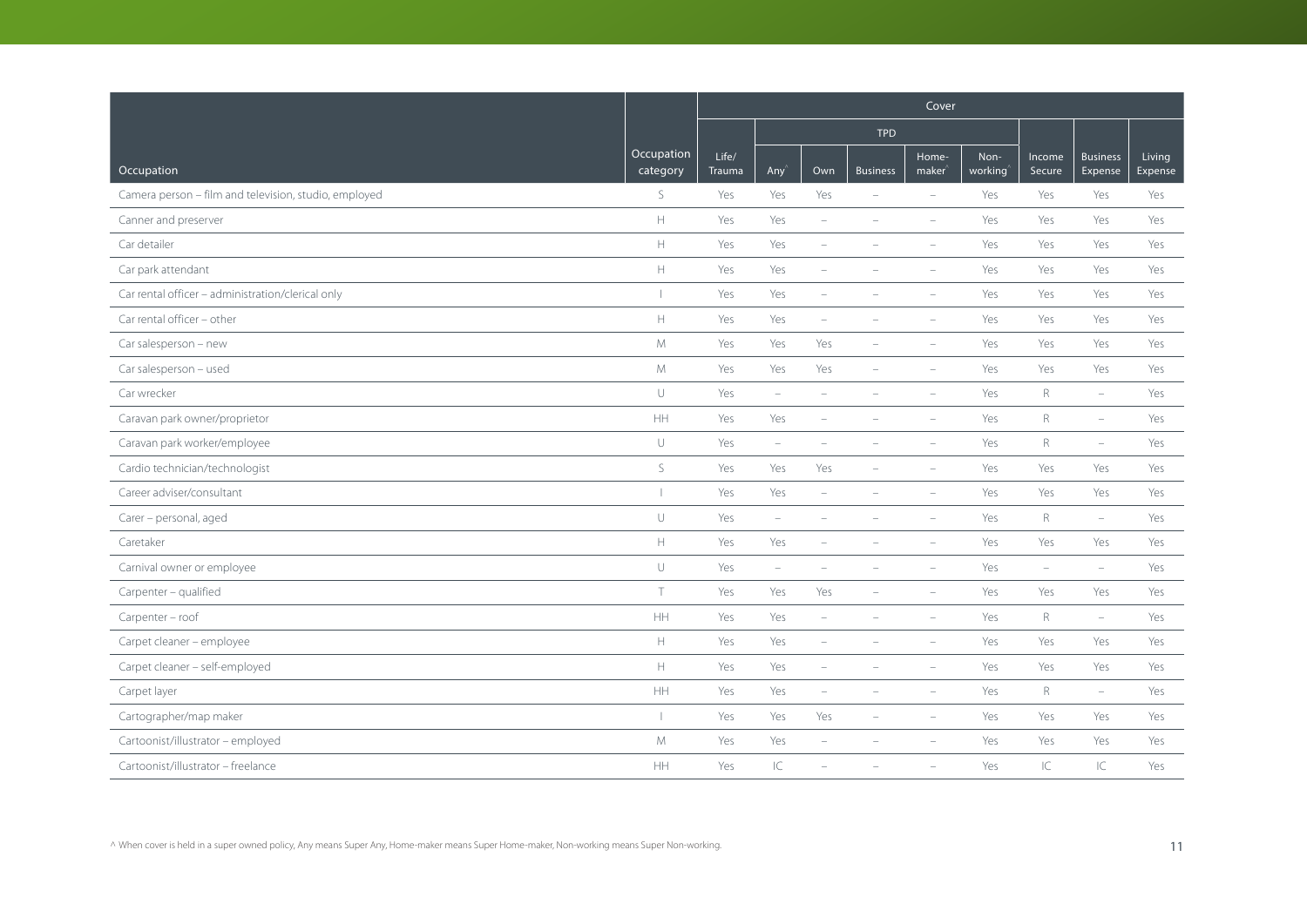|                                                                                     |                          | Cover           |                          |                          |                          |                             |                 |                          |                            |                   |
|-------------------------------------------------------------------------------------|--------------------------|-----------------|--------------------------|--------------------------|--------------------------|-----------------------------|-----------------|--------------------------|----------------------------|-------------------|
|                                                                                     |                          |                 |                          |                          | <b>TPD</b>               |                             |                 |                          |                            |                   |
| Occupation                                                                          | Occupation<br>category   | Life/<br>Trauma | Any                      | Own                      | <b>Business</b>          | Home-<br>maker <sup>®</sup> | Non-<br>working | Income<br>Secure         | <b>Business</b><br>Expense | Living<br>Expense |
| Cashier - financial institution                                                     |                          | Yes             | Yes                      | Yes                      | $\equiv$                 | $\equiv$                    | Yes             | Yes                      | Yes                        | Yes               |
| Cashier - service station/shop/supermarket - counter work only                      | $\mathbb H$              | Yes             | Yes                      | $\overline{\phantom{a}}$ |                          | $\overline{\phantom{a}}$    | Yes             | Yes                      | Yes                        | Yes               |
| Casino worker - croupier, minimum two years                                         | M                        | Yes             | Yes                      | Yes                      |                          |                             | Yes             | Yes                      | Yes                        | Yes               |
| Casino worker - management/clerical                                                 | $\overline{\phantom{a}}$ | Yes             | Yes                      | Yes                      | $\sim$                   |                             | Yes             | Yes                      | Yes                        | Yes               |
| Casino worker - poker/gaming machine staff                                          | $\mathbb H$              | Yes             | Yes                      | $\overline{\phantom{a}}$ | $\overline{\phantom{a}}$ | $\overline{\phantom{a}}$    | Yes             | Yes                      | Yes                        | Yes               |
| Caterer - administration only                                                       | $\overline{\phantom{a}}$ | Yes             | Yes                      | Yes                      |                          | $\equiv$                    | Yes             | Yes                      | Yes                        | Yes               |
| Caterer - working from home                                                         | $\cup$                   | Yes             | $\overline{\phantom{m}}$ | $\equiv$                 |                          |                             | Yes             | R                        | $\overline{\phantom{0}}$   | Yes               |
| Caterer - working functions, well established, not working from home                | $\frac{1}{2}$            | Yes             | Yes                      | Yes                      | $\sim$                   | $\equiv$                    | Yes             | Yes                      | Yes                        | Yes               |
| Cattle dealer                                                                       | $\mathsf{L}%$            | Yes             | Yes                      | $\overline{\phantom{0}}$ |                          |                             | Yes             | Yes                      | Yes                        | Yes               |
| Ceiling fixer/gyprocker - not qualified                                             | $\cup$                   | Yes             | $\overline{\phantom{m}}$ |                          |                          |                             | Yes             | $\overline{\phantom{a}}$ | $\equiv$                   | Yes               |
| Ceiling fixer/gyprocker - qualified                                                 | $\mathbb H$              | Yes             | Yes                      | $\qquad \qquad -$        |                          | $\overline{\phantom{a}}$    | Yes             | Yes                      | Yes                        | Yes               |
| Cellarperson                                                                        | $\mathbb H$              | Yes             | Yes                      | ۰                        |                          |                             | Yes             | Yes                      | Yes                        | Yes               |
| Cement renderer                                                                     | U                        | Yes             | $\overline{\phantom{a}}$ |                          |                          |                             | Yes             | $\mathsf{R}$             | $\equiv$                   | Yes               |
| Chandler - sales only                                                               | M                        | Yes             | Yes                      | Yes                      | $\equiv$                 | $\equiv$                    | Yes             | Yes                      | Yes                        | Yes               |
| Charter boat operator - deep sea                                                    | $\cup$                   | Yes             | $\overline{\phantom{a}}$ | $\overline{\phantom{m}}$ | $\overline{\phantom{a}}$ | $\overline{\phantom{a}}$    | Yes             | $R_{\rm}$                | $\overline{\phantom{a}}$   | Yes               |
| Charter boat operator - harbour and inlets                                          | $\cup$                   | Yes             | $\sim$                   |                          |                          | $\overline{\phantom{a}}$    | Yes             | R                        | $\overline{\phantom{m}}$   | Yes               |
| Chauffeur/hire car driver - full time                                               | $\mathsf L$              | Yes             | Yes                      | ÷,                       |                          |                             | Yes             | Yes                      | Yes                        | Yes               |
| Cheesemaker                                                                         | S                        | Yes             | Yes                      | $\qquad \qquad -$        |                          | $\overline{\phantom{a}}$    | Yes             | Yes                      | Yes                        | Yes               |
| Chef/cook - not qualified                                                           | $\mathbb H$              | Yes             | Yes                      | $\overline{\phantom{0}}$ | $\overline{\phantom{a}}$ | $\overline{\phantom{a}}$    | Yes             | Yes                      | Yes                        | Yes               |
| Chef/cook - qualified                                                               | L                        | Yes             | Yes                      | Yes                      | $\equiv$                 | $\equiv$                    | Yes             | Yes                      | Yes                        | Yes               |
| Chemical engineer - no hazardous materials                                          | P                        | Yes             | Yes                      | Yes                      | Yes                      | $\overline{\phantom{a}}$    | Yes             | Yes                      | Yes                        | Yes               |
| Chemical scientist                                                                  | P                        | Yes             | Yes                      | Yes                      | Yes                      | $\overline{\phantom{a}}$    | Yes             | Yes                      | Yes                        | Yes               |
| Chemist shop assistant                                                              | M                        | Yes             | Yes                      | ÷,                       | $\sim$                   |                             | Yes             | Yes                      | Yes                        | Yes               |
| Chemist/pharmacist - degree qualified, analytical or laboratory work, non-hazardous | P                        | Yes             | Yes                      | Yes                      | Yes                      |                             | Yes             | Yes                      | Yes                        | Yes               |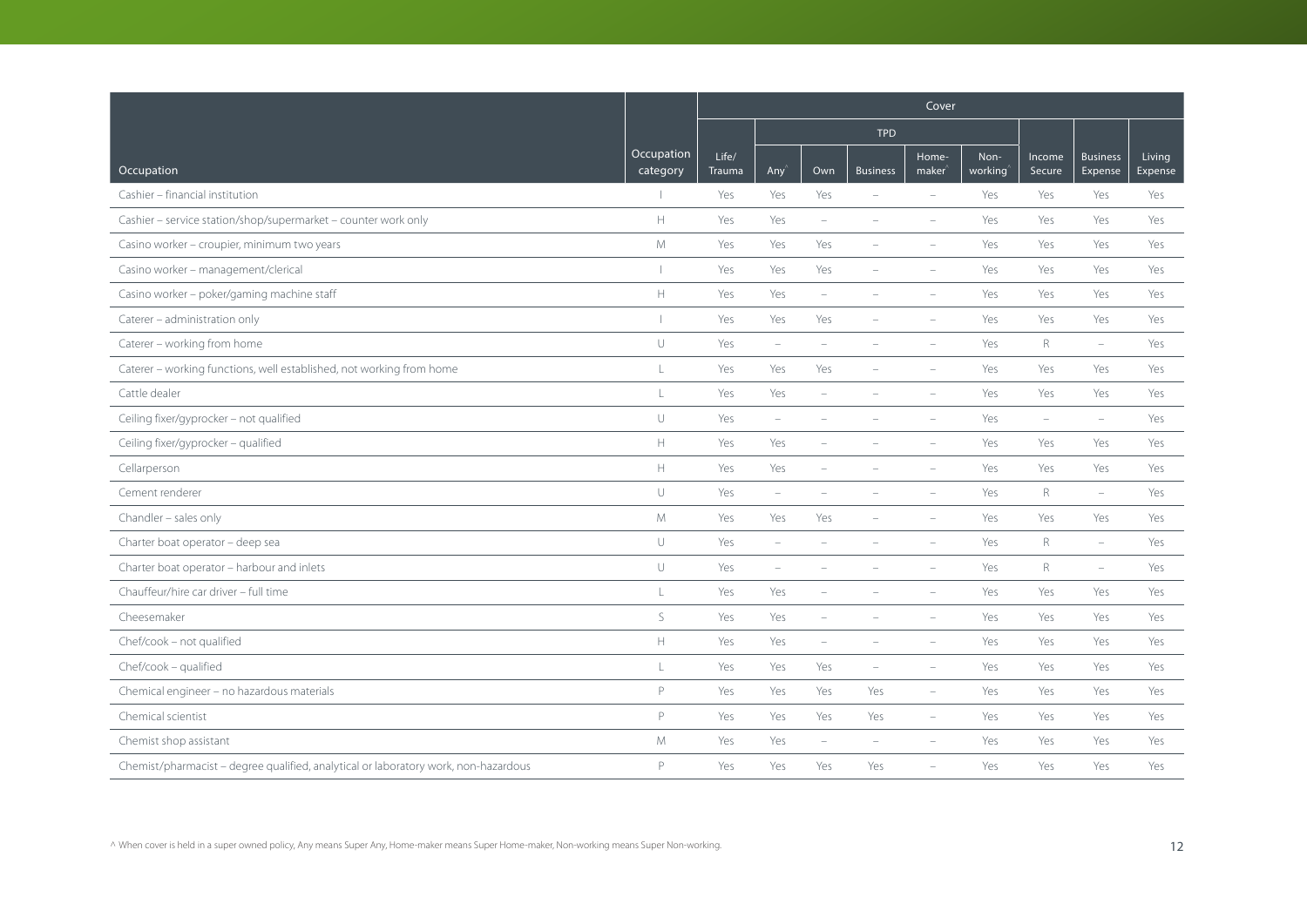|                                                                            |                        | Cover           |                          |                          |                          |                             |                 |                          |                            |                   |  |
|----------------------------------------------------------------------------|------------------------|-----------------|--------------------------|--------------------------|--------------------------|-----------------------------|-----------------|--------------------------|----------------------------|-------------------|--|
|                                                                            |                        |                 |                          |                          | <b>TPD</b>               |                             |                 |                          |                            |                   |  |
| Occupation                                                                 | Occupation<br>category | Life/<br>Trauma | Any                      | Own                      | <b>Business</b>          | Home-<br>maker <sup>®</sup> | Non-<br>working | Income<br>Secure         | <b>Business</b><br>Expense | Living<br>Expense |  |
| Chemist/pharmacist - degree qualified, retail                              | P                      | Yes             | Yes                      | Yes                      | Yes                      | $\overline{\phantom{a}}$    | Yes             | Yes                      | Yes                        | Yes               |  |
| Chief executive officer - meeting the requirements of E                    | $\mathsf E$            | Yes             | Yes                      | Yes                      |                          | $\equiv$                    | Yes             | Yes                      | Yes                        | Yes               |  |
| Chief executive officer - meeting the requirements of P                    | P                      | Yes             | Yes                      | Yes                      | Yes                      | $\equiv$                    | Yes             | Yes                      | Yes                        | Yes               |  |
| Chief executive officer - not meeting the requirements of E or P           |                        | Yes             | Yes                      | Yes                      | $\overline{\phantom{a}}$ | $\overline{\phantom{a}}$    | Yes             | Yes                      | Yes                        | Yes               |  |
| Child care/day care worker - qualified/registered, not working from home   | M                      | Yes             | Yes                      | Yes                      | $\overline{\phantom{a}}$ | $\overline{\phantom{a}}$    | Yes             | Yes                      | Yes                        | Yes               |  |
| Child care/day care worker - qualified/registered, working from home       | $\mathbb H$            | Yes             | Yes                      | $\overline{\phantom{a}}$ |                          |                             | Yes             | Yes                      | Yes                        | Yes               |  |
| Child care/day care worker/child care assistant - not qualified/registered | $\cup$                 | Yes             | $\overline{\phantom{m}}$ | ۰                        |                          | $\overline{\phantom{a}}$    | Yes             | $\overline{\phantom{a}}$ | $\overline{\phantom{a}}$   | Yes               |  |
| Chiropodist                                                                | $\mathsf D$            | Yes             | Yes                      | Yes                      | Yes                      | $\overline{\phantom{a}}$    | Yes             | Yes                      | Yes                        | Yes               |  |
| Chiropractor                                                               | D                      | Yes             | Yes                      | Yes                      | Yes                      | $\overline{\phantom{a}}$    | Yes             | Yes                      | Yes                        | Yes               |  |
| Choreographer/dancer - film, theatre and television                        | $\cup$                 | Yes             | $\overline{\phantom{a}}$ | ÷                        |                          | $\overline{\phantom{a}}$    | Yes             | $\overline{\phantom{a}}$ | $\equiv$                   | Yes               |  |
| Cinema administration                                                      |                        | Yes             | Yes                      | Yes                      | $\overline{\phantom{a}}$ | $\overline{\phantom{a}}$    | Yes             | Yes                      | Yes                        | Yes               |  |
| Cinema projectionist                                                       | M                      | Yes             | Yes                      | Yes                      | $\overline{\phantom{a}}$ | $\overline{\phantom{a}}$    | Yes             | Yes                      | Yes                        | Yes               |  |
| Cinema technician                                                          | $M_{\odot}$            | Yes             | Yes                      | Yes                      | $\equiv$                 | $\overline{\phantom{a}}$    | Yes             | Yes                      | Yes                        | Yes               |  |
| Civil engineer - office/administrative only                                | P                      | Yes             | Yes                      | Yes                      | Yes                      | $\equiv$                    | Yes             | Yes                      | Yes                        | Yes               |  |
| Civil engineer - other                                                     |                        | Yes             | Yes                      | $\overline{\phantom{a}}$ | $\overline{\phantom{a}}$ | $\overline{\phantom{a}}$    | Yes             | Yes                      | Yes                        | Yes               |  |
| Claims assessor/claims adjuster                                            |                        | Yes             | Yes                      | ÷                        |                          |                             | Yes             | Yes                      | Yes                        | Yes               |  |
| Cleaner - carpet, self-employed                                            | H                      | Yes             | Yes                      | ÷                        |                          |                             | Yes             | Yes                      | Yes                        | Yes               |  |
| Cleaner - household                                                        | HH                     | Yes             | Yes                      | $\overline{\phantom{a}}$ |                          | $\overline{\phantom{a}}$    | Yes             | $\mathsf R$              | $\overline{\phantom{a}}$   | Yes               |  |
| Cleaner/janitor - factory, school, office, hotel, motel                    | HH                     | Yes             | Yes                      | $\overline{\phantom{a}}$ |                          | $\overline{\phantom{a}}$    | Yes             | $\mathsf{R}$             | $\overline{\phantom{a}}$   | Yes               |  |
| Clergyman                                                                  | $\subset$              | Yes             | Yes                      | Yes                      |                          | $\equiv$                    | Yes             | Yes                      | Yes                        | Yes               |  |
| Clerk                                                                      |                        | Yes             | Yes                      | Yes                      |                          | $\overline{\phantom{a}}$    | Yes             | Yes                      | Yes                        | Yes               |  |
| Clothing designer                                                          |                        | Yes             | Yes                      | $\overline{\phantom{0}}$ |                          | $\overline{\phantom{a}}$    | Yes             | IC                       | $\subset$                  | Yes               |  |
| Clothing machinist - not working or operating from home                    | $\mathbb H$            | Yes             | Yes                      |                          |                          |                             | Yes             | R                        | ÷                          | Yes               |  |
| Clothing machinist - working from home                                     | U                      | Yes             |                          |                          |                          |                             | Yes             |                          |                            | Yes               |  |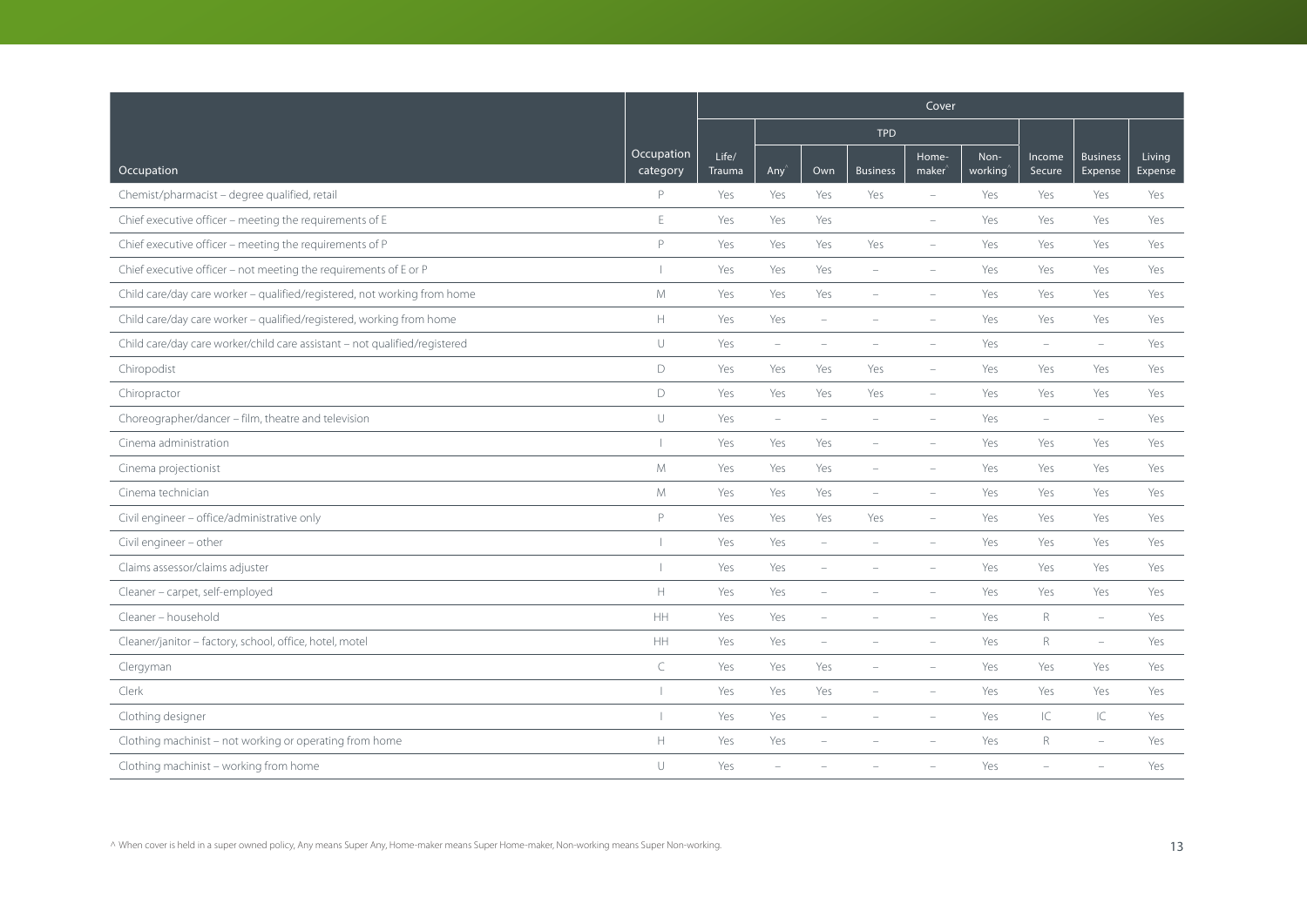|                                                            |                        | Cover           |                          |                          |                          |                             |                 |                  |                            |                   |
|------------------------------------------------------------|------------------------|-----------------|--------------------------|--------------------------|--------------------------|-----------------------------|-----------------|------------------|----------------------------|-------------------|
|                                                            |                        |                 |                          |                          | <b>TPD</b>               |                             |                 |                  |                            |                   |
| Occupation                                                 | Occupation<br>category | Life/<br>Trauma | Any                      | Own                      | <b>Business</b>          | Home-<br>maker <sup>®</sup> | Non-<br>working | Income<br>Secure | <b>Business</b><br>Expense | Living<br>Expense |
| Clothing manufacturer - not working or operating from home | $\perp$                | Yes             | Yes                      | Yes                      |                          | $\equiv$                    | Yes             | Yes              | Yes                        | Yes               |
| Clothing pattern maker - not working from home             | L                      | Yes             | Yes                      | $\overline{\phantom{0}}$ |                          | $\sim$                      | Yes             | Yes              | Yes                        | Yes               |
| Club manager/proprietor - registered, administration only  | $\mathsf L$            | Yes             | Yes                      | $\equiv$                 |                          |                             | Yes             | Yes              | Yes                        | Yes               |
| Club manager/proprietor - registered, bar work             | $\mathbb H$            | Yes             | Yes                      | $\overline{\phantom{0}}$ |                          | $\equiv$                    | Yes             | Yes              | Yes                        | Yes               |
| Coach - sports other than tennis, swimming                 | $\cup$                 | Yes             | $\overline{\phantom{m}}$ | ÷                        |                          |                             | Yes             | $\equiv$         | $\equiv$                   | Yes               |
| Coastguard                                                 | $\cup$                 | Yes             | $\overline{\phantom{a}}$ |                          |                          |                             | Yes             | ÷                | $\overline{\phantom{a}}$   | Yes               |
| Cold store/meat process worker                             | <b>HH</b>              | Yes             | Yes                      | L.                       |                          | $\equiv$                    | Yes             | R                | $\overline{\phantom{m}}$   | Yes               |
| Commentator - television/radio                             | $\cup$                 | Yes             | $\overline{\phantom{m}}$ | $\equiv$                 | $\equiv$                 | $\equiv$                    | Yes             | $\mathsf R$      | $\overline{\phantom{a}}$   | Yes               |
| Commercial artist - not working or operating from home     | ${\mathsf M}$          | Yes             | Yes                      | Yes                      |                          |                             | Yes             | Yes              | Yes                        | Yes               |
| Commercial pilot                                           | $\cup$                 | Yes             | $\overline{\phantom{a}}$ | $\overline{\phantom{0}}$ |                          |                             | Yes             | $\equiv$         | $\equiv$                   | Yes               |
| Commodities broker/trader                                  | P                      | Yes             | Yes                      | Yes                      | $\overline{\phantom{a}}$ | $\overline{\phantom{a}}$    | Yes             | Yes              | Yes                        | Yes               |
| Company secretary                                          | P                      | Yes             | Yes                      | Yes                      | Yes                      | $\overline{\phantom{a}}$    | Yes             | Yes              | Yes                        | Yes               |
| Composer                                                   | $\cup$                 | Yes             | $\overline{\phantom{a}}$ | L.                       |                          | $\sim$                      | Yes             | ÷                | $\equiv$                   | Yes               |
| Compositor                                                 | S.                     | Yes             | Yes                      | Yes                      | $\overline{\phantom{a}}$ | $\overline{\phantom{a}}$    | Yes             | Yes              | Yes                        | Yes               |
| Computer analyst - meeting the requirements of P           | P                      | Yes             | Yes                      | Yes                      | Yes                      | $\overline{\phantom{0}}$    | Yes             | Yes              | Yes                        | Yes               |
| Computer consultant - meeting the requirements of P        | P                      | Yes             | Yes                      | Yes                      | Yes                      | $\overline{\phantom{a}}$    | Yes             | Yes              | Yes                        | Yes               |
| Computer engineer - meeting the requirements of P          | P                      | Yes             | Yes                      | Yes                      | Yes                      | $\overline{\phantom{a}}$    | Yes             | Yes              | Yes                        | Yes               |
| Computer keyboard operator                                 |                        | Yes             | Yes                      | Yes                      | $\overline{\phantom{a}}$ | $\overline{\phantom{a}}$    | Yes             | Yes              | Yes                        | Yes               |
| Computer maintenance - other, not degree qualified         | $\mathbf{I}$           | Yes             | Yes                      | $\overline{\phantom{0}}$ | $\sim$                   | $\overline{\phantom{a}}$    | Yes             | Yes              | Yes                        | Yes               |
| Computer programmer - meeting the requirements of P        | P                      | Yes             | Yes                      | Yes                      | Yes                      | $\equiv$                    | Yes             | Yes              | Yes                        | Yes               |
| Computer salesperson                                       |                        | Yes             | Yes                      | Yes                      | $\overline{\phantom{a}}$ | $\overline{\phantom{a}}$    | Yes             | Yes              | Yes                        | Yes               |
| Computer technician                                        | S                      | Yes             | Yes                      | Yes                      | $\overline{\phantom{a}}$ | $\overline{\phantom{a}}$    | Yes             | Yes              | Yes                        | Yes               |
| Concierge/bell captain                                     | M                      | Yes             | Yes                      | ÷,                       |                          |                             | Yes             | Yes              | Yes                        | Yes               |
| Concrete contractor                                        | HH                     | Yes             | Yes                      |                          |                          |                             | Yes             | R                | $\equiv$                   | Yes               |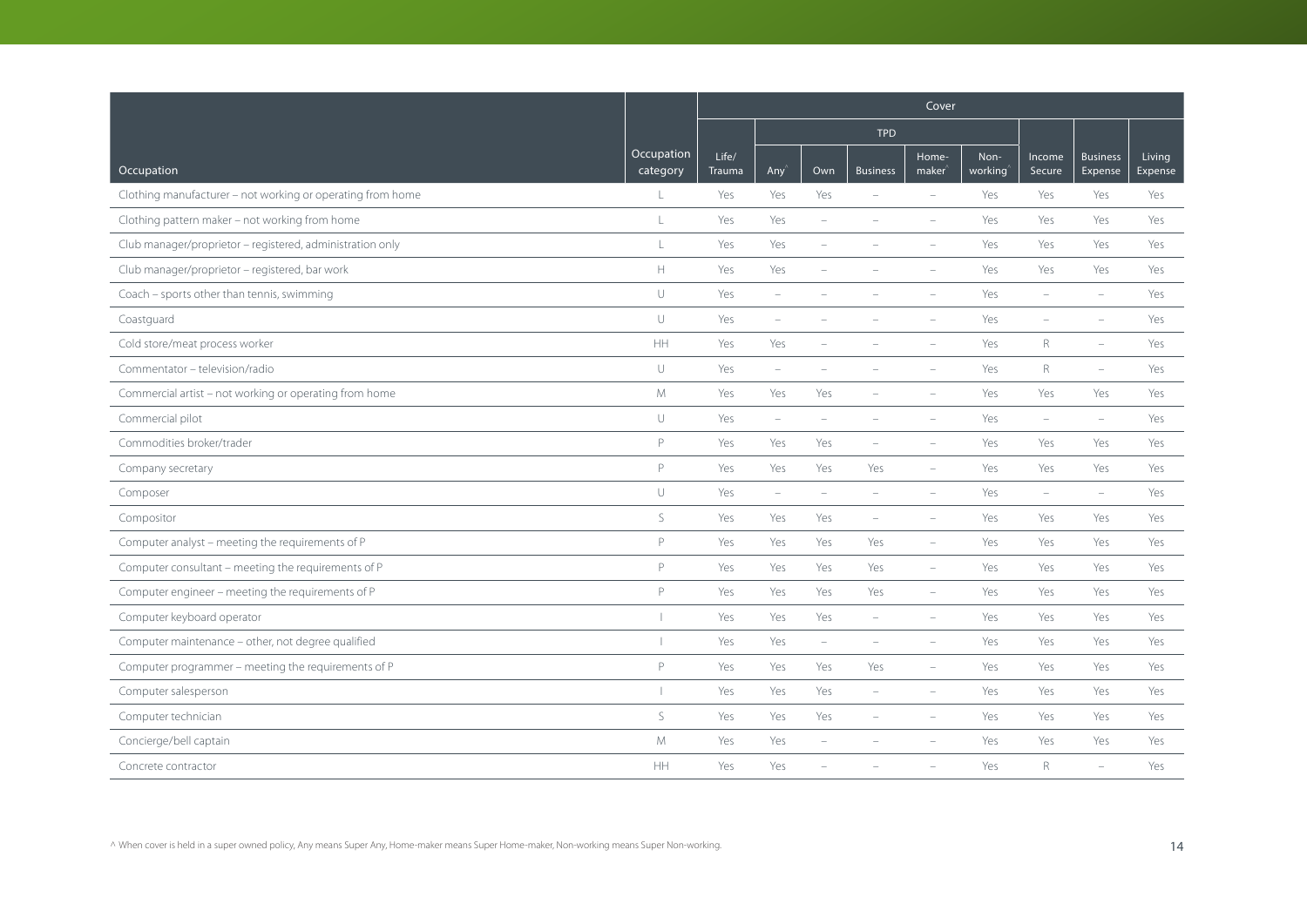|                                                       |                          | Cover           |                          |                          |                          |                             |                 |                          |                            |                   |  |
|-------------------------------------------------------|--------------------------|-----------------|--------------------------|--------------------------|--------------------------|-----------------------------|-----------------|--------------------------|----------------------------|-------------------|--|
|                                                       |                          |                 |                          |                          | <b>TPD</b>               |                             |                 |                          |                            |                   |  |
| Occupation                                            | Occupation<br>category   | Life/<br>Trauma | Any <sup></sup>          | Own                      | <b>Business</b>          | Home-<br>maker <sup>'</sup> | Non-<br>working | Income<br>Secure         | <b>Business</b><br>Expense | Living<br>Expense |  |
| Concrete driver - owner only                          | <b>HH</b>                | Yes             | Yes                      | $\overline{\phantom{a}}$ | $\overline{\phantom{a}}$ | $\equiv$                    | Yes             | R                        | $\equiv$                   | Yes               |  |
| Concrete form worker (up to 10 metres)                | $\cup$                   | Yes             | $\overline{\phantom{m}}$ | $\overline{\phantom{a}}$ | $\overline{\phantom{m}}$ | $\overline{\phantom{a}}$    | Yes             | $\mathsf{R}$             | $\overline{\phantom{a}}$   | Yes               |  |
| Concrete steel fixer (up to 10 metres)                | $\cup$                   | Yes             | $\equiv$                 |                          |                          |                             | Yes             | $R_{\rm}$                | $\overline{\phantom{a}}$   | Yes               |  |
| Conservator                                           | L                        | Yes             | Yes                      | $\overline{\phantom{m}}$ | $\overline{\phantom{m}}$ | $\overline{\phantom{a}}$    | Yes             | Yes                      | Yes                        | Yes               |  |
| Conveyancer                                           | A                        | Yes             | Yes                      | Yes                      | Yes                      | $\overline{\phantom{a}}$    | Yes             | Yes                      | Yes                        | Yes               |  |
| Cooper                                                | T                        | Yes             | Yes                      | $\equiv$                 | $\equiv$                 | $\sim$                      | Yes             | Yes                      | Yes                        | Yes               |  |
| Copywriter                                            | $\overline{\phantom{a}}$ | Yes             | Yes                      | $\overline{\phantom{a}}$ | $\overline{\phantom{a}}$ | $\sim$                      | Yes             | Yes                      | Yes                        | Yes               |  |
| Coroner                                               | A                        | Yes             | Yes                      | Yes                      | Yes                      | $\overline{\phantom{a}}$    | Yes             | Yes                      | Yes                        | Yes               |  |
| Correctional officer                                  | $\cup$                   | Yes             | $\overline{\phantom{m}}$ |                          |                          |                             | Yes             | $\overline{\phantom{a}}$ | $\overline{\phantom{a}}$   | Yes               |  |
| Counsellor - marriage or school/vocational            | $\subset$                | Yes             | Yes                      | Yes                      | ÷                        | i.                          | Yes             | Yes                      | Yes                        | Yes               |  |
| Courier - local (city/town only) - bicycle/motor bike | $\cup$                   | Yes             | $\overline{\phantom{a}}$ | $\qquad \qquad -$        | $\overline{\phantom{a}}$ | $\overline{\phantom{a}}$    | Yes             | $\overline{\phantom{a}}$ | $\overline{\phantom{a}}$   | Yes               |  |
| Courier - local (city/town only) - car, van           | HH                       | Yes             | Yes                      | ÷                        |                          | $\sim$                      | Yes             | Yes                      | Yes                        | Yes               |  |
| Court officer/registrar                               | $\mathbf{I}$             | Yes             | Yes                      |                          |                          |                             | Yes             | Yes                      | Yes                        | Yes               |  |
| Crane labourer or hooker on                           | $\cup$                   | Yes             | $\overline{\phantom{m}}$ | $\overline{\phantom{m}}$ | $\overline{\phantom{a}}$ | $\overline{\phantom{a}}$    | Yes             | $\mathsf{R}$             | $\equiv$                   | Yes               |  |
| Crane operator/derrick/hoist                          | $\cup$                   | Yes             | $\overline{\phantom{a}}$ |                          |                          | $\overline{\phantom{a}}$    | Yes             | $\mathsf{R}$             | $\overline{\phantom{a}}$   | Yes               |  |
| Crematorium/cemetery worker                           | $\cup$                   | Yes             | ÷                        |                          |                          |                             | Yes             | $\mathsf{R}$             | $\equiv$                   | Yes               |  |
| Cricket player - professional                         | $\cup$                   | Yes             | $\overline{\phantom{a}}$ | $\qquad \qquad -$        | $\overline{\phantom{a}}$ | $\overline{\phantom{a}}$    | Yes             | $\overline{\phantom{a}}$ | $\overline{\phantom{a}}$   | Yes               |  |
| Criminologist - less than 10% field work              | P                        | Yes             | Yes                      | Yes                      | Yes                      | $\overline{\phantom{a}}$    | Yes             | Yes                      | Yes                        | Yes               |  |
| Criminologist - more than 10% field work              | M                        | Yes             | Yes                      | Yes                      | $\overline{\phantom{a}}$ | $\equiv$                    | Yes             | Yes                      | Yes                        | Yes               |  |
| Curator - art gallery, library, museum                | $\overline{\phantom{a}}$ | Yes             | Yes                      | Yes                      | $\sim$                   | $\equiv$                    | Yes             | Yes                      | Yes                        | Yes               |  |
| Curator - groundsperson                               | $\mathbb H$              | Yes             | Yes                      | $\overline{\phantom{0}}$ | $\overline{\phantom{a}}$ | $\overline{\phantom{a}}$    | Yes             | Yes                      | Yes                        | Yes               |  |
| Curtain installer                                     | $\mathbb H$              | Yes             | Yes                      | $\overline{\phantom{a}}$ | $\overline{\phantom{a}}$ | $\sim$                      | Yes             | Yes                      | Yes                        | Yes               |  |
| Custom agent - clerical                               |                          | Yes             | Yes                      | Yes                      |                          |                             | Yes             | Yes                      | Yes                        | Yes               |  |
| Custom agent - other                                  | M                        | Yes             | Yes                      | Yes                      |                          |                             | Yes             | Yes                      | Yes                        | Yes               |  |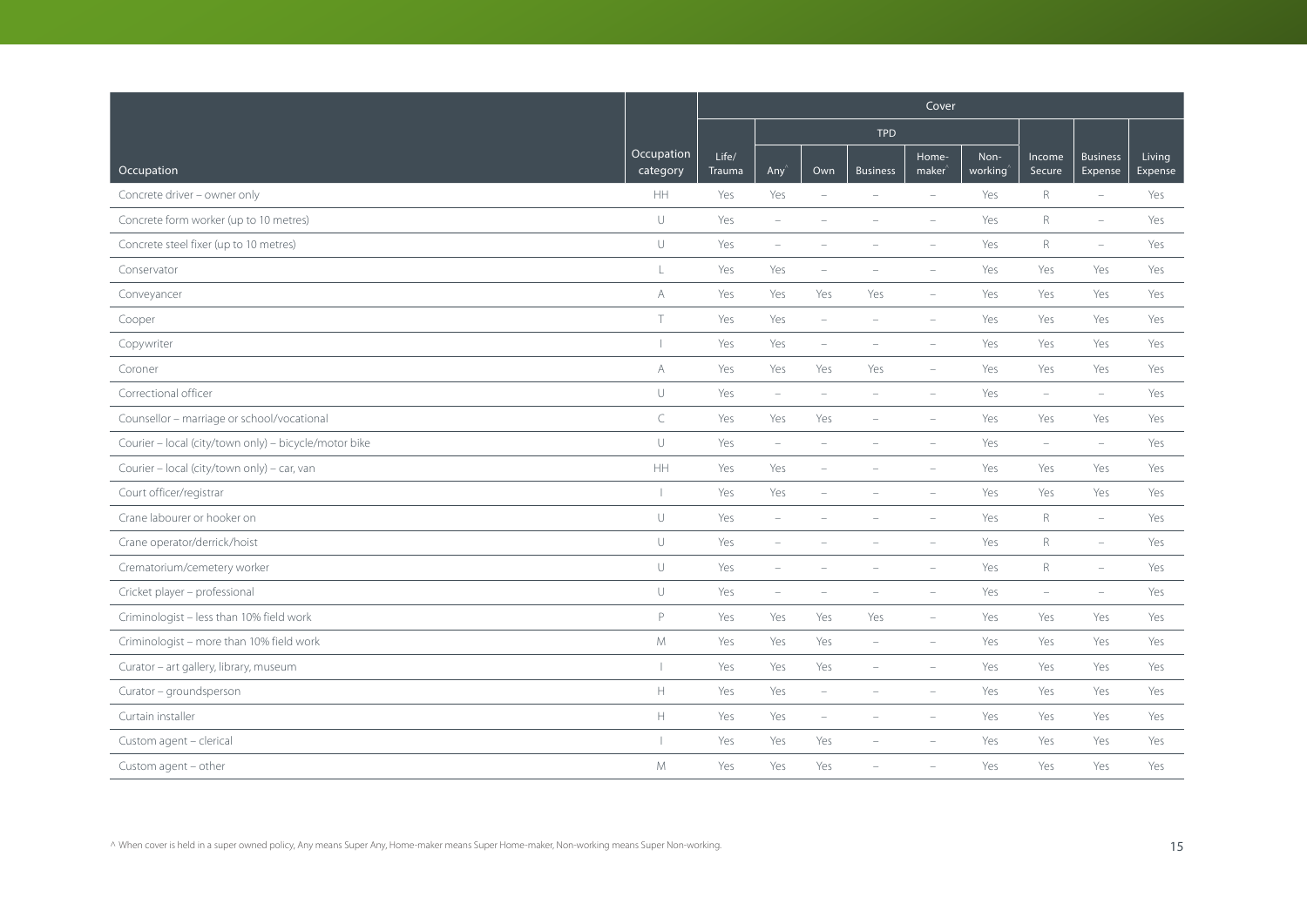|                                                                         |                                                     | Cover           |                                 |                          |                          |                             |                 |                          |                            |                   |
|-------------------------------------------------------------------------|-----------------------------------------------------|-----------------|---------------------------------|--------------------------|--------------------------|-----------------------------|-----------------|--------------------------|----------------------------|-------------------|
|                                                                         |                                                     |                 |                                 |                          | <b>TPD</b>               |                             |                 |                          |                            |                   |
| Occupation                                                              | Occupation<br>category                              | Life/<br>Trauma | Any'                            | Own                      | <b>Business</b>          | Home-<br>maker <sup>®</sup> | Non-<br>working | Income<br>Secure         | <b>Business</b><br>Expense | Living<br>Expense |
| Customs officer                                                         | <b>HH</b>                                           | Yes             | IC                              | $\overline{\phantom{a}}$ |                          | $\equiv$                    | Yes             | IC                       | IC.                        | Yes               |
| Cyclist - professional                                                  | $\cup$                                              | Yes             | $\overline{\phantom{a}}$        | ÷                        |                          | $\overline{\phantom{a}}$    | Yes             | $\overline{\phantom{a}}$ | $\equiv$                   | Yes               |
| Dairy farm proprietor                                                   | $\mathbb H$                                         | Yes             | Yes                             |                          |                          |                             | Yes             | Yes                      | Yes                        | Yes               |
| Dairy process worker                                                    | HH                                                  | Yes             | Yes                             | ÷                        |                          | $\overline{\phantom{m}}$    | Yes             | R                        | $\overline{\phantom{m}}$   | Yes               |
| Dairy/milk delivery driver                                              | HH                                                  | Yes             | Yes                             | $\overline{\phantom{a}}$ | $\overline{\phantom{a}}$ | $\overline{\phantom{m}}$    | Yes             | $\mathsf R$              | $\overline{\phantom{a}}$   | Yes               |
| Dancing instructor - established two years minimum                      | $\mathbb H$                                         | Yes             | Yes                             | ÷                        |                          |                             | Yes             | Yes                      | Yes                        | Yes               |
| Data entry operator                                                     |                                                     | Yes             | Yes                             | Yes                      | $\equiv$                 | $\overline{\phantom{a}}$    | Yes             | Yes                      | Yes                        | Yes               |
| Database design specialist - meeting the requirements of P              | $\mathsf{P}$                                        | Yes             | Yes                             | Yes                      | Yes                      | $\overline{\phantom{a}}$    | Yes             | Yes                      | Yes                        | Yes               |
| Database design specialist - not meeting the requirements of P          |                                                     | Yes             | Yes                             | $\overline{\phantom{a}}$ |                          |                             | Yes             | Yes                      | Yes                        | Yes               |
| Database programmer - meeting the requirements of P                     | P                                                   | Yes             | Yes                             | Yes                      | Yes                      | ÷,                          | Yes             | Yes                      | Yes                        | Yes               |
| Database programmer - not meeting the requirements of P                 |                                                     | Yes             | Yes                             | $\overline{\phantom{m}}$ | $\overline{\phantom{a}}$ | $\overline{\phantom{a}}$    | Yes             | Yes                      | Yes                        | Yes               |
| Dean - university                                                       | P                                                   | Yes             | Yes                             | Yes                      | Yes                      | $\qquad \qquad -$           | Yes             | Yes                      | Yes                        | Yes               |
| Debt collector - field work                                             | U                                                   | Yes             | $\sim$                          |                          |                          |                             | Yes             | ÷                        | ÷,                         | Yes               |
| Debt collector - office work                                            |                                                     | Yes             | Yes                             | ÷                        |                          | $\equiv$                    | Yes             | Yes                      | Yes                        | Yes               |
| Deck hand                                                               | $\cup$                                              | Yes             | $\hspace{0.1mm}-\hspace{0.1mm}$ |                          |                          | $\overline{\phantom{m}}$    | Yes             | $\overline{\phantom{0}}$ | $\overline{\phantom{a}}$   | Yes               |
| Decorator - design only                                                 | $\mathsf{S}$                                        | Yes             | Yes                             | Yes                      |                          |                             | Yes             | Yes                      | Yes                        | Yes               |
| Decorator - exterior, heights over 10 metres                            | U                                                   | Yes             | $\overline{\phantom{a}}$        |                          |                          |                             | Yes             | $\equiv$                 | $\equiv$                   | Yes               |
| Decorator - exterior, heights up to 10 metres                           | $\mathsf{H}% _{\mathsf{H}}^{\ast}(\mathcal{M}_{0})$ | Yes             | Yes                             | ÷                        |                          |                             | Yes             | Yes                      | Yes                        | Yes               |
| Decorator - interior designer, not qualified, less than 10% manual work | L                                                   | Yes             | Yes                             | $\overline{\phantom{a}}$ |                          | $\overline{\phantom{a}}$    | Yes             | Yes                      | Yes                        | Yes               |
| Decorator - interior designer, not qualified, more than 10% manual work | $\mathbb H$                                         | Yes             | Yes                             | ÷                        |                          |                             | Yes             | Yes                      | Yes                        | Yes               |
| Decorator - interior designer, qualified, less than 10% manual work     | S                                                   | Yes             | Yes                             | Yes                      |                          |                             | Yes             | Yes                      | Yes                        | Yes               |
| Decorator - interior designer, qualified, more than 10% manual work     | S                                                   | Yes             | Yes                             | Yes                      | $\overline{\phantom{0}}$ | $\overline{\phantom{m}}$    | Yes             | Yes                      | Yes                        | Yes               |
| Delicatessen - employee                                                 | $\mathbb H$                                         | Yes             | Yes                             | $\overline{\phantom{m}}$ |                          |                             | Yes             | Yes                      | Yes                        | Yes               |
| Delicatessen - manager/proprietor                                       | $\mathbf{I}$                                        | Yes             | Yes                             |                          |                          |                             | Yes             | Yes                      | Yes                        | Yes               |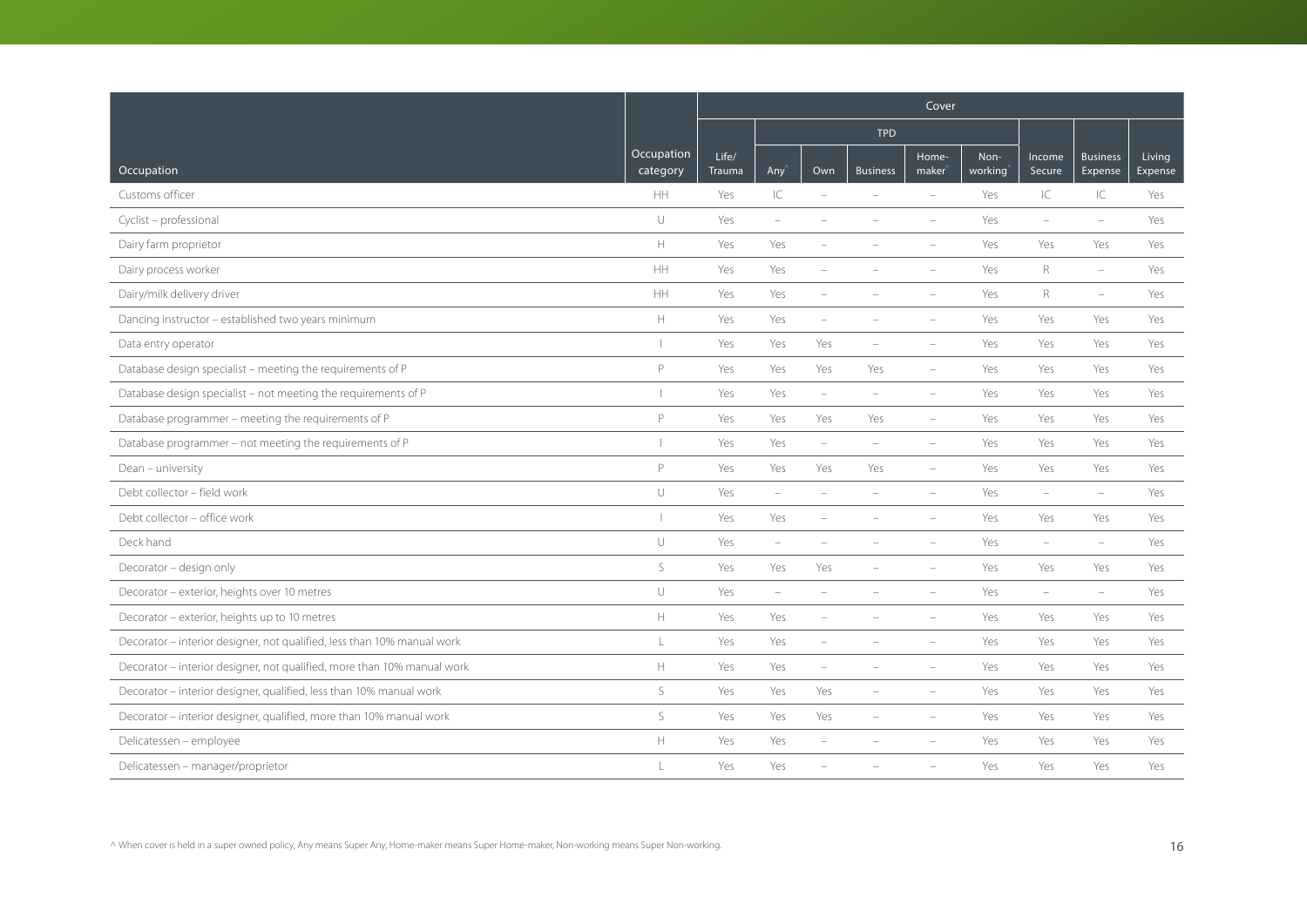|                                                                                  |                        |                 |                          |                                 |                          | Cover                       |                 |                          |                            |                   |
|----------------------------------------------------------------------------------|------------------------|-----------------|--------------------------|---------------------------------|--------------------------|-----------------------------|-----------------|--------------------------|----------------------------|-------------------|
|                                                                                  |                        |                 |                          |                                 | <b>TPD</b>               |                             |                 |                          |                            |                   |
| Occupation                                                                       | Occupation<br>category | Life/<br>Trauma | Any <sup></sup>          | Own                             | <b>Business</b>          | Home-<br>maker <sup>®</sup> | Non-<br>working | Income<br>Secure         | <b>Business</b><br>Expense | Living<br>Expense |
| Delivery person - van/car                                                        | $\cup$                 | Yes             | $\equiv$                 | $\sim$                          | $\overline{\phantom{a}}$ | $\overline{\phantom{a}}$    | Yes             | $R_{\rm}$                | $\overline{\phantom{a}}$   | Yes               |
| Demolition supervisor                                                            | $\cup$                 | Yes             | $\overline{\phantom{a}}$ | $\overline{\phantom{0}}$        | $\overline{\phantom{a}}$ | $\overline{\phantom{a}}$    | Yes             | $\mathsf{R}$             | $\overline{\phantom{m}}$   | Yes               |
| Demolition worker                                                                | $\cup$                 | \$2             | $\overline{\phantom{m}}$ |                                 |                          |                             | 100%            | $\overline{\phantom{a}}$ | $\overline{\phantom{m}}$   | 100%              |
| Dental hygienist                                                                 | $\mathsf S$            | Yes             | Yes                      | Yes                             | $\overline{\phantom{a}}$ | $\overline{\phantom{a}}$    | Yes             | Yes                      | Yes                        | Yes               |
| Dental nurse                                                                     | $\mathsf{L}$           | Yes             | Yes                      | Yes                             | $\overline{\phantom{a}}$ | $\overline{\phantom{a}}$    | Yes             | Yes                      | Yes                        | Yes               |
| Dental prosthetist                                                               |                        | Yes             | Yes                      | Yes                             | $\overline{\phantom{a}}$ | $\overline{\phantom{a}}$    | Yes             | Yes                      | Yes                        | Yes               |
| Dental surgeon                                                                   | $\mathsf D$            | Yes             | Yes                      | Yes                             | Yes                      | $\equiv$                    | Yes             | Yes                      | Yes                        | Yes               |
| Dental technician                                                                |                        | Yes             | Yes                      | Yes                             | $\overline{\phantom{m}}$ | $\overline{\phantom{a}}$    | Yes             | Yes                      | Yes                        | Yes               |
| Dentist                                                                          | $\mathsf D$            | Yes             | Yes                      | Yes                             | Yes                      | $\overline{\phantom{a}}$    | Yes             | Yes                      | Yes                        | Yes               |
| Department store employee                                                        | M                      | Yes             | Yes                      | $\overline{\phantom{a}}$        | $\overline{\phantom{a}}$ | $\overline{\phantom{a}}$    | Yes             | Yes                      | Yes                        | Yes               |
| Department store manager                                                         |                        | Yes             | Yes                      | $\hspace{0.1mm}-\hspace{0.1mm}$ | $\overline{\phantom{a}}$ | $\overline{\phantom{a}}$    | Yes             | Yes                      | Yes                        | Yes               |
| Dermatologist                                                                    | $\mathsf D$            | Yes             | Yes                      | Yes                             | Yes                      | $\overline{\phantom{a}}$    | Yes             | Yes                      | Yes                        | Yes               |
| Designer - clothes, working from home                                            | $\cup$                 | Yes             | $\overline{\phantom{a}}$ | ÷                               | $\equiv$                 | $\equiv$                    | Yes             | $\equiv$                 | $\equiv$                   | Yes               |
| Desktop publisher                                                                |                        | Yes             | Yes                      | Yes                             | $\overline{\phantom{a}}$ | $\overline{\phantom{a}}$    | Yes             | Yes                      | Yes                        | Yes               |
| Despatch clerk                                                                   |                        | Yes             | Yes                      | Yes                             | $\overline{\phantom{a}}$ | $\overline{\phantom{a}}$    | Yes             | Yes                      | Yes                        | Yes               |
| Detailer - motor vehicles                                                        | $\mathbb H$            | Yes             | Yes                      | $\overline{\phantom{a}}$        |                          | $\overline{\phantom{a}}$    | Yes             | Yes                      | Yes                        | Yes               |
| Developer - real estate                                                          | $\mathsf{HH}$          | Yes             | $\subset$                | $\sim$                          | $\equiv$                 | $\equiv$                    | Yes             | IC                       | IC                         | Yes               |
| Diamond cutter/polisher/setter                                                   | S                      | Yes             | Yes                      | $\overline{\phantom{m}}$        | $\overline{\phantom{a}}$ | $\overline{\phantom{a}}$    | Yes             | Yes                      | Yes                        | Yes               |
| Diemaker/caster                                                                  | Τ                      | Yes             | Yes                      | Yes                             | $\overline{\phantom{a}}$ | ÷                           | Yes             | Yes                      | Yes                        | Yes               |
| Dietician - degree qualified                                                     | P                      | Yes             | Yes                      | Yes                             | Yes                      | $\overline{\phantom{a}}$    | Yes             | Yes                      | Yes                        | Yes               |
| Diplomat - senior officials                                                      | HH                     | Yes             | $\subset$                | $\subset$                       | $\overline{\phantom{a}}$ | $\overline{\phantom{a}}$    | Yes             | IC                       | IC                         | Yes               |
| Director/producer/editor - film, theatre, radio, television - employed full time |                        | Yes             | Yes                      | $\overline{\phantom{a}}$        | $\equiv$                 | $\equiv$                    | Yes             | Yes                      | Yes                        | Yes               |
| Disc jockey                                                                      | $\cup$                 | Yes             | $\equiv$                 | ۳                               |                          |                             | Yes             | $\equiv$                 | $\equiv$                   | Yes               |
| Ditcher/drainer                                                                  | $\mathsf{HH}$          | Yes             | Yes                      |                                 |                          |                             | Yes             | $\mathsf R$              | $\equiv$                   | Yes               |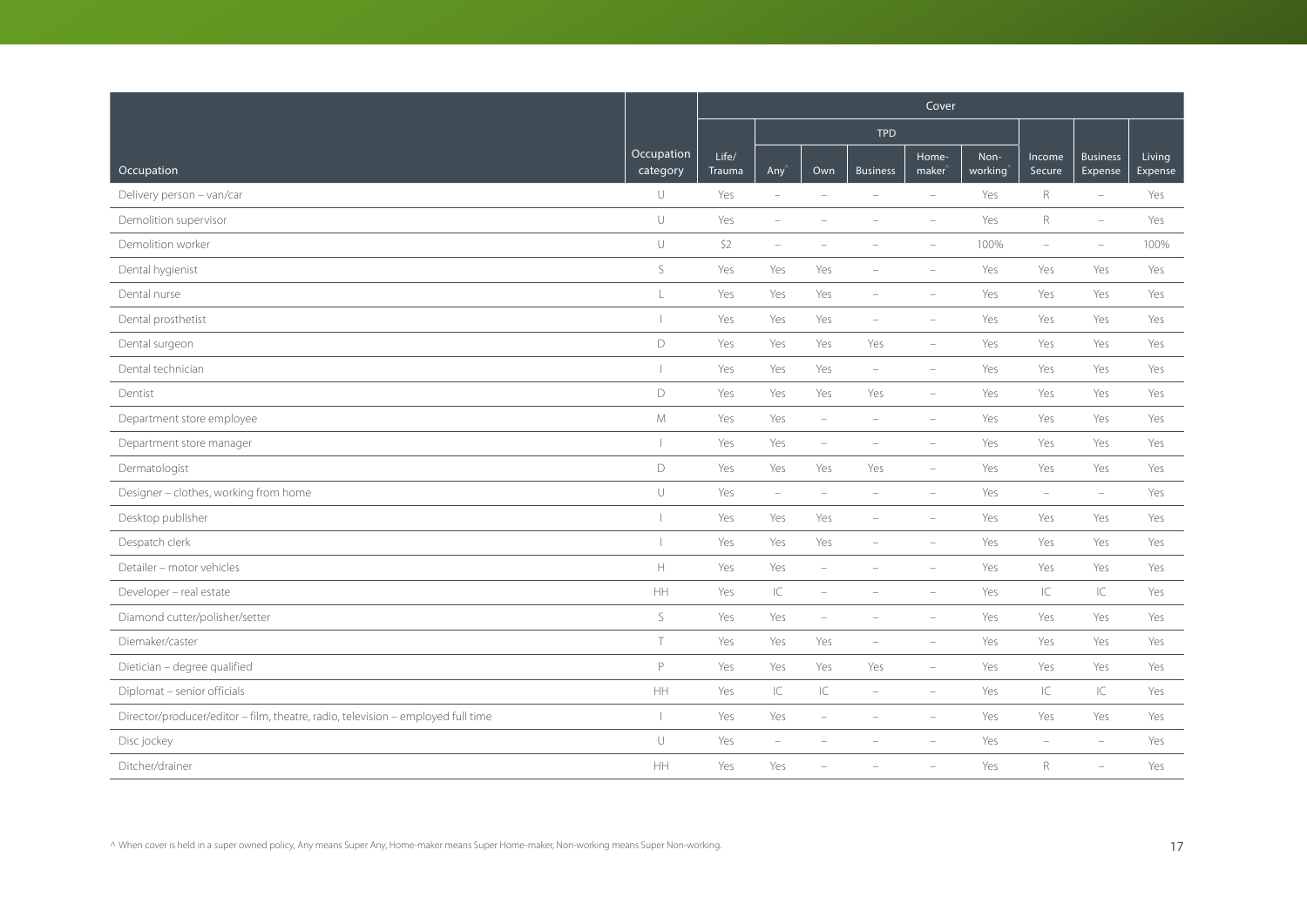|                                                                        |                                                                                                  | Cover           |                                   |                          |                          |                             |                 |                          |                            |                   |  |
|------------------------------------------------------------------------|--------------------------------------------------------------------------------------------------|-----------------|-----------------------------------|--------------------------|--------------------------|-----------------------------|-----------------|--------------------------|----------------------------|-------------------|--|
|                                                                        |                                                                                                  |                 |                                   |                          | <b>TPD</b>               |                             |                 |                          |                            |                   |  |
| Occupation                                                             | Occupation<br>category                                                                           | Life/<br>Trauma | Any'                              | Own                      | <b>Business</b>          | Home-<br>maker <sup>'</sup> | Non-<br>working | Income<br>Secure         | <b>Business</b><br>Expense | Living<br>Expense |  |
| Diving - professional                                                  | U                                                                                                | Yes             | $\overline{\phantom{a}}$          | ÷                        | $\overline{\phantom{a}}$ | $\overline{\phantom{a}}$    | 100%            | $\overline{\phantom{a}}$ | $\overline{\phantom{0}}$   | 100%              |  |
| Diving - professional - deep sea                                       | $\cup$                                                                                           | \$2             | $\overline{\phantom{a}}$          | ۰                        |                          |                             | 100%            | $\overline{\phantom{a}}$ | $\overline{\phantom{a}}$   | 100%              |  |
| Dockyard labourer/stevedore                                            | $\cup$                                                                                           | Yes             | $\equiv$                          |                          |                          |                             | Yes             | $\mathsf{R}$             | $\equiv$                   | Yes               |  |
| Doctor                                                                 | D                                                                                                | Yes             | Yes                               | Yes                      | Yes                      | $\overline{\phantom{m}}$    | Yes             | Yes                      | Yes                        | Yes               |  |
| Dog breeder                                                            | $\mathsf L$                                                                                      | Yes             | Yes                               | $\overline{\phantom{a}}$ | $\overline{\phantom{a}}$ | $\qquad \qquad -$           | Yes             | $\overline{\phantom{a}}$ | $\overline{\phantom{m}}$   | Yes               |  |
| Dog groomer/washer - established two years minimum                     | L                                                                                                | Yes             | Yes                               | ÷                        |                          | $\sim$                      | Yes             | $\overline{\phantom{a}}$ | $\overline{\phantom{a}}$   | Yes               |  |
| Dog kennel operator                                                    | $\mathbb H$                                                                                      | Yes             | Yes                               | ÷                        |                          | $\overline{\phantom{a}}$    | Yes             | Yes                      | Yes                        | Yes               |  |
| Dog trainer                                                            | L                                                                                                | Yes             | Yes                               | $\overline{\phantom{a}}$ | $\overline{\phantom{a}}$ | $\overline{\phantom{m}}$    | Yes             | $\overline{\phantom{a}}$ | $\equiv$                   | Yes               |  |
| Dogman                                                                 | U                                                                                                | \$2             | $\overline{\phantom{a}}$          |                          |                          |                             | 100%            | $\overline{\phantom{a}}$ | ÷                          | 100%              |  |
| Draftsperson/draughtsperson - degree qualified                         | P                                                                                                | Yes             | Yes                               | Yes                      | Yes                      | ÷,                          | Yes             | Yes                      | Yes                        | Yes               |  |
| Draftsperson/draughtsperson - other                                    |                                                                                                  | Yes             | Yes                               | Yes                      | $\overline{\phantom{a}}$ | $\qquad \qquad -$           | Yes             | Yes                      | Yes                        | Yes               |  |
| Drainage contractor                                                    | HH                                                                                               | Yes             | Yes                               | $\overline{\phantom{a}}$ |                          | $\equiv$                    | Yes             | $R_{\rm}$                | $\overline{\phantom{m}}$   | Yes               |  |
| Draper                                                                 | $\mathsf L$                                                                                      | Yes             | Yes                               | Yes                      |                          | $\equiv$                    | Yes             | Yes                      | Yes                        | Yes               |  |
| Dredger - harbour or river                                             | HH                                                                                               | Yes             | Yes                               | $\overline{\phantom{m}}$ | $\overline{\phantom{a}}$ | $\overline{\phantom{m}}$    | Yes             | $R_{\rm}$                | $\overline{\phantom{a}}$   | Yes               |  |
| Dressmaker - in a shop, full time                                      | S                                                                                                | Yes             | Yes                               | Yes                      | $\overline{\phantom{a}}$ | $\overline{\phantom{m}}$    | Yes             | Yes                      | Yes                        | Yes               |  |
| Dressmaker - working from home                                         | HH                                                                                               | Yes             | $\ensuremath{\mathsf{IC}}\xspace$ |                          |                          |                             | Yes             | $\mathsf{IC}$            | IC                         | Yes               |  |
| Driller/tool pusher - offshore                                         | U                                                                                                | Yes             | $\overline{\phantom{a}}$          |                          |                          |                             | Yes             | $\overline{\phantom{m}}$ | $\overline{\phantom{m}}$   | Yes               |  |
| Driving instructor - established two years minimum                     | H.                                                                                               | Yes             | Yes                               | ÷                        |                          | $\equiv$                    | Yes             | Yes                      | Yes                        | Yes               |  |
| Driving test examiner                                                  | L                                                                                                | Yes             | Yes                               | ÷                        |                          | $\overline{\phantom{a}}$    | Yes             | Yes                      | Yes                        | Yes               |  |
| Drover/stationhand                                                     | U                                                                                                | Yes             | $\overline{\phantom{a}}$          |                          |                          |                             | Yes             | $\equiv$                 | $\equiv$                   | Yes               |  |
| Dry cleaning manager/proprietor - less than 10% manual work            | ${\mathsf M}$                                                                                    | Yes             | Yes                               | Yes                      | $\overline{\phantom{a}}$ | $\overline{\phantom{m}}$    | Yes             | Yes                      | Yes                        | Yes               |  |
| Dry cleaning worker                                                    | $\mathbb H$                                                                                      | Yes             | Yes                               | $\overline{\phantom{0}}$ | $\overline{\phantom{a}}$ | $\overline{\phantom{m}}$    | Yes             | Yes                      | Yes                        | Yes               |  |
| Earthenware pipe manufacturer                                          | $\mathsf{H}% _{\mathsf{H}}^{\ast}=\mathsf{H}_{\mathsf{H}}^{\ast}=\mathsf{H}_{\mathsf{H}}^{\ast}$ | Yes             | Yes                               |                          |                          |                             | Yes             | Yes                      | Yes                        | Yes               |  |
| Earthmoving equipment operator - building/excavation/construction site | HH                                                                                               | Yes             | Yes                               |                          |                          |                             | Yes             | Yes <sup>#</sup>         | Yes                        | Yes               |  |

^ When cover is held in a super owned policy, Any means Super Any, Home-maker means Super Home-maker, Non-working means Super Non-working. (18)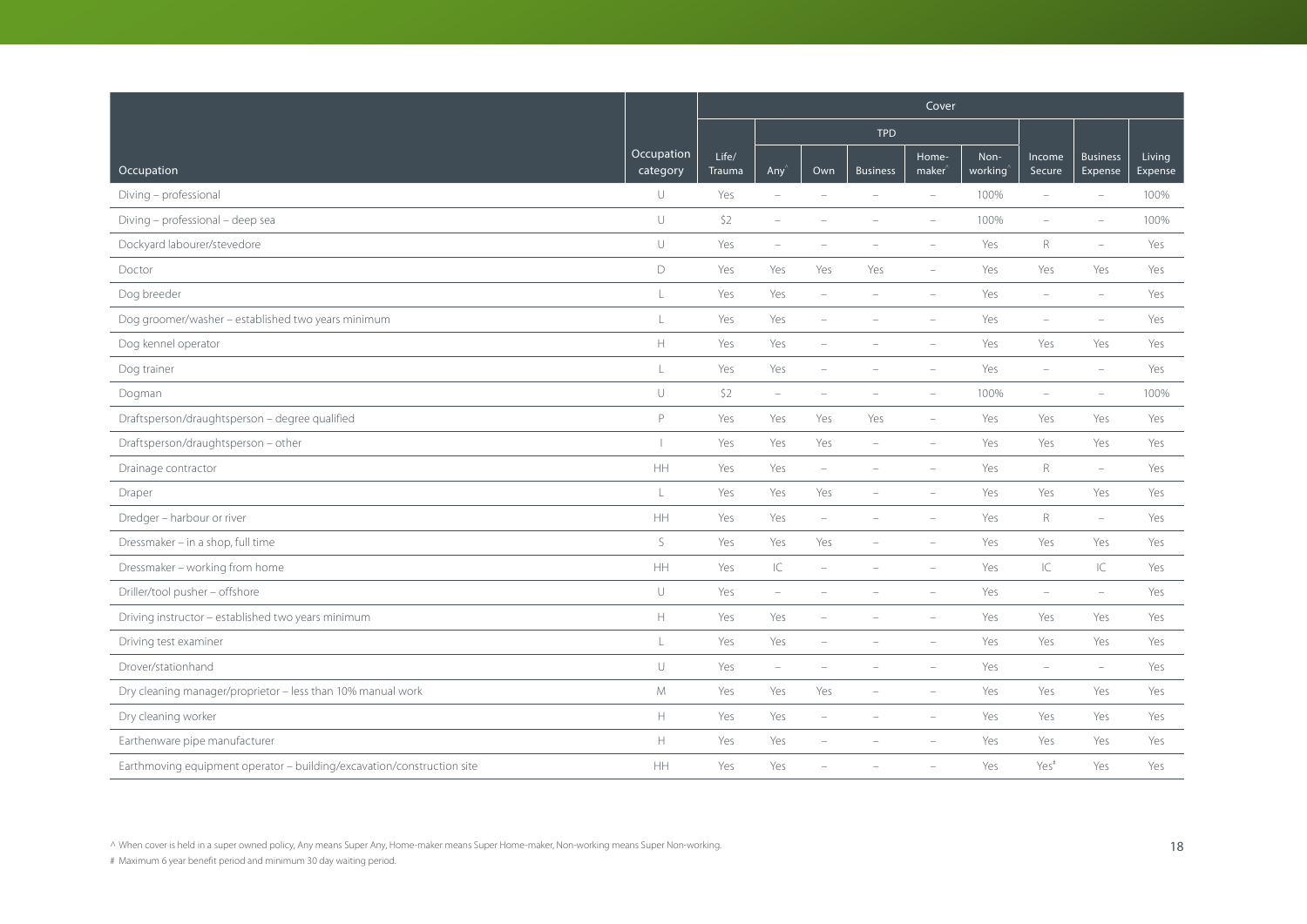|                                                                                      |                                                     | Cover           |                          |                          |                          |                             |                 |                  |                            |                   |
|--------------------------------------------------------------------------------------|-----------------------------------------------------|-----------------|--------------------------|--------------------------|--------------------------|-----------------------------|-----------------|------------------|----------------------------|-------------------|
|                                                                                      |                                                     |                 |                          |                          | <b>TPD</b>               |                             |                 |                  |                            |                   |
| Occupation                                                                           | Occupation<br>category                              | Life/<br>Trauma | Any'                     | Own                      | <b>Business</b>          | Home-<br>maker <sup>®</sup> | Non-<br>working | Income<br>Secure | <b>Business</b><br>Expense | Living<br>Expense |
| Earthmoving equipment operator - domestic work only                                  | HH                                                  | Yes             | Yes                      | $\equiv$                 | $\equiv$                 | ÷,                          | Yes             | Yes <sup>#</sup> | Yes                        | Yes               |
| Economist                                                                            | P                                                   | Yes             | Yes                      | Yes                      | Yes                      | $\overline{\phantom{m}}$    | Yes             | Yes              | Yes                        | Yes               |
| Editor - book                                                                        |                                                     | Yes             | Yes                      | Yes                      |                          | $\equiv$                    | Yes             | Yes              | Yes                        | Yes               |
| Editor - film, radio, television                                                     | $\mathsf{HH}$                                       | Yes             | $\subset$                | $\overline{\phantom{a}}$ |                          | $\overline{\phantom{m}}$    | Yes             | IC               | IC                         | Yes               |
| Editor - newspaper                                                                   |                                                     | Yes             | Yes                      | Yes                      | $\overline{\phantom{a}}$ | $\overline{\phantom{m}}$    | Yes             | Yes              | Yes                        | Yes               |
| Electrical cable joiner                                                              | $\mathsf{H}% _{\mathsf{H}}^{\ast}(\mathcal{M}_{0})$ | Yes             | Yes                      |                          |                          |                             | Yes             | Yes              | Yes                        | Yes               |
| Electrical fitter                                                                    | H.                                                  | Yes             | Yes                      | ÷                        |                          |                             | Yes             | Yes              | Yes                        | Yes               |
| Electrical inspector - working at heights                                            | U                                                   | Yes             | $\overline{\phantom{a}}$ | $\overline{\phantom{a}}$ |                          | $\equiv$                    | Yes             | $\mathsf{R}$     | $\overline{\phantom{0}}$   | Yes               |
| Electrical inspector/meter reader - not working at heights                           | L                                                   | Yes             | Yes                      |                          |                          |                             | Yes             | Yes              | Yes                        | Yes               |
| Electrician                                                                          | $\top$                                              | Yes             | Yes                      | Yes                      |                          |                             | Yes             | Yes              | Yes                        | Yes               |
| Electronic engineer - degree qualified, no manual work                               | P                                                   | Yes             | Yes                      | Yes                      | Yes                      | $\equiv$                    | Yes             | Yes              | Yes                        | Yes               |
| Electronic technician                                                                | S                                                   | Yes             | Yes                      | Yes                      | $\overline{\phantom{a}}$ | $\overline{\phantom{m}}$    | Yes             | Yes              | Yes                        | Yes               |
| Electroplater/electrotyper/electro enameller                                         | $\mathbb H$                                         | Yes             | Yes                      | ÷                        |                          |                             | Yes             | Yes              | Yes                        | Yes               |
| Elevator mechanic/installer                                                          | $\mathbb H$                                         | Yes             | Yes                      | $\equiv$                 |                          | $\equiv$                    | Yes             | Yes              | Yes                        | Yes               |
| Embalmer                                                                             | L                                                   | Yes             | Yes                      | Yes                      |                          | $\qquad \qquad -$           | Yes             | Yes              | Yes                        | Yes               |
| Employment agency consultant                                                         |                                                     | Yes             | Yes                      | Yes                      |                          |                             | Yes             | Yes              | Yes                        | Yes               |
| Employment agency principal                                                          | E                                                   | Yes             | Yes                      | Yes                      |                          |                             | Yes             | Yes              | Yes                        | Yes               |
| Enameller - metal industry                                                           | L                                                   | Yes             | Yes                      | Yes                      | $\overline{\phantom{a}}$ | $\overline{\phantom{m}}$    | Yes             | Yes              | Yes                        | Yes               |
| Endodontist                                                                          | D                                                   | Yes             | Yes                      | Yes                      | Yes                      | $\overline{\phantom{m}}$    | Yes             | Yes              | Yes                        | Yes               |
| Engineer - others, qualified, less than 10% manual work                              | S                                                   | Yes             | Yes                      | Yes                      | $\equiv$                 | $\equiv$                    | Yes             | Yes              | Yes                        | Yes               |
| Engineer - others, qualified, more than 10% manual work                              | $\mathsf S$                                         | Yes             | Yes                      | Yes                      | $\overline{\phantom{a}}$ | $\overline{\phantom{m}}$    | Yes             | Yes              | Yes                        | Yes               |
| Engineer - others, qualified, no manual work, meeting the requirements of E          | $\mathsf E$                                         | Yes             | Yes                      | Yes                      | $\overline{\phantom{0}}$ | ÷,                          | Yes             | Yes              | Yes                        | Yes               |
| Engineer - others, qualified, no manual work, meeting the requirements of P          | $\mathsf{P}$                                        | Yes             | Yes                      | Yes                      | Yes                      |                             | Yes             | Yes              | Yes                        | Yes               |
| Engineer - others, qualified, no manual work, not meeting the requirements of E or P |                                                     | Yes             | Yes                      | Yes                      |                          |                             | Yes             | Yes              | Yes                        | Yes               |

^ When cover is held in a super owned policy, Any means Super Any, Home-maker means Super Home-maker, Non-working means Super Non-working. (19 and the super Non-working.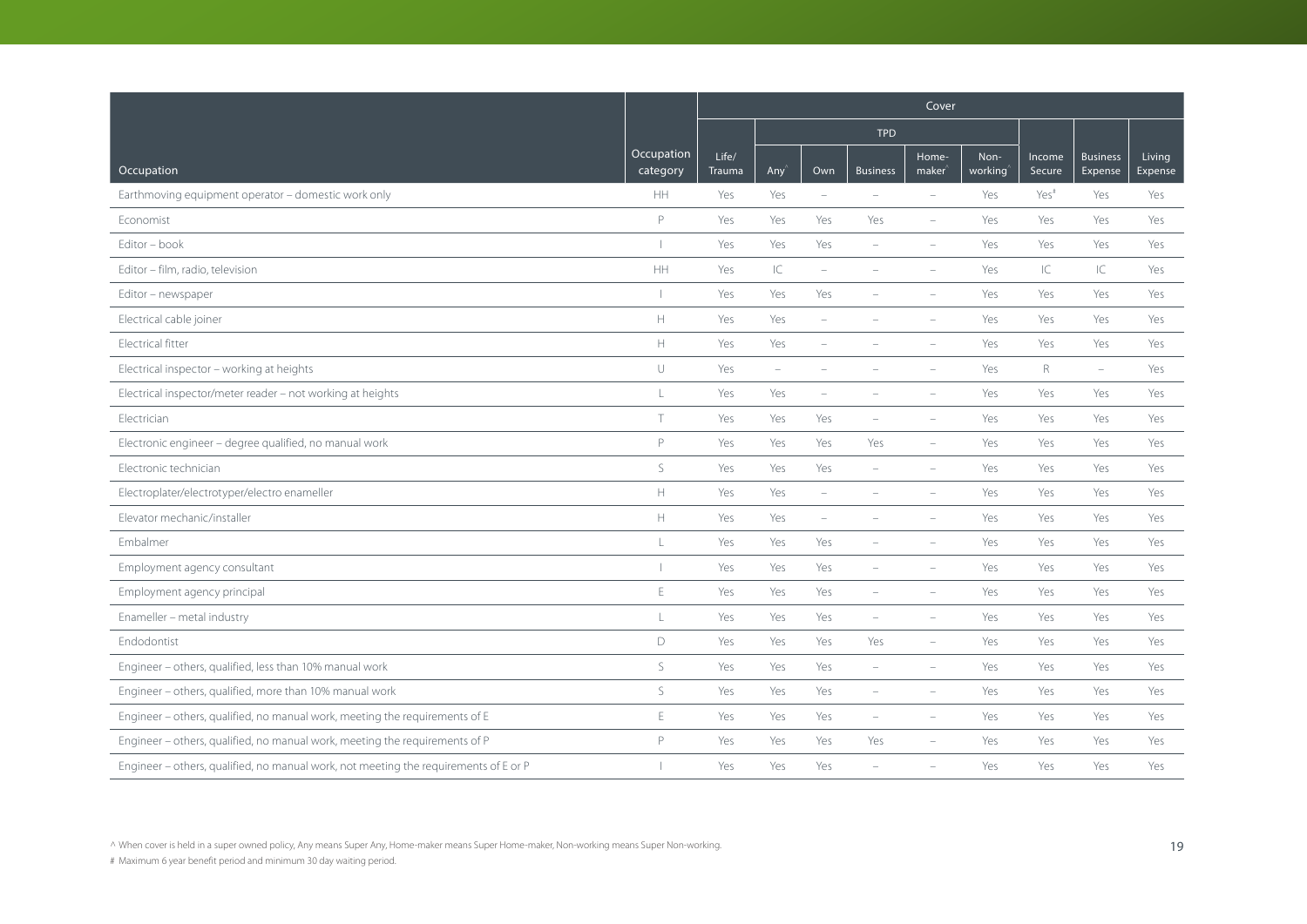|                                                                                 |                          | Cover                  |                          |                          |                          |                             |                 |                          |                            |                   |
|---------------------------------------------------------------------------------|--------------------------|------------------------|--------------------------|--------------------------|--------------------------|-----------------------------|-----------------|--------------------------|----------------------------|-------------------|
|                                                                                 |                          |                        |                          |                          | <b>TPD</b>               |                             |                 |                          |                            |                   |
| Occupation                                                                      | Occupation<br>category   | Life/<br><b>Trauma</b> | Any'                     | Own                      | <b>Business</b>          | Home-<br>maker <sup>®</sup> | Non-<br>working | Income<br>Secure         | <b>Business</b><br>Expense | Living<br>Expense |
| Engineer - qualified - electrical - office based                                | $\mathsf{P}$             | Yes                    | Yes                      | Yes                      | Yes                      | ÷,                          | Yes             | Yes                      | Yes                        | Yes               |
| Engraver/etcher                                                                 | S                        | Yes                    | Yes                      | ÷                        | $\overline{\phantom{a}}$ |                             | Yes             | Yes                      | Yes                        | Yes               |
| Entertainer/singer/busker/comedian                                              | U                        | Yes                    | $\overline{\phantom{a}}$ | $\overline{\phantom{a}}$ |                          |                             | Yes             | $\overline{\phantom{a}}$ | $\equiv$                   | Yes               |
| Entomologist                                                                    | $\mathsf D$              | Yes                    | Yes                      | Yes                      | Yes                      | ÷,                          | Yes             | Yes                      | Yes                        | Yes               |
| Environmental engineer - qualified, office based                                | P                        | Yes                    | Yes                      | Yes                      | Yes                      | $\overline{\phantom{a}}$    | Yes             | Yes                      | Yes                        | Yes               |
| Equipment hire - receptionist/administration                                    |                          | Yes                    | Yes                      | ÷                        |                          |                             | Yes             | Yes                      | Yes                        | Yes               |
| Equipment hire - repair/service                                                 | H.                       | Yes                    | Yes                      |                          |                          |                             | Yes             | Yes                      | Yes                        | Yes               |
| Estimator                                                                       |                          | Yes                    | Yes                      | $\overline{\phantom{a}}$ | $\overline{\phantom{a}}$ | $\qquad \qquad -$           | Yes             | Yes                      | Yes                        | Yes               |
| Events manager/coordinator                                                      |                          | Yes                    | Yes                      | Yes                      |                          | $\equiv$                    | Yes             | Yes                      | Yes                        | Yes               |
| Executive assistant                                                             |                          | Yes                    | Yes                      | Yes                      | ÷                        | $\equiv$                    | Yes             | Yes                      | Yes                        | Yes               |
| Executive director - meeting the requirements of E                              | E                        | Yes                    | Yes                      | Yes                      | $\overline{\phantom{a}}$ | $\overline{\phantom{m}}$    | Yes             | Yes                      | Yes                        | Yes               |
| Executive director - meeting the requirements of P                              | P                        | Yes                    | Yes                      | Yes                      | Yes                      | $\qquad \qquad -$           | Yes             | Yes                      | Yes                        | Yes               |
| Executive director - not meeting the requirements of E or P                     | $\overline{\phantom{a}}$ | Yes                    | Yes                      | Yes                      |                          |                             | Yes             | Yes                      | Yes                        | Yes               |
| Explosive handling                                                              | $\cup$                   | \$3                    | $\equiv$                 |                          |                          |                             | 100%            | $\overline{\phantom{a}}$ | ÷                          | 100%              |
| Explosives transport driver                                                     | $\cup$                   | Yes                    | $\overline{\phantom{a}}$ | ۰                        |                          |                             | Yes             | $\overline{\phantom{a}}$ | $\overline{\phantom{m}}$   | Yes               |
| Exporter/importer - administration only                                         |                          | Yes                    | Yes                      | Yes                      |                          | $\equiv$                    | Yes             | Yes                      | Yes                        | Yes               |
| Exporter/importer - distribution                                                | L                        | Yes                    | Yes                      | ÷                        |                          |                             | Yes             | Yes                      | Yes                        | Yes               |
| Exporter/importer - sales and marketing, meeting the requirements of E          | $\mathsf E$              | Yes                    | Yes                      | Yes                      | $\overline{\phantom{a}}$ | $\overline{\phantom{m}}$    | Yes             | Yes                      | Yes                        | Yes               |
| Exporter/importer - sales and marketing, meeting the requirements of P          | P                        | Yes                    | Yes                      | Yes                      | Yes                      | $\overline{\phantom{m}}$    | Yes             | Yes                      | Yes                        | Yes               |
| Exporter/importer - sales and marketing, not meeting the requirements of E or P |                          | Yes                    | Yes                      | Yes                      | $\overline{\phantom{a}}$ | $\overline{\phantom{a}}$    | Yes             | Yes                      | Yes                        | Yes               |
| Exterminator/fumigator/pest controller                                          | $\mathbb H$              | Yes                    | Yes                      | $\overline{\phantom{0}}$ |                          |                             | Yes             | $\mathsf R$              | $\overline{\phantom{m}}$   | Yes               |
| Factory hand/worker                                                             | HH                       | Yes                    | Yes                      | $\overline{\phantom{0}}$ | $\overline{\phantom{a}}$ | $\overline{\phantom{m}}$    | Yes             | $\mathsf{R}$             | $\overline{\phantom{m}}$   | Yes               |
| Factory production manager - no manual work                                     | S                        | Yes                    | Yes                      | Yes                      |                          |                             | Yes             | Yes                      | Yes                        | Yes               |
| Family day carer                                                                | U                        | Yes                    | ÷                        |                          |                          |                             | Yes             | $\mathsf{R}$             | $\equiv$                   | Yes               |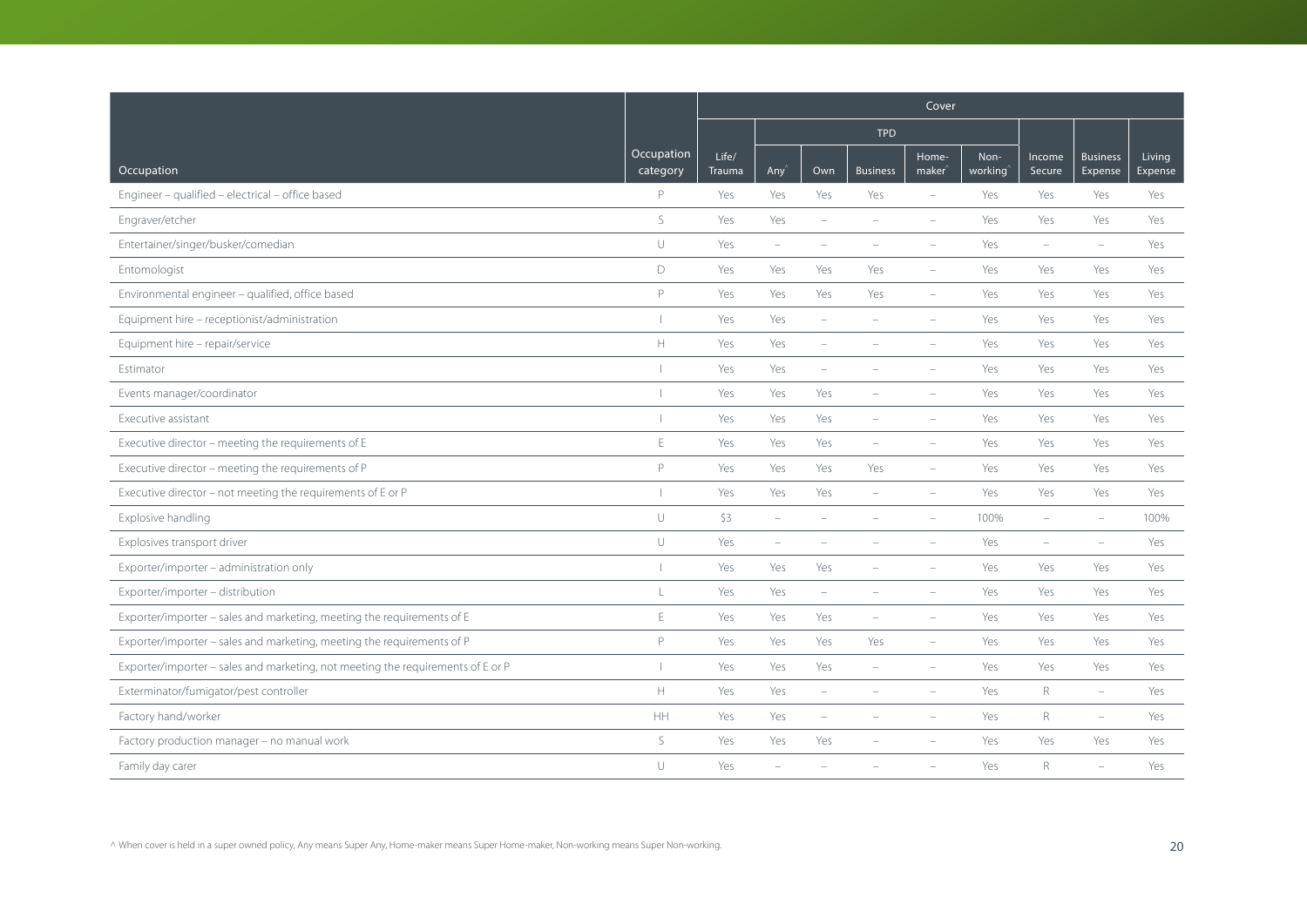|                                                                               |                        | Cover           |                          |                          |                          |                             |                 |                          |                            |                   |
|-------------------------------------------------------------------------------|------------------------|-----------------|--------------------------|--------------------------|--------------------------|-----------------------------|-----------------|--------------------------|----------------------------|-------------------|
|                                                                               |                        |                 |                          |                          | <b>TPD</b>               |                             |                 |                          |                            |                   |
| Occupation                                                                    | Occupation<br>category | Life/<br>Trauma | Any <sup></sup>          | Own                      | <b>Business</b>          | Home-<br>maker <sup>®</sup> | Non-<br>working | Income<br>Secure         | <b>Business</b><br>Expense | Living<br>Expense |
| Farm labourer/employee                                                        | $\cup$                 | Yes             | $\overline{\phantom{a}}$ | $\sim$                   | $\equiv$                 | $\sim$                      | Yes             | $\mathsf R$              | $\overline{\phantom{a}}$   | Yes               |
| Farm manager                                                                  | $\mathbb H$            | Yes             | Yes                      | $\overline{\phantom{a}}$ |                          | $\overline{\phantom{a}}$    | Yes             | Yes                      | Yes                        | Yes               |
| Farmer/grazier                                                                | $\mathbb H$            | Yes             | Yes                      | Yes                      |                          |                             | Yes             | Yes                      | Yes                        | Yes               |
| Farrier/blacksmith                                                            | $\mathbb H$            | Yes             | Yes                      | $\overline{\phantom{a}}$ |                          |                             | Yes             | Yes                      | Yes                        | Yes               |
| Fashion buyer - employee                                                      | M                      | Yes             | Yes                      | Yes                      |                          | $\overline{\phantom{a}}$    | Yes             | Yes                      | Yes                        | Yes               |
| Fashion designer - not working from home                                      | $M_{\odot}$            | Yes             | Yes                      | ÷                        |                          | $\equiv$                    | Yes             | Yes                      | Yes                        | Yes               |
| Fencing contractor/subcontractor                                              | $\mathbb H$            | Yes             | Yes                      | ۰                        |                          | $\equiv$                    | Yes             | R                        | $\overline{\phantom{a}}$   | Yes               |
| Fencing labourer                                                              | $\cup$                 | Yes             | $\equiv$                 | ÷                        |                          | $\equiv$                    | Yes             | $\mathsf R$              | $\overline{\phantom{a}}$   | Yes               |
| Ferry driver                                                                  | $\mathbb H$            | Yes             | Yes                      |                          |                          |                             | Yes             | Yes                      | Yes                        | Yes               |
| Fibreglass moulder                                                            | $\mathbb H$            | Yes             | Yes                      | ÷                        |                          |                             | Yes             | Yes                      | Yes                        | Yes               |
| Film distributor                                                              | M                      | Yes             | Yes                      | Yes                      |                          | $\overline{\phantom{a}}$    | Yes             | Yes                      | Yes                        | Yes               |
| Film producer                                                                 |                        | Yes             | Yes                      | $\overline{\phantom{a}}$ |                          | $\equiv$                    | Yes             | Yes                      | Yes                        | Yes               |
| Film technician                                                               | $M_{\odot}$            | Yes             | Yes                      | Yes                      |                          | $\equiv$                    | Yes             | Yes                      | Yes                        | Yes               |
| Film, radio, theatre, television engineer - qualified                         | $M_{\odot}$            | Yes             | Yes                      | Yes                      | $\equiv$                 | $\equiv$                    | Yes             | Yes                      | Yes                        | Yes               |
| Financial adviser/consultant/planner - meeting the requirements of E          | $\mathsf E$            | Yes             | Yes                      | Yes                      | $\overline{\phantom{a}}$ | $\overline{\phantom{a}}$    | Yes             | Yes                      | Yes                        | Yes               |
| Financial adviser/consultant/planner - meeting the requirements of P          | P                      | Yes             | Yes                      | Yes                      | $\overline{\phantom{a}}$ |                             | Yes             | Yes                      | Yes                        | Yes               |
| Financial adviser/consultant/planner - not meeting the requirements of E or P |                        | Yes             | Yes                      | Yes                      |                          |                             | Yes             | Yes                      | Yes                        | Yes               |
| Fire chief - administration only                                              |                        | Yes             | Yes                      | Yes                      | $\overline{\phantom{a}}$ | $\overline{\phantom{a}}$    | Yes             | Yes                      | Yes                        | Yes               |
| Fire fighter                                                                  | $\cup$                 | Yes             | $\overline{\phantom{a}}$ | i.                       |                          | $\sim$                      | Yes             | $\overline{\phantom{a}}$ | $\overline{\phantom{a}}$   | Yes               |
| Fire safety inspector                                                         | M                      | Yes             | Yes                      |                          |                          |                             | Yes             | Yes                      | Yes                        | Yes               |
| Fish farmer                                                                   | $\mathbb H$            | Yes             | Yes                      | $\overline{\phantom{a}}$ |                          | $\overline{\phantom{a}}$    | Yes             | Yes                      | Yes                        | Yes               |
| Fisheries officer - field work and office work                                | $\mathsf S$            | Yes             | Yes                      | $\overline{\phantom{0}}$ | $\overline{\phantom{a}}$ | $\overline{\phantom{a}}$    | Yes             | Yes                      | Yes                        | Yes               |
| Fisheries officer - office work only                                          |                        | Yes             | Yes                      |                          |                          |                             | Yes             | Yes                      | Yes                        | Yes               |
| Fisherman                                                                     | U                      | Yes             |                          |                          |                          |                             | Yes             |                          | $\overline{\phantom{a}}$   | Yes               |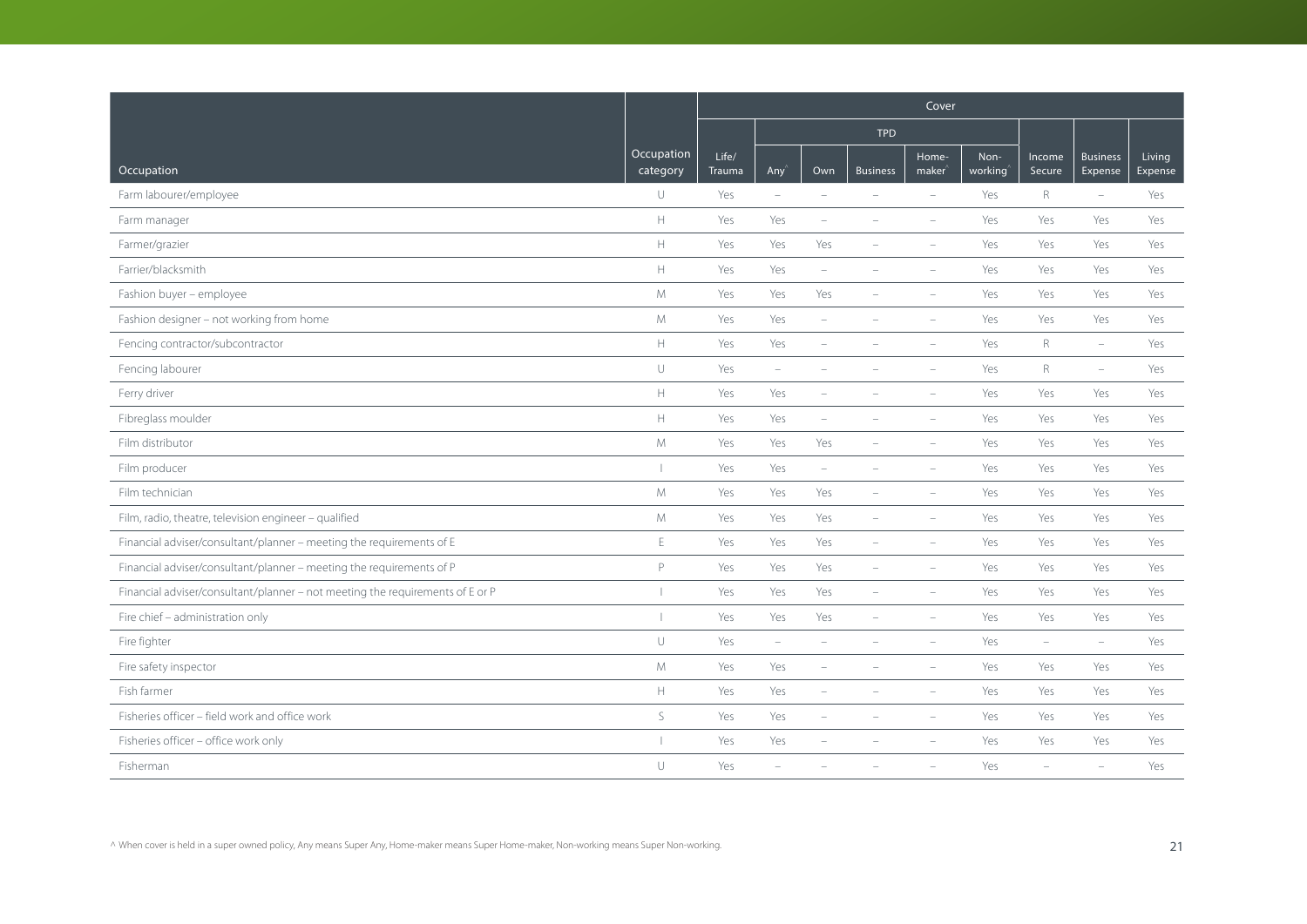|                                                    |                               | Cover                  |                          |                          |                          |                             |                 |                          |                            |                   |
|----------------------------------------------------|-------------------------------|------------------------|--------------------------|--------------------------|--------------------------|-----------------------------|-----------------|--------------------------|----------------------------|-------------------|
|                                                    |                               |                        |                          |                          | <b>TPD</b>               |                             |                 |                          |                            |                   |
| Occupation                                         | <b>Occupation</b><br>category | Life/<br><b>Trauma</b> | Any                      | Own                      | <b>Business</b>          | Home-<br>maker <sup>®</sup> | Non-<br>working | Income<br>Secure         | <b>Business</b><br>Expense | Living<br>Expense |
| Fisherman - ashore daily                           | HH                            | Yes                    | Yes                      | $\overline{\phantom{a}}$ |                          | $\overline{\phantom{a}}$    | Yes             | $\mathsf R$              | $\overline{\phantom{m}}$   | Yes               |
| Fishmonger                                         | $\mathbb H$                   | Yes                    | Yes                      | $\overline{\phantom{a}}$ |                          | $\equiv$                    | Yes             | Yes                      | Yes                        | Yes               |
| Fitness centre owner/manager - administration only | M                             | Yes                    | Yes                      | Yes                      |                          | $\equiv$                    | Yes             | Yes                      | Yes                        | Yes               |
| Fitness instructor - full time                     | $\mathsf{HH}% _{0}$           | Yes                    | Yes                      | $\overline{\phantom{a}}$ | $\overline{\phantom{a}}$ | $\overline{\phantom{a}}$    | Yes             | $\overline{\phantom{a}}$ | $\overline{\phantom{m}}$   | Yes               |
| Fitter and turner - qualified                      | $\mathsf L$                   | Yes                    | Yes                      | Yes                      | $\overline{\phantom{a}}$ | $\overline{\phantom{a}}$    | Yes             | Yes                      | Yes                        | Yes               |
| Flight crew - airline                              | $\cup$                        | Yes                    | $\overline{\phantom{a}}$ |                          |                          | ÷                           | Yes             | ÷                        | $\overline{\phantom{m}}$   | Yes               |
| Flight crew - other                                | $\cup$                        | Yes                    | $\overline{\phantom{a}}$ |                          |                          | $\equiv$                    | Yes             | ۰                        | $\overline{\phantom{m}}$   | Yes               |
| Flight engineer - qualified, not office based      | $\cup$                        | Yes                    | $\overline{\phantom{a}}$ | $\equiv$                 | $\equiv$                 | $\equiv$                    | Yes             | $\overline{\phantom{a}}$ | $\overline{\phantom{a}}$   | Yes               |
| Floor sander                                       | $\mathbb H$                   | Yes                    | Yes                      | $\overline{\phantom{a}}$ |                          |                             | Yes             | Yes                      | Yes                        | Yes               |
| Floor tiler - qualified                            | $\mathbb H$                   | Yes                    | Yes                      | $\qquad \qquad -$        |                          | $\overline{\phantom{a}}$    | Yes             | Yes                      | Yes                        | Yes               |
| Florist - deliveries                               | $\mathbb H$                   | Yes                    | Yes                      | $\overline{\phantom{m}}$ | $\overline{\phantom{a}}$ | $\overline{\phantom{a}}$    | Yes             | Yes                      | Yes                        | Yes               |
| Florist - sales only                               | $M_{\odot}$                   | Yes                    | Yes                      | Yes                      |                          | $\overline{\phantom{a}}$    | Yes             | Yes                      | Yes                        | Yes               |
| Food technologist                                  |                               | Yes                    | Yes                      | Yes                      | $\equiv$                 | $\equiv$                    | Yes             | Yes                      | Yes                        | Yes               |
| Football coach - established two years minimum     | $\cup$                        | Yes                    | $\equiv$                 | $\overline{\phantom{a}}$ | $\equiv$                 | $\equiv$                    | Yes             | $\equiv$                 | $\overline{\phantom{a}}$   | Yes               |
| Football player - all codes, professional          | $\cup$                        | Yes                    | $\overline{\phantom{a}}$ |                          |                          | $\overline{\phantom{a}}$    | Yes             | $\overline{\phantom{a}}$ | $\overline{\phantom{a}}$   | Yes               |
| Foreman - construction, no manual work             | S                             | Yes                    | Yes                      | ÷,                       |                          | $\overline{\phantom{a}}$    | Yes             | Yes                      | Yes                        | Yes               |
| Forest ranger                                      | $\mathbb H$                   | Yes                    | Yes                      | $\overline{\phantom{m}}$ |                          | $\sim$                      | Yes             | Yes                      | Yes                        | Yes               |
| Forester                                           | $\cup$                        | Yes                    | $\overline{\phantom{a}}$ | ÷                        |                          | $\overline{\phantom{a}}$    | Yes             | $\mathsf{R}$             | $\overline{\phantom{m}}$   | Yes               |
| Forklift driver - not on docks                     | HH                            | Yes                    | Yes                      | $\overline{\phantom{a}}$ |                          | $\equiv$                    | Yes             | Yes                      | Yes                        | Yes               |
| Foundry worker                                     | HH                            | Yes                    | Yes                      | $\equiv$                 |                          | $\equiv$                    | Yes             | $R_{\rm}$                | $\overline{\phantom{a}}$   | Yes               |
| Freezing works - employee                          | $\mathsf{HH}% _{0}$           | Yes                    | Yes                      | $\overline{\phantom{a}}$ |                          | $\overline{\phantom{a}}$    | Yes             | $\mathsf R$              | $\overline{\phantom{m}}$   | Yes               |
| French polisher                                    | $\mathsf L$                   | Yes                    | Yes                      | Yes                      | $\overline{\phantom{a}}$ | $\sim$                      | Yes             | Yes                      | Yes                        | Yes               |
| Fruit picker - full time                           | HH                            | Yes                    | Yes                      | i.                       |                          |                             | Yes             | $\overline{\phantom{a}}$ | $\overline{\phantom{a}}$   | Yes               |
| Fruiterer - employee                               | $\mathbb H$                   | Yes                    | Yes                      |                          |                          |                             | Yes             | Yes                      | Yes                        | Yes               |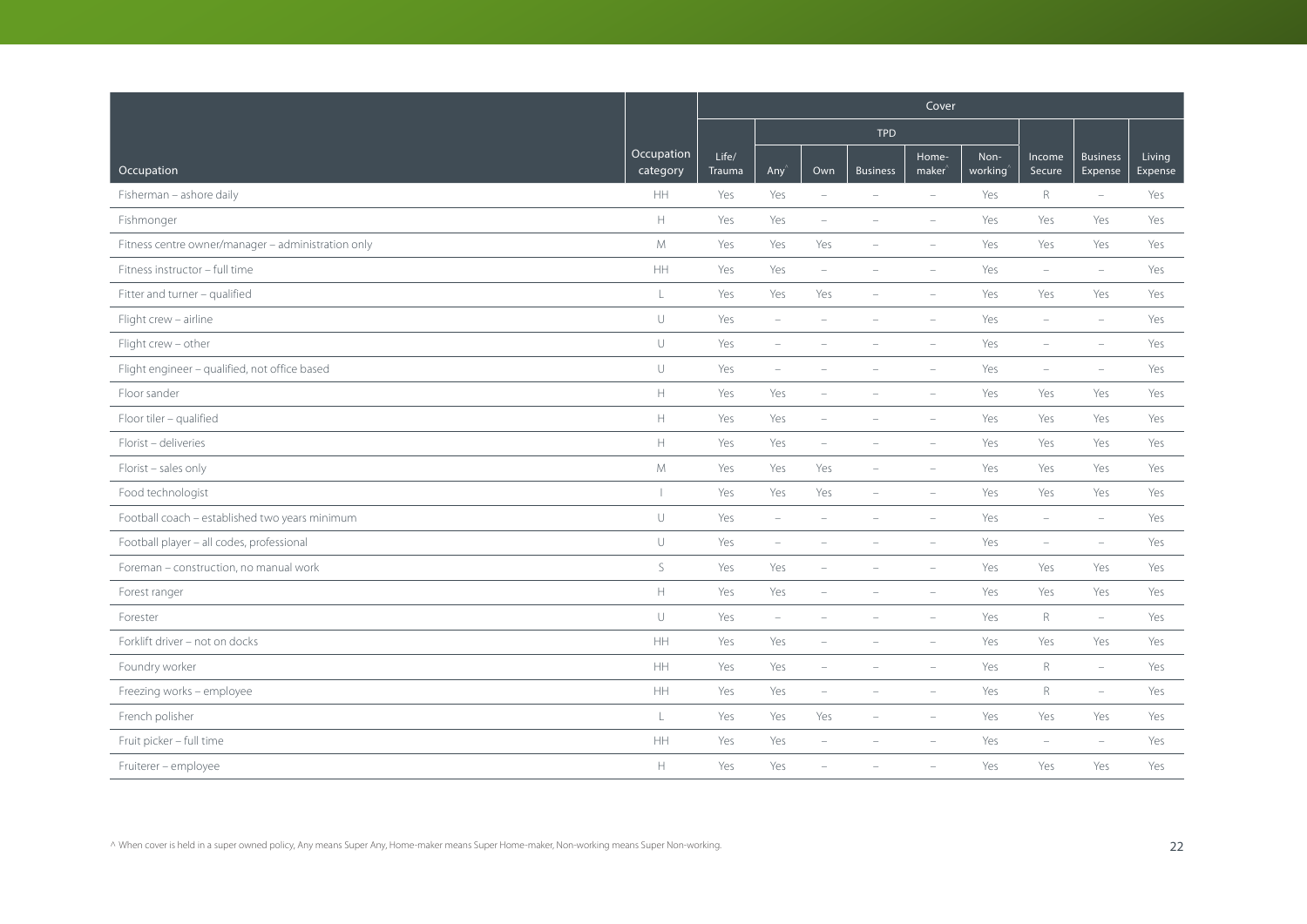|                                                               |                        | Cover                  |                          |                          |                          |                             |                 |                  |                            |                   |
|---------------------------------------------------------------|------------------------|------------------------|--------------------------|--------------------------|--------------------------|-----------------------------|-----------------|------------------|----------------------------|-------------------|
|                                                               |                        |                        |                          |                          | <b>TPD</b>               |                             |                 |                  |                            |                   |
| Occupation                                                    | Occupation<br>category | Life/<br><b>Trauma</b> | Any                      | Own                      | <b>Business</b>          | Home-<br>maker <sup>®</sup> | Non-<br>working | Income<br>Secure | <b>Business</b><br>Expense | Living<br>Expense |
| Fruiterer - proprietor                                        | $\mathbf{L}$           | Yes                    | Yes                      | $\overline{\phantom{a}}$ | $\equiv$                 | $\equiv$                    | Yes             | Yes              | Yes                        | Yes               |
| Funeral director/attendant                                    | $M_{\odot}$            | Yes                    | Yes                      | Yes                      | $\equiv$                 | $\overline{\phantom{a}}$    | Yes             | Yes              | Yes                        | Yes               |
| Funeral driver/pallbearer                                     | $\mathsf L$            | Yes                    | Yes                      | Yes                      |                          | $\equiv$                    | Yes             | Yes              | Yes                        | Yes               |
| Funeral undertaker                                            | $\mathbb H$            | Yes                    | Yes                      | $\overline{\phantom{a}}$ | $\equiv$                 | $\overline{\phantom{a}}$    | Yes             | Yes              | Yes                        | Yes               |
| Furnace attendant - metal industry                            | HH                     | Yes                    | Yes                      | $\overline{\phantom{a}}$ | $\overline{\phantom{a}}$ | $\overline{\phantom{a}}$    | Yes             | $R_{\rm}$        | $\overline{\phantom{m}}$   | Yes               |
| Furniture manufacturer                                        | $\mathsf L$            | Yes                    | Yes                      | Yes                      |                          | $\sim$                      | Yes             | Yes              | Yes                        | Yes               |
| Furniture removalist                                          | <b>HH</b>              | Yes                    | Yes                      | $\overline{\phantom{a}}$ | $\equiv$                 | $\equiv$                    | Yes             | R                | $\overline{\phantom{m}}$   | Yes               |
| Furniture restorer/upholsterer                                | L                      | Yes                    | Yes                      | Yes                      | $\overline{\phantom{a}}$ | $\overline{\phantom{a}}$    | Yes             | Yes              | Yes                        | Yes               |
| Furniture retailer - new and used, deliveries                 | $\mathbb H$            | Yes                    | Yes                      | $\overline{\phantom{a}}$ |                          | $\equiv$                    | Yes             | R                | $\overline{\phantom{m}}$   | Yes               |
| Furniture retailer - new and used, light manual work involved | M                      | Yes                    | Yes                      | Yes                      | $\equiv$                 | $\overline{\phantom{a}}$    | Yes             | Yes              | Yes                        | Yes               |
| Furniture retailer - new and used, sales only                 | ${\mathsf M}$          | Yes                    | Yes                      | Yes                      | $\overline{\phantom{a}}$ | $\overline{\phantom{a}}$    | Yes             | Yes              | Yes                        | Yes               |
| Furrier                                                       | $\mathbb H$            | Yes                    | Yes                      | $\qquad \qquad -$        |                          | $\overline{\phantom{a}}$    | Yes             | Yes              | Yes                        | Yes               |
| Gaming inspector                                              | ${\mathsf M}$          | Yes                    | Yes                      | i.                       |                          | $\sim$                      | Yes             | Yes              | Yes                        | Yes               |
| Gaming machine staff - casino                                 | H                      | Yes                    | Yes                      |                          |                          | $\equiv$                    | Yes             | Yes              | Yes                        | Yes               |
| Garage door installer                                         | $\mathbb H$            | Yes                    | Yes                      | $\overline{\phantom{m}}$ | $\overline{\phantom{a}}$ | $\overline{\phantom{a}}$    | Yes             | Yes              | Yes                        | Yes               |
| Garage/service station - cashier/console operator             | $\mathbb H$            | Yes                    | Yes                      | $\equiv$                 |                          | $\overline{\phantom{a}}$    | Yes             | Yes              | Yes                        | Yes               |
| Garage/service station - petrol attendant                     | HH                     | Yes                    | Yes                      | $\equiv$                 |                          | $\overline{\phantom{a}}$    | Yes             | Yes              | Yes                        | Yes               |
| Garage/service station - proprietor, no manual work           | $\mathsf S$            | Yes                    | Yes                      | Yes                      | $\overline{\phantom{a}}$ | $\overline{\phantom{a}}$    | Yes             | Yes              | Yes                        | Yes               |
| Gardener - not qualified                                      | $\cup$                 | Yes                    | $\overline{\phantom{a}}$ | $\qquad \qquad -$        | $\overline{\phantom{a}}$ | $\overline{\phantom{a}}$    | Yes             | R                | $\overline{\phantom{m}}$   | Yes               |
| Gardener/horticulturist - qualified                           | $\mathbb H$            | Yes                    | Yes                      | $\equiv$                 |                          | ÷                           | Yes             | Yes              | Yes                        | Yes               |
| Gas fitter - trade qualified                                  | L                      | Yes                    | Yes                      | Yes                      | $\overline{\phantom{a}}$ | $\overline{\phantom{a}}$    | Yes             | Yes              | Yes                        | Yes               |
| Gas inspector                                                 | M                      | Yes                    | Yes                      | Yes                      | $\overline{\phantom{0}}$ | $\overline{\phantom{a}}$    | Yes             | Yes              | Yes                        | Yes               |
| Gas meter reader                                              | M                      | Yes                    | Yes                      | Yes                      |                          |                             | Yes             | Yes              | Yes                        | Yes               |
| Gas pipe layer                                                | U                      | Yes                    | $\overline{\phantom{0}}$ |                          |                          |                             | Yes             | L,               | $\overline{\phantom{a}}$   | Yes               |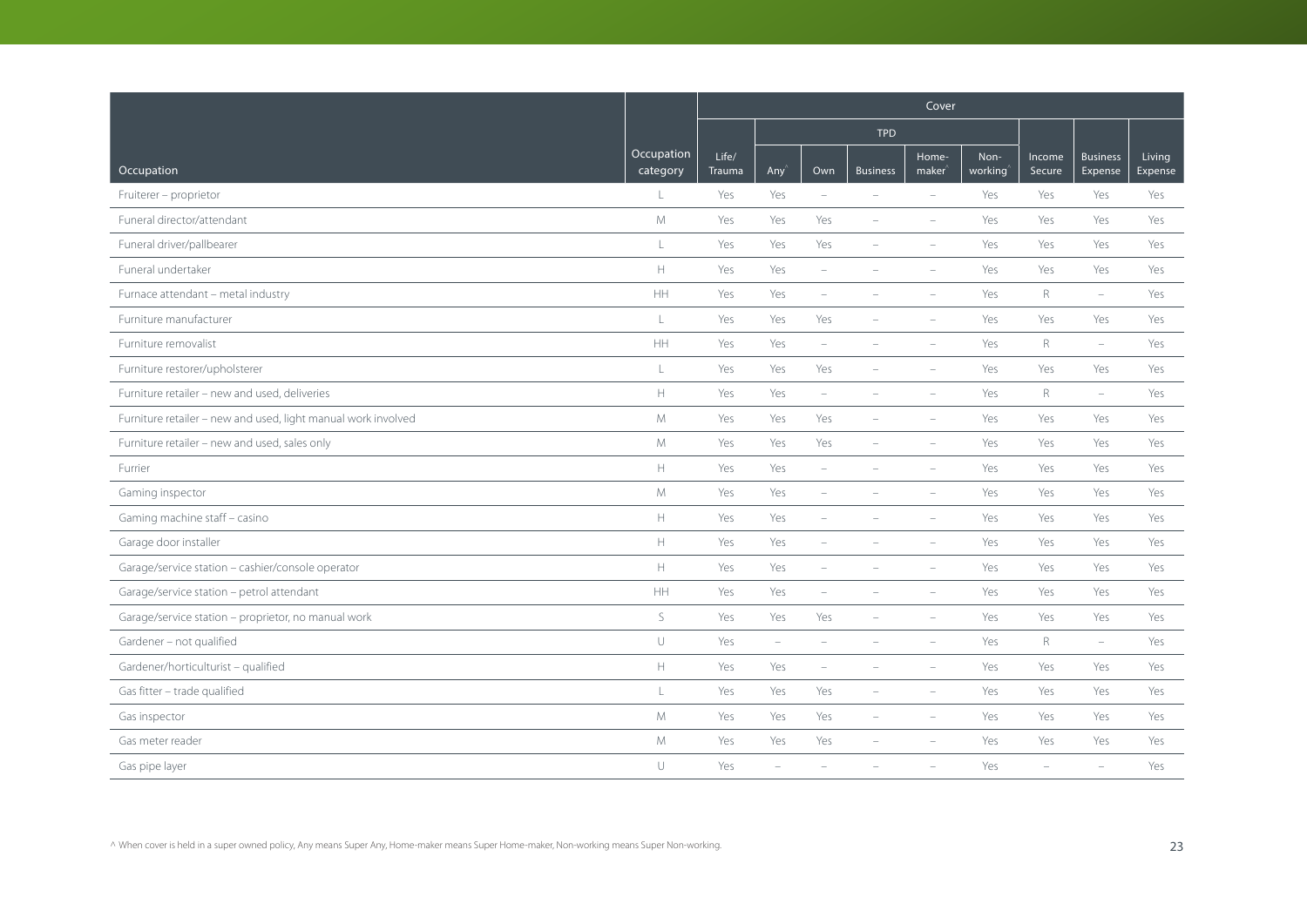|                                                               |                        | Cover                  |                          |                          |                          |                             |                 |                          |                            |                   |
|---------------------------------------------------------------|------------------------|------------------------|--------------------------|--------------------------|--------------------------|-----------------------------|-----------------|--------------------------|----------------------------|-------------------|
|                                                               |                        |                        |                          |                          | <b>TPD</b>               |                             |                 |                          |                            |                   |
| Occupation                                                    | Occupation<br>category | Life/<br><b>Trauma</b> | Any                      | Own                      | <b>Business</b>          | Home-<br>maker <sup>®</sup> | Non-<br>working | Income<br>Secure         | <b>Business</b><br>Expense | Living<br>Expense |
| Gemcutter/gemsetter/lapidary/gem polisher                     | S                      | Yes                    | Yes                      | Yes                      | $\overline{\phantom{a}}$ | $\overline{\phantom{a}}$    | Yes             | Yes                      | Yes                        | Yes               |
| Gemmologist - qualified, less than 10% field work             | P                      | Yes                    | Yes                      | Yes                      | Yes                      | $\overline{\phantom{a}}$    | Yes             | Yes                      | Yes                        | Yes               |
| Gemmologist - qualified, more than 10% field work             | M                      | Yes                    | Yes                      | Yes                      | $\sim$                   | $\equiv$                    | Yes             | Yes                      | Yes                        | Yes               |
| General insurance adviser - meeting the requirements of E     | E                      | Yes                    | Yes                      | Yes                      | $\overline{\phantom{a}}$ | $\overline{\phantom{a}}$    | Yes             | Yes                      | Yes                        | Yes               |
| General insurance adviser - not meeting the requirements of E | E                      | Yes                    | Yes                      | Yes                      | $\overline{\phantom{a}}$ | $\overline{\phantom{a}}$    | Yes             | Yes                      | Yes                        | Yes               |
| General medical practitioner                                  | D                      | Yes                    | Yes                      | Yes                      | Yes                      | $\equiv$                    | Yes             | Yes                      | Yes                        | Yes               |
| Geologist - field work - more than 10% of the time            | $\frac{1}{2}$          | Yes                    | Yes                      | $\overline{\phantom{a}}$ | $\sim$                   | $\overline{\phantom{a}}$    | Yes             | Yes                      | Yes                        | Yes               |
| Geologist - occasional field work - less than 10% of the time | M                      | Yes                    | Yes                      | Yes                      | $\equiv$                 | $\equiv$                    | Yes             | Yes                      | Yes                        | Yes               |
| Geologist - office duties only                                | P                      | Yes                    | Yes                      | Yes                      | Yes                      | $\overline{\phantom{a}}$    | Yes             | Yes                      | Yes                        | Yes               |
| Geologist - offshore                                          | $\cup$                 | Yes                    | $\overline{\phantom{m}}$ | ÷                        |                          | $\overline{\phantom{a}}$    | Yes             | $\equiv$                 | $\qquad \qquad -$          | Yes               |
| Glass blower - furnace                                        | $\mathbb H$            | Yes                    | Yes                      | $\qquad \qquad -$        |                          | $\overline{\phantom{a}}$    | Yes             | Yes                      | Yes                        | Yes               |
| Glass cutter - by hand                                        | $\mathbb H$            | Yes                    | Yes                      | $\overline{\phantom{0}}$ |                          | $\overline{\phantom{a}}$    | Yes             | Yes                      | Yes                        | Yes               |
| Glazier/beveller/polisher                                     | $\mathbb H$            | Yes                    | Yes                      | ÷                        |                          |                             | Yes             | Yes                      | Yes                        | Yes               |
| Goldsmith/silversmith                                         | S                      | Yes                    | Yes                      | Yes                      | $\equiv$                 | $\equiv$                    | Yes             | Yes                      | Yes                        | Yes               |
| Golf professional - shop tuition only                         | $\mathsf{L}$           | Yes                    | Yes                      | $\overline{\phantom{0}}$ |                          | $\overline{\phantom{a}}$    | Yes             | Yes                      | Yes                        | Yes               |
| Golf professional - touring                                   | U                      | Yes                    | $\overline{\phantom{a}}$ |                          |                          |                             | Yes             | $\overline{\phantom{a}}$ | $\overline{\phantom{m}}$   | Yes               |
| Governess                                                     | $\overline{1}$         | Yes                    | Yes                      | ÷,                       |                          |                             | Yes             | Yes                      | Yes                        | Yes               |
| Grader driver                                                 | <b>HH</b>              | Yes                    | Yes                      | $\overline{\phantom{a}}$ |                          | $\overline{\phantom{a}}$    | Yes             | Yes <sup>#</sup>         | Yes                        | Yes               |
| Graphic artist/designer - not working from home               | т                      | Yes                    | Yes                      | Yes                      | $\equiv$                 | $\equiv$                    | Yes             | Yes                      | Yes                        | Yes               |
| Graphic artist/designer - working from home                   | $\mathbf{I}$           | Yes                    | Yes                      | $\equiv$                 |                          | $\sim$                      | Yes             | IC                       | IC                         | Yes               |
| Grave digger                                                  | $\cup$                 | Yes                    | $\overline{\phantom{a}}$ | ÷                        |                          | $\overline{\phantom{a}}$    | Yes             | $\mathsf R$              | $\overline{\phantom{m}}$   | Yes               |
| Greengrocer/grocer                                            | $\frac{1}{2}$          | Yes                    | Yes                      | Yes                      | $\sim$                   | $\overline{\phantom{a}}$    | Yes             | Yes                      | Yes                        | Yes               |
| Greenkeeper/groundsperson - not qualified                     | U                      | Yes                    | $\equiv$                 |                          |                          |                             | Yes             | R                        | $\equiv$                   | Yes               |
| Greenkeeper/groundsperson - qualified                         | $\mathbb H$            | Yes                    | Yes                      |                          |                          |                             | Yes             | Yes                      | Yes                        | Yes               |

^ When cover is held in a super owned policy, Any means Super Any, Home-maker means Super Home-maker, Non-working means Super Non-working. 24 [20]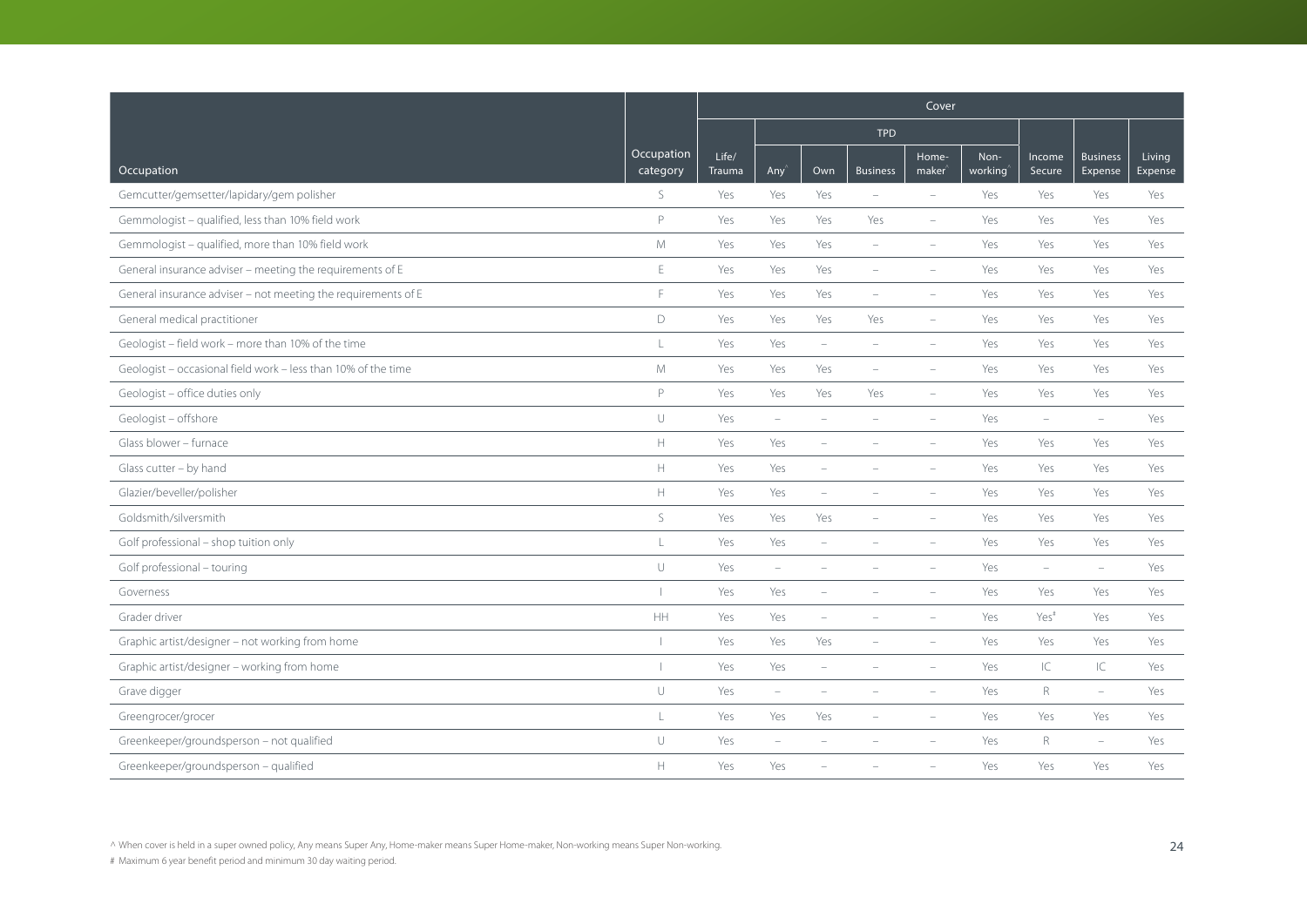|                                                                   |                        | Cover           |                          |                          |                          |                             |                 |                          |                            |                   |
|-------------------------------------------------------------------|------------------------|-----------------|--------------------------|--------------------------|--------------------------|-----------------------------|-----------------|--------------------------|----------------------------|-------------------|
|                                                                   |                        |                 |                          |                          | <b>TPD</b>               |                             |                 |                          |                            |                   |
| Occupation                                                        | Occupation<br>category | Life/<br>Trauma | Any                      | Own                      | <b>Business</b>          | Home-<br>maker <sup>®</sup> | Non-<br>working | Income<br>Secure         | <b>Business</b><br>Expense | Living<br>Expense |
| Grocer                                                            | L                      | Yes             | Yes                      | Yes                      |                          | $\equiv$                    | Yes             | Yes                      | Yes                        | Yes               |
| Guard - prison                                                    | $\cup$                 | Yes             | $\overline{\phantom{a}}$ | ۰                        |                          | $\equiv$                    | Yes             | $\overline{\phantom{0}}$ | $\equiv$                   | Yes               |
| Guest house - proprietor                                          | $\mathsf L$            | Yes             | Yes                      | $\overline{\phantom{0}}$ |                          |                             | Yes             | R                        | $\equiv$                   | Yes               |
| Gunsmith                                                          | $\mathbb H$            | Yes             | Yes                      | $\overline{\phantom{0}}$ |                          | $\overline{\phantom{a}}$    | Yes             | Yes                      | Yes                        | Yes               |
| Gym instructor - full time, minimum three years experience        | $\cup$                 | Yes             | $\overline{\phantom{a}}$ | $\overline{\phantom{a}}$ | $\overline{\phantom{a}}$ | $\overline{\phantom{a}}$    | Yes             | $\overline{\phantom{a}}$ | $\equiv$                   | Yes               |
| Gynaecologist                                                     | $\mathsf D$            | Yes             | Yes                      | Yes                      | Yes                      | $\overline{\phantom{a}}$    | Yes             | Yes                      | Yes                        | Yes               |
| Haberdasher                                                       | L                      | Yes             | Yes                      | Yes                      | $\overline{\phantom{a}}$ | $\overline{\phantom{a}}$    | Yes             | Yes                      | Yes                        | Yes               |
| Hairdresser/barber                                                | L                      | Yes             | Yes                      | Yes                      | $\overline{\phantom{a}}$ | $\overline{\phantom{a}}$    | Yes             | Yes                      | Yes                        | Yes               |
| Handyman - minimum two years continuous employment                | $\mathbb H$            | Yes             | Yes                      | $\overline{\phantom{a}}$ |                          |                             | Yes             | Yes                      | Yes                        | Yes               |
| Harbour pilot/tug boat operator                                   | $\mathbb H$            | Yes             | Yes                      | i.                       |                          | $\equiv$                    | Yes             | Yes                      | Yes                        | Yes               |
| Hardware/building supplies - administration, clerical, management |                        | Yes             | Yes                      | Yes                      | $\overline{\phantom{a}}$ | $\overline{\phantom{a}}$    | Yes             | Yes                      | Yes                        | Yes               |
| Hardware/building supplies - heavy lifting                        | $\mathsf{HH}$          | Yes             | Yes                      | $\qquad \qquad -$        |                          | $\overline{\phantom{a}}$    | Yes             | Yes                      | Yes                        | Yes               |
| Hardware/building supplies - light lifting                        | T                      | Yes             | Yes                      | Yes                      |                          | $\equiv$                    | Yes             | Yes                      | Yes                        | Yes               |
| Hardware/building supplies - yardworker                           | HH                     | Yes             | Yes                      | $\overline{\phantom{a}}$ |                          | $\equiv$                    | Yes             | Yes                      | Yes                        | Yes               |
| Head waiter/waitress                                              | ${\mathsf M}$          | Yes             | Yes                      | $\overline{\phantom{m}}$ | $\overline{\phantom{a}}$ | $\overline{\phantom{a}}$    | Yes             | Yes                      | Yes                        | Yes               |
| Headmaster - school, meeting the requirements of E                | $\mathsf E$            | Yes             | Yes                      | Yes                      | $\equiv$                 | $\overline{\phantom{a}}$    | Yes             | Yes                      | Yes                        | Yes               |
| Headmaster - school, not meeting the requirements of E            | $\subset$              | Yes             | Yes                      | Yes                      | $\overline{\phantom{a}}$ | $\overline{\phantom{a}}$    | Yes             | Yes                      | Yes                        | Yes               |
| Health inspector                                                  | M                      | Yes             | Yes                      | Yes                      | $\overline{\phantom{a}}$ | $\overline{\phantom{a}}$    | Yes             | Yes                      | Yes                        | Yes               |
| Heating engineer - qualified                                      | $\mathsf L$            | Yes             | Yes                      | Yes                      | $\overline{\phantom{a}}$ | $\overline{\phantom{a}}$    | Yes             | Yes                      | Yes                        | Yes               |
| Heavy equipment driver/plant operator                             | $\cup$                 | Yes             | ÷                        |                          |                          |                             | Yes             | R                        | $\equiv$                   | Yes               |
| Helicopter pilot - mustering                                      | $\cup$                 | $\mathsf{IC}$   | $\overline{\phantom{a}}$ |                          |                          | $\overline{\phantom{a}}$    | 100%            | ÷                        | $\equiv$                   | 100%              |
| Helicopter pilot - no mustering                                   | $\cup$                 | Yes             | $\overline{\phantom{m}}$ | $\equiv$                 | $\overline{\phantom{a}}$ | $\overline{\phantom{a}}$    | Yes             | $\overline{\phantom{a}}$ | $\overline{\phantom{a}}$   | Yes               |
| Help desk operator                                                |                        | Yes             | Yes                      |                          |                          |                             | Yes             | Yes                      | Yes                        | Yes               |
| Herbalist - qualified                                             |                        | Yes             | Yes                      | Yes                      |                          |                             | Yes             | Yes                      | Yes                        | Yes               |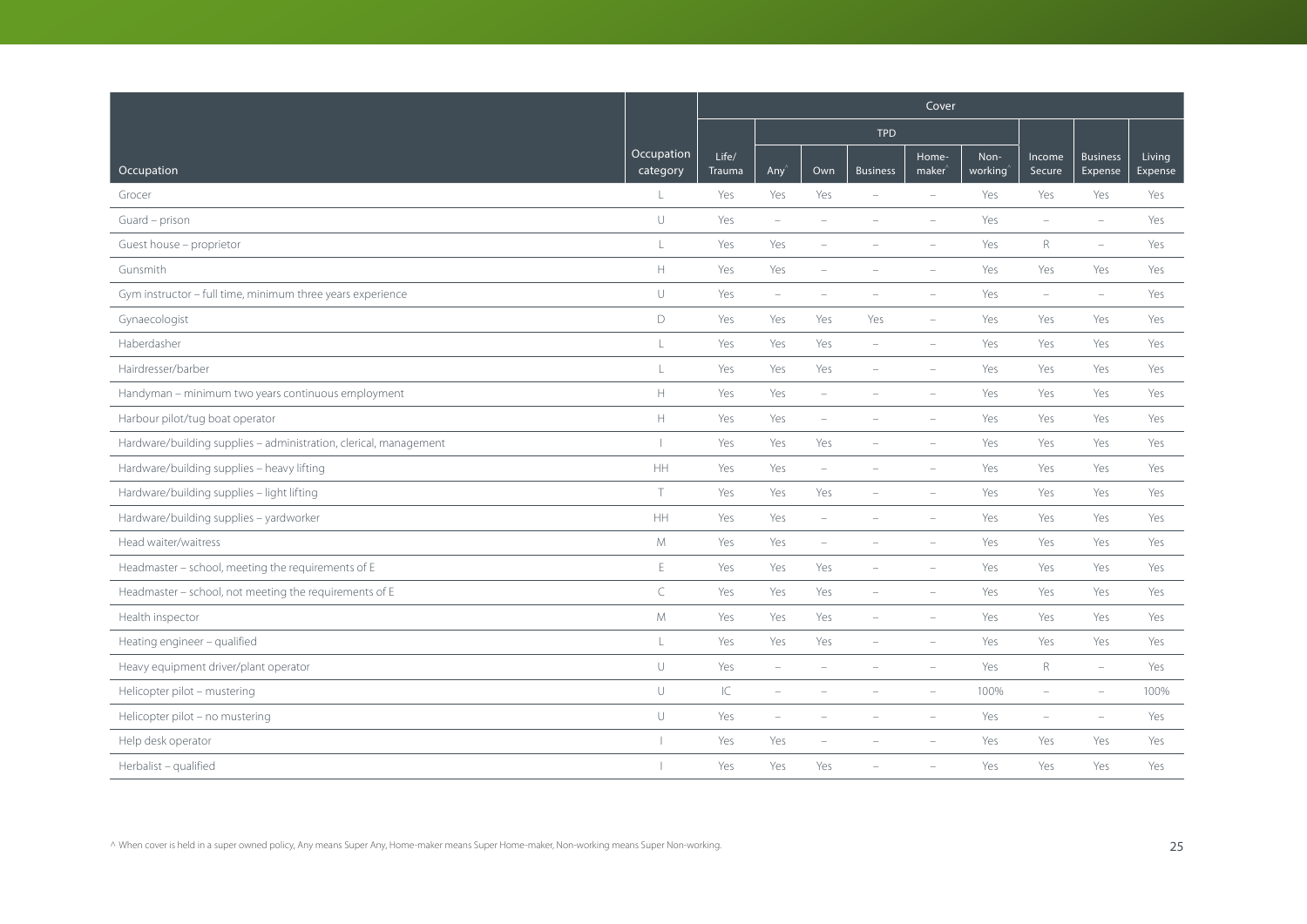|                                                                               |                        |                 |                          |                          |                          | Cover                    |                 |                          |                            |                   |
|-------------------------------------------------------------------------------|------------------------|-----------------|--------------------------|--------------------------|--------------------------|--------------------------|-----------------|--------------------------|----------------------------|-------------------|
|                                                                               |                        |                 |                          |                          | <b>TPD</b>               |                          |                 |                          |                            |                   |
| Occupation                                                                    | Occupation<br>category | Life/<br>Trauma | Any <sup></sup>          | Own                      | <b>Business</b>          | Home-<br>maker           | Non-<br>working | Income<br>Secure         | <b>Business</b><br>Expense | Living<br>Expense |
| Hire car - owner/driver                                                       | L                      | Yes             | Yes                      | Yes                      | $\overline{\phantom{a}}$ | $\overline{\phantom{a}}$ | Yes             | Yes                      | Yes                        | Yes               |
| Historian                                                                     |                        | Yes             | Yes                      | Yes                      | $\overline{\phantom{a}}$ | $\overline{\phantom{a}}$ | Yes             | Yes                      | Yes                        | Yes               |
| Home duties/homemaker - full time, not as an employee                         | $\subset$              | Yes             | $\overline{\phantom{m}}$ | ۰                        |                          | Yes                      | Yes             | $\overline{\phantom{a}}$ | $\qquad \qquad -$          | Yes               |
| Homeopathist - Australian qualified                                           |                        | Yes             | Yes                      | Yes                      | $\overline{\phantom{a}}$ | $\overline{\phantom{a}}$ | Yes             | Yes                      | Yes                        | Yes               |
| Homeopathist - other                                                          | $\cup$                 | Yes             | $\overline{\phantom{m}}$ | $\sim$                   |                          | $\equiv$                 | Yes             | ÷                        | $\overline{\phantom{a}}$   | Yes               |
| Horse breaker                                                                 | $\cup$                 | Yes             | ÷                        |                          |                          |                          | Yes             | ÷                        | $\equiv$                   | Yes               |
| Horse breeder                                                                 | $\mathsf L$            | Yes             | Yes                      | ÷                        |                          | $\overline{\phantom{a}}$ | Yes             | ÷                        | $\equiv$                   | Yes               |
| Horse chiropractor                                                            | $\top$                 | Yes             | Yes                      | Yes                      | $\overline{\phantom{a}}$ | $\overline{\phantom{a}}$ | Yes             | Yes                      | Yes                        | Yes               |
| Horse dealer                                                                  | HH                     | Yes             | $\subset$                | ÷                        |                          | $\equiv$                 | Yes             | IC                       | IC                         | Yes               |
| Horse dentist                                                                 |                        | Yes             | Yes                      | Yes                      |                          | $\equiv$                 | Yes             | Yes                      | Yes                        | Yes               |
| Horse riding instructor                                                       | $\mathbb H$            | Yes             | Yes                      | $\overline{\phantom{a}}$ | $\equiv$                 | $\equiv$                 | Yes             | ÷                        | $\overline{\phantom{a}}$   | Yes               |
| Horse strapper                                                                | $\cup$                 | Yes             | $\overline{\phantom{m}}$ |                          |                          |                          | Yes             | ۰                        | $\overline{\phantom{a}}$   | Yes               |
| Horse trainer - no track work                                                 | $\mathbb H$            | Yes             | Yes                      | $\equiv$                 |                          | $\equiv$                 | Yes             | ÷                        | $\equiv$                   | Yes               |
| Horse trainer - track work                                                    | $\mathbb H$            | Yes             | Yes                      | $\overline{\phantom{a}}$ |                          | $\overline{\phantom{a}}$ | Yes             | $\overline{\phantom{m}}$ | $\overline{\phantom{m}}$   | Yes               |
| Horticulturist - qualified                                                    | $\mathsf L$            | Yes             | Yes                      | Yes                      |                          | $\overline{\phantom{a}}$ | Yes             | Yes                      | Yes                        | Yes               |
| Hospital clerical/administration worker                                       |                        | Yes             | Yes                      | ÷                        |                          |                          | Yes             | Yes                      | Yes                        | Yes               |
| Hospital orderly                                                              | $\cup$                 | Yes             | $\overline{\phantom{a}}$ | $\equiv$                 |                          | $\equiv$                 | Yes             | $R_{\rm}$                | $\overline{\phantom{0}}$   | Yes               |
| Hospital porter                                                               | HH                     | Yes             | Yes                      | $\overline{\phantom{a}}$ | $\overline{\phantom{a}}$ | $\overline{\phantom{a}}$ | Yes             | Yes                      | Yes                        | Yes               |
| Hospital registrar/manager - meeting the requirements of E                    | E                      | Yes             | Yes                      | Yes                      |                          |                          | Yes             | Yes                      | Yes                        | Yes               |
| Hospital registrar/manager - others                                           | $\mathbf{I}$           | Yes             | Yes                      | $\qquad \qquad -$        |                          |                          | Yes             | Yes                      | Yes                        | Yes               |
| Hotel owner/manager - publican, administration only                           | M                      | Yes             | Yes                      | Yes                      | $\overline{\phantom{a}}$ | $\overline{\phantom{a}}$ | Yes             | Yes                      | Yes                        | Yes               |
| Hotel owner/manager - publican, bar work included - less than 10% of the time | $M_{\odot}$            | Yes             | Yes                      | Yes                      | $\equiv$                 | $\equiv$                 | Yes             | Yes                      | Yes                        | Yes               |
| Hotel owner/manager - publican, bar work included - more than 10% of the time | L                      | Yes             | Yes                      | Yes                      |                          |                          | Yes             | Yes                      | Yes                        | Yes               |
| House reblocker/restumper                                                     | $\mathsf{HH}$          | Yes             | Yes                      |                          |                          |                          | Yes             | R                        | $\equiv$                   | Yes               |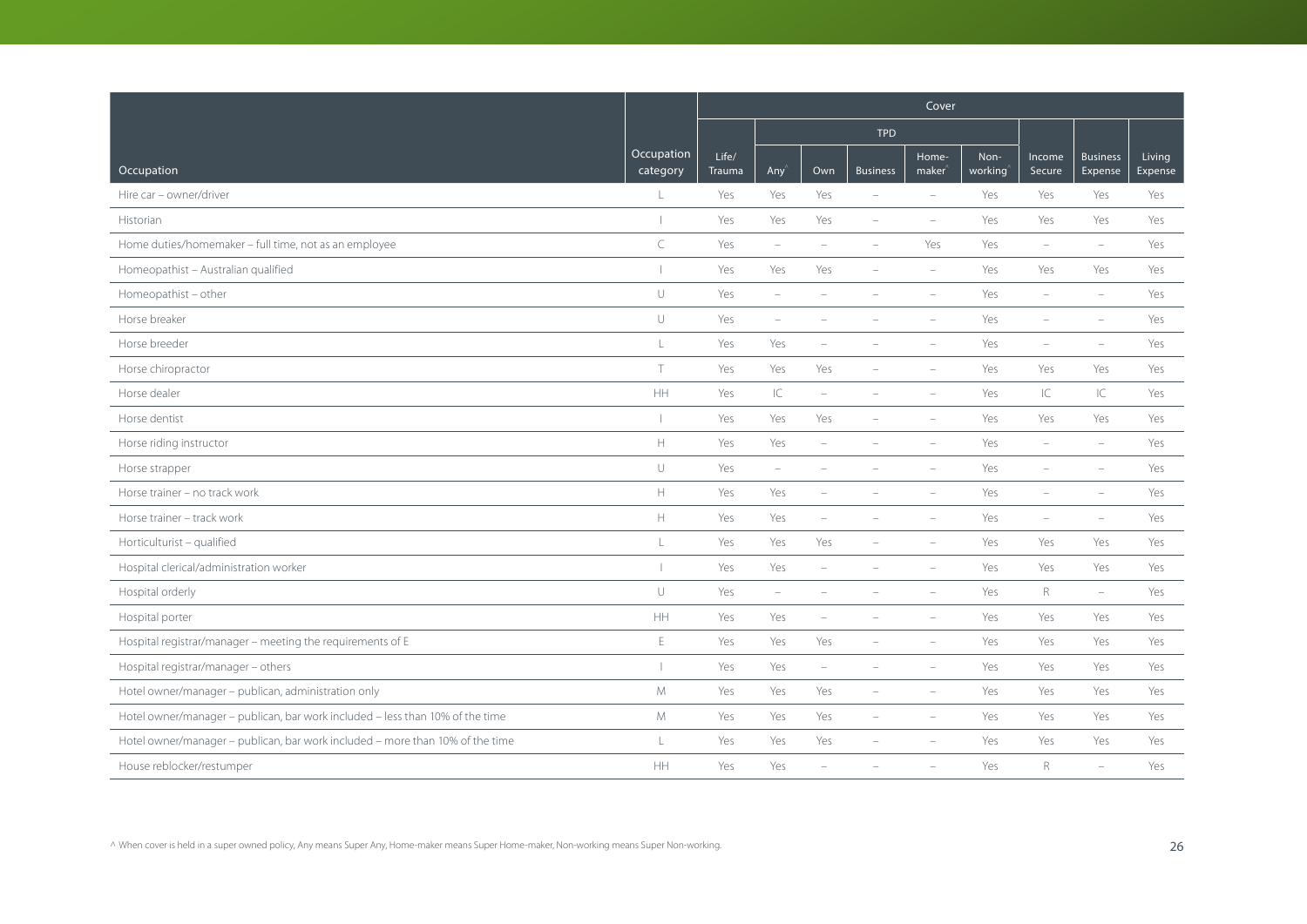|                                                           |                        | Cover           |                          |                          |                          |                             |                 |                          |                            |                   |  |
|-----------------------------------------------------------|------------------------|-----------------|--------------------------|--------------------------|--------------------------|-----------------------------|-----------------|--------------------------|----------------------------|-------------------|--|
|                                                           |                        |                 |                          |                          | <b>TPD</b>               |                             |                 |                          |                            |                   |  |
| Occupation                                                | Occupation<br>category | Life/<br>Trauma | Any <sup></sup>          | Own                      | <b>Business</b>          | Home-<br>maker <sup>®</sup> | Non-<br>working | Income<br>Secure         | <b>Business</b><br>Expense | Living<br>Expense |  |
| House removalist/mover                                    | HH                     | Yes             | Yes                      | $\overline{\phantom{a}}$ | $\equiv$                 | $\sim$                      | Yes             | R                        | $\overline{\phantom{0}}$   | Yes               |  |
| Housekeeper/maid - employed full time                     | $\mathbb H$            | Yes             | Yes                      | $\equiv$                 |                          | $\overline{\phantom{a}}$    | Yes             | Yes                      | Yes                        | Yes               |  |
| Housewife/househusband - full time                        | $\subset$              | Yes             | $\overline{\phantom{m}}$ |                          |                          | Yes                         | Yes             | ÷                        | $\equiv$                   | Yes               |  |
| Human resource personnel - meeting the requirements of P  | P                      | Yes             | Yes                      | Yes                      | Yes                      | $\overline{\phantom{a}}$    | Yes             | Yes                      | Yes                        | Yes               |  |
| Human resource personnel - other                          |                        | Yes             | Yes                      | Yes                      | $\overline{\phantom{0}}$ | $\overline{\phantom{a}}$    | Yes             | Yes                      | Yes                        | Yes               |  |
| Hunting - professional                                    | $\cup$                 | Yes             | ÷                        |                          |                          | ÷                           | Yes             | $\equiv$                 | $\equiv$                   | Yes               |  |
| Hydraulic hose fitter                                     | $\cup$                 | Yes             | $\overline{\phantom{m}}$ | $\overline{\phantom{a}}$ |                          | $\equiv$                    | Yes             | R                        | $\overline{\phantom{m}}$   | Yes               |  |
| Hydrographer                                              | L                      | Yes             | Yes                      | $\overline{\phantom{a}}$ | $\equiv$                 | $\equiv$                    | Yes             | Yes                      | Yes                        | Yes               |  |
| Hypnotherapist - other                                    | $\cup$                 | Yes             | $\overline{\phantom{a}}$ |                          |                          |                             | Yes             | $\overline{\phantom{a}}$ | $\equiv$                   | Yes               |  |
| Hypnotherapist - qualified, Australian registered         |                        | Yes             | Yes                      | Yes                      |                          | $\equiv$                    | Yes             | Yes                      | Yes                        | Yes               |  |
| Importer/exporter - clerical only                         |                        | Yes             | Yes                      | Yes                      | $\overline{\phantom{0}}$ | $\overline{\phantom{a}}$    | Yes             | Yes                      | Yes                        | Yes               |  |
| Industrial chemist - hazardous materials                  | HH                     | $\subset$       | $\subset$                | $\overline{\phantom{0}}$ |                          | $\overline{\phantom{a}}$    | Yes             | IC                       | IC                         | Yes               |  |
| Industrial chemist - non hazardous materials, qualified   | $\mathsf{P}$           | Yes             | Yes                      | Yes                      | Yes                      | $\overline{\phantom{a}}$    | Yes             | Yes                      | Yes                        | Yes               |  |
| Instructor - driving                                      | H                      | Yes             | Yes                      | $\overline{\phantom{m}}$ | $\equiv$                 | $\overline{\phantom{a}}$    | Yes             | Yes                      | Yes                        | Yes               |  |
| Instrument maker - qualified                              | L                      | Yes             | Yes                      | Yes                      | $\overline{\phantom{a}}$ | $\overline{\phantom{a}}$    | Yes             | Yes                      | Yes                        | Yes               |  |
| Insulation installer                                      | $\mathbb H$            | Yes             | Yes                      | $\overline{\phantom{a}}$ |                          |                             | Yes             | Yes                      | Yes                        | Yes               |  |
| Insurance adviser - meeting the requirements of E         | $\mathsf E$            | Yes             | Yes                      | Yes                      | $\equiv$                 | $\equiv$                    | Yes             | Yes                      | Yes                        | Yes               |  |
| Insurance adviser - not meeting the requirements of E     |                        | Yes             | Yes                      | Yes                      |                          |                             | Yes             | Yes                      | Yes                        | Yes               |  |
| Insurance assessor/loss adjuster                          | E                      | Yes             | Yes                      | Yes                      | $\overline{\phantom{a}}$ |                             | Yes             | Yes                      | Yes                        | Yes               |  |
| Insurance clerk/administrator                             |                        | Yes             | Yes                      | Yes                      |                          |                             | Yes             | Yes                      | Yes                        | Yes               |  |
| Insurance investigator                                    | F                      | Yes             | Yes                      | Yes                      | $\equiv$                 | $\equiv$                    | Yes             | Yes                      | Yes                        | Yes               |  |
| Insurance manager/executive                               | F                      | Yes             | Yes                      | Yes                      | $\equiv$                 | $\equiv$                    | Yes             | Yes                      | Yes                        | Yes               |  |
| Interior decorator - qualified, design only               |                        | Yes             | Yes                      | Yes                      |                          |                             | Yes             | Yes                      | Yes                        | Yes               |  |
| Interior decorator - qualified, more than 10% manual work | $\mathbb H$            | Yes             | Yes                      |                          |                          |                             | Yes             | Yes                      | Yes                        | Yes               |  |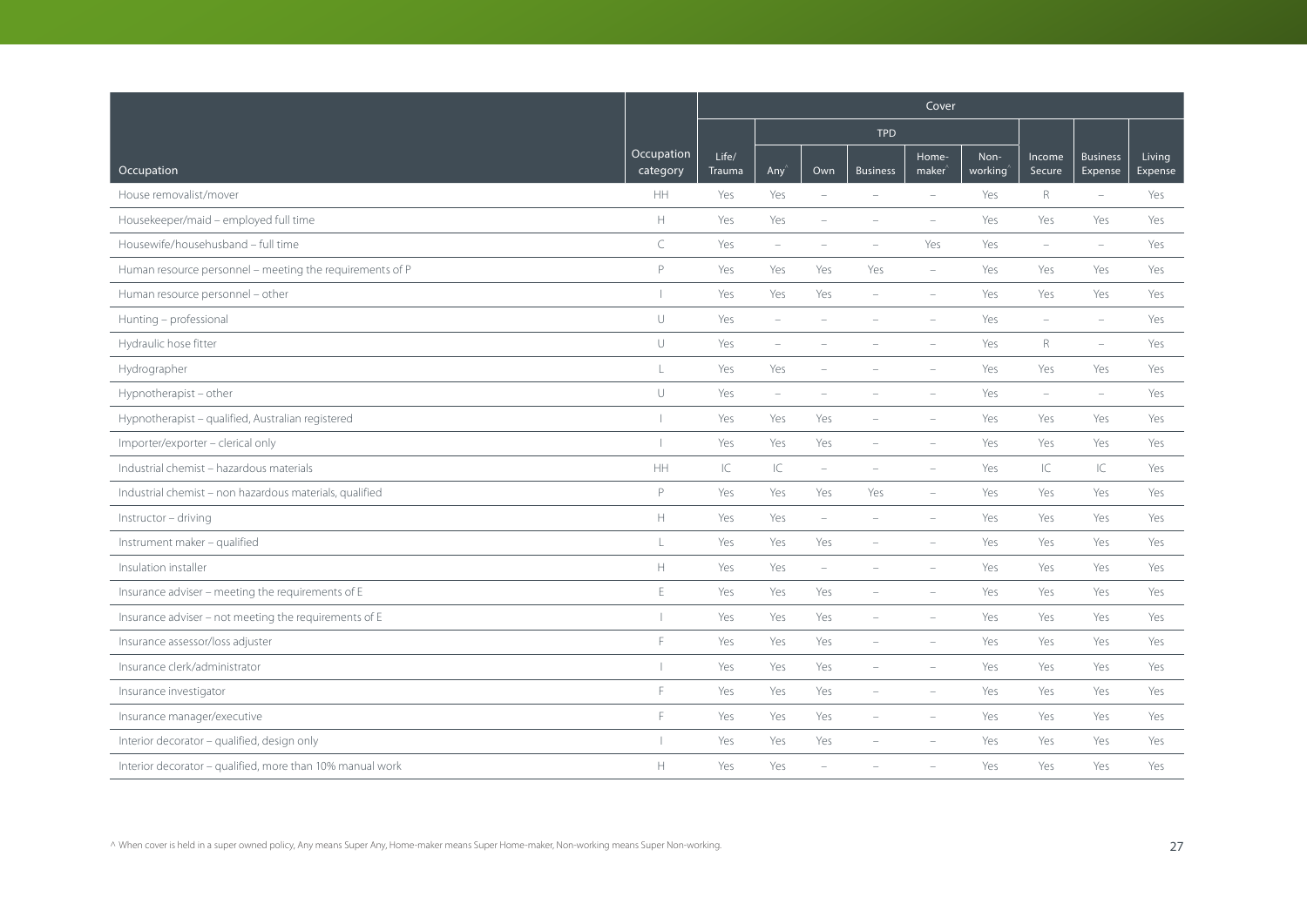|                                                                                    |                        | Cover                  |                          |                          |                          |                             |                 |                          |                            |                   |
|------------------------------------------------------------------------------------|------------------------|------------------------|--------------------------|--------------------------|--------------------------|-----------------------------|-----------------|--------------------------|----------------------------|-------------------|
|                                                                                    |                        |                        |                          |                          | <b>TPD</b>               |                             |                 |                          |                            |                   |
| Occupation                                                                         | Occupation<br>category | Life/<br><b>Trauma</b> | Any                      | Own                      | <b>Business</b>          | Home-<br>maker <sup>®</sup> | Non-<br>working | Income<br>Secure         | <b>Business</b><br>Expense | Living<br>Expense |
| Interior decorator - qualified, occasional manual work - less than 10% of the time | S                      | Yes                    | Yes                      | Yes                      |                          | $\overline{\phantom{a}}$    | Yes             | Yes                      | Yes                        | Yes               |
| Interpreter - degree qualified                                                     |                        | Yes                    | Yes                      | Yes                      | $\overline{\phantom{a}}$ | $\overline{\phantom{a}}$    | Yes             | Yes                      | Yes                        | Yes               |
| Interpreter - others                                                               | M                      | Yes                    | Yes                      | ÷                        |                          | $\equiv$                    | Yes             | Yes                      | Yes                        | Yes               |
| Investor - property/developer                                                      |                        | Yes                    | Yes                      | ۰                        |                          | $\overline{\phantom{a}}$    | Yes             | $\overline{\phantom{a}}$ | $\overline{\phantom{m}}$   | Yes               |
| Iridologist - qualified                                                            |                        | Yes                    | Yes                      | Yes                      | $\overline{\phantom{a}}$ | $\overline{\phantom{a}}$    | Yes             | Yes                      | Yes                        | Yes               |
| Ironing contractor                                                                 | $\cup$                 | Yes                    | $\overline{\phantom{m}}$ |                          |                          |                             | Yes             | $\mathsf R$              | $\equiv$                   | Yes               |
| Ironmonger - metal dealer                                                          | $\cup$                 | Yes                    | $\overline{\phantom{a}}$ |                          |                          |                             | Yes             | $\mathsf R$              | $\overline{\phantom{m}}$   | Yes               |
| Irrigation/drainage worker                                                         | $\cup$                 | Yes                    | $\overline{\phantom{a}}$ | $\overline{\phantom{a}}$ | $\equiv$                 | $\overline{\phantom{a}}$    | Yes             | $R_{\rm}$                | $\overline{\phantom{m}}$   | Yes               |
| IT account manager                                                                 | F                      | Yes                    | Yes                      | Yes                      | $\overline{\phantom{a}}$ | $\overline{\phantom{a}}$    | Yes             | Yes                      | Yes                        | Yes               |
| IT applications consultant                                                         | P                      | Yes                    | Yes                      | Yes                      | Yes                      | $\overline{\phantom{a}}$    | Yes             | Yes                      | Yes                        | Yes               |
| IT manager                                                                         | F                      | Yes                    | Yes                      | Yes                      | $\overline{\phantom{a}}$ | $\overline{\phantom{a}}$    | Yes             | Yes                      | Yes                        | Yes               |
| IT sales consultant                                                                |                        | Yes                    | Yes                      | Yes                      | $\overline{\phantom{a}}$ | $\overline{\phantom{a}}$    | Yes             | Yes                      | Yes                        | Yes               |
| IT technical writer                                                                |                        | Yes                    | Yes                      | Yes                      | $\overline{\phantom{a}}$ | $\overline{\phantom{a}}$    | Yes             | Yes                      | Yes                        | Yes               |
| IT technician                                                                      | $\mathsf{S}$           | Yes                    | Yes                      | $\overline{\phantom{0}}$ |                          | $\equiv$                    | Yes             | Yes                      | Yes                        | Yes               |
| IT training consultant                                                             |                        | Yes                    | Yes                      | $\overline{\phantom{m}}$ |                          | $\overline{\phantom{a}}$    | Yes             | Yes                      | Yes                        | Yes               |
| Jackaroo                                                                           | $\cup$                 | Yes                    | $\overline{\phantom{a}}$ | i.                       |                          | $\overline{\phantom{a}}$    | Yes             | $\overline{\phantom{a}}$ | $\overline{\phantom{m}}$   | Yes               |
| Jeweller - cutter/polisher/setter/engraver                                         | S                      | Yes                    | Yes                      | Yes                      | $\equiv$                 | $\equiv$                    | Yes             | Yes                      | Yes                        | Yes               |
| Jeweller - manufacturer/repairs                                                    | $\mathsf S$            | Yes                    | Yes                      | Yes                      | $\overline{\phantom{a}}$ | $\overline{\phantom{a}}$    | Yes             | Yes                      | Yes                        | Yes               |
| Jeweller - sales only                                                              |                        | Yes                    | Yes                      | Yes                      | $\overline{\phantom{a}}$ | $\overline{\phantom{a}}$    | Yes             | Yes                      | Yes                        | Yes               |
| Jillaroo                                                                           | $\cup$                 | Yes                    | $\overline{\phantom{a}}$ | ۳                        |                          | ÷                           | Yes             | ÷                        | $\equiv$                   | Yes               |
| Jockey - flat racing                                                               | $\cup$                 | Yes                    | $\overline{\phantom{a}}$ | ۰                        |                          | $\overline{\phantom{a}}$    | Yes             | ۰                        | $\overline{\phantom{m}}$   | Yes               |
| Jockey - jumps                                                                     | $\cup$                 | $\mathsf{IC}$          | $\overline{\phantom{m}}$ | $\overline{\phantom{a}}$ | $\overline{\phantom{a}}$ | $\overline{\phantom{a}}$    | Yes             | $\overline{\phantom{a}}$ | $\overline{\phantom{a}}$   | Yes               |
| Joiner - qualified                                                                 | $\top$                 | Yes                    | Yes                      | Yes                      |                          |                             | Yes             | Yes                      | Yes                        | Yes               |
| Journalist - radio, television, newspaper - freelance                              | HH                     | Yes                    | $\subset$                |                          |                          |                             | Yes             | IC                       | IC                         | Yes               |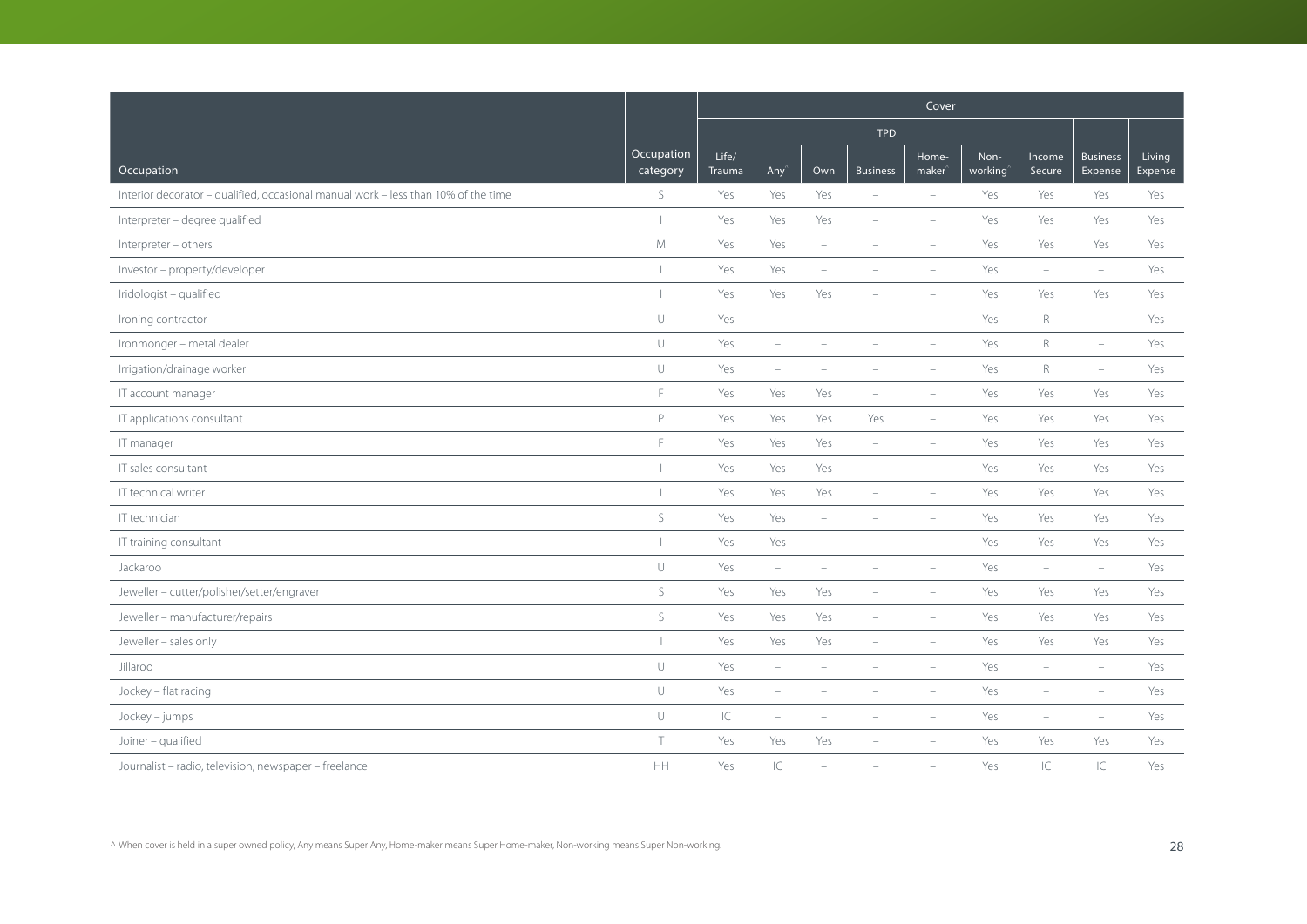|                                                                                 |                        | Cover           |                          |                          |                          |                             |                 |                  |                            |                   |  |
|---------------------------------------------------------------------------------|------------------------|-----------------|--------------------------|--------------------------|--------------------------|-----------------------------|-----------------|------------------|----------------------------|-------------------|--|
|                                                                                 |                        |                 |                          |                          | <b>TPD</b>               |                             |                 |                  |                            |                   |  |
| Occupation                                                                      | Occupation<br>category | Life/<br>Trauma | Any <sup></sup>          | Own                      | <b>Business</b>          | Home-<br>maker <sup>®</sup> | Non-<br>working | Income<br>Secure | <b>Business</b><br>Expense | Living<br>Expense |  |
| Journalist - radio, television, newspaper - salaried, no overseas assignments   | M                      | Yes             | Yes                      | Yes                      | $\equiv$                 | $\equiv$                    | Yes             | Yes              | Yes                        | Yes               |  |
| Journalist - radio, television, newspaper - salaried, some overseas assignments | $\mathsf{HH}$          | Yes             | $\subset$                | ۰                        | $\overline{\phantom{a}}$ | $\overline{\phantom{a}}$    | Yes             | IC               | IC                         | Yes               |  |
| Judge                                                                           | A                      | Yes             | Yes                      | Yes                      | Yes                      |                             | Yes             | Yes              | Yes                        | Yes               |  |
| Juice vendor - established more than two years                                  | $\mathbb H$            | Yes             | Yes                      | $\overline{\phantom{a}}$ |                          |                             | Yes             | Yes              | Yes                        | Yes               |  |
| Kennel operator/proprietor/employee                                             | $\mathbb H$            | Yes             | Yes                      | $\overline{\phantom{a}}$ |                          |                             | Yes             | Yes              | Yes                        | Yes               |  |
| Key punch/keyboard operator                                                     | $\mathsf S$            | Yes             | Yes                      | Yes                      |                          |                             | Yes             | Yes              | Yes                        | Yes               |  |
| Kinesiologist - meeting the requirements of E                                   | $\mathsf E$            | Yes             | Yes                      | Yes                      | $\equiv$                 | $\equiv$                    | Yes             | Yes              | Yes                        | Yes               |  |
| Kinesiologist - meeting the requirements of P                                   | $\mathsf{P}$           | Yes             | Yes                      | Yes                      | Yes                      | $\equiv$                    | Yes             | Yes              | Yes                        | Yes               |  |
| Kinesiologist - not meeting the requirements of E or P                          |                        | Yes             | Yes                      | Yes                      |                          |                             | Yes             | Yes              | Yes                        | Yes               |  |
| Kitchen hand                                                                    | L                      | Yes             | Yes                      | ÷                        |                          |                             | Yes             | R                | $\equiv$                   | Yes               |  |
| Laboratory chemist - degree qualified                                           | $\mathsf{P}$           | Yes             | Yes                      | Yes                      | Yes                      | $\overline{\phantom{a}}$    | Yes             | Yes              | Yes                        | Yes               |  |
| Laboratory technician - qualified, offshore                                     | $\cup$                 | Yes             | $\overline{\phantom{m}}$ | ÷                        |                          | $\equiv$                    | Yes             | R                | $\equiv$                   | Yes               |  |
| Laboratory technician - qualified, onshore                                      | $\mathsf S$            | Yes             | Yes                      | Yes                      |                          |                             | Yes             | Yes              | Yes                        | Yes               |  |
| Labourer                                                                        | $\cup$                 | Yes             | $\overline{\phantom{m}}$ | ۰                        |                          | $\equiv$                    | Yes             | R                | $\overline{\phantom{a}}$   | Yes               |  |
| Land broker                                                                     |                        | Yes             | Yes                      | Yes                      | $\equiv$                 | $\overline{\phantom{a}}$    | Yes             | Yes              | Yes                        | Yes               |  |
| Landlord                                                                        | $\cup$                 | Yes             | $\equiv$                 |                          |                          |                             | Yes             | ÷                | $\equiv$                   | Yes               |  |
| Landscape architect - qualified                                                 |                        | Yes             | Yes                      | Yes                      |                          |                             | Yes             | Yes              | Yes                        | Yes               |  |
| Landscape gardener - other                                                      | $\cup$                 | Yes             | $\overline{\phantom{m}}$ | ÷                        |                          | $\overline{\phantom{a}}$    | Yes             | $\mathsf R$      | $\overline{\phantom{m}}$   | Yes               |  |
| Landscape gardener - qualified, minimum two years                               | $\mathbb H$            | Yes             | Yes                      | i.                       |                          | $\sim$                      | Yes             | Yes              | Yes                        | Yes               |  |
| Lathe operator - employed minimum two years                                     | $\mathbb H$            | Yes             | Yes                      |                          |                          |                             | Yes             | Yes              | Yes                        | Yes               |  |
| Laundry - proprietor, no manual work                                            | L                      | Yes             | Yes                      | $\overline{\phantom{a}}$ |                          |                             | Yes             | Yes              | Yes                        | Yes               |  |
| Laundry/laundromat staff - full time                                            | $\mathbb H$            | Yes             | Yes                      | $\overline{\phantom{a}}$ | $\equiv$                 | $\overline{\phantom{a}}$    | Yes             | Yes              | Yes                        | Yes               |  |
| Law clerk administrator/paralegal/paraplanner                                   |                        | Yes             | Yes                      | Yes                      |                          |                             | Yes             | Yes              | Yes                        | Yes               |  |
| Lawn mowing contractor - established two years minimum                          | HH                     | Yes             | Yes                      |                          |                          |                             | Yes             | Yes              | Yes                        | Yes               |  |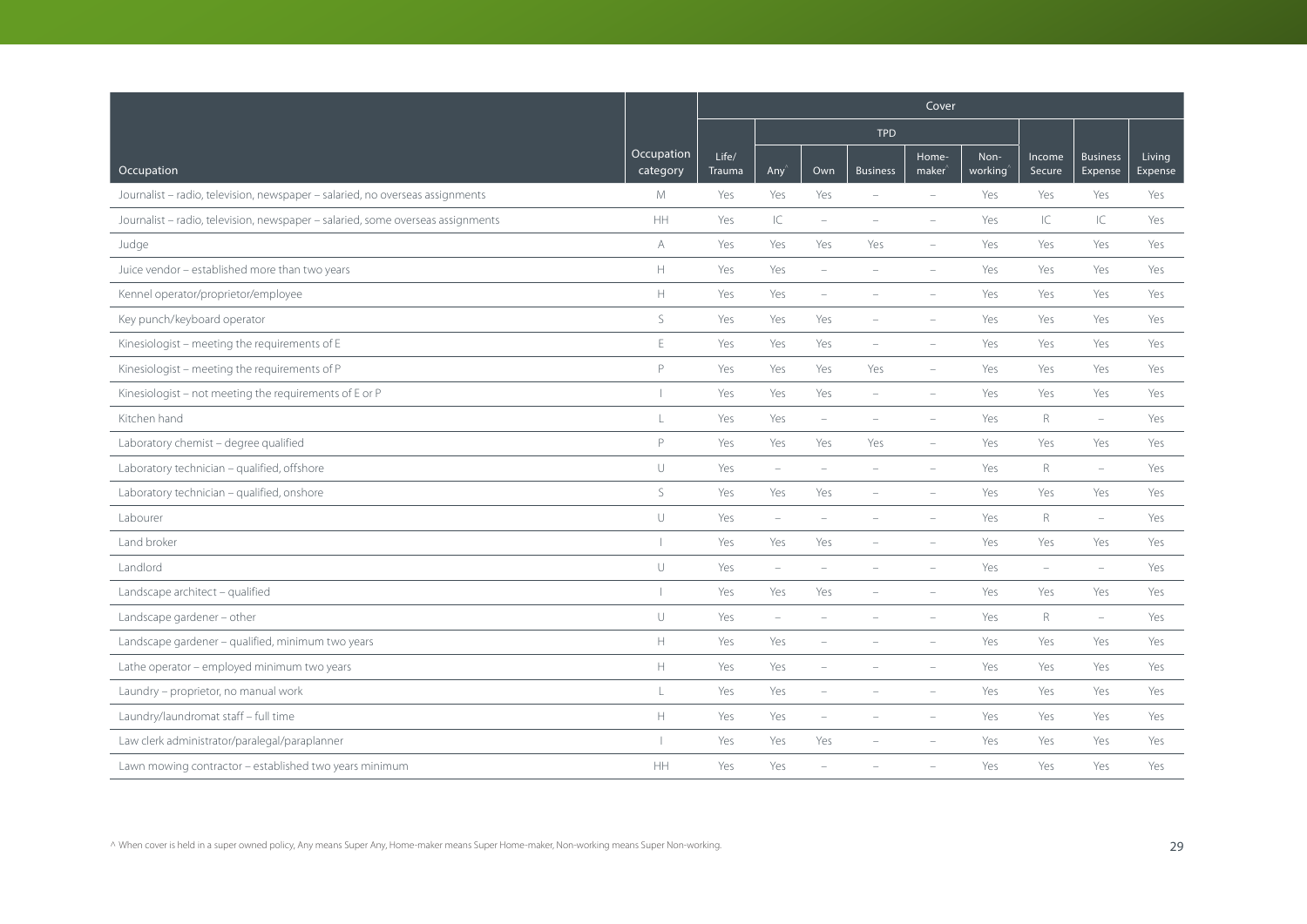|                                                               |                        | Cover           |                                 |                          |                          |                          |                 |                          |                            |                   |  |
|---------------------------------------------------------------|------------------------|-----------------|---------------------------------|--------------------------|--------------------------|--------------------------|-----------------|--------------------------|----------------------------|-------------------|--|
|                                                               |                        |                 |                                 |                          | <b>TPD</b>               |                          |                 |                          |                            |                   |  |
| Occupation                                                    | Occupation<br>category | Life/<br>Trauma | $Any^2$                         | Own                      | <b>Business</b>          | Home-<br>$make^$         | Non-<br>working | Income<br>Secure         | <b>Business</b><br>Expense | Living<br>Expense |  |
| Lawyer                                                        | A                      | Yes             | Yes                             | Yes                      | Yes                      | $\overline{\phantom{a}}$ | Yes             | Yes                      | Yes                        | Yes               |  |
| Leadlighter                                                   | $\mathbb H$            | Yes             | Yes                             | $\overline{\phantom{a}}$ | $\overline{\phantom{a}}$ | $\overline{\phantom{a}}$ | Yes             | Yes                      | Yes                        | Yes               |  |
| Lecturer - trades/technical, no manual work                   | C                      | Yes             | Yes                             | Yes                      | $\equiv$                 | $\equiv$                 | Yes             | Yes                      | Yes                        | Yes               |  |
| Lecturer - university, meeting the requirements of E          | E                      | Yes             | Yes                             | Yes                      | $\overline{\phantom{a}}$ | $\overline{\phantom{a}}$ | Yes             | Yes                      | Yes                        | Yes               |  |
| Lecturer - university, meeting the requirements of P          | P                      | Yes             | Yes                             | Yes                      | Yes                      | $\overline{\phantom{a}}$ | Yes             | Yes                      | Yes                        | Yes               |  |
| Lecturer - university, not meeting the requirements of E or P | $\subset$              | Yes             | Yes                             | Yes                      | $\overline{\phantom{a}}$ | $\overline{\phantom{a}}$ | Yes             | Yes                      | Yes                        | Yes               |  |
| Legal secretary                                               | $\perp$                | Yes             | Yes                             | Yes                      | $\overline{\phantom{a}}$ | $\overline{\phantom{a}}$ | Yes             | Yes                      | Yes                        | Yes               |  |
| Librarian - degree qualified                                  | P                      | Yes             | Yes                             | Yes                      | Yes                      | $\overline{\phantom{a}}$ | Yes             | Yes                      | Yes                        | Yes               |  |
| Librarian assistant/technician                                | $\overline{1}$         | Yes             | Yes                             | $\overline{\phantom{a}}$ |                          | $\overline{\phantom{a}}$ | Yes             | Yes                      | Yes                        | Yes               |  |
| Life insurance adviser - meeting the requirements of E        | E                      | Yes             | Yes                             | Yes                      | $\equiv$                 | i.                       | Yes             | Yes                      | Yes                        | Yes               |  |
| Life insurance adviser - not meeting the requirements of E    | F                      | Yes             | Yes                             | Yes                      | $\overline{\phantom{a}}$ | $\qquad \qquad -$        | Yes             | Yes                      | Yes                        | Yes               |  |
| Lifequard - amateur                                           | $\cup$                 | Yes             | $\overline{\phantom{a}}$        | ۰                        |                          | $\overline{\phantom{a}}$ | Yes             | $\overline{\phantom{a}}$ | $\overline{\phantom{0}}$   | Yes               |  |
| Lifeguard - professional                                      | $\cup$                 | Yes             | ÷,                              |                          |                          |                          | Yes             | ÷                        | $\equiv$                   | Yes               |  |
| Lift installer/mechanic                                       | $\mathbb H$            | Yes             | Yes                             | ۰                        |                          | $\overline{\phantom{a}}$ | Yes             | Yes                      | Yes                        | Yes               |  |
| Linesperson - electrical/telephone, heights over 10 metres    | $\cup$                 | Yes             | $\hspace{0.1mm}-\hspace{0.1mm}$ | ÷                        |                          | $\overline{\phantom{m}}$ | Yes             | $\mathsf R$              | $\overline{\phantom{a}}$   | Yes               |  |
| Linesperson - electrical/telephone, heights up to 10 metres   | HH                     | Yes             | Yes                             | ÷,                       |                          | $\overline{\phantom{a}}$ | Yes             | $\mathsf{R}$             | $\overline{\phantom{a}}$   | Yes               |  |
| Linotyper/lithographer                                        | L                      | Yes             | Yes                             | Yes                      |                          | $\overline{\phantom{a}}$ | Yes             | Yes                      | Yes                        | Yes               |  |
| Livestock auctioneer/buyer/broker/dealer                      | T                      | Yes             | Yes                             | $\overline{\phantom{a}}$ |                          |                          | Yes             | Yes                      | Yes                        | Yes               |  |
| Locksmith - other                                             | L                      | Yes             | Yes                             | $\overline{\phantom{a}}$ | $\equiv$                 | i.                       | Yes             | Yes                      | Yes                        | Yes               |  |
| Locksmith - qualified                                         | S                      | Yes             | Yes                             | Yes                      |                          | ÷                        | Yes             | Yes                      | Yes                        | Yes               |  |
| Machinery equipment hire - repair and maintenance             | $\mathbb H$            | Yes             | Yes                             | $\overline{\phantom{a}}$ |                          | $\overline{\phantom{a}}$ | Yes             | Yes                      | Yes                        | Yes               |  |
| Machinery equipment hire - sales only, no manual work         | M                      | Yes             | Yes                             | Yes                      | $\overline{\phantom{a}}$ | $\overline{\phantom{a}}$ | Yes             | Yes                      | Yes                        | Yes               |  |
| Machinery equipment hire - sales, light manual work           | S                      | Yes             | Yes                             | Yes                      |                          |                          | Yes             | Yes                      | Yes                        | Yes               |  |
| Machinist - clothing                                          | $\mathbb H$            | Yes             | Yes                             |                          |                          |                          | Yes             | R                        | $\overline{\phantom{m}}$   | Yes               |  |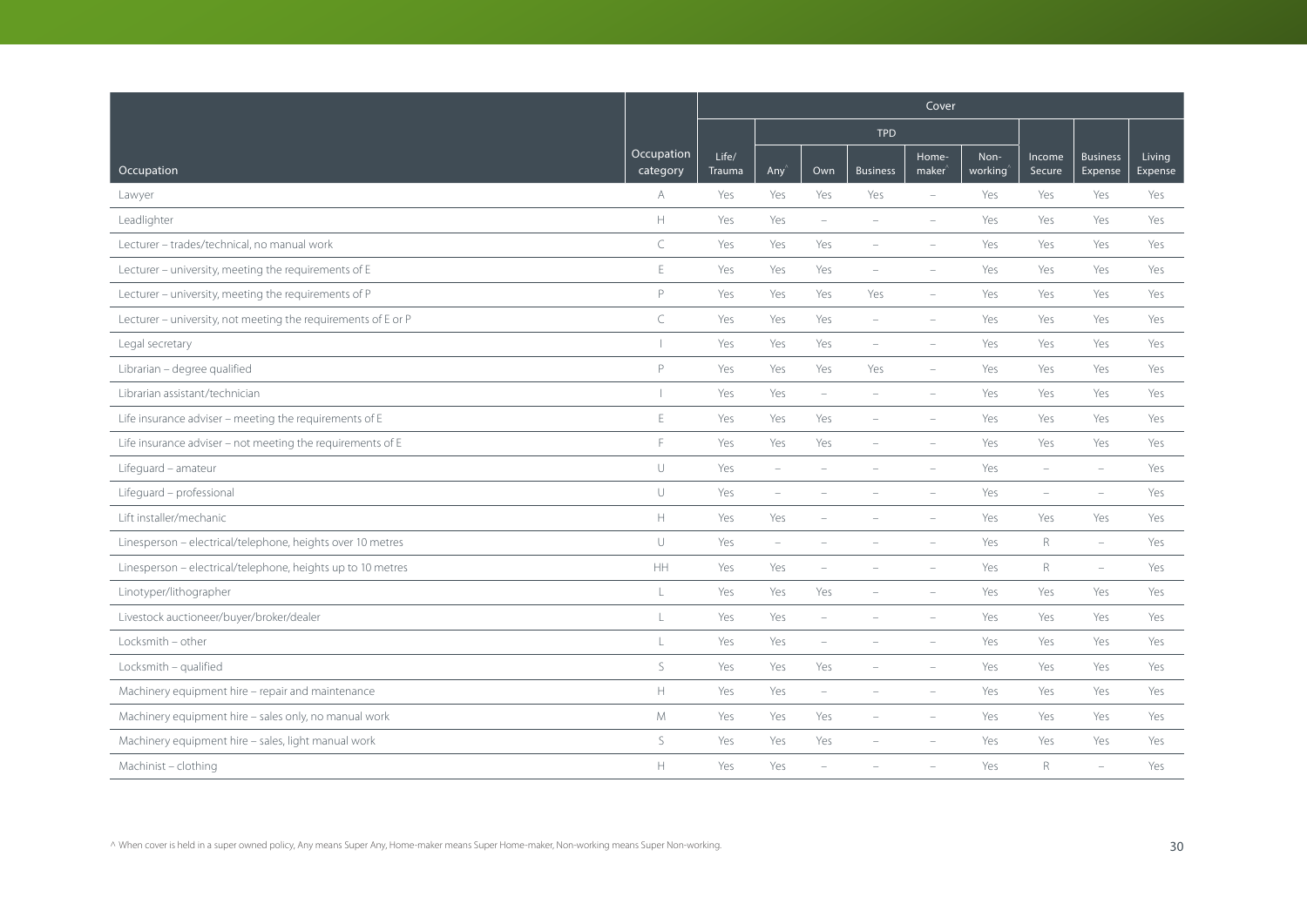|                                                            |                        | Cover           |                          |                                 |                          |                             |                 |                  |                            |                   |
|------------------------------------------------------------|------------------------|-----------------|--------------------------|---------------------------------|--------------------------|-----------------------------|-----------------|------------------|----------------------------|-------------------|
|                                                            |                        |                 |                          |                                 | <b>TPD</b>               |                             |                 |                  |                            |                   |
| Occupation                                                 | Occupation<br>category | Life/<br>Trauma | Any                      | Own                             | <b>Business</b>          | Home-<br>maker <sup>®</sup> | Non-<br>working | Income<br>Secure | <b>Business</b><br>Expense | Living<br>Expense |
| Machinist - metal, qualified                               | H                      | Yes             | Yes                      | $\sim$                          |                          | $\equiv$                    | Yes             | Yes              | Yes                        | Yes               |
| Machinist - other                                          | $\cup$                 | Yes             | $\overline{\phantom{a}}$ | ÷                               |                          | $\equiv$                    | Yes             | R                | $\overline{\phantom{m}}$   | Yes               |
| Machinist - sailmaking, qualified                          | $\mathbb H$            | Yes             | Yes                      |                                 |                          |                             | Yes             | Yes              | Yes                        | Yes               |
| Machinist - wood                                           | $\mathbb H$            | Yes             | Yes                      | $\overline{\phantom{a}}$        | $\overline{\phantom{a}}$ | $\overline{\phantom{a}}$    | Yes             | Yes              | Yes                        | Yes               |
| Magistrate                                                 | A                      | Yes             | Yes                      | Yes                             | Yes                      | $\overline{\phantom{a}}$    | Yes             | Yes              | Yes                        | Yes               |
| Maid - employed full time                                  | T                      | Yes             | Yes                      | Yes                             | $\overline{\phantom{a}}$ | $\overline{\phantom{a}}$    | Yes             | Yes              | Yes                        | Yes               |
| Mail contractor/sorter                                     | $\top$                 | Yes             | Yes                      | Yes                             | $\equiv$                 | $\overline{\phantom{a}}$    | Yes             | Yes              | Yes                        | Yes               |
| Mail van driver                                            | $\mathbb H$            | Yes             | Yes                      | $\hspace{0.1mm}-\hspace{0.1mm}$ | $\equiv$                 | $\equiv$                    | Yes             | Yes              | Yes                        | Yes               |
| Maintenance worker - light manual work only                | $\mathbb H$            | Yes             | Yes                      | $\overline{\phantom{a}}$        |                          |                             | Yes             | Yes              | Yes                        | Yes               |
| Maitre'd - restaurant                                      | M                      | Yes             | Yes                      | Yes                             |                          | $\overline{\phantom{a}}$    | Yes             | Yes              | Yes                        | Yes               |
| Make-up artist - film, theatre, television                 | L                      | Yes             | Yes                      | Yes                             | $\overline{\phantom{a}}$ | $\overline{\phantom{a}}$    | Yes             | Yes              | Yes                        | Yes               |
| Management consultant - meeting the requirements of E      | $\mathsf E$            | Yes             | Yes                      | Yes                             | $\overline{\phantom{a}}$ | $\overline{\phantom{a}}$    | Yes             | Yes              | Yes                        | Yes               |
| Management consultant - meeting the requirements of P      | $\mathsf{P}$           | Yes             | Yes                      | Yes                             | Yes                      | $\overline{\phantom{a}}$    | Yes             | Yes              | Yes                        | Yes               |
| Managing director - meeting the requirements of E          | E                      | Yes             | Yes                      | Yes                             | $\overline{\phantom{a}}$ | $\overline{\phantom{a}}$    | Yes             | Yes              | Yes                        | Yes               |
| Managing director - meeting the requirements of P          | P                      | Yes             | Yes                      | Yes                             | Yes                      | $\overline{\phantom{a}}$    | Yes             | Yes              | Yes                        | Yes               |
| Managing director - not meeting the requirements of E or P |                        | Yes             | Yes                      | Yes                             | $\equiv$                 | $\overline{\phantom{a}}$    | Yes             | Yes              | Yes                        | Yes               |
| Manicurist - not working from home                         | M                      | Yes             | Yes                      | Yes                             | $\overline{\phantom{a}}$ | $\overline{\phantom{a}}$    | Yes             | Yes              | Yes                        | Yes               |
| Manicurist - working from home                             | $\cup$                 | Yes             | $\overline{\phantom{a}}$ |                                 |                          |                             | Yes             | $\mathsf R$      | $\overline{\phantom{m}}$   | Yes               |
| Manufacturing - production line                            | $\cup$                 | Yes             | $\overline{\phantom{a}}$ | i.                              |                          | $\overline{\phantom{a}}$    | Yes             | $R_{\rm}$        | $\overline{\phantom{m}}$   | Yes               |
| Manufacturing - senior executive                           | F                      | Yes             | Yes                      | Yes                             |                          | ÷                           | Yes             | Yes              | Yes                        | Yes               |
| Manufacturing - skilled/trade qualified                    | $\top$                 | Yes             | Yes                      | $\overline{\phantom{a}}$        |                          |                             | Yes             | Yes              | Yes                        | Yes               |
| Manufacturing - supervisor - no manual work                |                        | Yes             | Yes                      | $\overline{\phantom{m}}$        | $\overline{\phantom{a}}$ | $\overline{\phantom{a}}$    | Yes             | Yes              | Yes                        | Yes               |
| Marina proprietor                                          | L                      | Yes             | Yes                      | Yes                             |                          |                             | Yes             | Yes              | Yes                        | Yes               |
| Marine architect - degree qualified                        | $\mathsf{P}$           | Yes             | Yes                      | Yes                             | Yes                      |                             | Yes             | Yes              | Yes                        | Yes               |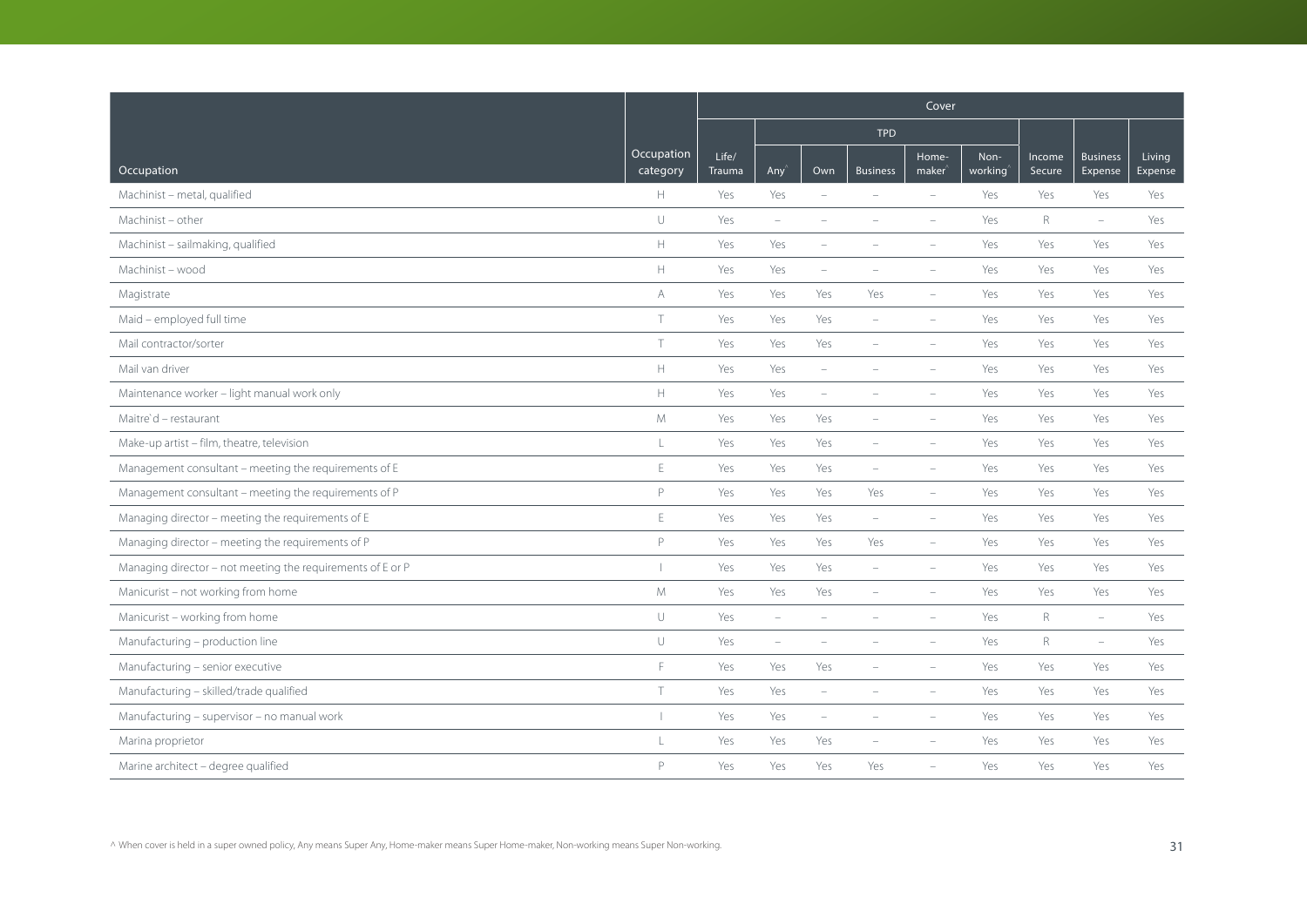|                                                                  |                        | Cover                  |                          |                          |                          |                             |                 |                          |                            |                   |  |
|------------------------------------------------------------------|------------------------|------------------------|--------------------------|--------------------------|--------------------------|-----------------------------|-----------------|--------------------------|----------------------------|-------------------|--|
|                                                                  |                        |                        |                          |                          | <b>TPD</b>               |                             |                 |                          |                            |                   |  |
| Occupation                                                       | Occupation<br>category | Life/<br><b>Trauma</b> | Any                      | Own                      | <b>Business</b>          | Home-<br>maker <sup>®</sup> | Non-<br>working | Income<br>Secure         | <b>Business</b><br>Expense | Living<br>Expense |  |
| Marine engineer                                                  | H                      | Yes                    | Yes                      | Yes                      |                          | $\overline{\phantom{a}}$    | Yes             | Yes                      | Yes                        | Yes               |  |
| Marine surveyor                                                  | $\mathbb H$            | Yes                    | Yes                      | $\overline{\phantom{a}}$ |                          | $\equiv$                    | Yes             | Yes                      | Yes                        | Yes               |  |
| Market gardener                                                  | $\mathbb H$            | Yes                    | Yes                      | $\equiv$                 |                          |                             | Yes             | Yes                      | Yes                        | Yes               |  |
| Market research interviewer                                      | M                      | Yes                    | Yes                      | $\overline{\phantom{a}}$ |                          | $\overline{\phantom{a}}$    | Yes             | Yes                      | Yes                        | Yes               |  |
| Market researcher/analyst - office work only                     |                        | Yes                    | Yes                      | $\overline{\phantom{a}}$ | $\overline{\phantom{a}}$ | $\overline{\phantom{a}}$    | Yes             | Yes                      | Yes                        | Yes               |  |
| Market stall holder                                              | $\mathbb H$            | Yes                    | Yes                      | $\overline{\phantom{a}}$ |                          |                             | Yes             | $\overline{\phantom{m}}$ | $\overline{\phantom{m}}$   | Yes               |  |
| Marketing/sales manager - meeting the requirements of E          | $\mathsf E$            | Yes                    | Yes                      | Yes                      | $\overline{\phantom{a}}$ | $\overline{\phantom{a}}$    | Yes             | Yes                      | Yes                        | Yes               |  |
| Marketing/sales manager - meeting the requirements of P          | $\mathsf{P}$           | Yes                    | Yes                      | Yes                      | $\overline{\phantom{a}}$ | $\equiv$                    | Yes             | Yes                      | Yes                        | Yes               |  |
| Marketing/sales manager - not meeting the requirements of E or P |                        | Yes                    | Yes                      | Yes                      |                          |                             | Yes             | Yes                      | Yes                        | Yes               |  |
| Martial arts instructor                                          | $\cup$                 | Yes                    | $\overline{\phantom{0}}$ | ÷                        |                          | $\overline{\phantom{a}}$    | Yes             | $\overline{\phantom{a}}$ | $\overline{\phantom{m}}$   | Yes               |  |
| Mason                                                            | $\mathbb H$            | Yes                    | Yes                      | $\qquad \qquad -$        | $\overline{\phantom{a}}$ | $\overline{\phantom{a}}$    | Yes             | Yes                      | Yes                        | Yes               |  |
| Masseur - qualified, not working from home                       | $\top$                 | Yes                    | Yes                      | Yes                      |                          | $\overline{\phantom{a}}$    | Yes             | Yes                      | Yes                        | Yes               |  |
| Masseur - qualified, working from home                           | $\mathbb H$            | Yes                    | Yes                      | $\overline{\phantom{a}}$ |                          | $\equiv$                    | Yes             | ÷                        | $\equiv$                   | Yes               |  |
| Mathematician - degree qualified                                 | P                      | Yes                    | Yes                      | Yes                      | Yes                      | $\overline{\phantom{a}}$    | Yes             | Yes                      | Yes                        | Yes               |  |
| Matron - nursing                                                 | M                      | Yes                    | Yes                      | Yes                      | $\overline{\phantom{m}}$ | $\overline{\phantom{a}}$    | Yes             | Yes                      | Yes                        | Yes               |  |
| Meat boner                                                       | $\mathbb H$            | Yes                    | Yes                      | $\overline{\phantom{0}}$ |                          |                             | Yes             | Yes                      | Yes                        | Yes               |  |
| Meat inspector                                                   | M                      | Yes                    | Yes                      | Yes                      | $\overline{\phantom{a}}$ | $\overline{\phantom{a}}$    | Yes             | Yes                      | Yes                        | Yes               |  |
| Meat packer                                                      | $\mathsf{HH}% _{0}$    | Yes                    | Yes                      | $\overline{\phantom{a}}$ | $\overline{\phantom{a}}$ | $\overline{\phantom{a}}$    | Yes             | $\mathsf R$              | $\overline{\phantom{m}}$   | Yes               |  |
| Mechanic - qualified, aircraft                                   | $\top$                 | Yes                    | Yes                      | Yes                      | $\equiv$                 | $\equiv$                    | Yes             | Yes                      | Yes                        | Yes               |  |
| Mechanic - qualified, motor                                      | T                      | Yes                    | Yes                      | Yes                      | $\equiv$                 | $\equiv$                    | Yes             | Yes                      | Yes                        | Yes               |  |
| Mechanic - qualified, petrol/diesel                              | $\top$                 | Yes                    | Yes                      | Yes                      | $\overline{\phantom{a}}$ | $\overline{\phantom{a}}$    | Yes             | Yes                      | Yes                        | Yes               |  |
| Mechanic - qualified, refrigerator                               | T                      | Yes                    | Yes                      | Yes                      | $\overline{\phantom{a}}$ | $\overline{\phantom{a}}$    | Yes             | Yes                      | Yes                        | Yes               |  |
| Mechanic - qualified, typewriter/sewing machine                  | L                      | Yes                    | Yes                      | Yes                      |                          |                             | Yes             | Yes                      | Yes                        | Yes               |  |
| Mediator                                                         |                        | Yes                    | Yes                      | Yes                      |                          |                             | Yes             | Yes                      | Yes                        | Yes               |  |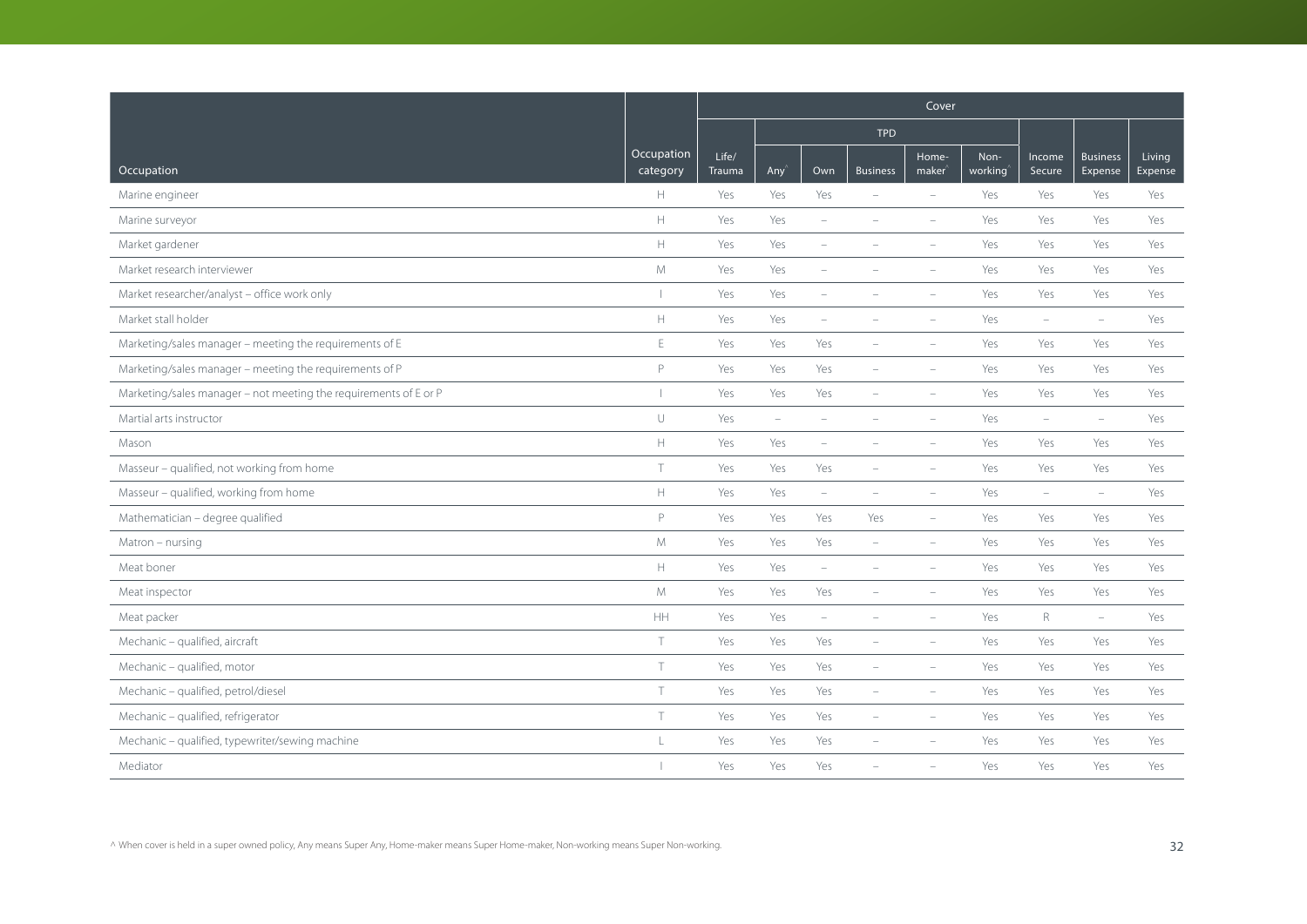|                                                                         |                        | Cover           |                          |                          |                          |                             |                 |                          |                            |                   |  |
|-------------------------------------------------------------------------|------------------------|-----------------|--------------------------|--------------------------|--------------------------|-----------------------------|-----------------|--------------------------|----------------------------|-------------------|--|
|                                                                         |                        |                 |                          |                          | <b>TPD</b>               |                             |                 |                          |                            |                   |  |
| Occupation                                                              | Occupation<br>category | Life/<br>Trauma | Any <sup></sup>          | Own                      | <b>Business</b>          | Home-<br>maker <sup>®</sup> | Non-<br>working | Income<br>Secure         | <b>Business</b><br>Expense | Living<br>Expense |  |
| Medical imaging technologist                                            | L                      | Yes             | Yes                      | Yes                      | $\equiv$                 | $\sim$                      | Yes             | Yes                      | Yes                        | Yes               |  |
| Medical laboratory technician/phlebotomist                              | L                      | Yes             | Yes                      | Yes                      | $\overline{\phantom{a}}$ | $\overline{\phantom{a}}$    | Yes             | Yes                      | Yes                        | Yes               |  |
| Medical practitioner                                                    | D                      | Yes             | Yes                      | Yes                      | Yes                      | $\overline{\phantom{a}}$    | Yes             | Yes                      | Yes                        | Yes               |  |
| Medical record/clinical coder                                           |                        | Yes             | Yes                      | Yes                      | $\equiv$                 |                             | Yes             | Yes                      | Yes                        | Yes               |  |
| Member of parliament                                                    | $\cup$                 | Yes             | $\overline{\phantom{a}}$ | $\overline{\phantom{a}}$ | $\overline{\phantom{a}}$ |                             | Yes             | $\overline{\phantom{m}}$ | $\equiv$                   | Yes               |  |
| Merchant banker - meeting the requirements of P                         | P                      | Yes             | Yes                      | Yes                      |                          | $\equiv$                    | Yes             | Yes                      | Yes                        | Yes               |  |
| Merchant banker - other                                                 |                        | Yes             | Yes                      | Yes                      | $\equiv$                 | $\equiv$                    | Yes             | Yes                      | Yes                        | Yes               |  |
| Merchant navy                                                           | $\cup$                 | Yes             | $\equiv$                 | $\sim$                   | $\equiv$                 | $\equiv$                    | Yes             | $\equiv$                 | $\sim$                     | Yes               |  |
| Metal dealer - scrap                                                    | $\cup$                 | Yes             | $\overline{\phantom{m}}$ |                          |                          |                             | Yes             | $\mathsf R$              | $\overline{\phantom{m}}$   | Yes               |  |
| Metal industry - supervisor                                             | $\mathsf L$            | Yes             | Yes                      |                          |                          |                             | Yes             | Yes                      | Yes                        | Yes               |  |
| Metal worker - not qualified                                            | $\cup$                 | Yes             | $\overline{\phantom{m}}$ |                          |                          |                             | Yes             | R                        | $\overline{\phantom{0}}$   | Yes               |  |
| Metal worker - qualified                                                | $\cup$                 | Yes             | $\overline{\phantom{m}}$ | $\overline{\phantom{a}}$ |                          | $\equiv$                    | Yes             | $\mathsf R$              | $\overline{\phantom{a}}$   | Yes               |  |
| Metallurgist - other                                                    | $\mathbb H$            | Yes             | Yes                      | ÷                        |                          | $\equiv$                    | Yes             | Yes                      | Yes                        | Yes               |  |
| Metallurgist - qualified, office duties                                 |                        | Yes             | Yes                      | Yes                      | $\equiv$                 | $\equiv$                    | Yes             | Yes                      | Yes                        | Yes               |  |
| Meteorologist - qualified, field work                                   | P                      | Yes             | Yes                      | Yes                      | Yes                      | $\overline{\phantom{a}}$    | Yes             | Yes                      | Yes                        | Yes               |  |
| Meter reader/inspector - electrical, ground work only                   | M                      | Yes             | Yes                      | Yes                      | $\overline{\phantom{a}}$ | $\overline{\phantom{a}}$    | Yes             | Yes                      | Yes                        | Yes               |  |
| Microbiologist                                                          | P                      | Yes             | Yes                      | Yes                      | Yes                      | $\overline{\phantom{a}}$    | Yes             | Yes                      | Yes                        | Yes               |  |
| Midwife                                                                 | L                      | Yes             | Yes                      | Yes                      | $\overline{\phantom{a}}$ | $\overline{\phantom{a}}$    | Yes             | Yes                      | Yes                        | Yes               |  |
| Milk vendor - established two years minimum                             | $\mathbb H$            | Yes             | Yes                      | $\overline{\phantom{m}}$ | $\equiv$                 | $\equiv$                    | Yes             | Yes                      | Yes                        | Yes               |  |
| Mining industry - Quarry manager (office only and not degree qualified) |                        | Yes             | Yes                      | Yes                      |                          | $\equiv$                    | Yes             | Yes                      | Yes                        | Yes               |  |
| Mining industry - Assayer                                               | S                      | Yes             | Yes                      | Yes                      | $\overline{\phantom{a}}$ | $\overline{\phantom{a}}$    | Yes             | Yes                      | Yes                        | Yes               |  |
| Mining industry - Auto electrician                                      | $\mathsf L$            | Yes             | Yes                      | Yes                      | $\overline{\phantom{a}}$ | $\overline{\phantom{a}}$    | Yes             | Yes                      | Yes                        | Yes               |  |
| Mining industry - Bogger operator                                       | U                      | Yes             | $\equiv$                 |                          |                          |                             | Yes             | $\mathsf R$              | $\equiv$                   | Yes               |  |
| Mining industry - Carpenter                                             | T                      | Yes             | Yes                      | Yes                      |                          |                             | Yes             | Yes                      | Yes                        | Yes               |  |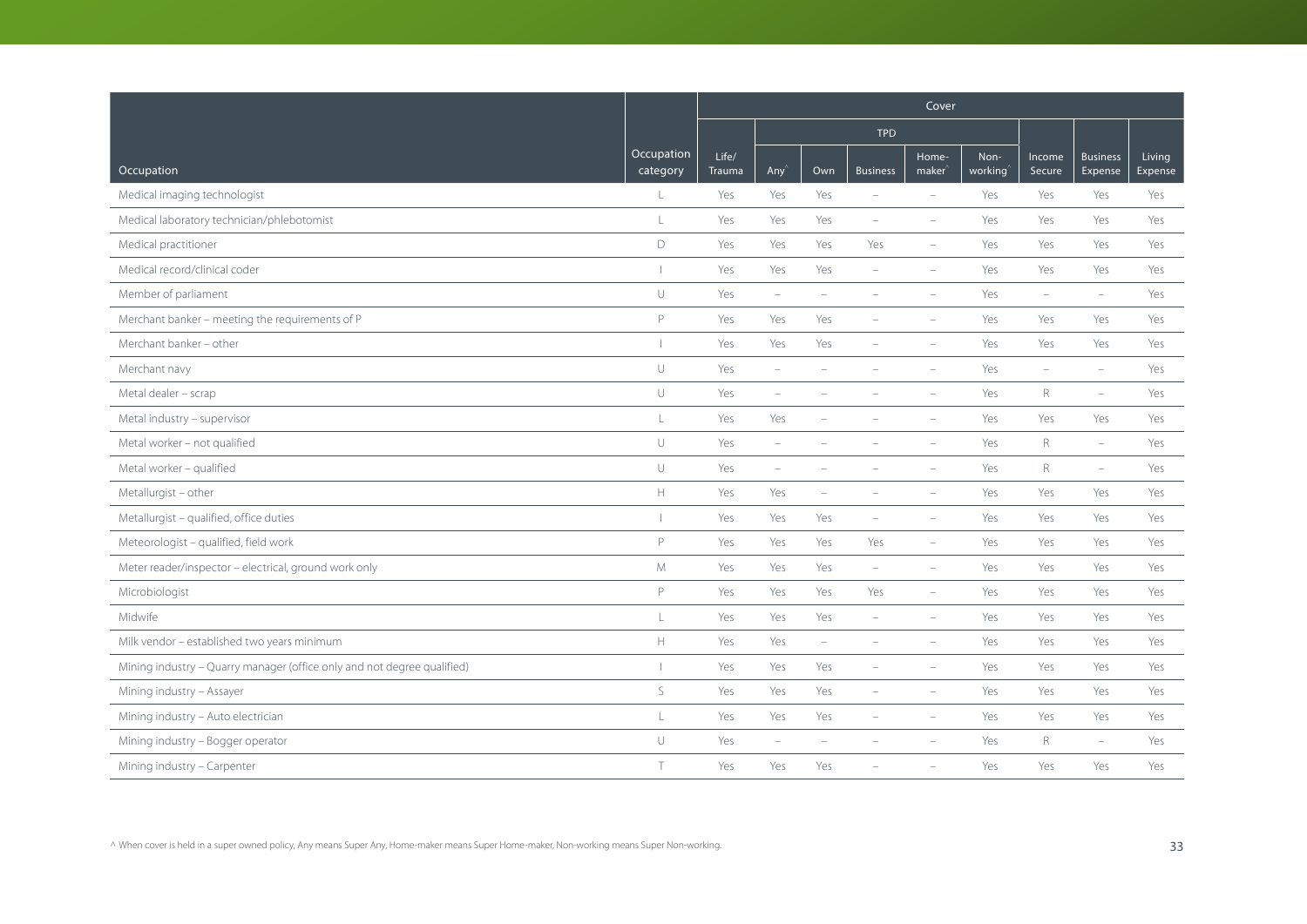|                                                                                   |                        | Cover           |                                   |                          |                          |                             |                 |                          |                            |                          |  |
|-----------------------------------------------------------------------------------|------------------------|-----------------|-----------------------------------|--------------------------|--------------------------|-----------------------------|-----------------|--------------------------|----------------------------|--------------------------|--|
|                                                                                   |                        |                 |                                   |                          | <b>TPD</b>               |                             |                 |                          |                            |                          |  |
| Occupation                                                                        | Occupation<br>category | Life/<br>Trauma | Any'                              | Own                      | <b>Business</b>          | Home-<br>maker <sup>'</sup> | Non-<br>working | Income<br>Secure         | <b>Business</b><br>Expense | Living<br><b>Expense</b> |  |
| Mining industry - Dragline operator                                               | <b>HH</b>              | Yes             | $\overline{\phantom{a}}$          | ÷                        | $\equiv$                 | $\sim$                      | Yes             | Yes                      | Yes                        | Yes                      |  |
| Mining industry - Dump truck operator                                             | HH                     | Yes             | Yes                               | ۰                        |                          |                             | Yes             | Yes                      | Yes                        | Yes                      |  |
| Mining industry - Excavator operator                                              | HH                     | Yes             | Yes                               |                          |                          |                             | Yes             | Yes                      | Yes                        | Yes                      |  |
| Mining industry - Jumbo operator                                                  | U                      | Yes             | $\overline{\phantom{a}}$          |                          |                          |                             | Yes             | $\mathsf{R}$             | $\overline{\phantom{a}}$   | Yes                      |  |
| Mining industry - Longwall co-ordinator (field work)                              | $\mathsf S$            | Yes             | Yes                               | Yes                      |                          | $\overline{\phantom{a}}$    | Yes             | Yes                      | Yes                        | Yes                      |  |
| Mining industry - Longwall co-ordinator (office only)                             |                        | Yes             | Yes                               | Yes                      | $\equiv$                 | $\equiv$                    | Yes             | Yes                      | Yes                        | Yes                      |  |
| Mining industry - Metallurgist - degree qualified (office only)                   | P                      | Yes             | Yes                               | Yes                      | Yes                      | $\equiv$                    | Yes             | Yes                      | Yes                        | Yes                      |  |
| Mining industry - Metallurgist (field work)                                       | M                      | Yes             | Yes                               | Yes                      | $\equiv$                 | $\equiv$                    | Yes             | Yes                      | Yes                        | Yes                      |  |
| Mining industry - Mill operator                                                   | U                      | Yes             | $\overline{\phantom{m}}$          |                          |                          |                             | Yes             | $\mathsf R$              | $\overline{\phantom{m}}$   | Yes                      |  |
| Mining industry - Mill superintendent                                             | S                      | Yes             | Yes                               | ۰                        |                          | $\overline{\phantom{a}}$    | Yes             | Yes                      | Yes                        | Yes                      |  |
| Mining industry - Mine deputy (degree qualified)                                  | $\mathsf{P}$           | Yes             | Yes                               | Yes                      | Yes                      | ÷,                          | Yes             | Yes                      | Yes                        | Yes                      |  |
| Mining industry - Mine deputy (other)                                             |                        | Yes             | Yes                               | Yes                      | $\overline{\phantom{a}}$ | $\overline{\phantom{m}}$    | Yes             | Yes                      | Yes                        | Yes                      |  |
| Mining industry - Mine manager (degree qualified)                                 | $\mathsf{P}$           | Yes             | Yes                               | Yes                      | Yes                      | $\overline{\phantom{a}}$    | Yes             | Yes                      | Yes                        | Yes                      |  |
| Mining industry - Pit technician                                                  | S                      | Yes             | Yes                               | Yes                      | $\overline{\phantom{a}}$ | $\equiv$                    | Yes             | Yes                      | Yes                        | Yes                      |  |
| Mining industry - Plumber                                                         | $\top$                 | Yes             | Yes                               | Yes                      | $\overline{\phantom{a}}$ | ÷,                          | Yes             | Yes                      | Yes                        | Yes                      |  |
| Mining industry - Quarry manager (office only and degree qualified)               | P                      | Yes             | Yes                               | Yes                      | Yes                      | i.                          | Yes             | Yes                      | Yes                        | Yes                      |  |
| Mining industry - Quarry worker, no explosives                                    | U                      | Yes             | $\overline{\phantom{a}}$          |                          |                          |                             | Yes             | $\mathsf R$              | $\equiv$                   | Yes                      |  |
| Mining industry - Quarry worker, with explosives                                  | $\cup$                 | \$3             | $\overline{\phantom{a}}$          |                          |                          | $\overline{\phantom{a}}$    | 100%            | $\overline{\phantom{a}}$ | $\overline{\phantom{m}}$   | 100%                     |  |
| Mining industry - Train driver                                                    | HH                     | Yes             | Yes                               | ÷,                       |                          | $\overline{\phantom{a}}$    | Yes             | Yes                      | Yes                        | Yes                      |  |
| Mining/Oil and Gas industry - Boilermaker/welder                                  | L                      | Yes             | Yes                               | Yes                      |                          |                             | Yes             | Yes                      | Yes                        | Yes                      |  |
| Mining/Oil and Gas industry - Chemical engineer - hazardous materials             | HH                     | IC              | $\ensuremath{\mathsf{IC}}\xspace$ | $\overline{\phantom{a}}$ |                          | $\overline{\phantom{m}}$    | Yes             | IC                       | IC                         | Yes                      |  |
| Mining/Oil and Gas industry - Chemical engineer - other (non hazardous materials) | ${\mathsf M}$          | Yes             | Yes                               | Yes                      | $\overline{\phantom{a}}$ | ÷,                          | Yes             | Yes                      | Yes                        | Yes                      |  |
| Mining/Oil and Gas industry - Chemical engineer (office only)                     | $\mathsf{P}$           | Yes             | Yes                               | Yes                      | Yes                      | $\overline{\phantom{a}}$    | Yes             | Yes                      | Yes                        | Yes                      |  |
| Mining/Oil and Gas industry - Clerical                                            |                        | Yes             | Yes                               | Yes                      |                          |                             | Yes             | Yes                      | Yes                        | Yes                      |  |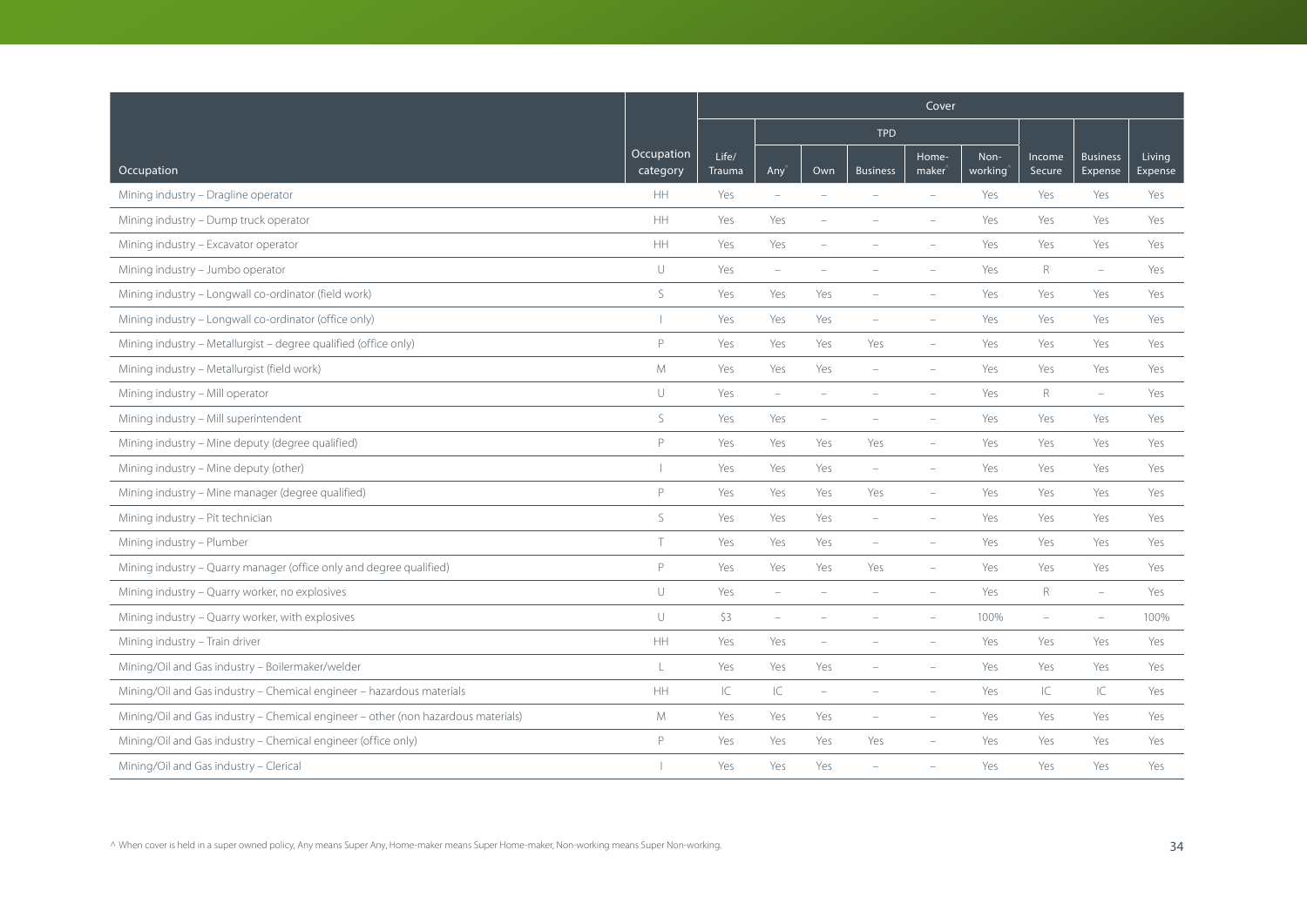|                                                                                     |                        | Cover           |                          |                          |                          |                             |                 |                          |                            |                          |
|-------------------------------------------------------------------------------------|------------------------|-----------------|--------------------------|--------------------------|--------------------------|-----------------------------|-----------------|--------------------------|----------------------------|--------------------------|
|                                                                                     |                        |                 |                          |                          | <b>TPD</b>               |                             |                 |                          |                            |                          |
| Occupation                                                                          | Occupation<br>category | Life/<br>Trauma | Any <sup></sup>          | Own                      | <b>Business</b>          | Home-<br>maker <sup>'</sup> | Non-<br>working | Income<br>Secure         | <b>Business</b><br>Expense | Living<br><b>Expense</b> |
| Mining/Oil and Gas industry - Diesel mechanic                                       | T.                     | Yes             | Yes                      | Yes                      | $\equiv$                 | $\equiv$                    | Yes             | Yes                      | Yes                        | Yes                      |
| Mining/Oil and Gas industry - Draftsperson (degree qualified)                       | P                      | Yes             | Yes                      | Yes                      | Yes                      | $\overline{\phantom{a}}$    | Yes             | Yes                      | Yes                        | Yes                      |
| Mining/Oil and Gas industry - Draftsperson (other)                                  |                        | Yes             | Yes                      | Yes                      |                          |                             | Yes             | Yes                      | Yes                        | Yes                      |
| Mining/Oil and Gas industry - Electrician                                           | T                      | Yes             | Yes                      | Yes                      |                          |                             | Yes             | Yes                      | Yes                        | Yes                      |
| Mining/Oil and Gas industry - Electronic technician                                 | S                      | Yes             | Yes                      | Yes                      | $\overline{\phantom{a}}$ |                             | Yes             | Yes                      | Yes                        | Yes                      |
| Mining/Oil and Gas industry - Engineer - office only (degree qualified)             | P                      | Yes             | Yes                      | Yes                      | Yes                      | $\overline{\phantom{a}}$    | Yes             | Yes                      | Yes                        | Yes                      |
| Mining/Oil and Gas industry - Engineer - site visits (degree qualified)             | M                      | Yes             | Yes                      | Yes                      | $\equiv$                 | $\overline{\phantom{a}}$    | Yes             | Yes                      | Yes                        | Yes                      |
| Mining/Oil and Gas industry - Exploration manager - office only (degree qualified)  | P                      | Yes             | Yes                      | Yes                      | Yes                      | $\equiv$                    | Yes             | Yes                      | Yes                        | Yes                      |
| Mining/Oil and Gas industry - Explosives handlers                                   | $\cup$                 | \$3             | $\overline{\phantom{a}}$ |                          |                          |                             | 100%            | $\overline{\phantom{a}}$ | $\qquad \qquad -$          | 100%                     |
| Mining/Oil and Gas industry - Field assistant - geological                          | $\mathbb H$            | Yes             | Yes                      |                          |                          |                             | Yes             | Yes                      | Yes                        | Yes                      |
| Mining/Oil and Gas industry - Fire and rescue team                                  | $\cup$                 | Yes             | $\overline{\phantom{m}}$ |                          |                          |                             | Yes             | $\overline{\phantom{a}}$ | $\equiv$                   | Yes                      |
| Mining/Oil and Gas industry - Geologist (field work)                                | M                      | Yes             | Yes                      | Yes                      | $\overline{\phantom{a}}$ | $\overline{\phantom{a}}$    | Yes             | Yes                      | Yes                        | Yes                      |
| Mining/Oil and Gas industry - Geologist (office only)                               | P                      | Yes             | Yes                      | Yes                      | Yes                      | $\overline{\phantom{a}}$    | Yes             | Yes                      | Yes                        | Yes                      |
| Mining/Oil and Gas industry - Industrial chemist (hazardous materials)              | HH                     | IC              | $\subset$                | $\overline{\phantom{a}}$ | $\equiv$                 | $\equiv$                    | Yes             | IC                       | $\subset$                  | Yes                      |
| Mining/Oil and Gas industry - Industrial chemist (non hazardous materials)          | P                      | Yes             | Yes                      | Yes                      | Yes                      | $\overline{\phantom{a}}$    | Yes             | Yes                      | Yes                        | Yes                      |
| Mining/Oil and Gas industry - Instrument technician                                 | L                      | Yes             | Yes                      | Yes                      |                          |                             | Yes             | Yes                      | Yes                        | Yes                      |
| Mining/Oil and Gas industry - Laboratory technician                                 | S                      | Yes             | Yes                      | Yes                      |                          |                             | Yes             | Yes                      | Yes                        | Yes                      |
| Mining/Oil and Gas industry - Labourer                                              | $\cup$                 | Yes             | $\overline{\phantom{m}}$ | ÷                        |                          |                             | Yes             | $\mathsf R$              | $\overline{\phantom{0}}$   | Yes                      |
| Mining/Oil and Gas industry - Maintenance planner (office only)                     |                        | Yes             | Yes                      | Yes                      |                          | $\overline{\phantom{a}}$    | Yes             | Yes                      | Yes                        | Yes                      |
| Mining/Oil and Gas industry - Maintenance superintendent (no manual)                | $\mathsf S$            | Yes             | Yes                      | Yes                      |                          |                             | Yes             | Yes                      | Yes                        | Yes                      |
| Mining/Oil and Gas industry - Maintenance supervisor (no manual work)               | $\mathsf S$            | Yes             | Yes                      | Yes                      |                          |                             | Yes             | Yes                      | Yes                        | Yes                      |
| Mining/Oil and Gas industry - Mechanical fitter                                     | T                      | Yes             | Yes                      | Yes                      | $\overline{\phantom{a}}$ | $\overline{\phantom{a}}$    | Yes             | Yes                      | Yes                        | Yes                      |
| Mining/Oil and Gas industry - Mobile plant - Supervisor (no manual)                 | S                      | Yes             | Yes                      | Yes                      |                          |                             | Yes             | Yes                      | Yes                        | Yes                      |
| Mining/Oil and Gas industry - O.H. & S. Manager (office only, not degree qualified) |                        | Yes             | Yes                      | Yes                      |                          |                             | Yes             | Yes                      | Yes                        | Yes                      |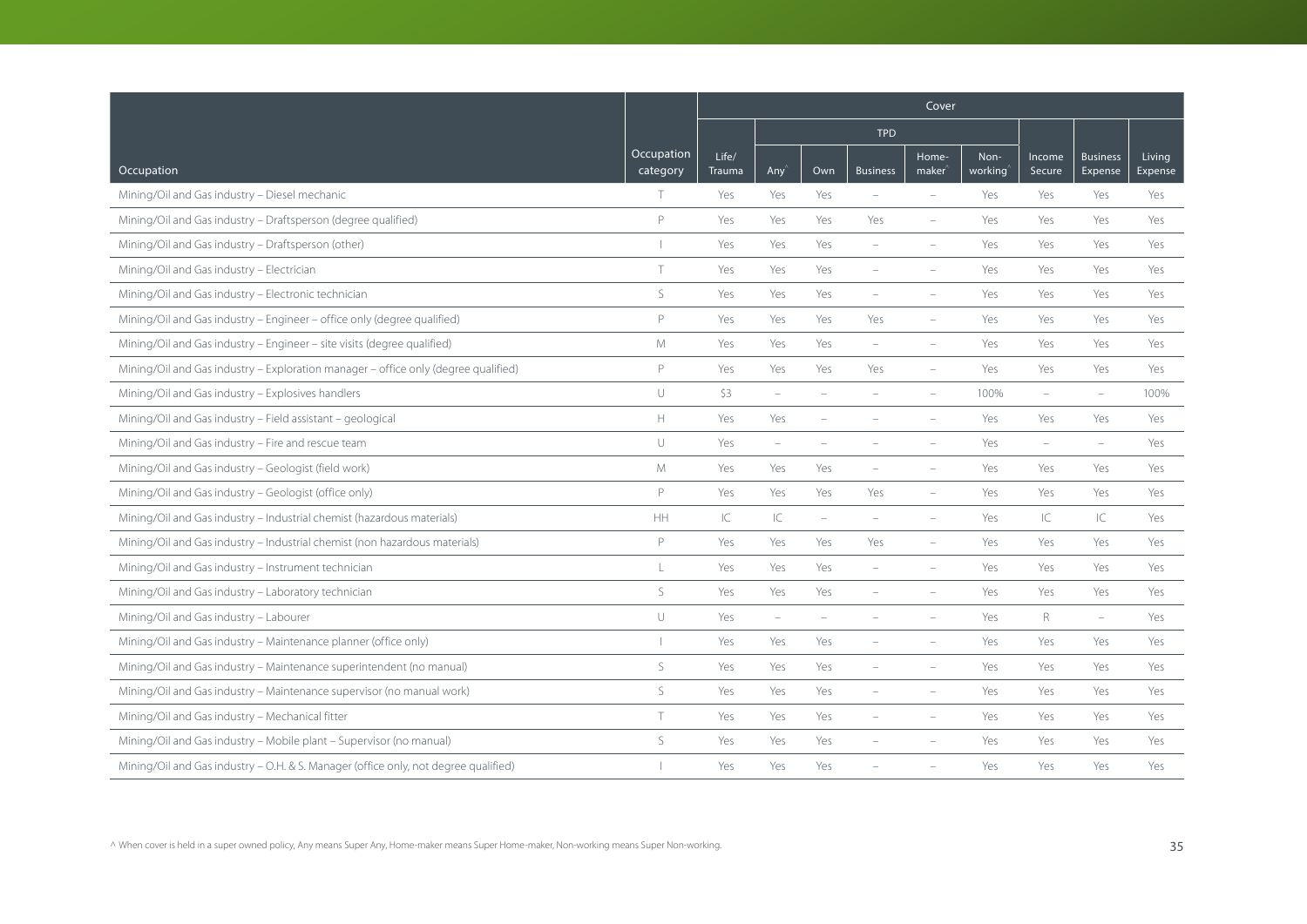|                                                                                               |                        |                 |                          |                          |                          | Cover                       |                 |                          |                            |                   |
|-----------------------------------------------------------------------------------------------|------------------------|-----------------|--------------------------|--------------------------|--------------------------|-----------------------------|-----------------|--------------------------|----------------------------|-------------------|
|                                                                                               |                        |                 |                          |                          | <b>TPD</b>               |                             |                 |                          |                            |                   |
| Occupation                                                                                    | Occupation<br>category | Life/<br>Trauma | Any'                     | Own                      | <b>Business</b>          | Home-<br>maker <sup>®</sup> | Non-<br>working | Income<br>Secure         | <b>Business</b><br>Expense | Living<br>Expense |
| Mining/Oil and Gas industry - O.H.& S. Manager (office only and degree qualified)             | P                      | Yes             | Yes                      | Yes                      | Yes                      | $\overline{\phantom{a}}$    | Yes             | Yes                      | Yes                        | Yes               |
| Mining/Oil and Gas industry - O.H.& S. Manager/Officer (field work)                           | M                      | Yes             | Yes                      | Yes                      | $\overline{\phantom{a}}$ | $\overline{\phantom{a}}$    | Yes             | Yes                      | Yes                        | Yes               |
| Mining/Oil and Gas industry - Rescue/recovery team workers                                    | U                      | Yes             | $\overline{\phantom{m}}$ |                          |                          |                             | Yes             |                          | i.                         | Yes               |
| Mining/Oil and Gas industry - Shift supervisor                                                | S                      | Yes             | Yes                      | Yes                      | $\overline{\phantom{a}}$ |                             | Yes             | Yes                      | Yes                        | Yes               |
| Mining/Oil and Gas industry - Surveyor (field work)                                           | M                      | Yes             | Yes                      | Yes                      | $\overline{\phantom{a}}$ | ÷,                          | Yes             | Yes                      | Yes                        | Yes               |
| Mining/Oil and Gas industry - Surveyor (office only)                                          | $\mathsf{P}$           | Yes             | Yes                      | Yes                      | Yes                      | $\equiv$                    | Yes             | Yes                      | Yes                        | Yes               |
| Mining/Oil and Gas industry - Truck driver                                                    | HH                     | Yes             | Yes                      | $\sim$                   | $\equiv$                 | $\overline{\phantom{a}}$    | Yes             | Yes                      | Yes                        | Yes               |
| Mining/Oil and Gas industry - Plant operator                                                  | HH                     | Yes             | Yes                      | $\overline{\phantom{a}}$ | $\overline{\phantom{a}}$ | $\equiv$                    | Yes             | Yes                      | Yes                        | Yes               |
| Minister - clergy person                                                                      | C                      | Yes             | Yes                      |                          |                          |                             | Yes             | Yes                      | Yes                        | Yes               |
| Mobile coffee van operator/owner, established minimum three years                             | $\cup$                 | Yes             | $\overline{\phantom{m}}$ |                          |                          |                             | Yes             | R                        | $\equiv$                   | Yes               |
| Model - clothing/catwalk/photography                                                          | U                      | Yes             | $\overline{\phantom{m}}$ |                          |                          |                             | Yes             | $\overline{\phantom{a}}$ | $\overline{\phantom{m}}$   | Yes               |
| Model maker - cars, planes etc.                                                               | $\cup$                 | Yes             | $\overline{\phantom{0}}$ |                          |                          |                             | Yes             | $\qquad \qquad -$        | $\overline{\phantom{0}}$   | Yes               |
| Monumental mason - qualified                                                                  | U                      | Yes             | $\equiv$                 |                          |                          |                             | Yes             | R                        | $\equiv$                   | Yes               |
| Mortgage broker - meeting the requirements of E                                               | $\mathsf E$            | Yes             | Yes                      | Yes                      | $\overline{\phantom{a}}$ | ÷,                          | Yes             | Yes                      | Yes                        | Yes               |
| Mortgage broker - meeting the requirements of P                                               | P                      | Yes             | Yes                      | Yes                      | $\overline{\phantom{a}}$ | $\overline{\phantom{m}}$    | Yes             | Yes                      | Yes                        | Yes               |
| Mortgage broker - not meeting the requirements of E or P                                      |                        | Yes             | Yes                      | Yes                      | $\overline{\phantom{a}}$ |                             | Yes             | Yes                      | Yes                        | Yes               |
| Motel proprietor/manager - administration only                                                |                        | Yes             | Yes                      | Yes                      | $\equiv$                 | $\equiv$                    | Yes             | Yes                      | Yes                        | Yes               |
| Motel proprietor/manager - bar work or light manual work included - less than 10% of the time | M                      | Yes             | Yes                      | Yes                      |                          |                             | Yes             | Yes                      | Yes                        | Yes               |
| Motel proprietor/manager - other                                                              | L                      | Yes             | Yes                      | Yes                      |                          |                             | Yes             | Yes                      | Yes                        | Yes               |
| Motor boat/car/cycle racing - professional                                                    | U                      | $\mathsf{IC}$   | $\overline{\phantom{a}}$ |                          |                          |                             | 100%            | $\overline{\phantom{a}}$ | $\overline{\phantom{m}}$   | 100%              |
| Motor vehicle industry - production work                                                      | U                      | Yes             | $\equiv$                 |                          |                          | $\equiv$                    | Yes             | R                        | $\equiv$                   | Yes               |
| Motor vehicle spare parts - retailer                                                          | M                      | Yes             | Yes                      | Yes                      | $\equiv$                 | $\equiv$                    | Yes             | Yes                      | Yes                        | Yes               |
| Moulder - other                                                                               | $\cup$                 | Yes             | $\equiv$                 |                          |                          |                             | Yes             | R                        | $\equiv$                   | Yes               |
| Moulder - qualified                                                                           | U                      | Yes             |                          |                          |                          |                             | Yes             | R                        |                            | Yes               |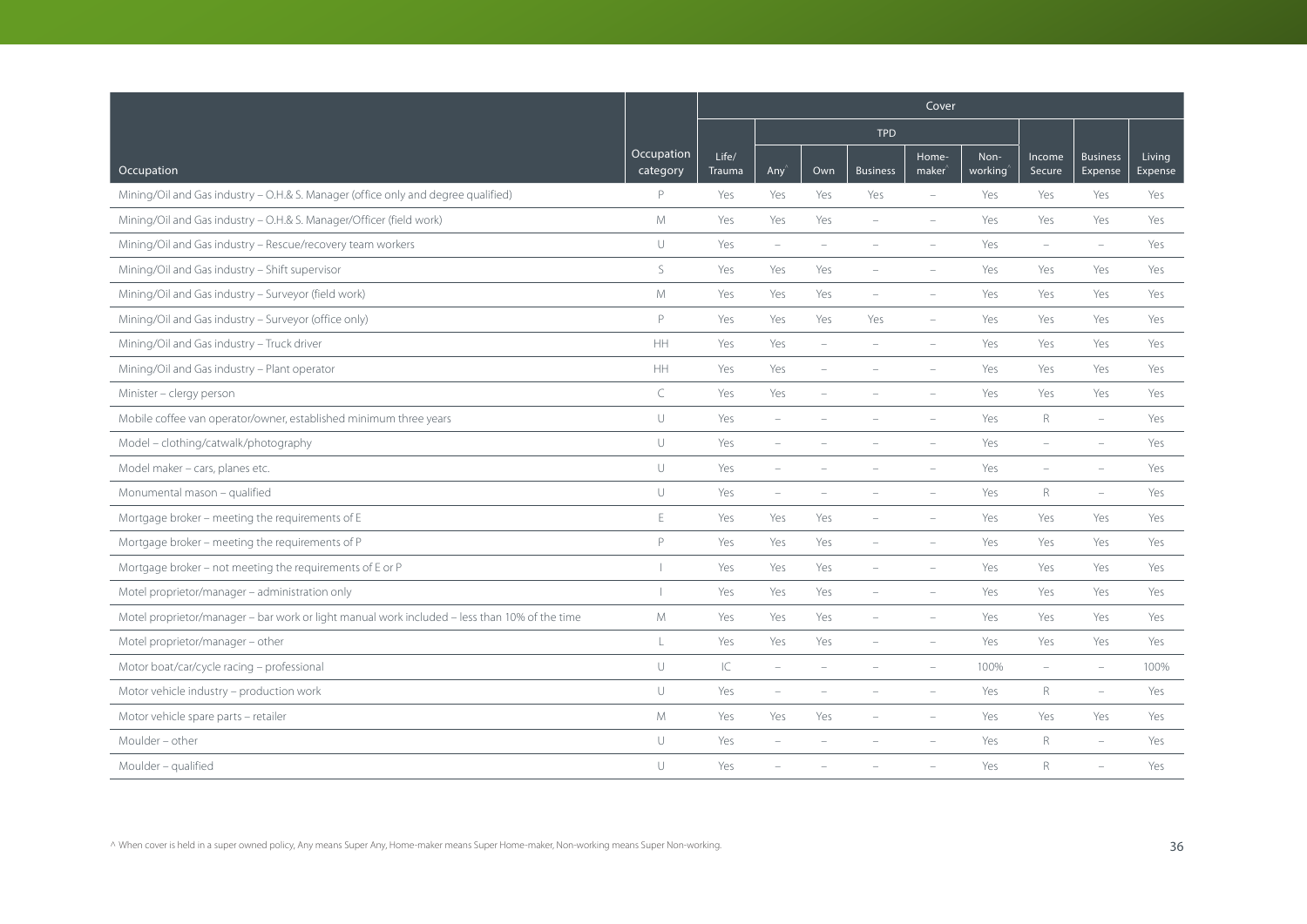|                                                                          |                        | Cover           |                          |                          |                          |                             |                 |                          |                            |                   |  |
|--------------------------------------------------------------------------|------------------------|-----------------|--------------------------|--------------------------|--------------------------|-----------------------------|-----------------|--------------------------|----------------------------|-------------------|--|
|                                                                          |                        |                 |                          |                          | <b>TPD</b>               |                             |                 |                          |                            |                   |  |
| Occupation                                                               | Occupation<br>category | Life/<br>Trauma | Any                      | Own                      | <b>Business</b>          | Home-<br>maker <sup>®</sup> | Non-<br>working | Income<br>Secure         | <b>Business</b><br>Expense | Living<br>Expense |  |
| Muffler fitter - qualified                                               | H                      | Yes             | Yes                      | $\equiv$                 |                          | $\equiv$                    | Yes             | Yes                      | Yes                        | Yes               |  |
| Multimedia developer                                                     |                        | Yes             | Yes                      | Yes                      | $\equiv$                 | $\equiv$                    | Yes             | Yes                      | Yes                        | Yes               |  |
| Music teacher - full time, not working from home                         | $\subset$              | Yes             | Yes                      | Yes                      |                          | $\equiv$                    | Yes             | Yes                      | Yes                        | Yes               |  |
| Music teacher - full time, working from home                             | HH                     | Yes             | $\subset$                | $\overline{\phantom{a}}$ |                          | $\overline{\phantom{a}}$    | Yes             | IС                       | $\mathsf{IC}$              | Yes               |  |
| Musician - orchestra, full time, salaried                                |                        | Yes             | Yes                      | $\overline{\phantom{a}}$ | $\overline{\phantom{a}}$ | $\overline{\phantom{a}}$    | Yes             | Yes                      | Yes                        | Yes               |  |
| Musician - other                                                         | HH                     | Yes             | $\subset$                | ۰                        |                          |                             | Yes             | ÷                        | $\equiv$                   | Yes               |  |
| Myotherapist - degree qualified                                          | D                      | Yes             | Yes                      | Yes                      | Yes                      | $\overline{\phantom{a}}$    | Yes             | Yes                      | Yes                        | Yes               |  |
| Nanny - child care, qualified (no domestic duties, only children's care) | L                      | Yes             | Yes                      | $\overline{\phantom{a}}$ | $\overline{\phantom{a}}$ | $\overline{\phantom{a}}$    | Yes             | Yes                      | Yes                        | Yes               |  |
| Naturopath - qualified                                                   |                        | Yes             | Yes                      | Yes                      |                          |                             | Yes             | Yes                      | Yes                        | Yes               |  |
| Navy personnel - all ranks                                               | $\cup$                 | Yes             | $\overline{\phantom{a}}$ | ÷                        |                          | $\equiv$                    | Yes             | $\equiv$                 | $\equiv$                   | Yes               |  |
| Network administrator                                                    |                        | Yes             | Yes                      | Yes                      | $\overline{\phantom{a}}$ | $\overline{\phantom{a}}$    | Yes             | Yes                      | Yes                        | Yes               |  |
| Network analyst - meeting the requirements of P                          | P                      | Yes             | Yes                      | Yes                      | Yes                      | $\overline{\phantom{a}}$    | Yes             | Yes                      | Yes                        | Yes               |  |
| Network designer - meeting the requirements of P                         | $\mathsf{P}$           | Yes             | Yes                      | Yes                      | Yes                      | $\overline{\phantom{a}}$    | Yes             | Yes                      | Yes                        | Yes               |  |
| Network programmer - meeting the requirements of P                       | P                      | Yes             | Yes                      | Yes                      | Yes                      | $\overline{\phantom{a}}$    | Yes             | Yes                      | Yes                        | Yes               |  |
| Network support person                                                   |                        | Yes             | Yes                      | Yes                      | $\overline{\phantom{a}}$ | $\overline{\phantom{a}}$    | Yes             | Yes                      | Yes                        | Yes               |  |
| Network/systems engineer - meeting the requirements of P                 | P                      | Yes             | Yes                      | Yes                      | Yes                      | $\overline{\phantom{a}}$    | Yes             | Yes                      | Yes                        | Yes               |  |
| Neurologist                                                              | D                      | Yes             | Yes                      | Yes                      | Yes                      | $\overline{\phantom{a}}$    | Yes             | Yes                      | Yes                        | Yes               |  |
| Newsagent - counter sales                                                | M                      | Yes             | Yes                      | Yes                      | $\overline{\phantom{a}}$ | $\overline{\phantom{a}}$    | Yes             | Yes                      | Yes                        | Yes               |  |
| Newsagent - deliveries of newspaper, etc.                                | M                      | Yes             | Yes                      | Yes                      | $\overline{\phantom{a}}$ | $\overline{\phantom{a}}$    | Yes             | Yes                      | Yes                        | Yes               |  |
| Newsreader                                                               | <b>HH</b>              | Yes             | $\mathsf{IC}$            | -                        |                          |                             | Yes             | IС                       | IC                         | Yes               |  |
| Non-working - retired/retiree                                            | $\cup$                 | Yes             | $\overline{\phantom{m}}$ |                          |                          |                             | Yes             | ÷                        | $\equiv$                   | Yes               |  |
| Non-working - unemployed                                                 | $\cup$                 | Yes             | $\overline{\phantom{a}}$ | $\overline{\phantom{a}}$ | $\equiv$                 | $\overline{\phantom{a}}$    | Yes             | $\overline{\phantom{a}}$ | $\overline{\phantom{a}}$   | Yes               |  |
| Nurse - clinical, educator, classroom only                               | $\subset$              | Yes             | Yes                      | Yes                      |                          |                             | Yes             | Yes                      | Yes                        | Yes               |  |
| Nurse - dental                                                           | L                      | Yes             | Yes                      | Yes                      |                          |                             | Yes             | Yes                      | Yes                        | Yes               |  |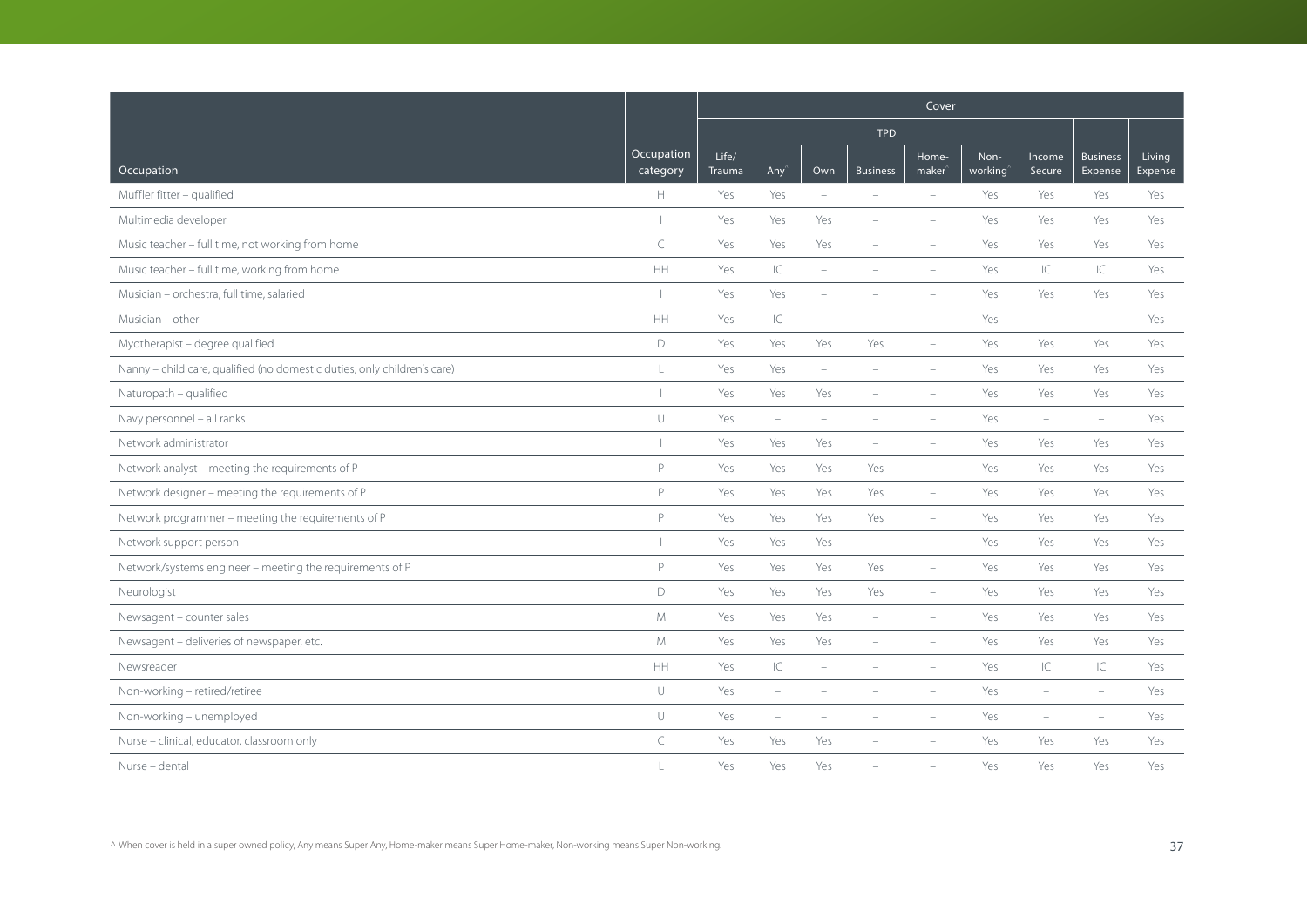|                                                           |                          | Cover           |                          |                          |                          |                             |                 |                  |                            |                   |  |
|-----------------------------------------------------------|--------------------------|-----------------|--------------------------|--------------------------|--------------------------|-----------------------------|-----------------|------------------|----------------------------|-------------------|--|
|                                                           |                          |                 |                          |                          | <b>TPD</b>               |                             |                 |                  |                            |                   |  |
| Occupation                                                | Occupation<br>category   | Life/<br>Trauma | Any                      | Own                      | <b>Business</b>          | Home-<br>maker <sup>®</sup> | Non-<br>working | Income<br>Secure | <b>Business</b><br>Expense | Living<br>Expense |  |
| Nurse - director of nursing                               | F                        | Yes             | Yes                      | Yes                      |                          | $\equiv$                    | Yes             | Yes              | Yes                        | Yes               |  |
| Nurse - enrolled                                          | $\mathbb H$              | Yes             | Yes                      | $\overline{\phantom{a}}$ |                          | $\equiv$                    | Yes             | Yes              | Yes                        | Yes               |  |
| Nurse - midwife                                           | $\mathsf L$              | Yes             | Yes                      | Yes                      |                          | $\equiv$                    | Yes             | Yes              | Yes                        | Yes               |  |
| Nurse - nurses aid                                        | $\mathbb H$              | Yes             | Yes                      | $\overline{\phantom{a}}$ | $\overline{\phantom{a}}$ | $\overline{\phantom{a}}$    | Yes             | Yes              | Yes                        | Yes               |  |
| Nurse - nursing home                                      | $\mathsf L$              | Yes             | Yes                      | Yes                      | $\overline{\phantom{a}}$ | $\overline{\phantom{a}}$    | Yes             | Yes              | Yes                        | Yes               |  |
| Nurse - pathology, e.g. Lifescreen, Pathrec               | ${\mathsf M}$            | Yes             | Yes                      | Yes                      |                          | $\equiv$                    | Yes             | Yes              | Yes                        | Yes               |  |
| Nurse - practitioner, qualified                           | E                        | Yes             | Yes                      | Yes                      | $\overline{\phantom{a}}$ | $\equiv$                    | Yes             | Yes              | Yes                        | Yes               |  |
| Nurse - psychiatric                                       | $\top$                   | Yes             | Yes                      | Yes                      | $\overline{\phantom{a}}$ | $\overline{\phantom{a}}$    | Yes             | Yes              | Yes                        | Yes               |  |
| Nurse - registered                                        | $\mathsf L$              | Yes             | Yes                      | Yes                      |                          |                             | Yes             | Yes              | Yes                        | Yes               |  |
| Nurse - theatre                                           | $\frac{1}{2}$            | Yes             | Yes                      | Yes                      | $\sim$                   | $\equiv$                    | Yes             | Yes              | Yes                        | Yes               |  |
| Nurse - unit manager                                      | C                        | Yes             | Yes                      | Yes                      | $\overline{\phantom{a}}$ | $\overline{\phantom{a}}$    | Yes             | Yes              | Yes                        | Yes               |  |
| Nurse - veterinary                                        | S                        | Yes             | Yes                      | Yes                      | $\overline{\phantom{a}}$ | $\overline{\phantom{a}}$    | Yes             | Yes              | Yes                        | Yes               |  |
| Nursery person - not qualified, full time                 | $\mathbb H$              | Yes             | Yes                      | ÷                        |                          | $\overline{\phantom{a}}$    | Yes             | Yes              | Yes                        | Yes               |  |
| Nursery person - qualified                                | L                        | Yes             | Yes                      | Yes                      | $\overline{\phantom{a}}$ | $\overline{\phantom{a}}$    | Yes             | Yes              | Yes                        | Yes               |  |
| Obstetrician                                              | D                        | Yes             | Yes                      | Yes                      | Yes                      | $\overline{\phantom{0}}$    | Yes             | Yes              | Yes                        | Yes               |  |
| Occupational health and safety officer/ergonomist         | $\mathbf{I}$             | Yes             | Yes                      | $\overline{\phantom{a}}$ | $\overline{\phantom{a}}$ | $\overline{\phantom{a}}$    | Yes             | Yes              | Yes                        | Yes               |  |
| Occupational therapist - degree qualified                 | D                        | Yes             | Yes                      | Yes                      | Yes                      | $\overline{\phantom{a}}$    | Yes             | Yes              | Yes                        | Yes               |  |
| Office manager - meeting the requirements of E            | $\mathsf E$              | Yes             | Yes                      | Yes                      | $\overline{\phantom{a}}$ | $\overline{\phantom{a}}$    | Yes             | Yes              | Yes                        | Yes               |  |
| Office manager - meeting the requirements of P            | P                        | Yes             | Yes                      | Yes                      | Yes                      | $\overline{\phantom{a}}$    | Yes             | Yes              | Yes                        | Yes               |  |
| Office manager - not meeting the requirements of E or P   | $\overline{\phantom{a}}$ | Yes             | Yes                      | $\equiv$                 |                          | $\sim$                      | Yes             | Yes              | Yes                        | Yes               |  |
| Office worker - clerical, typist, receptionist, secretary |                          | Yes             | Yes                      | Yes                      |                          |                             | Yes             | Yes              | Yes                        | Yes               |  |
| Oil and Gas industry - chef or kitchen worker             | $\cup$                   | Yes             | $\overline{\phantom{a}}$ | ÷                        | $\overline{\phantom{a}}$ | $\overline{\phantom{a}}$    | Yes             | $R_{\rm}$        | $\overline{\phantom{a}}$   | Yes               |  |
| Oil and Gas industry - Crane operator                     | $\cup$                   | Yes             | ÷                        |                          |                          |                             | 100%            | R                | ÷,                         | 100%              |  |
| Oil and Gas industry - Derrickmen                         | $\cup$                   | Yes             |                          |                          |                          |                             | 100%            | R                | $\overline{\phantom{m}}$   | 100%              |  |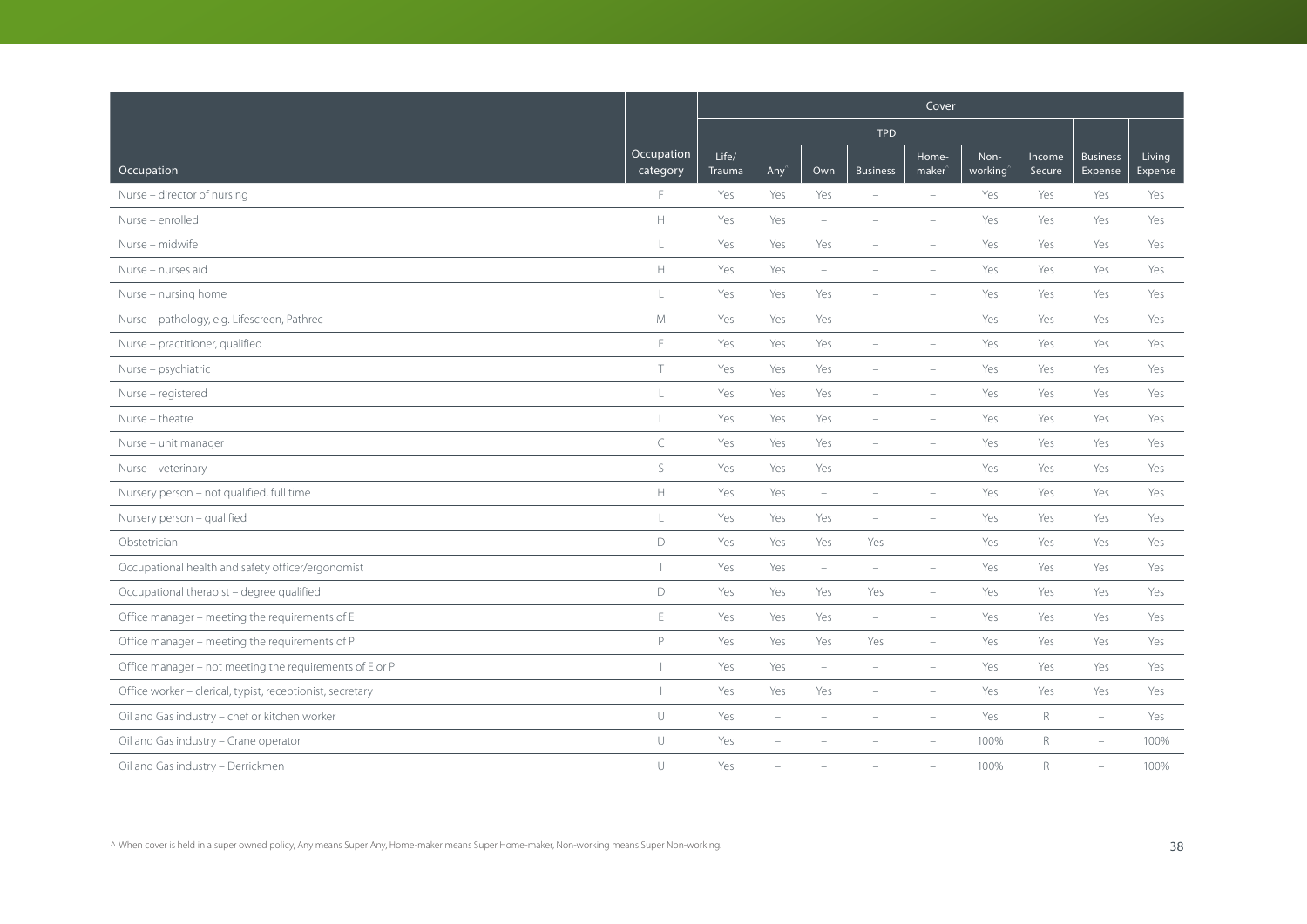|                                                            |                          | Cover                  |                          |                          |                          |                             |                 |                                 |                            |                   |
|------------------------------------------------------------|--------------------------|------------------------|--------------------------|--------------------------|--------------------------|-----------------------------|-----------------|---------------------------------|----------------------------|-------------------|
|                                                            |                          |                        |                          |                          | <b>TPD</b>               |                             |                 |                                 |                            |                   |
| Occupation                                                 | Occupation<br>category   | Life/<br><b>Trauma</b> | Any                      | Own                      | <b>Business</b>          | Home-<br>maker <sup>®</sup> | Non-<br>working | Income<br>Secure                | <b>Business</b><br>Expense | Living<br>Expense |
| Oil and Gas industry - Driller operator                    | $\cup$                   | Yes                    | $\overline{\phantom{a}}$ | ÷                        |                          | $\overline{\phantom{a}}$    | 100%            | R                               | $\overline{\phantom{m}}$   | 100%              |
| Oil and Gas Industry - Pipeline - machine operator         | <b>HH</b>                | Yes                    | Yes                      | ÷                        |                          |                             | Yes             | Yes                             | Yes                        | Yes               |
| Oil and Gas Industry - Pipeline - repairman, trench worker | $\cup$                   | Yes                    | $\sim$                   |                          |                          |                             | Yes             | $\equiv$                        | $\equiv$                   | Yes               |
| Oil and Gas industry - Pipeline - supervisor               | <b>HH</b>                | Yes                    | Yes                      | $\overline{\phantom{0}}$ |                          | $\overline{\phantom{a}}$    | Yes             | Yes                             | Yes                        | Yes               |
| Oil and gas industry - refineries, other workers           | $\cup$                   | Yes                    | $\overline{\phantom{m}}$ | ÷                        |                          | $\overline{\phantom{a}}$    | Yes             | $\overline{\phantom{m}}$        | $\equiv$                   | Yes               |
| Oil and gas industry - refineries, supervisor              | <b>HH</b>                | Yes                    | Yes                      |                          |                          |                             | Yes             | R                               | $\overline{\phantom{m}}$   | Yes               |
| Oil and Gas industry - Tool pusher                         | $\cup$                   | Yes                    | $\overline{\phantom{a}}$ | $\overline{\phantom{a}}$ |                          | $\equiv$                    | 100%            | R                               | $\overline{\phantom{m}}$   | 100%              |
| Oil and Gas industry - Welder - pipeline, or not qualified | <b>HH</b>                | Yes                    | Yes                      | $\overline{\phantom{0}}$ | $\equiv$                 | $\equiv$                    | Yes             | Yes                             | Yes                        | Yes               |
| Oil and Gas industry - Welder - qualified (not pipeline)   | L                        | Yes                    | Yes                      | Yes                      | $\overline{\phantom{a}}$ | $\overline{\phantom{a}}$    | Yes             | Yes                             | Yes                        | Yes               |
| Ophthalmologist                                            | D                        | Yes                    | Yes                      | Yes                      | Yes                      | $\overline{\phantom{a}}$    | Yes             | Yes                             | Yes                        | Yes               |
| Optical technician                                         | $\overline{\phantom{a}}$ | Yes                    | Yes                      | Yes                      | $\overline{\phantom{m}}$ | $\overline{\phantom{m}}$    | Yes             | Yes                             | Yes                        | Yes               |
| Optician - degree qualified                                | P                        | Yes                    | Yes                      | Yes                      | Yes                      | $\overline{\phantom{a}}$    | Yes             | Yes                             | Yes                        | Yes               |
| Optometrist - degree qualified                             | D                        | Yes                    | Yes                      | Yes                      | Yes                      | $\overline{\phantom{a}}$    | Yes             | Yes                             | Yes                        | Yes               |
| Orchardist                                                 | $\mathbb H$              | Yes                    | Yes                      | $\equiv$                 | $\overline{\phantom{a}}$ | $\overline{\phantom{0}}$    | Yes             | Yes                             | Yes                        | Yes               |
| Orthodontist                                               | D                        | Yes                    | Yes                      | Yes                      | Yes                      | $\overline{\phantom{0}}$    | Yes             | Yes                             | Yes                        | Yes               |
| Orthopaedic surgeon                                        | D                        | Yes                    | Yes                      | Yes                      | Yes                      | $\overline{\phantom{a}}$    | Yes             | Yes                             | Yes                        | Yes               |
| Osteopath - qualified                                      | D                        | Yes                    | Yes                      | Yes                      | Yes                      | $\overline{\phantom{a}}$    | Yes             | Yes                             | Yes                        | Yes               |
| Overseer - stock or station                                | U                        | Yes                    | $\overline{\phantom{a}}$ | $\overline{\phantom{a}}$ | $\equiv$                 | $\overline{\phantom{a}}$    | Yes             | $\overline{\phantom{a}}$        | $\overline{\phantom{a}}$   | Yes               |
| Oyster farmer                                              | $\mathbb H$              | Yes                    | Yes                      | $\overline{\phantom{a}}$ | $\equiv$                 | $\equiv$                    | Yes             | Yes                             | Yes                        | Yes               |
| Paediatrician                                              | D                        | Yes                    | Yes                      | Yes                      | Yes                      | $\equiv$                    | Yes             | Yes                             | Yes                        | Yes               |
| Painter - working at heights over 10 metres                | $\cup$                   | Yes                    | $\overline{\phantom{a}}$ | $\overline{\phantom{0}}$ | $\overline{\phantom{a}}$ | $\overline{\phantom{a}}$    | Yes             | $\hspace{0.1mm}-\hspace{0.1mm}$ | $\overline{\phantom{m}}$   | Yes               |
| Painter - working at heights up to 10 metres               | $\mathbb H$              | Yes                    | Yes                      | $\overline{\phantom{0}}$ | $\overline{\phantom{a}}$ | $\overline{\phantom{a}}$    | Yes             | Yes                             | Yes                        | Yes               |
| Palaeontologist - qualified, no field work                 | P                        | Yes                    | Yes                      | Yes                      | Yes                      | $\overline{\phantom{a}}$    | Yes             | Yes                             | Yes                        | Yes               |
| Pallbearer                                                 | $\mathbf{I}$             | Yes                    | Yes                      |                          |                          |                             | Yes             | Yes                             | Yes                        | Yes               |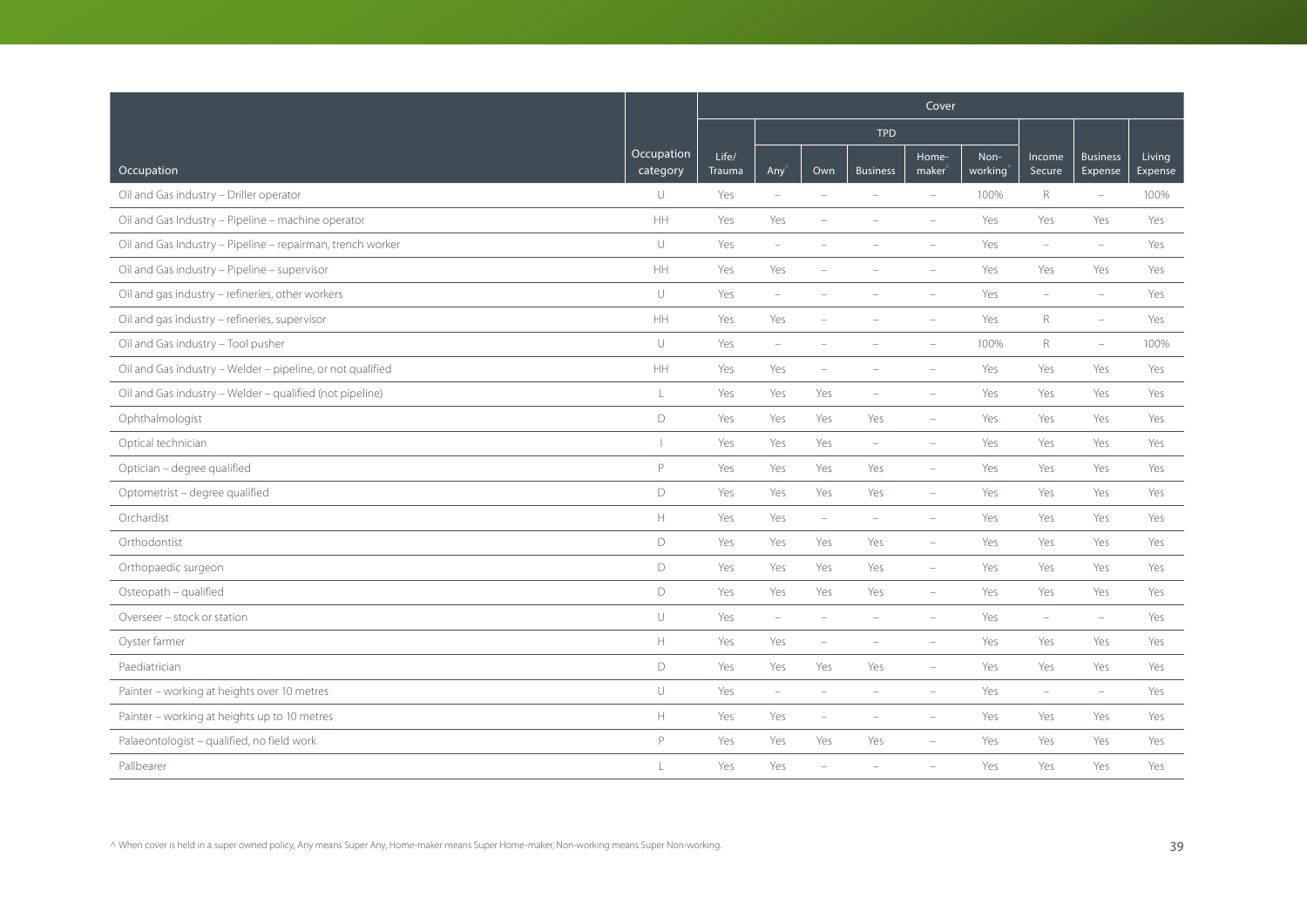|                                                                 |                        | Cover           |                          |                          |                          |                             |                 |                          |                            |                   |
|-----------------------------------------------------------------|------------------------|-----------------|--------------------------|--------------------------|--------------------------|-----------------------------|-----------------|--------------------------|----------------------------|-------------------|
|                                                                 |                        |                 |                          |                          | <b>TPD</b>               |                             |                 |                          |                            |                   |
| Occupation                                                      | Occupation<br>category | Life/<br>Trauma | Any                      | Own                      | <b>Business</b>          | Home-<br>maker <sup>®</sup> | Non-<br>working | Income<br>Secure         | <b>Business</b><br>Expense | Living<br>Expense |
| Panel beater                                                    | L                      | Yes             | Yes                      | Yes                      | $\equiv$                 | $\overline{\phantom{a}}$    | Yes             | Yes                      | Yes                        | Yes               |
| Paper/pulp industry - administration only                       |                        | Yes             | Yes                      | ۰                        |                          | $\equiv$                    | Yes             | Yes                      | Yes                        | Yes               |
| Paper/pulp industry - skilled                                   | $\cup$                 | Yes             | $\equiv$                 |                          |                          | $\equiv$                    | Yes             | $\mathsf R$              | $\overline{\phantom{a}}$   | Yes               |
| Paper/pulp industry - unskilled                                 | $\cup$                 | Yes             | $\overline{\phantom{m}}$ |                          |                          | $\overline{\phantom{a}}$    | Yes             | $\mathsf R$              | $\overline{\phantom{m}}$   | Yes               |
| Paramedic                                                       | $\cup$                 | Yes             | $\overline{\phantom{m}}$ | ÷                        |                          | $\overline{\phantom{a}}$    | Yes             | $R_{\rm}$                | $\overline{\phantom{m}}$   | Yes               |
| Park ranger                                                     | $\mathbb H$            | Yes             | Yes                      |                          |                          | $\overline{\phantom{a}}$    | Yes             | Yes                      | Yes                        | Yes               |
| Parking attendant                                               | L                      | Yes             | Yes                      |                          |                          | $\overline{\phantom{a}}$    | Yes             | Yes                      | Yes                        | Yes               |
| Parking officer                                                 | L                      | Yes             | Yes                      | $\overline{\phantom{a}}$ | $\equiv$                 | $\equiv$                    | Yes             | Yes                      | Yes                        | Yes               |
| Party hire - proprietor                                         | M                      | Yes             | Yes                      | Yes                      |                          |                             | Yes             | Yes                      | Yes                        | Yes               |
| Passenger ship/bulk cargo/container carrier - officers and crew | $\cup$                 | Yes             | $\overline{\phantom{m}}$ | $\overline{\phantom{0}}$ |                          | $\overline{\phantom{a}}$    | Yes             | $\overline{\phantom{a}}$ | $\overline{\phantom{m}}$   | Yes               |
| Pastry cook - other                                             | $\mathbb H$            | Yes             | Yes                      | $\overline{\phantom{m}}$ | $\overline{\phantom{a}}$ | $\overline{\phantom{a}}$    | Yes             | Yes                      | Yes                        | Yes               |
| Pastry cook - qualified                                         | $\mathsf L$            | Yes             | Yes                      | Yes                      | $\overline{\phantom{a}}$ | $\overline{\phantom{a}}$    | Yes             | Yes                      | Yes                        | Yes               |
| Pathologist - degree qualified                                  | $\mathsf D$            | Yes             | Yes                      | Yes                      | Yes                      | $\overline{\phantom{a}}$    | Yes             | Yes                      | Yes                        | Yes               |
| Pathology analyst - degree qualified                            |                        | Yes             | Yes                      | Yes                      | $\overline{\phantom{a}}$ | $\overline{\phantom{a}}$    | Yes             | Yes                      | Yes                        | Yes               |
| Pathology analyst - other                                       |                        | Yes             | Yes                      | $\overline{\phantom{m}}$ | $\overline{\phantom{a}}$ | $\overline{\phantom{a}}$    | Yes             | Yes                      | Yes                        | Yes               |
| Pattern maker - clothing                                        | S                      | Yes             | Yes                      | Yes                      |                          |                             | Yes             | Yes                      | Yes                        | Yes               |
| Paver - domestic work only, not qualified                       | $\cup$                 | Yes             | $\overline{\phantom{a}}$ | $\equiv$                 |                          | $\overline{\phantom{a}}$    | Yes             | $R_{\rm}$                | $\overline{\phantom{0}}$   | Yes               |
| Paver - domestic work only, qualified                           | $\mathbb H$            | Yes             | Yes                      |                          |                          | $\overline{\phantom{a}}$    | Yes             | Yes                      | Yes                        | Yes               |
| Pawnbroker - proprietor                                         | $\mathsf L$            | Yes             | Yes                      | $\overline{\phantom{a}}$ | $\equiv$                 | $\overline{\phantom{a}}$    | Yes             | Yes                      | Yes                        | Yes               |
| Periodontist                                                    | D                      | Yes             | Yes                      | Yes                      | Yes                      | $\equiv$                    | Yes             | Yes                      | Yes                        | Yes               |
| Personal assistant (PA)                                         |                        | Yes             | Yes                      | Yes                      | $\overline{\phantom{a}}$ | $\overline{\phantom{a}}$    | Yes             | Yes                      | Yes                        | Yes               |
| Personal trainer                                                | $\cup$                 | Yes             | $\overline{\phantom{a}}$ | $\overline{\phantom{m}}$ | $\overline{\phantom{a}}$ | $\overline{\phantom{a}}$    | Yes             | $\overline{\phantom{a}}$ | $\overline{\phantom{m}}$   | Yes               |
| Personnel consultant - not qualified                            |                        | Yes             | Yes                      | Yes                      |                          |                             | Yes             | Yes                      | Yes                        | Yes               |
| Personnel consultant - qualified                                | P                      | Yes             | Yes                      | Yes                      | Yes                      | $\equiv$                    | Yes             | Yes                      | Yes                        | Yes               |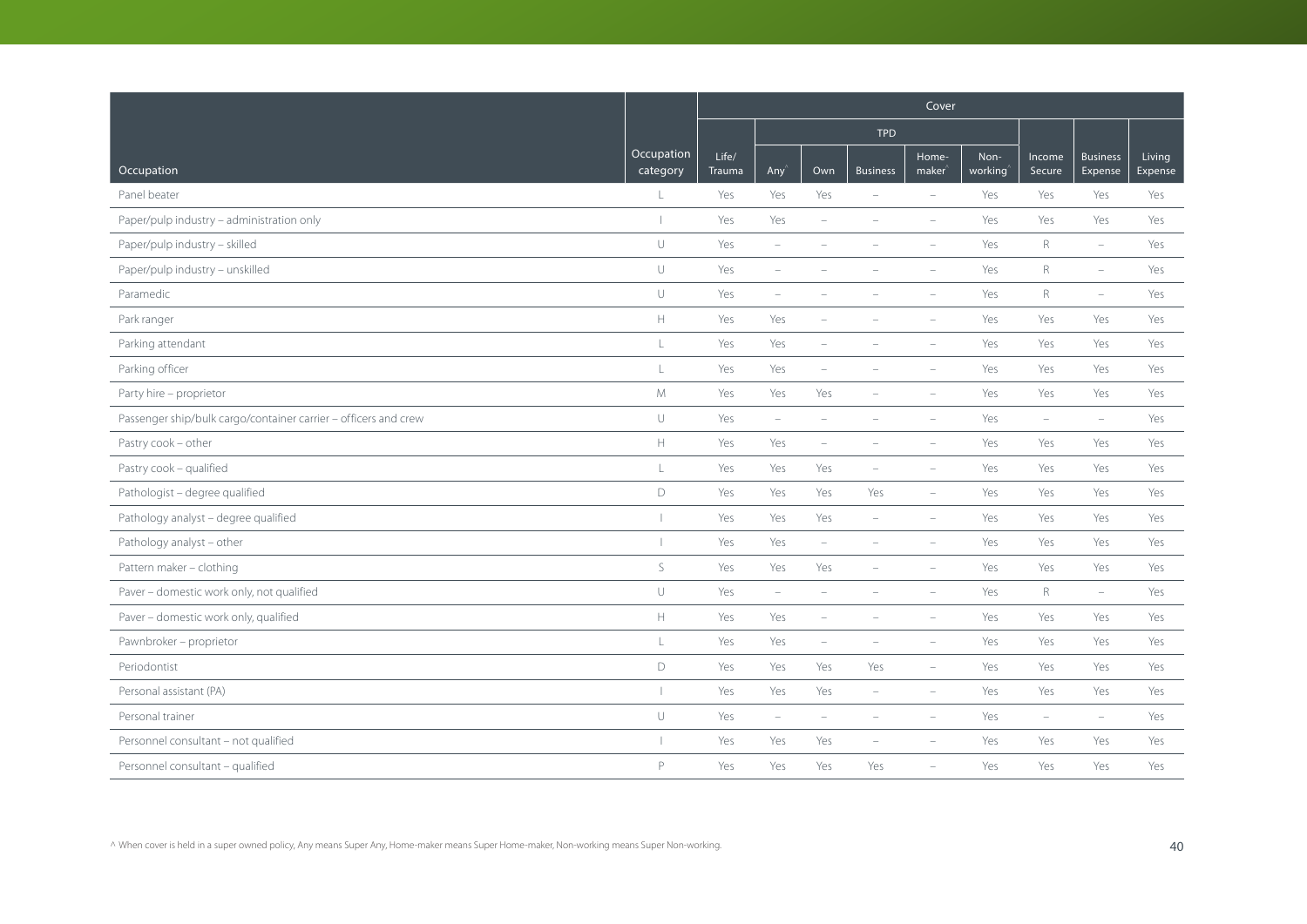|                                                                              |                        | Cover           |                          |                          |                          |                             |                 |                          |                            |                   |
|------------------------------------------------------------------------------|------------------------|-----------------|--------------------------|--------------------------|--------------------------|-----------------------------|-----------------|--------------------------|----------------------------|-------------------|
|                                                                              |                        |                 |                          |                          | <b>TPD</b>               |                             |                 |                          |                            |                   |
| Occupation                                                                   | Occupation<br>category | Life/<br>Trauma | Any                      | Own                      | <b>Business</b>          | Home-<br>maker <sup>'</sup> | Non-<br>working | Income<br>Secure         | <b>Business</b><br>Expense | Living<br>Expense |
| Pest controller/exterminator                                                 | H                      | Yes             | Yes                      | $\overline{\phantom{a}}$ |                          | $\overline{\phantom{a}}$    | Yes             | R                        | $\overline{\phantom{a}}$   | Yes               |
| Pharmaceutical representative                                                | M                      | Yes             | Yes                      | $\overline{\phantom{a}}$ | $\overline{\phantom{a}}$ | $\overline{\phantom{a}}$    | Yes             | Yes                      | Yes                        | Yes               |
| Pharmacist - retail                                                          | P                      | Yes             | Yes                      | Yes                      | Yes                      | $\overline{\phantom{0}}$    | Yes             | Yes                      | Yes                        | Yes               |
| Photo processing operator                                                    | M                      | Yes             | Yes                      | $\overline{\phantom{a}}$ | $\overline{\phantom{a}}$ | $\overline{\phantom{a}}$    | Yes             | Yes                      | Yes                        | Yes               |
| Photocopying - sales/repairs                                                 | $\mathsf L$            | Yes             | Yes                      | $\overline{\phantom{a}}$ | $\overline{\phantom{a}}$ | $\overline{\phantom{a}}$    | Yes             | Yes                      | Yes                        | Yes               |
| Photoengraver                                                                | $\mathsf{L}$           | Yes             | Yes                      | Yes                      |                          |                             | Yes             | Yes                      | Yes                        | Yes               |
| Photographer - employed, local, outside assignments, no hazardous activities | M                      | Yes             | Yes                      | Yes                      | $\overline{\phantom{a}}$ | $\overline{\phantom{a}}$    | Yes             | Yes                      | Yes                        | Yes               |
| Photographer - employed, local, studio only                                  | $\overline{1}$         | Yes             | Yes                      | Yes                      | $\overline{\phantom{a}}$ | $\overline{\phantom{a}}$    | Yes             | Yes                      | Yes                        | Yes               |
| Photographer - freelance, Australia only                                     | HH                     | Yes             | $\subset$                | $\overline{\phantom{a}}$ |                          |                             | Yes             | IC                       | $\subset$                  | Yes               |
| Physician                                                                    | D                      | Yes             | Yes                      | Yes                      | Yes                      | $\overline{\phantom{a}}$    | Yes             | Yes                      | Yes                        | Yes               |
| Physicist - degree qualified                                                 | P                      | Yes             | Yes                      | Yes                      | Yes                      | $\overline{\phantom{a}}$    | Yes             | Yes                      | Yes                        | Yes               |
| Physiotherapist - degree qualified                                           | D                      | Yes             | Yes                      | Yes                      | Yes                      | $\overline{\phantom{a}}$    | Yes             | Yes                      | Yes                        | Yes               |
| Physiotherapist - other, member of APA                                       | $\mathsf{L}$           | Yes             | Yes                      | Yes                      | $\sim$                   | ÷                           | Yes             | Yes                      | Yes                        | Yes               |
| Piano tuner - established two years minimum                                  | <b>HH</b>              | Yes             | IC                       | $\overline{\phantom{a}}$ | $\overline{\phantom{a}}$ | $\overline{\phantom{a}}$    | Yes             | IC                       | C                          | Yes               |
| Picture framer - established two years minimum                               | S                      | Yes             | Yes                      | Yes                      | $\overline{\phantom{a}}$ | ÷,                          | Yes             | Yes                      | Yes                        | Yes               |
| Pilot/aircrew - commercial airline                                           | $\cup$                 | Yes             | $\equiv$                 |                          |                          |                             | Yes             | $\equiv$                 | $\equiv$                   | Yes               |
| Plasterer - not qualified                                                    | $\cup$                 | Yes             | $\sim$                   |                          |                          |                             | Yes             | $R_{\odot}$              | $\sim$                     | Yes               |
| Plasterer - qualified                                                        | $\mathbb H$            | Yes             | Yes                      |                          |                          | $\overline{\phantom{a}}$    | Yes             | Yes                      | Yes                        | Yes               |
| Playwright                                                                   | $\cup$                 | Yes             | $\overline{\phantom{m}}$ | $\overline{\phantom{a}}$ | $\equiv$                 | $\equiv$                    | Yes             | $\overline{\phantom{a}}$ | $\sim$                     | Yes               |
| Plumber - qualified, commercial work                                         | $\top$                 | Yes             | Yes                      | $\equiv$                 |                          |                             | Yes             | Yes                      | Yes                        | Yes               |
| Plumber - qualified, domestic work                                           | $\top$                 | Yes             | Yes                      | Yes                      | $\overline{\phantom{a}}$ | $\overline{\phantom{a}}$    | Yes             | Yes                      | Yes                        | Yes               |
| Podiatrist - degree qualified                                                | D                      | Yes             | Yes                      | Yes                      | Yes                      | $\overline{\phantom{0}}$    | Yes             | Yes                      | Yes                        | Yes               |
| Poker/gaming machine staff                                                   | $\mathbb H$            | Yes             | Yes                      | ÷                        |                          |                             | Yes             | Yes                      | Yes                        | Yes               |
| Police - administration                                                      |                        | Yes             | Yes                      |                          |                          |                             | Yes             | Yes                      | Yes                        | Yes               |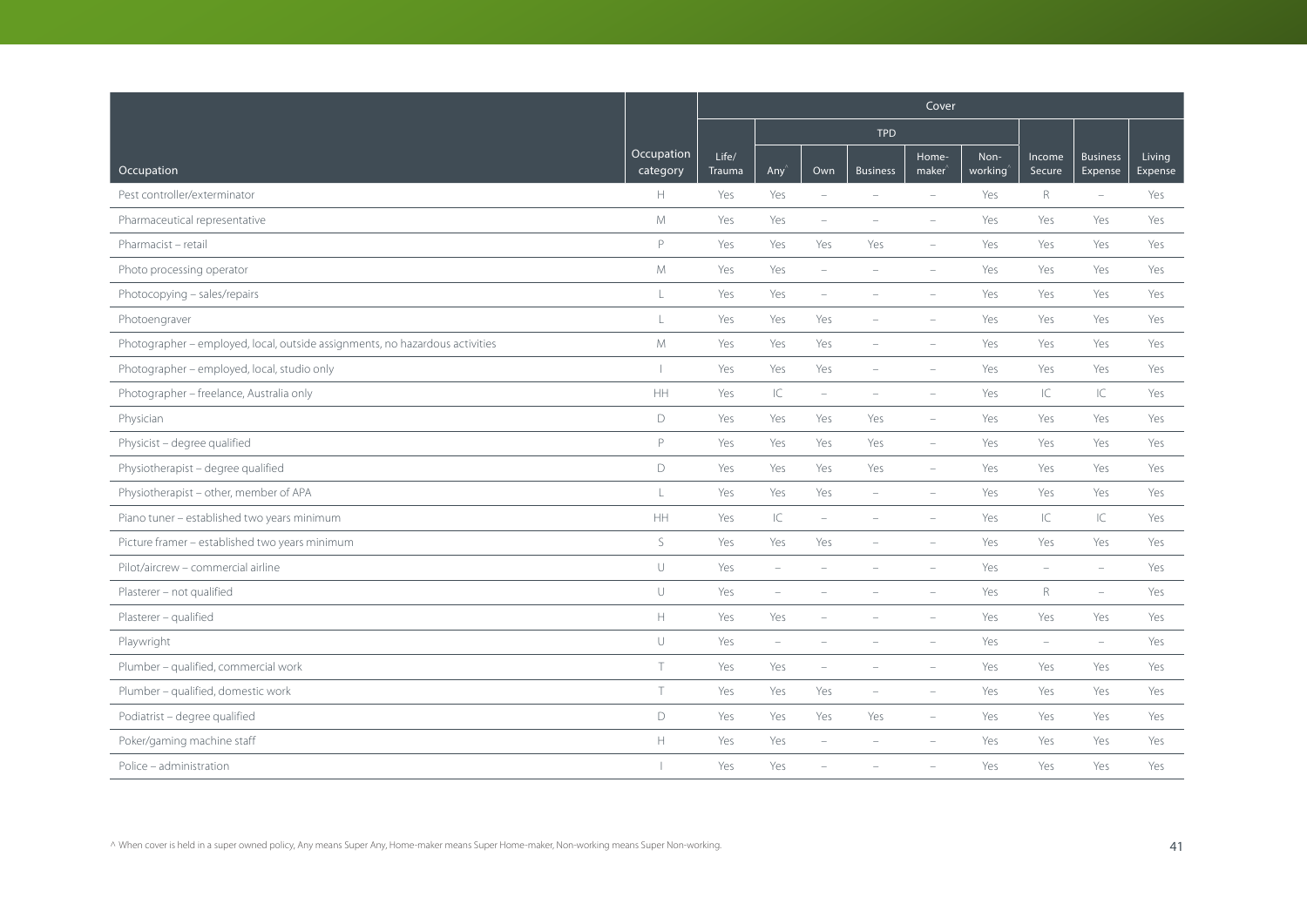|                                                                        |                        | Cover           |                                 |                          |                          |                             |                 |                          |                            |                   |  |
|------------------------------------------------------------------------|------------------------|-----------------|---------------------------------|--------------------------|--------------------------|-----------------------------|-----------------|--------------------------|----------------------------|-------------------|--|
|                                                                        |                        |                 |                                 |                          | <b>TPD</b>               |                             |                 |                          |                            |                   |  |
| Occupation                                                             | Occupation<br>category | Life/<br>Trauma | Any'                            | Own                      | <b>Business</b>          | Home-<br>maker <sup>®</sup> | Non-<br>working | Income<br>Secure         | <b>Business</b><br>Expense | Living<br>Expense |  |
| Police - bomb disposal                                                 | U                      | \$3             | $\overline{\phantom{a}}$        | ÷                        | $\overline{\phantom{a}}$ | $\equiv$                    | 100%            | $\equiv$                 | $\equiv$                   | 100%              |  |
| Police - federal                                                       | U                      | Yes             | $\overline{\phantom{m}}$        |                          |                          | $\equiv$                    | Yes             | ÷                        | $\equiv$                   | Yes               |  |
| Police - motorcycle                                                    | $\cup$                 | Yes             | ÷                               |                          |                          |                             | Yes             |                          |                            | Yes               |  |
| Police - other officers                                                | U                      | Yes             | $\overline{\phantom{0}}$        |                          |                          | $\overline{\phantom{a}}$    | Yes             |                          |                            | Yes               |  |
| Police - rescue squad and tactical response                            | $\cup$                 | Yes             | $\overline{\phantom{0}}$        | ۰                        |                          | $\overline{\phantom{m}}$    | Yes             | $\overline{\phantom{a}}$ | ÷                          | Yes               |  |
| Police - special weapons                                               | $\cup$                 | Yes             | ÷,                              |                          |                          |                             | Yes             | ÷                        |                            | Yes               |  |
| Police - superintendent level and above only                           | $\mathbf{I}$           | Yes             | Yes                             |                          |                          | $\overline{\phantom{a}}$    | Yes             | Yes                      | Yes                        | Yes               |  |
| Pool cleaner                                                           | U                      | Yes             | $\hspace{0.1mm}-\hspace{0.1mm}$ | ÷                        |                          | $\sim$                      | Yes             | R                        | $\overline{\phantom{0}}$   | Yes               |  |
| Pool/billiards table - maker/repairs                                   | $\top$                 | Yes             | Yes                             |                          |                          |                             | Yes             | Yes                      | Yes                        | Yes               |  |
| Porter - hotel/motel/club                                              | HH                     | Yes             | Yes                             | L.                       |                          | $\overline{\phantom{m}}$    | Yes             | Yes                      | Yes                        | Yes               |  |
| Post office - agent, no deliveries                                     | M                      | Yes             | Yes                             | Yes                      | $\overline{\phantom{a}}$ | ÷,                          | Yes             | Yes                      | Yes                        | Yes               |  |
| Post office - postal delivery                                          | H.                     | Yes             | Yes                             | $\overline{\phantom{0}}$ |                          | ÷,                          | Yes             | Yes                      | Yes                        | Yes               |  |
| Post office - postal sorter                                            | L                      | Yes             | Yes                             | ÷                        |                          |                             | Yes             | Yes                      | Yes                        | Yes               |  |
| Post office - supervisor, clerk, manager                               | S                      | Yes             | Yes                             |                          |                          |                             | Yes             | Yes                      | Yes                        | Yes               |  |
| Potter/ceramics - established two years minimum                        | $\mathsf H$            | Yes             | Yes                             | $\overline{\phantom{m}}$ |                          | $\equiv$                    | Yes             | Yes                      | Yes                        | Yes               |  |
| Poultry farmer/poulterer                                               | $\mathsf{H}$           | Yes             | Yes                             | $\overline{\phantom{a}}$ |                          | $\equiv$                    | Yes             | Yes                      | Yes                        | Yes               |  |
| Preschool/kindergarten - other                                         | H.                     | Yes             | Yes                             | ÷                        |                          |                             | Yes             | Yes                      | Yes                        | Yes               |  |
| Preschool/kindergarten - qualified, Australian registered, not at home | M                      | Yes             | Yes                             | $\overline{\phantom{a}}$ |                          | $\overline{\phantom{m}}$    | Yes             | Yes                      | Yes                        | Yes               |  |
| Principal - school, meeting the requirements of E                      | E                      | Yes             | Yes                             | Yes                      | $\overline{\phantom{0}}$ | $\overline{\phantom{0}}$    | Yes             | Yes                      | Yes                        | Yes               |  |
| Principal - school, not meeting the requirements of E                  | $\subset$              | Yes             | Yes                             | Yes                      |                          |                             | Yes             | Yes                      | Yes                        | Yes               |  |
| Printer - other                                                        | $\mathbb H$            | Yes             | Yes                             | $\overline{\phantom{0}}$ |                          |                             | Yes             | Yes                      | Yes                        | Yes               |  |
| Printer - qualified                                                    | L                      | Yes             | Yes                             | Yes                      | $\overline{\phantom{a}}$ | $\equiv$                    | Yes             | Yes                      | Yes                        | Yes               |  |
| Printing bookbinder                                                    | $\mathbb{I}$           | Yes             | Yes                             | ÷                        |                          |                             | Yes             | Yes                      | Yes                        | Yes               |  |
| Prisons - governor, administration staff, no prisoner contact          |                        | Yes             | Yes                             |                          |                          |                             | Yes             | $R_{\rm}$                | $\overline{\phantom{a}}$   | Yes               |  |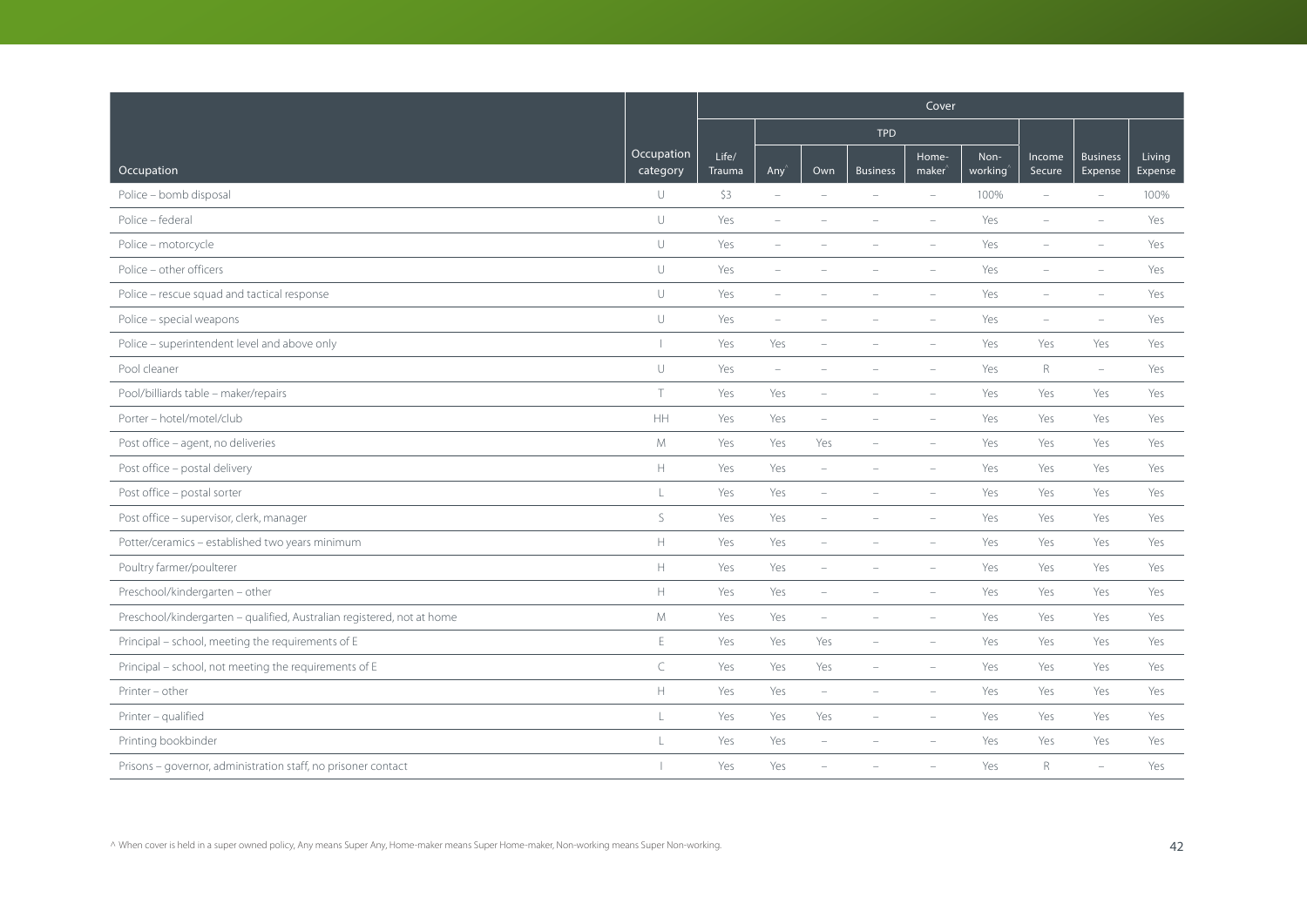|                                                                       |                        | Cover           |                          |                          |                          |                             |                 |                          |                            |                   |  |
|-----------------------------------------------------------------------|------------------------|-----------------|--------------------------|--------------------------|--------------------------|-----------------------------|-----------------|--------------------------|----------------------------|-------------------|--|
|                                                                       |                        |                 |                          |                          | <b>TPD</b>               |                             |                 |                          |                            |                   |  |
| Occupation                                                            | Occupation<br>category | Life/<br>Trauma | Any <sup></sup>          | Own                      | <b>Business</b>          | Home-<br>maker <sup>'</sup> | Non-<br>working | Income<br>Secure         | <b>Business</b><br>Expense | Living<br>Expense |  |
| Prisons - warden, officer, quard                                      | U                      | Yes             | $\equiv$                 | $\overline{\phantom{a}}$ | $\overline{\phantom{a}}$ | $\overline{\phantom{a}}$    | Yes             | $\overline{\phantom{0}}$ | $\overline{\phantom{a}}$   | Yes               |  |
| Private detective/investigator                                        | $\cup$                 | Yes             | $\overline{\phantom{a}}$ |                          |                          | $\overline{\phantom{a}}$    | Yes             | ÷                        | $\equiv$                   | Yes               |  |
| Probation/parole officer - not qualified                              | S                      | Yes             | Yes                      |                          |                          |                             | Yes             | IC                       | $\subset$                  | Yes               |  |
| Probation/parole officer - qualified social worker                    | $\subset$              | Yes             | Yes                      | Yes                      |                          |                             | Yes             | Yes                      | Yes                        | Yes               |  |
| Process worker - all industries                                       | $\cup$                 | Yes             | $\overline{\phantom{a}}$ | $\overline{\phantom{a}}$ |                          | $\overline{\phantom{a}}$    | Yes             | $\mathsf R$              | $\overline{\phantom{m}}$   | Yes               |  |
| Producer - film, radio, television                                    |                        | Yes             | Yes                      | Yes                      |                          |                             | Yes             | Yes                      | Yes                        | Yes               |  |
| Professional sportsperson                                             | $\cup$                 | IC              | $\overline{\phantom{a}}$ | $\equiv$                 | $\overline{\phantom{a}}$ | $\overline{\phantom{a}}$    | Yes             | $\sim$                   | $\equiv$                   | Yes               |  |
| Professor - university, degree qualified                              | P                      | Yes             | Yes                      | Yes                      | Yes                      | $\overline{\phantom{a}}$    | Yes             | Yes                      | Yes                        | Yes               |  |
| Project manager - meeting the requirements of E                       | $\mathsf E$            | Yes             | Yes                      | Yes                      | $\overline{\phantom{a}}$ |                             | Yes             | Yes                      | Yes                        | Yes               |  |
| Project manager - not in building industry, meeting requirements of P | P                      | Yes             | Yes                      | Yes                      | Yes                      | $\overline{\phantom{a}}$    | Yes             | Yes                      | Yes                        | Yes               |  |
| Project manager - building industry, meeting the requirements of P    | P                      | Yes             | Yes                      | Yes                      | $\overline{\phantom{a}}$ | $\overline{\phantom{a}}$    | Yes             | Yes                      | Yes                        | Yes               |  |
| Project manager - not meeting the requirements of E or P              |                        | Yes             | Yes                      | Yes                      | $\equiv$                 | $\equiv$                    | Yes             | Yes                      | Yes                        | Yes               |  |
| Proofreader - printing and publishing                                 |                        | Yes             | Yes                      | Yes                      |                          |                             | Yes             | Yes                      | Yes                        | Yes               |  |
| Property developer - consultant                                       |                        | Yes             | Yes                      | Yes                      | $\overline{\phantom{a}}$ | $\overline{\phantom{a}}$    | Yes             | Yes                      | Yes                        | Yes               |  |
| Property developer - investor                                         |                        | Yes             | Yes                      | $\overline{\phantom{a}}$ |                          | $\overline{\phantom{a}}$    | Yes             | $\overline{\phantom{a}}$ | $\equiv$                   | Yes               |  |
| Prosthetist/orthotist                                                 | $\mathsf D$            | Yes             | Yes                      | Yes                      | Yes                      | ÷,                          | Yes             | Yes                      | Yes                        | Yes               |  |
| Psychiatric nurse                                                     | T.                     | Yes             | Yes                      | Yes                      | $\overline{\phantom{a}}$ | $\overline{\phantom{a}}$    | Yes             | Yes                      | Yes                        | Yes               |  |
| Psychiatrist - degree qualified                                       | D                      | Yes             | Yes                      | Yes                      | Yes                      | $\overline{\phantom{a}}$    | Yes             | Yes                      | Yes                        | Yes               |  |
| Psychologist - post graduate degree qualifications                    | $\mathsf D$            | Yes             | Yes                      | Yes                      | Yes                      | $\equiv$                    | Yes             | Yes                      | Yes                        | Yes               |  |
| Public relations consultant - degree qualified                        |                        | Yes             | Yes                      | Yes                      | $\equiv$                 | $\overline{\phantom{a}}$    | Yes             | Yes                      | Yes                        | Yes               |  |
| Public servant - administration                                       |                        | Yes             | Yes                      | $\overline{\phantom{a}}$ |                          |                             | Yes             | IС                       | $\subset$                  | Yes               |  |
| Publican - manager, proprietor, no bar work                           | L                      | Yes             | Yes                      | $\overline{\phantom{0}}$ |                          |                             | Yes             | Yes                      | Yes                        | Yes               |  |
| Publican - manager, proprietor, with bar work                         | $\mathbb H$            | Yes             | Yes                      |                          |                          |                             | Yes             | Yes                      | Yes                        | Yes               |  |
| Publisher                                                             |                        | Yes             | Yes                      | Yes                      |                          |                             | Yes             | Yes                      | Yes                        | Yes               |  |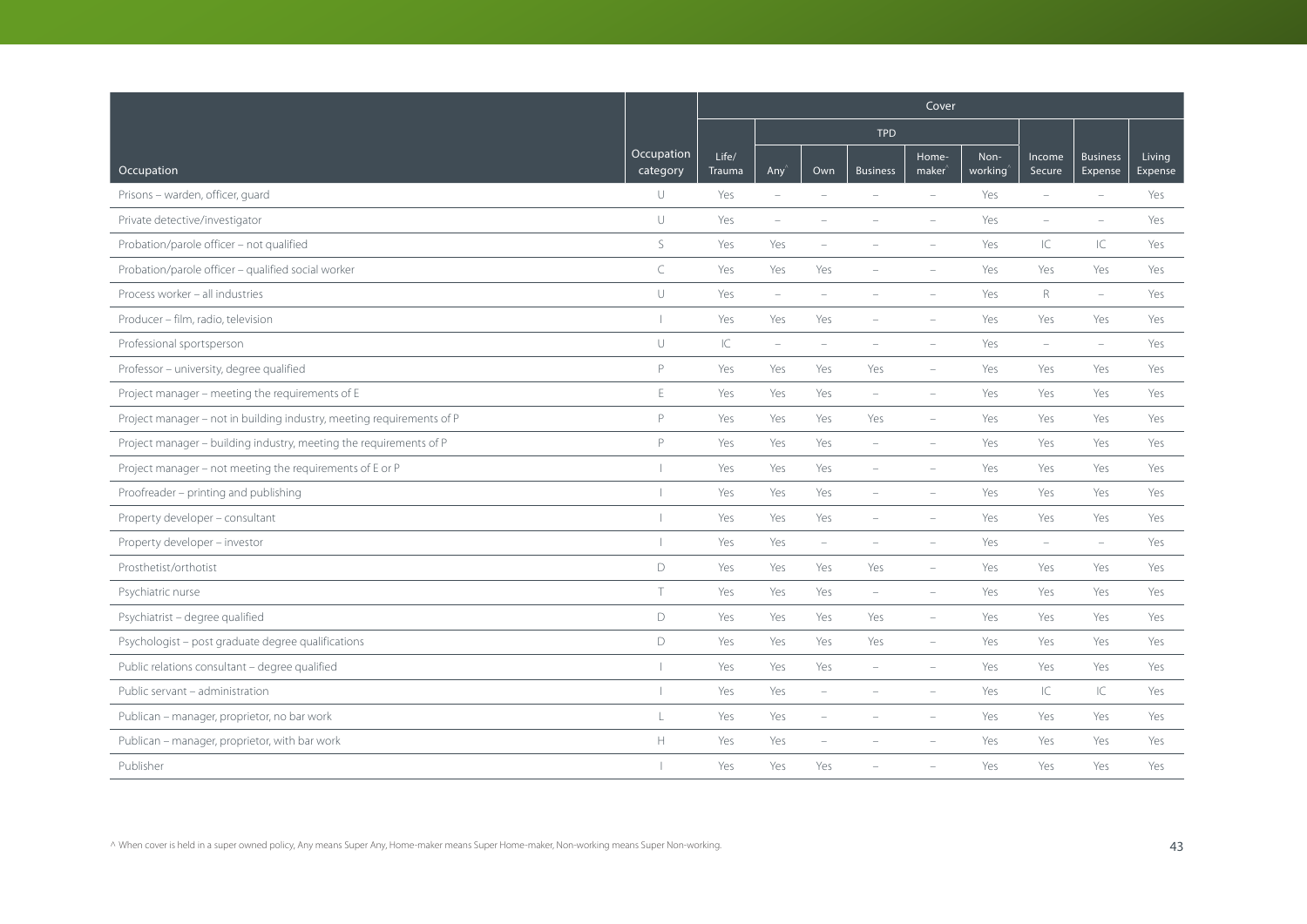|                                                                                   |                          | Cover           |                          |                          |                          |                          |                 |                          |                            |                   |
|-----------------------------------------------------------------------------------|--------------------------|-----------------|--------------------------|--------------------------|--------------------------|--------------------------|-----------------|--------------------------|----------------------------|-------------------|
|                                                                                   |                          |                 |                          |                          | <b>TPD</b>               |                          |                 |                          |                            |                   |
| Occupation                                                                        | Occupation<br>category   | Life/<br>Trauma | Any <sup></sup>          | Own                      | <b>Business</b>          | Home-<br>maker           | Non-<br>working | Income<br>Secure         | <b>Business</b><br>Expense | Living<br>Expense |
| Purchasing officer                                                                |                          | Yes             | Yes                      | $\overline{\phantom{a}}$ | $\overline{\phantom{a}}$ | $\overline{\phantom{a}}$ | Yes             | Yes                      | Yes                        | Yes               |
| Quality assurance/controller - administration only                                |                          | Yes             | Yes                      | ÷                        |                          | $\overline{\phantom{a}}$ | Yes             | Yes                      | Yes                        | Yes               |
| Quality assurance/controller - other                                              | L                        | Yes             | Yes                      | ۰                        |                          |                          | Yes             | Yes                      | Yes                        | Yes               |
| Quantity surveyor                                                                 |                          | Yes             | Yes                      | Yes                      |                          |                          | Yes             | Yes                      | Yes                        | Yes               |
| Ouarantine officer - no manual work                                               | M                        | Yes             | Yes                      | Yes                      | $\overline{\phantom{a}}$ | $\equiv$                 | Yes             | Yes                      | Yes                        | Yes               |
| Quarry - manager, no manual work                                                  | $\mathsf L$              | Yes             | Yes                      | $\overline{\phantom{a}}$ |                          |                          | Yes             | Yes                      | Yes                        | Yes               |
| Quarry - worker, no explosives                                                    | $\cup$                   | Yes             | $\overline{\phantom{m}}$ |                          |                          |                          | Yes             | $R_{\rm}$                | $\overline{\phantom{a}}$   | Yes               |
| Quarry - worker, with explosives                                                  | $\cup$                   | \$3             | $\overline{\phantom{a}}$ | $\overline{\phantom{0}}$ |                          | $\overline{\phantom{a}}$ | 100%            | $\overline{\phantom{a}}$ | $\overline{\phantom{a}}$   | 100%              |
| Queen's counsel                                                                   | A                        | Yes             | Yes                      | Yes                      | Yes                      | $\overline{\phantom{a}}$ | Yes             | Yes                      | Yes                        | Yes               |
| Radar/speed camera technician/installer                                           | H                        | Yes             | Yes                      | ÷,                       |                          | $\sim$                   | Yes             | Yes                      | Yes                        | Yes               |
| Radio announcer                                                                   | HH                       | Yes             | IC                       | i.                       | $\equiv$                 | $\equiv$                 | Yes             | IC                       | $\subset$                  | Yes               |
| Radio dispatcher                                                                  |                          | Yes             | Yes                      |                          |                          |                          | Yes             | Yes                      | Yes                        | Yes               |
| Radio operator - airports, not air traffic control                                | L                        | Yes             | Yes                      | $\overline{\phantom{0}}$ |                          |                          | Yes             | Yes                      | Yes                        | Yes               |
| Radiographer/radiotherapist                                                       |                          | Yes             | Yes                      | Yes                      | $\overline{\phantom{a}}$ | $\overline{\phantom{a}}$ | Yes             | Yes                      | Yes                        | Yes               |
| Radiologist                                                                       | $\mathsf D$              | Yes             | Yes                      | Yes                      | Yes                      | $\overline{\phantom{a}}$ | Yes             | Yes                      | Yes                        | Yes               |
| Railway worker - foreman, inspector, station master                               | $\mathsf S$              | Yes             | Yes                      | ÷                        |                          |                          | Yes             | ÷                        | $\equiv$                   | Yes               |
| Railway worker - office work/administration                                       |                          | Yes             | Yes                      | ÷                        |                          | $\equiv$                 | Yes             | IC                       | $\subset$                  | Yes               |
| Railway worker - platform                                                         | U                        | Yes             | $\overline{\phantom{a}}$ |                          |                          | $\overline{\phantom{a}}$ | Yes             | $\overline{\phantom{a}}$ | $\overline{\phantom{m}}$   | Yes               |
| Railway worker - tracks                                                           | $\cup$                   | Yes             | $\overline{\phantom{a}}$ |                          |                          |                          | Yes             | $\overline{\phantom{0}}$ | ÷                          | Yes               |
| Real estate - agent, others                                                       | $\overline{\phantom{a}}$ | Yes             | Yes                      | Yes                      |                          |                          | Yes             | Yes                      | Yes                        | Yes               |
| Real estate - agent, principal of agency - meeting the requirements of E          | Ε                        | Yes             | Yes                      | Yes                      | $\overline{\phantom{a}}$ | $\overline{\phantom{a}}$ | Yes             | Yes                      | Yes                        | Yes               |
| Real estate - agent, principal of agency - meeting the requirements of P          | P                        | Yes             | Yes                      | Yes                      | $\equiv$                 | $\equiv$                 | Yes             | Yes                      | Yes                        | Yes               |
| Real estate – agent, principal of agency – not meeting the requirements of E or P |                          | Yes             | Yes                      | Yes                      |                          |                          | Yes             | Yes                      | Yes                        | Yes               |
| Real estate - auctioneer, qualified                                               |                          | Yes             | Yes                      |                          |                          |                          | Yes             | Yes                      | Yes                        | Yes               |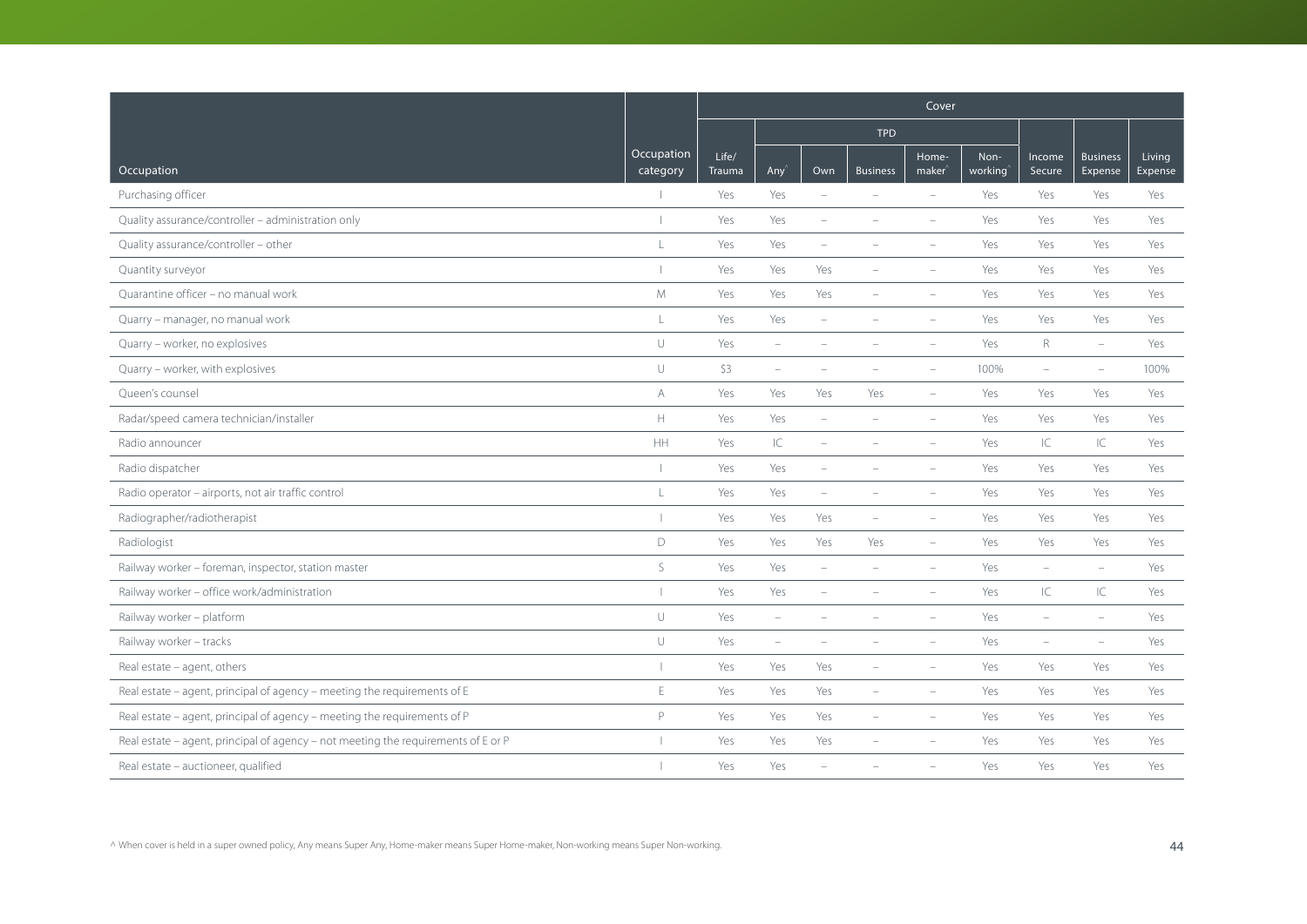|                                                                              |                        | Cover           |                                   |                          |                          |                             |                 |                  |                            |                   |
|------------------------------------------------------------------------------|------------------------|-----------------|-----------------------------------|--------------------------|--------------------------|-----------------------------|-----------------|------------------|----------------------------|-------------------|
|                                                                              |                        |                 |                                   |                          | <b>TPD</b>               |                             |                 |                  |                            |                   |
| Occupation                                                                   | Occupation<br>category | Life/<br>Trauma | Any'                              | Own                      | <b>Business</b>          | Home-<br>maker <sup>'</sup> | Non-<br>working | Income<br>Secure | <b>Business</b><br>Expense | Living<br>Expense |
| Real estate - valuer, Australian registered                                  |                        | Yes             | Yes                               | $\sim$                   | $\equiv$                 | $\equiv$                    | Yes             | Yes              | Yes                        | Yes               |
| Receptionist                                                                 |                        | Yes             | Yes                               | Yes                      |                          | $\overline{\phantom{a}}$    | Yes             | Yes              | Yes                        | Yes               |
| Recreation officer                                                           | $\mathsf{L}$           | Yes             | Yes                               |                          |                          |                             | Yes             | Yes              | Yes                        | Yes               |
| Recruitment consultant                                                       |                        | Yes             | Yes                               | $\overline{\phantom{a}}$ |                          |                             | Yes             | Yes              | Yes                        | Yes               |
| Refineries - worker                                                          | $\cup$                 | Yes             | $\overline{\phantom{a}}$          |                          |                          |                             | Yes             | $\equiv$         | $\equiv$                   | Yes               |
| Reflexologist - qualified, Australian registered, not working from home      | D                      | Yes             | Yes                               | Yes                      | Yes                      | $\equiv$                    | Yes             | Yes              | Yes                        | Yes               |
| Refueller - airports                                                         | $\mathbb H$            | Yes             | Yes                               | $\overline{\phantom{a}}$ | $\overline{\phantom{a}}$ | $\overline{\phantom{a}}$    | Yes             | Yes              | Yes                        | Yes               |
| Rehabilitation consultant - degree qualified                                 | D                      | Yes             | Yes                               | Yes                      | Yes                      | $\overline{\phantom{a}}$    | Yes             | Yes              | Yes                        | Yes               |
| Removalist                                                                   | U                      | Yes             | $\overline{\phantom{a}}$          | ÷                        |                          |                             | Yes             | $\mathsf{R}$     | $\overline{\phantom{a}}$   | Yes               |
| Repair person/service person - qualified, other                              | L                      | Yes             | Yes                               | Yes                      | $\equiv$                 | $\overline{\phantom{a}}$    | Yes             | Yes              | Yes                        | Yes               |
| Repair person/service person - qualified, small appliances                   | M                      | Yes             | Yes                               | Yes                      | $\overline{\phantom{a}}$ | $\overline{\phantom{m}}$    | Yes             | Yes              | Yes                        | Yes               |
| Reporter - radio, television, newspaper, freelance                           | HH                     | Yes             | $\ensuremath{\mathsf{IC}}\xspace$ | $\overline{\phantom{a}}$ |                          |                             | Yes             | IC               | IC                         | Yes               |
| Reporter - radio, television, newspaper, salaried, no overseas assignments   | M                      | Yes             | Yes                               | Yes                      |                          |                             | Yes             | Yes              | Yes                        | Yes               |
| Reporter - radio, television, newspaper, salaried, some overseas assignments | <b>HH</b>              | Yes             | C                                 | $\sim$                   | $\overline{\phantom{a}}$ | $\equiv$                    | Yes             | IC               | IC.                        | Yes               |
| Repossession agent                                                           | L                      | Yes             | Yes                               | Yes                      | $\overline{\phantom{a}}$ |                             | Yes             | Yes              | Yes                        | Yes               |
| Research chemist - qualified                                                 | HH                     | IC              | $\ensuremath{\mathsf{IC}}\xspace$ | ÷                        |                          |                             | Yes             | IC               | IC                         | Yes               |
| Restaurant manager/owner - no cooking or waiting on tables                   | M                      | Yes             | Yes                               | Yes                      | $\overline{\phantom{a}}$ | $\equiv$                    | Yes             | Yes              | Yes                        | Yes               |
| Restaurant manager/owner - some cooking or waiting on tables                 | L                      | Yes             | Yes                               |                          |                          |                             | Yes             | Yes              | Yes                        | Yes               |
| Retired                                                                      | $\cup$                 | Yes             | $\overline{\phantom{m}}$          |                          |                          |                             | Yes             | ۰                | $\overline{\phantom{a}}$   | Yes               |
| Riding instructor                                                            | U                      | Yes             | $\overline{\phantom{a}}$          |                          |                          |                             | Yes             |                  |                            | Yes               |
| Rigger - heights over 10 metres                                              | U                      | \$2             | $\overline{\phantom{m}}$          |                          |                          |                             | 100%            | ÷                | $\overline{\phantom{a}}$   | 100%              |
| Rigger - heights up to 10 metres                                             | U                      | Yes             | $\overline{\phantom{a}}$          |                          |                          | $\sim$                      | Yes             | $\equiv$         | ÷,                         | Yes               |
| Road builder/maker/worker/painter                                            | HH                     | Yes             | Yes                               |                          |                          |                             | Yes             | R                |                            | Yes               |
| Road maintenance/construction                                                | U                      | Yes             |                                   |                          |                          |                             | Yes             | $R_{\rm}$        | ÷                          | Yes               |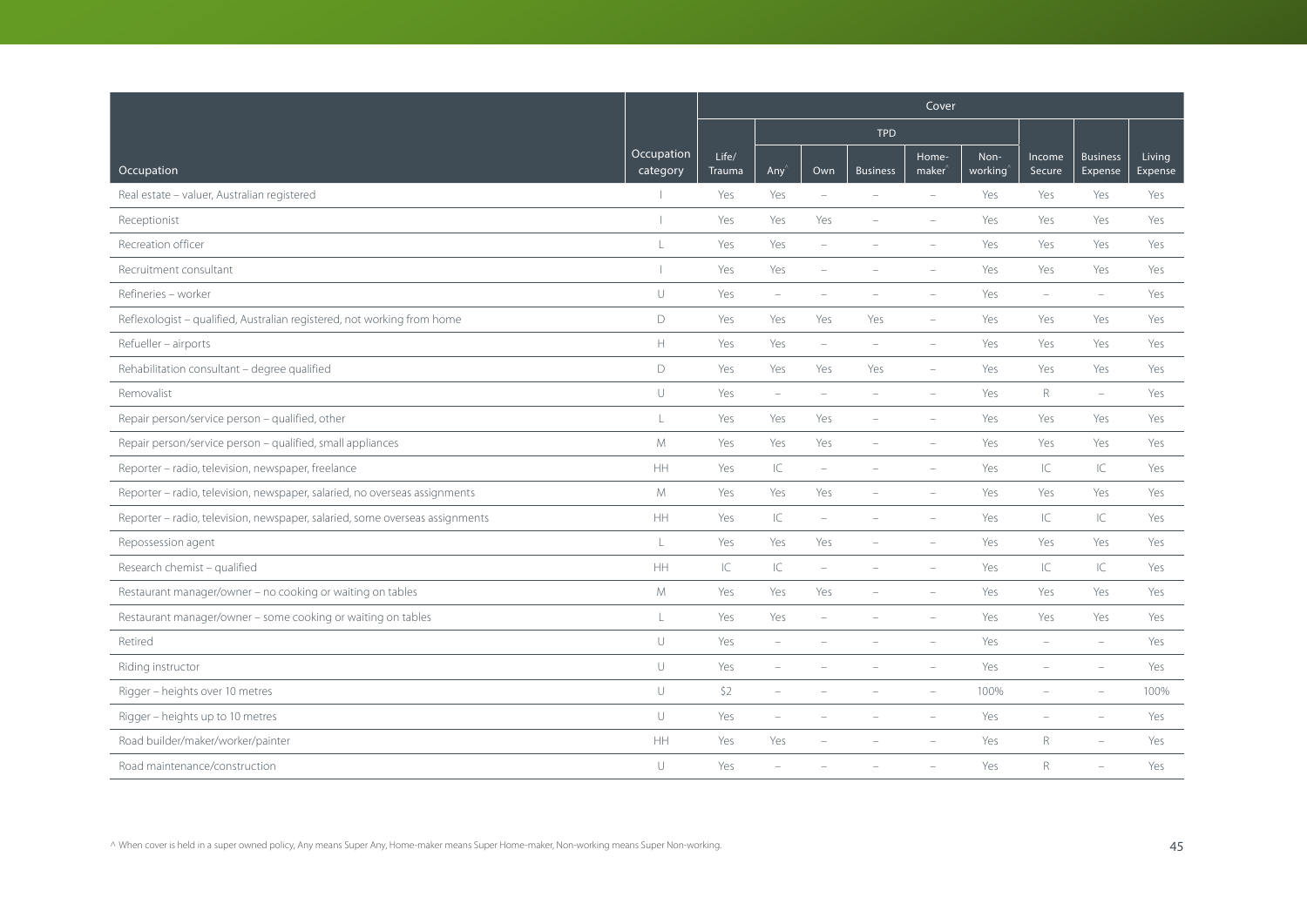|                                                                             |                          | Cover           |                          |                          |                          |                             |                 |                          |                            |                   |  |
|-----------------------------------------------------------------------------|--------------------------|-----------------|--------------------------|--------------------------|--------------------------|-----------------------------|-----------------|--------------------------|----------------------------|-------------------|--|
|                                                                             |                          |                 |                          |                          | <b>TPD</b>               |                             |                 |                          |                            |                   |  |
| Occupation                                                                  | Occupation<br>category   | Life/<br>Trauma | Any                      | Own                      | <b>Business</b>          | Home-<br>maker <sup>'</sup> | Non-<br>working | Income<br>Secure         | <b>Business</b><br>Expense | Living<br>Expense |  |
| Road sweeper/cleaner driver                                                 | $\cup$                   | Yes             | $\equiv$                 | $\equiv$                 | $\sim$                   | $\equiv$                    | Yes             | $R_{\odot}$              | $\equiv$                   | Yes               |  |
| Roadie - music                                                              | $\cup$                   | Yes             | $\overline{\phantom{a}}$ |                          |                          | $\overline{\phantom{a}}$    | Yes             | $\overline{\phantom{m}}$ | $\overline{\phantom{a}}$   | Yes               |  |
| Rock driller                                                                | $\cup$                   | Yes             | ÷,                       |                          |                          |                             | Yes             |                          |                            | Yes               |  |
| Rodeo rider - professional                                                  | $\cup$                   | IC              | $\sim$                   |                          |                          |                             | Yes             | $\overline{\phantom{a}}$ |                            | Yes               |  |
| Roller door installer                                                       | $\mathbb H$              | Yes             | Yes                      | $\overline{\phantom{m}}$ |                          |                             | Yes             | Yes                      | Yes                        | Yes               |  |
| Roof carpenter - qualified                                                  | HH                       | Yes             | Yes                      |                          |                          |                             | Yes             | R                        | $\sim$                     | Yes               |  |
| Roof plumber                                                                | <b>HH</b>                | Yes             | Yes                      | L.                       |                          |                             | Yes             | $\mathsf{R}$             | $\equiv$                   | Yes               |  |
| Roof tiler                                                                  | <b>HH</b>                | Yes             | Yes                      | $\equiv$                 | $\equiv$                 | $\sim$                      | Yes             | R                        | $\sim$                     | Yes               |  |
| Rubbish/garbage removalist - driver, not owner                              | $\cup$                   | Yes             | $\overline{\phantom{a}}$ |                          |                          |                             | Yes             | R                        | $\overline{\phantom{a}}$   | Yes               |  |
| Rubbish/garbage removalist - non-driver                                     | $\cup$                   | Yes             | ÷                        |                          |                          |                             | Yes             | $\mathsf{R}$             | $\equiv$                   | Yes               |  |
| Rubbish/garbage removalist - owner driver only                              | HH                       | Yes             | Yes                      | ÷,                       |                          |                             | Yes             | Yes                      | Yes                        | Yes               |  |
| Saddle maker                                                                | $\mathbb H$              | Yes             | Yes                      | ÷                        |                          | $\equiv$                    | Yes             | Yes                      | Yes                        | Yes               |  |
| Sail maker                                                                  | $\mathbb H$              | Yes             | Yes                      | $\overline{\phantom{0}}$ |                          |                             | Yes             | Yes                      | Yes                        | Yes               |  |
| Sales assistant                                                             | $\overline{\phantom{a}}$ | Yes             | Yes                      | $\overline{\phantom{a}}$ |                          | $\sim$                      | Yes             | Yes                      | Yes                        | Yes               |  |
| Sales/business development manager - meeting the requirements of E          | E                        | Yes             | Yes                      | Yes                      | $\overline{\phantom{a}}$ | $\overline{\phantom{a}}$    | Yes             | Yes                      | Yes                        | Yes               |  |
| Sales/business development manager - meeting the requirements of P          | P                        | Yes             | Yes                      | Yes                      | $\overline{\phantom{a}}$ |                             | Yes             | Yes                      | Yes                        | Yes               |  |
| Sales/business development manager - not meeting the requirements of E or P | $\perp$                  | Yes             | Yes                      | $\overline{\phantom{a}}$ |                          |                             | Yes             | Yes                      | Yes                        | Yes               |  |
| Salesperson - travelling, all others                                        | ${\mathsf M}$            | Yes             | Yes                      | $\overline{\phantom{0}}$ |                          | ÷                           | Yes             | Yes                      | Yes                        | Yes               |  |
| Salesperson - travelling, catalogue reference only                          | M                        | Yes             | Yes                      | $\overline{\phantom{a}}$ | $\equiv$                 | $\sim$                      | Yes             | Yes                      | Yes                        | Yes               |  |
| Sand blaster                                                                | $\cup$                   | \$3             | $\overline{\phantom{a}}$ |                          |                          |                             | 100%            | $\overline{\phantom{a}}$ | $\overline{\phantom{a}}$   | 100%              |  |
| Sawmill worker - other workers                                              | $\mathsf{HH}$            | Yes             | $\subset$                | ÷                        |                          | $\overline{\phantom{a}}$    | Yes             | $R_{\rm}$                | $\overline{\phantom{a}}$   | Yes               |  |
| Sawmill worker - supervisor, no manual work                                 | S                        | Yes             | Yes                      | Yes                      | $\overline{\phantom{a}}$ | $\overline{\phantom{a}}$    | Yes             | Yes                      | Yes                        | Yes               |  |
| Scaffolder - heights over 10 metres                                         | $\cup$                   | \$2             | $\overline{\phantom{a}}$ |                          |                          |                             | 100%            | L,                       |                            | 100%              |  |
| Scaffolder - heights up to 10 metres                                        | $\cup$                   | Yes             |                          |                          |                          |                             | Yes             |                          |                            | Yes               |  |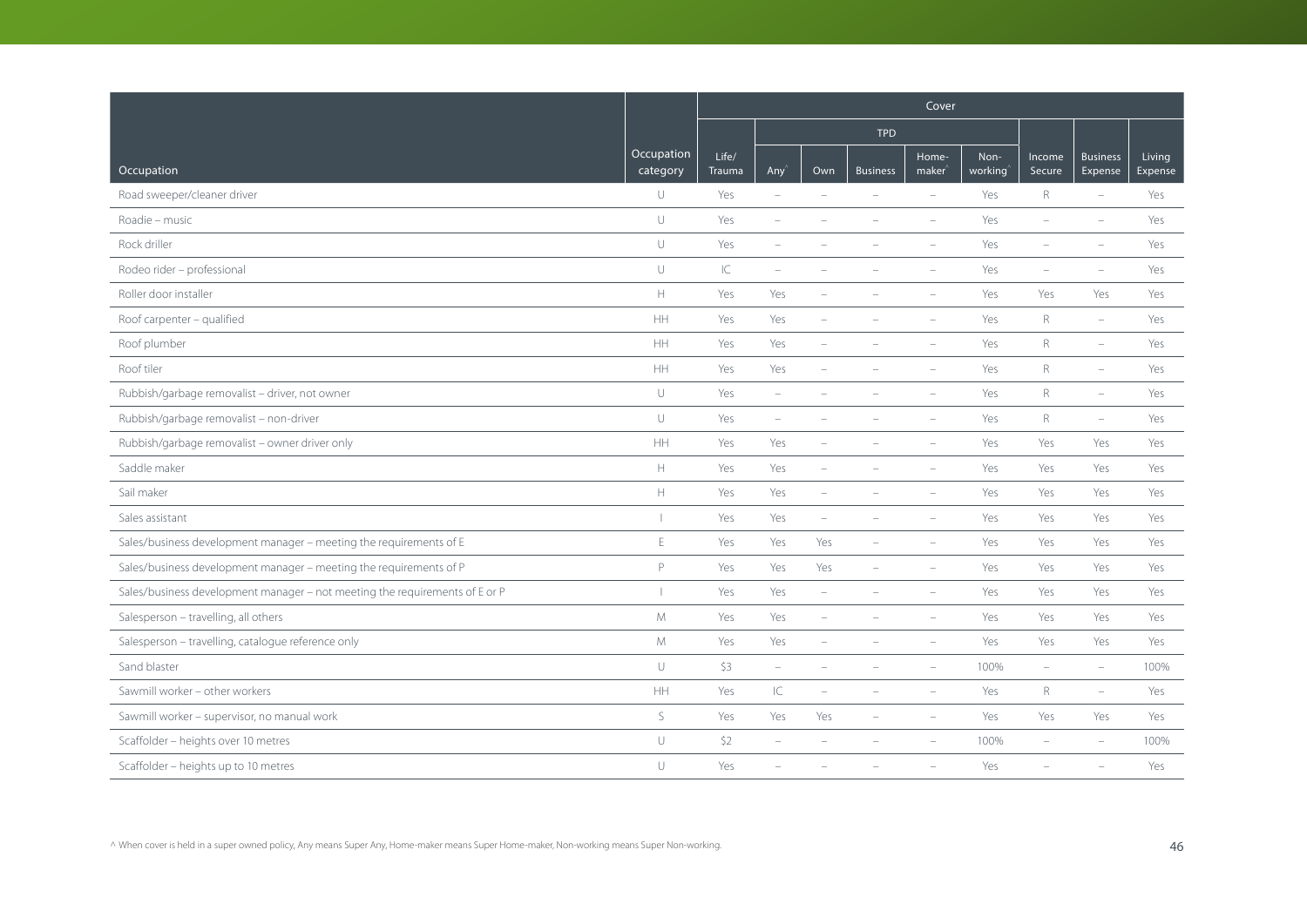|                                                                           |                        | Cover           |                          |                          |                          |                             |                 |                          |                            |                   |
|---------------------------------------------------------------------------|------------------------|-----------------|--------------------------|--------------------------|--------------------------|-----------------------------|-----------------|--------------------------|----------------------------|-------------------|
|                                                                           |                        |                 |                          |                          | <b>TPD</b>               |                             |                 |                          |                            |                   |
| Occupation                                                                | Occupation<br>category | Life/<br>Trauma | Any <sup></sup>          | Own                      | <b>Business</b>          | Home-<br>maker <sup>®</sup> | Non-<br>working | Income<br>Secure         | <b>Business</b><br>Expense | Living<br>Expense |
| School administrative staff                                               |                        | Yes             | Yes                      | Yes                      | $\equiv$                 | $\equiv$                    | Yes             | Yes                      | Yes                        | Yes               |
| School inspector - meeting the requirements of E                          | $\mathsf E$            | Yes             | Yes                      | Yes                      | $\overline{\phantom{a}}$ | $\overline{\phantom{a}}$    | Yes             | Yes                      | Yes                        | Yes               |
| School inspector - not meeting the requirements of E                      | $\subset$              | Yes             | Yes                      | Yes                      |                          |                             | Yes             | Yes                      | Yes                        | Yes               |
| School principal - meeting the requirements of E                          | $\mathsf E$            | Yes             | Yes                      | Yes                      |                          |                             | Yes             | Yes                      | Yes                        | Yes               |
| School principal - not meeting the requirements of E                      | $\subset$              | Yes             | Yes                      | Yes                      | $\overline{\phantom{a}}$ |                             | Yes             | Yes                      | Yes                        | Yes               |
| School teacher - all subjects except trades and physical education        | $\subset$              | Yes             | Yes                      | Yes                      |                          | $\equiv$                    | Yes             | Yes                      | Yes                        | Yes               |
| School teacher - trades and physical education                            | $\mathbf{L}$           | Yes             | Yes                      | Yes                      |                          |                             | Yes             | Yes                      | Yes                        | Yes               |
| School teacher's aide                                                     | $\mathbf{L}$           | Yes             | Yes                      | $\overline{\phantom{a}}$ | $\equiv$                 | $\equiv$                    | Yes             | Yes                      | Yes                        | Yes               |
| Scientist - qualified, field work, no hazardous chemicals                 | M                      | Yes             | Yes                      | Yes                      |                          |                             | Yes             | Yes                      | Yes                        | Yes               |
| Scientist - qualified, hazardous chemicals                                | HH                     | IC              | $\subset$                | ÷                        |                          |                             | Yes             | IC                       | $\subset$                  | Yes               |
| Scientist - qualified, laboratory only, no hazardous chemicals            | P                      | Yes             | Yes                      | Yes                      | Yes                      | $\overline{\phantom{a}}$    | Yes             | Yes                      | Yes                        | Yes               |
| Scrap dealer                                                              | $\cup$                 | Yes             | $\overline{\phantom{a}}$ | ÷                        |                          | $\equiv$                    | Yes             | R                        | $\equiv$                   | Yes               |
| Scrapmetal worker                                                         | $\cup$                 | Yes             | $\overline{\phantom{a}}$ |                          |                          |                             | Yes             | R                        | $\equiv$                   | Yes               |
| Screen printer                                                            | L                      | Yes             | Yes                      | Yes                      |                          | $\equiv$                    | Yes             | Yes                      | Yes                        | Yes               |
| Scriptwriter - film, theatre, television, freelance or working from home  | $\cup$                 | Yes             | $\overline{\phantom{a}}$ | ÷                        |                          | $\overline{\phantom{a}}$    | Yes             | $\overline{\phantom{a}}$ | $\equiv$                   | Yes               |
| Scriptwriter - film, theatre, television, salaried, not working from home | HH                     | Yes             | $\subset$                |                          |                          |                             | Yes             |                          |                            | Yes               |
| Sculptor                                                                  | $\cup$                 | Yes             | $\overline{\phantom{a}}$ |                          |                          |                             | Yes             |                          |                            | Yes               |
| Search and rescue worker - full time                                      | U                      | Yes             | $\overline{\phantom{m}}$ |                          |                          | $\overline{\phantom{a}}$    | Yes             | ÷                        | $\overline{\phantom{a}}$   | Yes               |
| Search and rescue worker - part time                                      | HH                     | Yes             | $\overline{\mathsf{C}}$  | i.                       |                          | $\sim$                      | Yes             | ÷                        | $\equiv$                   | Yes               |
| Secretary                                                                 |                        | Yes             | Yes                      | Yes                      |                          |                             | Yes             | Yes                      | Yes                        | Yes               |
| Security guard - armed                                                    | $\cup$                 | Yes             | $\overline{\phantom{a}}$ | $\overline{\phantom{a}}$ |                          |                             | Yes             | $\overline{\phantom{a}}$ | $\overline{\phantom{a}}$   | Yes               |
| Security guard - unarmed                                                  | HH                     | Yes             | Yes                      | $\overline{\phantom{0}}$ | $\equiv$                 | $\overline{\phantom{a}}$    | Yes             | Yes                      | Yes                        | Yes               |
| Security system installer                                                 | L                      | Yes             | Yes                      |                          |                          |                             | Yes             | Yes                      | Yes                        | Yes               |
| Senior executive - meeting the requirements of E                          | $\mathsf E$            | Yes             | Yes                      | Yes                      |                          |                             | Yes             | Yes                      | Yes                        | Yes               |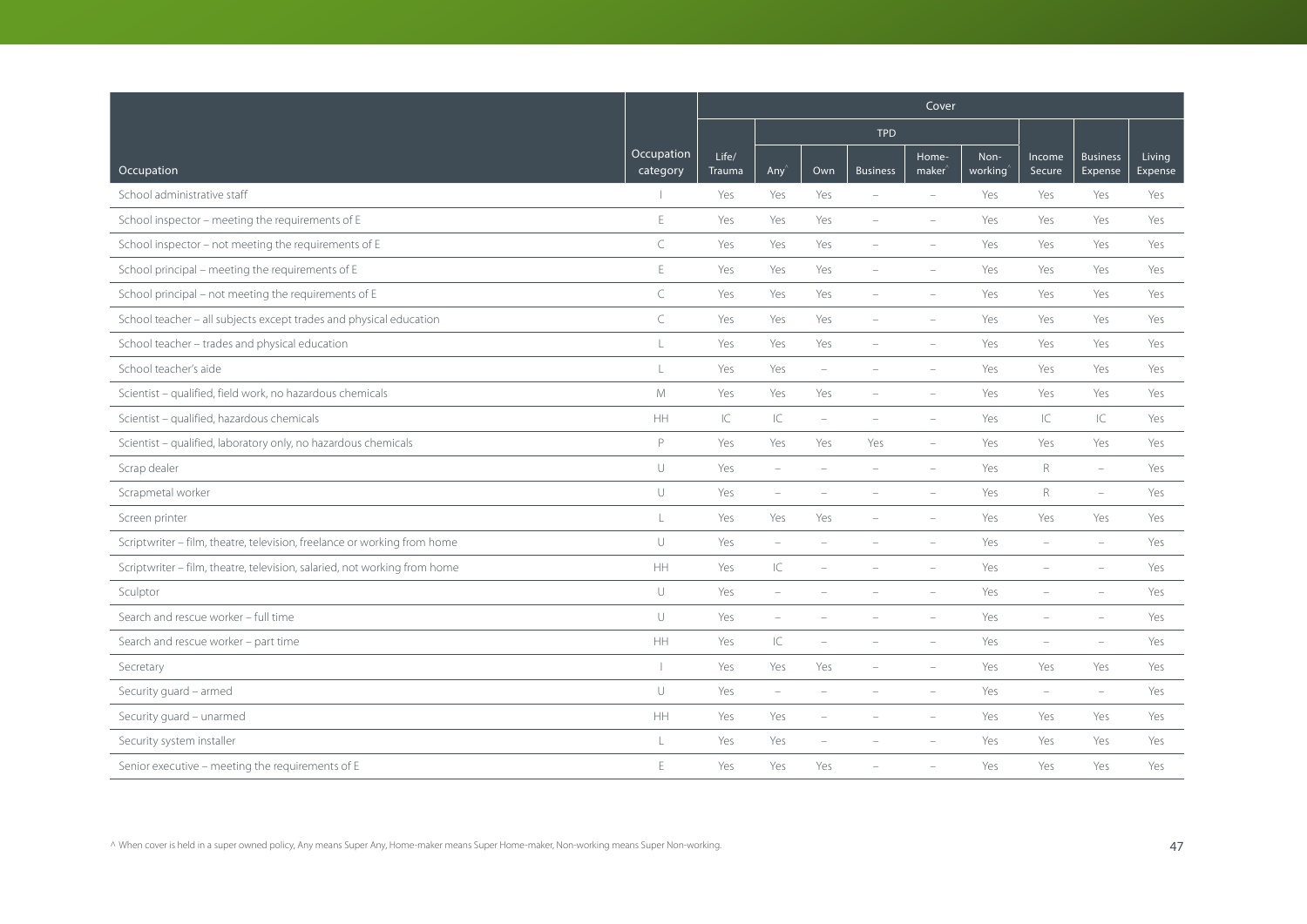|                                                  |                        | Cover           |                          |                          |                 |                             |                 |                          |                            |                   |
|--------------------------------------------------|------------------------|-----------------|--------------------------|--------------------------|-----------------|-----------------------------|-----------------|--------------------------|----------------------------|-------------------|
|                                                  |                        |                 |                          |                          | <b>TPD</b>      |                             |                 |                          |                            |                   |
| Occupation                                       | Occupation<br>category | Life/<br>Trauma | Any <sup></sup>          | Own                      | <b>Business</b> | Home-<br>maker <sup>®</sup> | Non-<br>working | Income<br>Secure         | <b>Business</b><br>Expense | Living<br>Expense |
| Senior executive - meeting the requirements of P | P                      | Yes             | Yes                      | Yes                      | Yes             | $\equiv$                    | Yes             | Yes                      | Yes                        | Yes               |
| Sewage plant worker                              | $\cup$                 | Yes             | $\overline{\phantom{m}}$ | ۰                        |                 | $\overline{\phantom{a}}$    | Yes             | R                        | $\overline{\phantom{a}}$   | Yes               |
| Sewing machinist                                 | $\cup$                 | Yes             | $\overline{\phantom{a}}$ |                          |                 |                             | Yes             | $\mathsf{R}$             | $\equiv$                   | Yes               |
| Shearer                                          | U                      | Yes             | $\overline{\phantom{m}}$ |                          |                 |                             | Yes             | $\equiv$                 | $\sim$                     | Yes               |
| Shed/carport erector                             | $\cup$                 | Yes             | $\overline{\phantom{a}}$ |                          |                 |                             | Yes             | $\mathsf R$              | $\sim$                     | Yes               |
| Sheep classer                                    | L                      | Yes             | Yes                      | Yes                      |                 | $\equiv$                    | Yes             | Yes                      | Yes                        | Yes               |
| Sheet metal worker - other                       | U                      | Yes             | $\overline{\phantom{a}}$ | ÷                        |                 | $\equiv$                    | Yes             | R                        | $\equiv$                   | Yes               |
| Sheet metal worker - qualified                   | H.                     | Yes             | Yes                      | ÷                        | $\equiv$        | $\equiv$                    | Yes             | Yes                      | Yes                        | Yes               |
| Ship engineer - qualified, sea going             | HH                     | Yes             | Yes                      | ÷                        |                 |                             | Yes             | $\overline{\phantom{a}}$ | $\overline{\phantom{a}}$   | Yes               |
| Ship pilot/skipper                               | $\cup$                 | Yes             | $\overline{\phantom{a}}$ |                          |                 | $\overline{\phantom{a}}$    | Yes             | R                        | $\overline{\phantom{m}}$   | Yes               |
| Shipwright                                       | Η.                     | Yes             | Yes                      | $\qquad \qquad -$        |                 | $\overline{\phantom{a}}$    | Yes             | Yes                      | Yes                        | Yes               |
| Shipyard worker                                  | $\cup$                 | Yes             | $\overline{\phantom{a}}$ | $\overline{\phantom{a}}$ |                 | $\overline{\phantom{a}}$    | Yes             | R                        | $\overline{\phantom{a}}$   | Yes               |
| Shoemaker/repairer/boot maker                    | $\mathsf S$            | Yes             | Yes                      | Yes                      |                 | $\overline{\phantom{a}}$    | Yes             | Yes                      | Yes                        | Yes               |
| Shooting - professional                          | U                      | Yes             | $\overline{\phantom{a}}$ | $\overline{\phantom{a}}$ | $\equiv$        | $\equiv$                    | Yes             | $\overline{\phantom{a}}$ | $\overline{\phantom{a}}$   | Yes               |
| Shopkeeper/proprietor - adult books and goods    |                        | Yes             | Yes                      | i.                       |                 | $\overline{\phantom{a}}$    | Yes             | Yes                      | Yes                        | Yes               |
| Shopkeeper/proprietor - amusement parlour, owner | H.                     | Yes             | Yes                      | $\overline{\phantom{a}}$ |                 |                             | Yes             | Yes                      | Yes                        | Yes               |
| Shopkeeper/proprietor - antiques, deliveries     | H.                     | Yes             | Yes                      | $\overline{\phantom{a}}$ |                 | $\overline{\phantom{a}}$    | Yes             | Yes                      | Yes                        | Yes               |
| Shopkeeper/proprietor - antiques, restoration    | L                      | Yes             | Yes                      | i.                       |                 | $\overline{\phantom{a}}$    | Yes             | Yes                      | Yes                        | Yes               |
| Shopkeeper/proprietor - antiques, sales only     | M                      | Yes             | Yes                      | i.                       |                 | $\equiv$                    | Yes             | Yes                      | Yes                        | Yes               |
| Shopkeeper/proprietor - aquarium                 | M                      | Yes             | Yes                      | ÷                        |                 |                             | Yes             | Yes                      | Yes                        | Yes               |
| Shopkeeper/proprietor - art supplies             |                        | Yes             | Yes                      | $\overline{\phantom{a}}$ |                 | $\overline{\phantom{a}}$    | Yes             | Yes                      | Yes                        | Yes               |
| Shopkeeper/proprietor - bedding                  | M                      | Yes             | Yes                      | $\overline{\phantom{0}}$ | ÷,              | $\sim$                      | Yes             | Yes                      | Yes                        | Yes               |
| Shopkeeper/proprietor - bicycle, dealer          |                        | Yes             | Yes                      | L.                       |                 |                             | Yes             | Yes                      | Yes                        | Yes               |
| Shopkeeper/proprietor - bicycle, repairs         | M                      | Yes             | Yes                      |                          |                 |                             | Yes             | Yes                      | Yes                        | Yes               |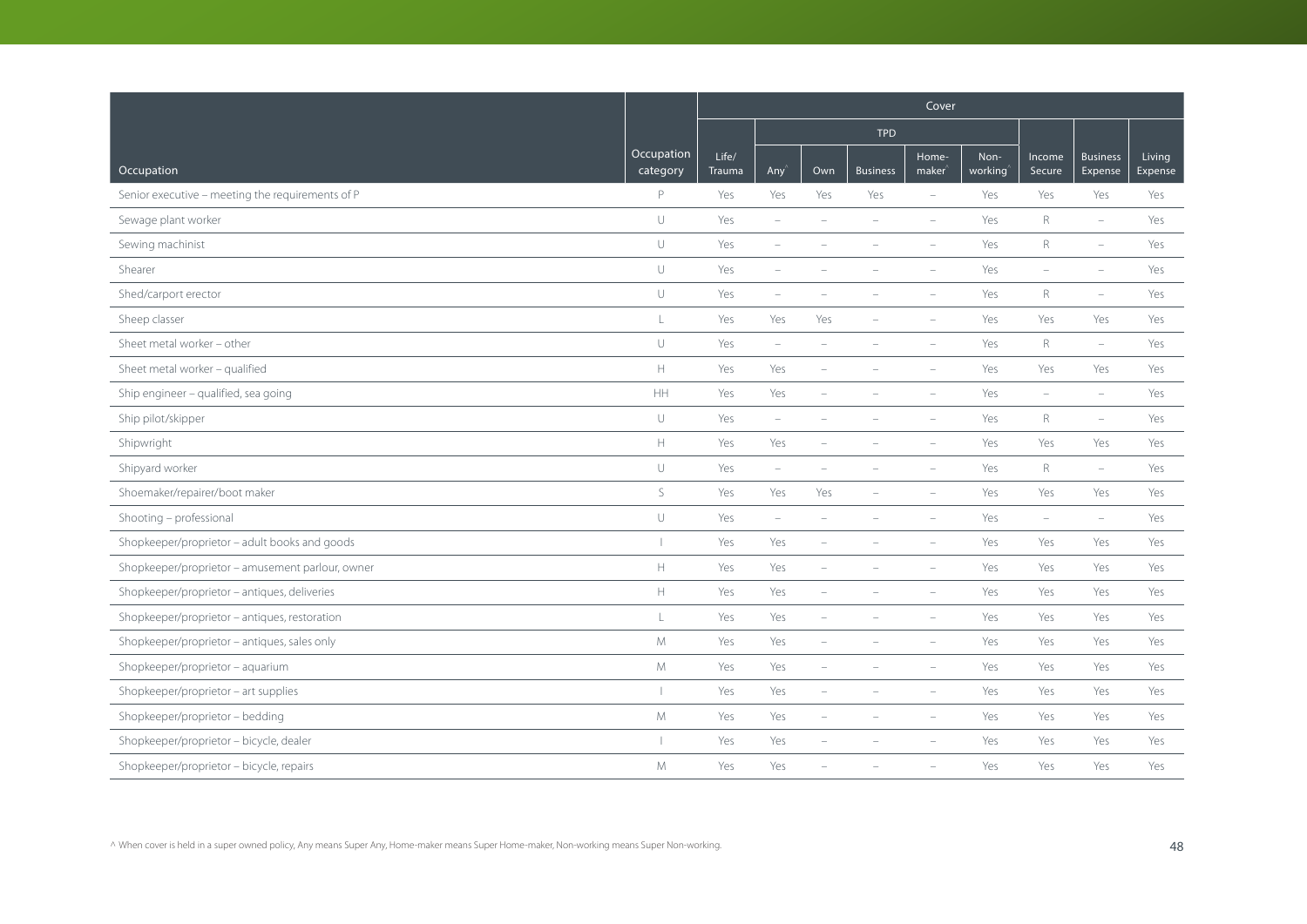|                                                         |                        | Cover           |     |                          |                 |                             |                 |                  |                            |                   |  |
|---------------------------------------------------------|------------------------|-----------------|-----|--------------------------|-----------------|-----------------------------|-----------------|------------------|----------------------------|-------------------|--|
|                                                         |                        |                 |     |                          | <b>TPD</b>      |                             |                 |                  |                            |                   |  |
| Occupation                                              | Occupation<br>category | Life/<br>Trauma | Any | Own                      | <b>Business</b> | Home-<br>maker <sup>'</sup> | Non-<br>working | Income<br>Secure | <b>Business</b><br>Expense | Living<br>Expense |  |
| Shopkeeper/proprietor - boats/boating equipment         | $\mathbb{L}$           | Yes             | Yes | $\sim$                   | $\equiv$        | $\sim$                      | Yes             | Yes              | Yes                        | Yes               |  |
| Shopkeeper/proprietor - books/stationery                |                        | Yes             | Yes | ÷                        |                 |                             | Yes             | Yes              | Yes                        | Yes               |  |
| Shopkeeper/proprietor - brassware, sales only           | $\mathbf{I}$           | Yes             | Yes |                          |                 |                             | Yes             | Yes              | Yes                        | Yes               |  |
| Shopkeeper/proprietor - bread/cakes                     |                        | Yes             | Yes |                          |                 |                             | Yes             | Yes              | Yes                        | Yes               |  |
| Shopkeeper/proprietor - camping equipment               | $\mathbb{L}$           | Yes             | Yes | ÷                        |                 |                             | Yes             | Yes              | Yes                        | Yes               |  |
| Shopkeeper/proprietor - cane equipment, sales only      |                        | Yes             | Yes |                          |                 | $\equiv$                    | Yes             | Yes              | Yes                        | Yes               |  |
| Shopkeeper/proprietor - cards                           |                        | Yes             | Yes | $\sim$                   |                 | $\equiv$                    | Yes             | Yes              | Yes                        | Yes               |  |
| Shopkeeper/proprietor - carpets, rugs, floor coverings  | M                      | Yes             | Yes | $\equiv$                 | $\equiv$        | $\equiv$                    | Yes             | Yes              | Yes                        | Yes               |  |
| Shopkeeper/proprietor - china, glass                    |                        | Yes             | Yes |                          |                 |                             | Yes             | Yes              | Yes                        | Yes               |  |
| Shopkeeper/proprietor - clothing                        | $\blacksquare$         | Yes             | Yes | ÷                        |                 | $\overline{\phantom{a}}$    | Yes             | Yes              | Yes                        | Yes               |  |
| Shopkeeper/proprietor - computers                       |                        | Yes             | Yes | $\overline{\phantom{a}}$ |                 | i.                          | Yes             | Yes              | Yes                        | Yes               |  |
| Shopkeeper/proprietor - confectionery                   |                        | Yes             | Yes | ÷                        |                 | $\overline{\phantom{a}}$    | Yes             | Yes              | Yes                        | Yes               |  |
| Shopkeeper/proprietor - curtains                        |                        | Yes             | Yes |                          |                 |                             | Yes             | Yes              | Yes                        | Yes               |  |
| Shopkeeper/proprietor - delicatessen, employee          | $\mathbb H$            | Yes             | Yes | ÷,                       |                 | $\equiv$                    | Yes             | Yes              | Yes                        | Yes               |  |
| Shopkeeper/proprietor - delicatessen, manager           | $\mathsf{L}$           | Yes             | Yes | ÷                        |                 | $\equiv$                    | Yes             | Yes              | Yes                        | Yes               |  |
| Shopkeeper/proprietor - disposal                        | L                      | Yes             | Yes | ÷                        |                 |                             | Yes             | Yes              | Yes                        | Yes               |  |
| Shopkeeper/proprietor - duty free                       |                        | Yes             | Yes | ÷                        |                 |                             | Yes             | Yes              | Yes                        | Yes               |  |
| Shopkeeper/proprietor - electrical, radio               |                        | Yes             | Yes | ÷                        |                 | ÷                           | Yes             | Yes              | Yes                        | Yes               |  |
| Shopkeeper/proprietor - fast food, takeaway, employee   | HH.                    | Yes             | Yes | ÷,                       |                 | ÷,                          | Yes             | Yes              | Yes                        | Yes               |  |
| Shopkeeper/proprietor - fast food, takeaway, proprietor | L                      | Yes             | Yes |                          |                 |                             | Yes             | Yes              | Yes                        | Yes               |  |
| Shopkeeper/proprietor - fish and chips, employee        | HH                     | Yes             | Yes | $\sim$                   |                 | $\overline{\phantom{m}}$    | Yes             | Yes              | Yes                        | Yes               |  |
| Shopkeeper/proprietor - fish and chips, proprietor      | L                      | Yes             | Yes | $\overline{\phantom{0}}$ | $\equiv$        | $\equiv$                    | Yes             | Yes              | Yes                        | Yes               |  |
| Shopkeeper/proprietor - fish and seafood                | $\mathbb{I}$           | Yes             | Yes |                          |                 |                             | Yes             | Yes              | Yes                        | Yes               |  |
| Shopkeeper/proprietor - footwear                        |                        | Yes             | Yes |                          |                 |                             | Yes             | Yes              | Yes                        | Yes               |  |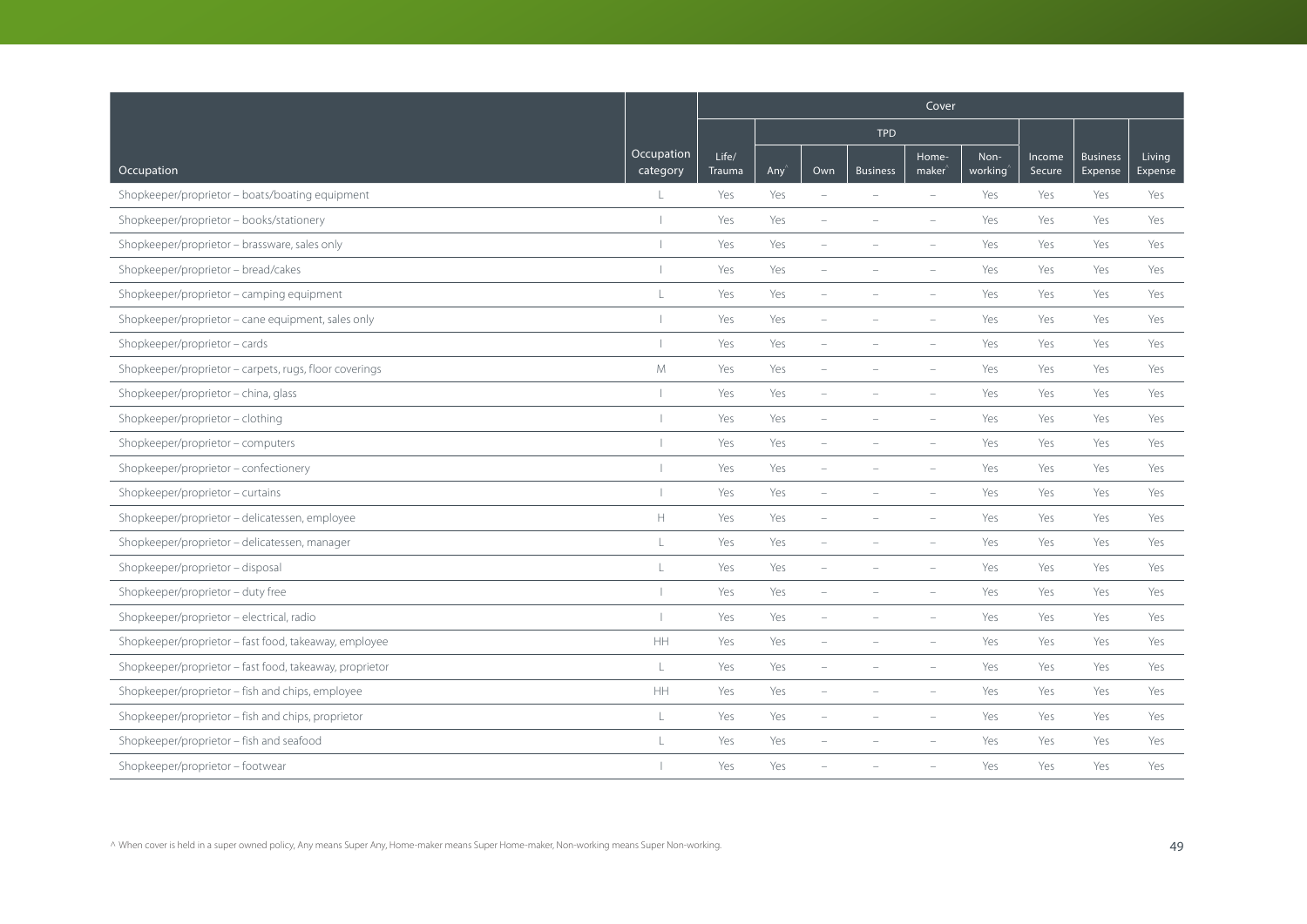|                                                           |                        | Cover           |     |                          |                 |                             |                 |                  |                            |                   |  |
|-----------------------------------------------------------|------------------------|-----------------|-----|--------------------------|-----------------|-----------------------------|-----------------|------------------|----------------------------|-------------------|--|
|                                                           |                        |                 |     |                          | <b>TPD</b>      |                             |                 |                  |                            |                   |  |
| Occupation                                                | Occupation<br>category | Life/<br>Trauma | Any | Own                      | <b>Business</b> | Home-<br>maker <sup>'</sup> | Non-<br>working | Income<br>Secure | <b>Business</b><br>Expense | Living<br>Expense |  |
| Shopkeeper/proprietor - furniture                         | $\mathbb{L}$           | Yes             | Yes | $\sim$                   | $\equiv$        | $\sim$                      | Yes             | Yes              | Yes                        | Yes               |  |
| Shopkeeper/proprietor - general store                     | $\mathsf{L}$           | Yes             | Yes | $\overline{\phantom{a}}$ |                 |                             | Yes             | Yes              | Yes                        | Yes               |  |
| Shopkeeper/proprietor - gift shop                         | $\mathbf{I}$           | Yes             | Yes |                          |                 |                             | Yes             | Yes              | Yes                        | Yes               |  |
| Shopkeeper/proprietor - golf shop                         |                        | Yes             | Yes |                          |                 |                             | Yes             | Yes              | Yes                        | Yes               |  |
| Shopkeeper/proprietor - gunsmith                          | $\mathbb{L}$           | Yes             | Yes | ۰                        |                 |                             | Yes             | Yes              | Yes                        | Yes               |  |
| Shopkeeper/proprietor - haberdashery, drapery             |                        | Yes             | Yes | L.                       |                 | $\equiv$                    | Yes             | Yes              | Yes                        | Yes               |  |
| Shopkeeper/proprietor - health foods                      |                        | Yes             | Yes | $\sim$                   |                 | $\equiv$                    | Yes             | Yes              | Yes                        | Yes               |  |
| Shopkeeper/proprietor - ice cream                         |                        | Yes             | Yes | $\equiv$                 | $\equiv$        | $\equiv$                    | Yes             | Yes              | Yes                        | Yes               |  |
| Shopkeeper/proprietor - lawnmowers, sales only            | M                      | Yes             | Yes |                          |                 |                             | Yes             | Yes              | Yes                        | Yes               |  |
| Shopkeeper/proprietor - light fittings                    | $\mathbf{I}$           | Yes             | Yes | ÷                        |                 | $\overline{\phantom{a}}$    | Yes             | Yes              | Yes                        | Yes               |  |
| Shopkeeper/proprietor - lingerie                          |                        | Yes             | Yes | $\overline{\phantom{a}}$ |                 | $\equiv$                    | Yes             | Yes              | Yes                        | Yes               |  |
| Shopkeeper/proprietor - liquor store, employee            | $\mathbb H$            | Yes             | Yes | ÷                        |                 | $\overline{\phantom{a}}$    | Yes             | Yes              | Yes                        | Yes               |  |
| Shopkeeper/proprietor - liquor store, manager             | M                      | Yes             | Yes |                          |                 |                             | Yes             | Yes              | Yes                        | Yes               |  |
| Shopkeeper/proprietor - lumber merchant                   | $\mathbb H$            | Yes             | Yes | ÷,                       |                 | $\equiv$                    | Yes             | Yes              | Yes                        | Yes               |  |
| Shopkeeper/proprietor - manchester                        | $\overline{1}$         | Yes             | Yes | ÷                        |                 | $\equiv$                    | Yes             | Yes              | Yes                        | Yes               |  |
| Shopkeeper/proprietor - milk bar, employee                | HH                     | Yes             | Yes | ÷                        |                 |                             | Yes             | Yes              | Yes                        | Yes               |  |
| Shopkeeper/proprietor - milk bar, proprietor              | L                      | Yes             | Yes | ÷                        |                 |                             | Yes             | Yes              | Yes                        | Yes               |  |
| Shopkeeper/proprietor - milliner                          | M                      | Yes             | Yes | L,                       |                 | $\overline{\phantom{a}}$    | Yes             | Yes              | Yes                        | Yes               |  |
| Shopkeeper/proprietor - motor vehicle accessories, spares | L                      | Yes             | Yes | ÷,                       |                 | ÷,                          | Yes             | Yes              | Yes                        | Yes               |  |
| Shopkeeper/proprietor - musical equipment sales           |                        | Yes             | Yes |                          |                 |                             | Yes             | Yes              | Yes                        | Yes               |  |
| Shopkeeper/proprietor - office supplies                   |                        | Yes             | Yes | ÷                        |                 | $\overline{\phantom{m}}$    | Yes             | Yes              | Yes                        | Yes               |  |
| Shopkeeper/proprietor - outdoor supplies                  | M                      | Yes             | Yes | $\overline{\phantom{0}}$ | $\equiv$        | $\equiv$                    | Yes             | Yes              | Yes                        | Yes               |  |
| Shopkeeper/proprietor - paint, wallpaper                  | M                      | Yes             | Yes |                          |                 |                             | Yes             | Yes              | Yes                        | Yes               |  |
| Shopkeeper/proprietor - party shop, party hire            | $\mathbf{L}$           | Yes             | Yes |                          |                 |                             | Yes             | Yes              | Yes                        | Yes               |  |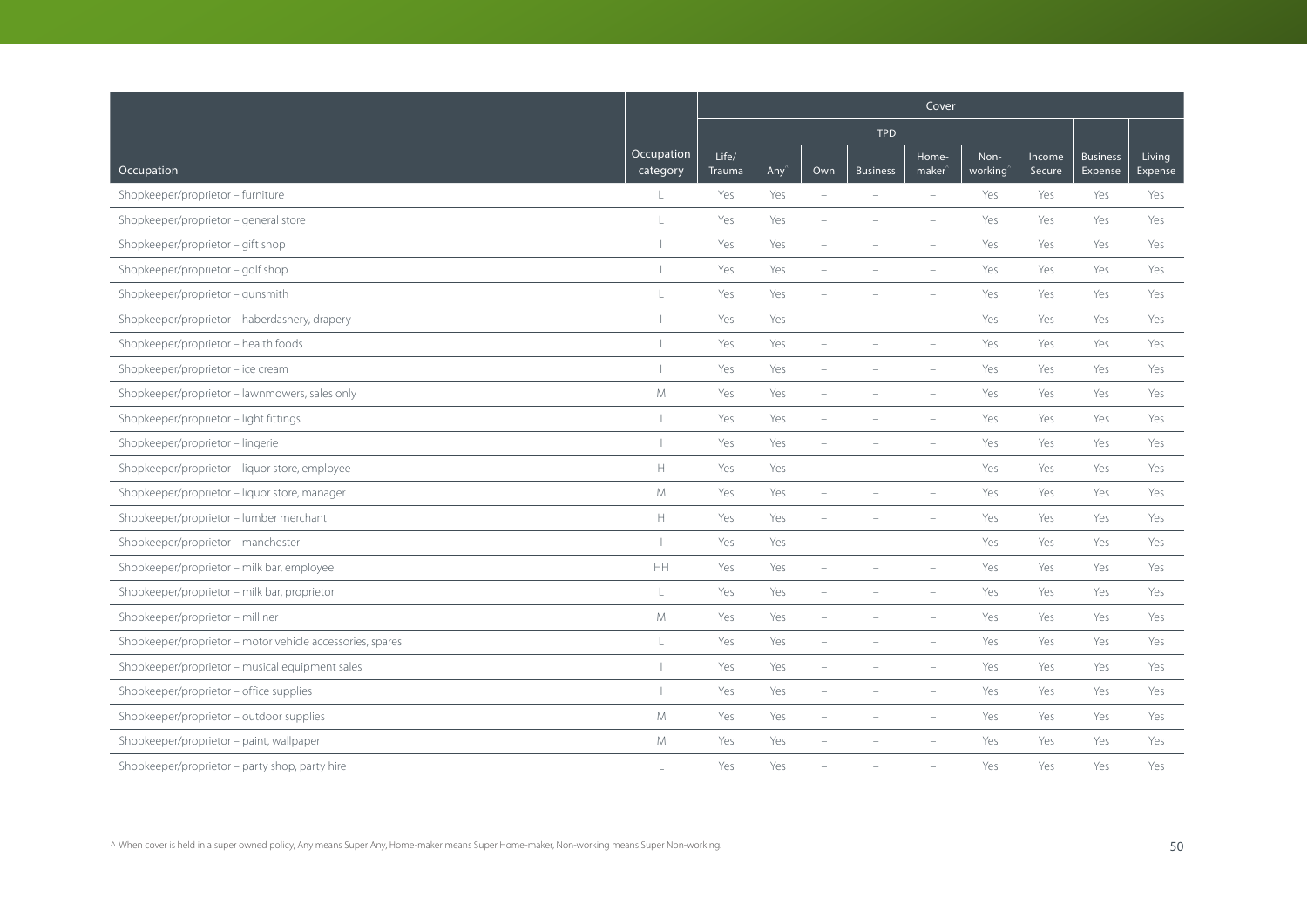|                                                       |                        | Cover           |                          |                          |                          |                             |                 |                          |                            |                   |  |  |  |
|-------------------------------------------------------|------------------------|-----------------|--------------------------|--------------------------|--------------------------|-----------------------------|-----------------|--------------------------|----------------------------|-------------------|--|--|--|
|                                                       |                        |                 |                          |                          | <b>TPD</b>               |                             |                 |                          |                            |                   |  |  |  |
| Occupation                                            | Occupation<br>category | Life/<br>Trauma | Any <sup></sup>          | Own                      | <b>Business</b>          | Home-<br>maker <sup>®</sup> | Non-<br>working | Income<br>Secure         | <b>Business</b><br>Expense | Living<br>Expense |  |  |  |
| Shopkeeper/proprietor - pawnbroker                    | L                      | Yes             | Yes                      | $\sim$                   | $\equiv$                 | $\equiv$                    | Yes             | Yes                      | Yes                        | Yes               |  |  |  |
| Shopkeeper/proprietor - pet shop                      | M                      | Yes             | Yes                      | ۰                        |                          | $\overline{\phantom{a}}$    | Yes             | Yes                      | Yes                        | Yes               |  |  |  |
| Shopkeeper/proprietor - photographic, sales           |                        | Yes             | Yes                      |                          |                          |                             | Yes             | Yes                      | Yes                        | Yes               |  |  |  |
| Shopkeeper/proprietor - produce merchant              | L                      | Yes             | Yes                      |                          |                          |                             | Yes             | Yes                      | Yes                        | Yes               |  |  |  |
| Shopkeeper/proprietor - records, music, CDs           |                        | Yes             | Yes                      | $\overline{\phantom{0}}$ |                          |                             | Yes             | Yes                      | Yes                        | Yes               |  |  |  |
| Shopkeeper/proprietor - second hand goods             | M                      | Yes             | Yes                      | $\overline{\phantom{a}}$ |                          | $\equiv$                    | Yes             | Yes                      | Yes                        | Yes               |  |  |  |
| Shopkeeper/proprietor - shoe store                    |                        | Yes             | Yes                      | ÷                        |                          | $\equiv$                    | Yes             | Yes                      | Yes                        | Yes               |  |  |  |
| Shopkeeper/proprietor - skin, hide, leather sales     |                        | Yes             | Yes                      | $\equiv$                 |                          | $\equiv$                    | Yes             | Yes                      | Yes                        | Yes               |  |  |  |
| Shopkeeper/proprietor - sporting goods                |                        | Yes             | Yes                      |                          |                          |                             | Yes             | Yes                      | Yes                        | Yes               |  |  |  |
| Shopkeeper/proprietor - stationery                    |                        | Yes             | Yes                      |                          |                          |                             | Yes             | Yes                      | Yes                        | Yes               |  |  |  |
| Shopkeeper/proprietor - swimming pools, pool supplies | M                      | Yes             | Yes                      | $\overline{\phantom{0}}$ |                          |                             | Yes             | Yes                      | Yes                        | Yes               |  |  |  |
| Shopkeeper/proprietor - tobacco                       |                        | Yes             | Yes                      | ÷                        |                          | $\equiv$                    | Yes             | Yes                      | Yes                        | Yes               |  |  |  |
| Shopkeeper/proprietor - toys                          |                        | Yes             | Yes                      |                          |                          |                             | Yes             | Yes                      | Yes                        | Yes               |  |  |  |
| Shopkeeper/proprietor - video hire store              |                        | Yes             | Yes                      | ÷                        |                          | $\equiv$                    | Yes             | Yes                      | Yes                        | Yes               |  |  |  |
| Shower screen installer                               | $\mathbb H$            | Yes             | Yes                      | $\overline{\phantom{a}}$ |                          | $\overline{\phantom{a}}$    | Yes             | Yes                      | Yes                        | Yes               |  |  |  |
| Signwriter/sign erector - heights over 10 metres      | U                      | Yes             | $\equiv$                 |                          |                          |                             | Yes             | i.                       | $\equiv$                   | Yes               |  |  |  |
| Signwriter/sign erector - heights up to 10 metres     | $\mathbb H$            | Yes             | Yes                      |                          |                          |                             | Yes             | Yes                      | Yes                        | Yes               |  |  |  |
| Silversmith/goldsmith                                 | $\mathsf S$            | Yes             | Yes                      | Yes                      | $\overline{\phantom{a}}$ | $\overline{\phantom{a}}$    | Yes             | Yes                      | Yes                        | Yes               |  |  |  |
| Singer                                                | U                      | Yes             | $\overline{\phantom{a}}$ | L.                       |                          | $\equiv$                    | Yes             | L.                       | $\equiv$                   | Yes               |  |  |  |
| Skating - board/ice/roller professional               | $\cup$                 | Yes             | ÷                        |                          |                          |                             | Yes             | L.                       |                            | Yes               |  |  |  |
| Skiing - professional                                 | U                      | Yes             | $\overline{\phantom{a}}$ |                          |                          |                             | Yes             | $\overline{\phantom{a}}$ | $\overline{\phantom{a}}$   | Yes               |  |  |  |
| Skip/rubbish removalist - driver, not owner           | $\cup$                 | Yes             | $\overline{\phantom{a}}$ | $\overline{\phantom{a}}$ | $\equiv$                 | $\overline{\phantom{a}}$    | Yes             | $R_{\rm}$                | $\equiv$                   | Yes               |  |  |  |
| Skip/rubbish removalist - non-driver                  | $\cup$                 | Yes             | ۰                        |                          |                          |                             | Yes             | $R_{\rm}$                | $\equiv$                   | Yes               |  |  |  |
| Skip/rubbish removalist - owner driver only           | HH                     | Yes             | Yes                      |                          |                          |                             | Yes             | Yes                      | Yes                        | Yes               |  |  |  |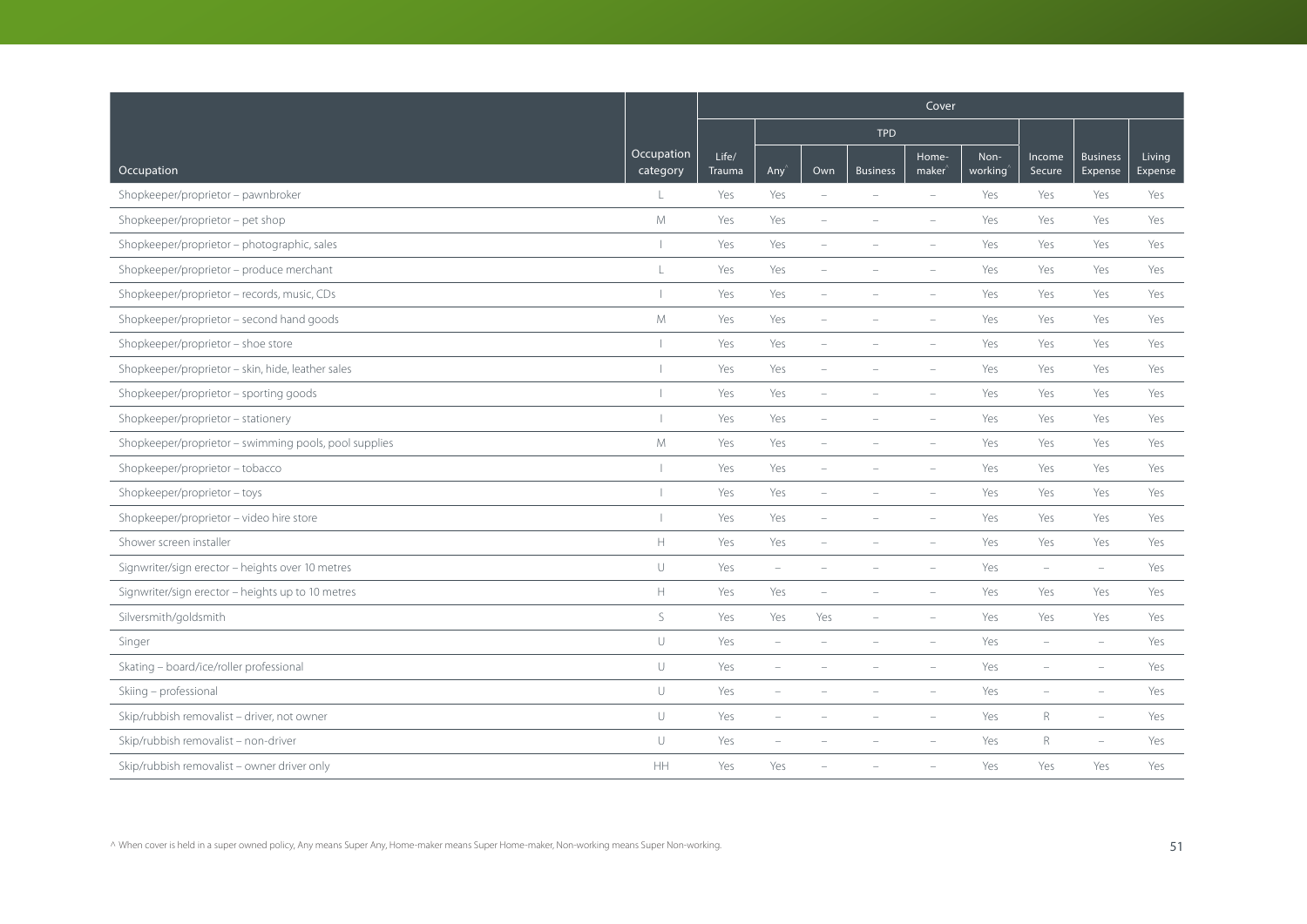|                                                                                          |                        | Cover           |                          |                          |                          |                             |                 |                          |                            |                   |  |  |  |
|------------------------------------------------------------------------------------------|------------------------|-----------------|--------------------------|--------------------------|--------------------------|-----------------------------|-----------------|--------------------------|----------------------------|-------------------|--|--|--|
|                                                                                          |                        |                 |                          |                          | <b>TPD</b>               |                             |                 |                          |                            |                   |  |  |  |
| Occupation                                                                               | Occupation<br>category | Life/<br>Trauma | Any'                     | Own                      | <b>Business</b>          | Home-<br>maker <sup>®</sup> | Non-<br>working | Income<br>Secure         | <b>Business</b><br>Expense | Living<br>Expense |  |  |  |
| Skylight fitter                                                                          | U                      | Yes             | $\overline{\phantom{a}}$ | $\sim$                   |                          | $\equiv$                    | Yes             | $\mathsf R$              | $\equiv$                   | Yes               |  |  |  |
| Slaughterer - meat industry                                                              | U                      | Yes             | $\overline{\phantom{a}}$ | ۰                        |                          |                             | Yes             | $\overline{\phantom{a}}$ | $\overline{\phantom{a}}$   | Yes               |  |  |  |
| Social worker - qualified, field visits                                                  | L                      | Yes             | Yes                      |                          |                          |                             | Yes             | Yes                      | Yes                        | Yes               |  |  |  |
| Social worker - qualified, office work only                                              | $\subset$              | Yes             | Yes                      | Yes                      |                          |                             | Yes             | Yes                      | Yes                        | Yes               |  |  |  |
| Soft drink deliverer                                                                     | $\mathbb H$            | Yes             | Yes                      | $\overline{\phantom{a}}$ |                          |                             | Yes             | Yes                      | Yes                        | Yes               |  |  |  |
| Soil technician - qualified                                                              | L                      | Yes             | Yes                      | $\overline{\phantom{0}}$ |                          | $\overline{\phantom{a}}$    | Yes             | Yes                      | Yes                        | Yes               |  |  |  |
| Solicitor                                                                                | A                      | Yes             | Yes                      | Yes                      | Yes                      | $\overline{\phantom{a}}$    | Yes             | Yes                      | Yes                        | Yes               |  |  |  |
| Sonographer                                                                              | D                      | Yes             | Yes                      | Yes                      | Yes                      | $\overline{\phantom{a}}$    | Yes             | Yes                      | Yes                        | Yes               |  |  |  |
| Sound recording/engineer - qualified                                                     | L                      | Yes             | Yes                      | $\overline{\phantom{a}}$ | $\overline{\phantom{0}}$ | $\overline{\phantom{a}}$    | Yes             | Yes                      | Yes                        | Yes               |  |  |  |
| Speech therapist - degree qualified                                                      | D                      | Yes             | Yes                      | Yes                      | Yes                      | $\overline{\phantom{a}}$    | Yes             | Yes                      | Yes                        | Yes               |  |  |  |
| Sports centre - proprietor, manager, no manual work                                      | M                      | Yes             | Yes                      | $\overline{\phantom{m}}$ | ÷                        | $\overline{\phantom{a}}$    | Yes             | Yes                      | Yes                        | Yes               |  |  |  |
| Sports centre - worker, full time, no classes or instructing                             | HH                     | Yes             | Yes                      | $\overline{\phantom{a}}$ |                          | $\overline{\phantom{a}}$    | Yes             | Yes                      | Yes                        | Yes               |  |  |  |
| Sports coach/guide - tennis, swimming                                                    | $\mathsf S$            | Yes             | Yes                      | ÷                        |                          |                             | Yes             | IC                       | IC                         | Yes               |  |  |  |
| Sports development officer/manager                                                       | L                      | Yes             | Yes                      | Yes                      | $\equiv$                 | $\equiv$                    | Yes             | Yes                      | Yes                        | Yes               |  |  |  |
| Sports gymnasium instructor                                                              | $\cup$                 | Yes             | $\overline{\phantom{a}}$ | i.                       | $\equiv$                 | $\overline{\phantom{a}}$    | Yes             | $\overline{\phantom{a}}$ | $\overline{\phantom{a}}$   | Yes               |  |  |  |
| Sports scientist                                                                         | P                      | Yes             | Yes                      | Yes                      | Yes                      | $\overline{\phantom{a}}$    | Yes             | Yes                      | Yes                        | Yes               |  |  |  |
| Spray painter - other                                                                    | U                      | Yes             | $\overline{\phantom{a}}$ | i.                       | $\overline{\phantom{m}}$ |                             | Yes             | $\overline{\phantom{a}}$ | $\sim$                     | Yes               |  |  |  |
| Spray painter - qualified                                                                | L                      | Yes             | Yes                      | Yes                      | ÷                        | $\overline{\phantom{a}}$    | Yes             | Yes                      | Yes                        | Yes               |  |  |  |
| Squash court - proprietor, full time management and supervision, no professional playing | M                      | Yes             | Yes                      | Yes                      | $\equiv$                 | $\equiv$                    | Yes             | Yes                      | Yes                        | Yes               |  |  |  |
| Stablehand/groom - horses                                                                | $\cup$                 | Yes             | $\overline{\phantom{a}}$ | ÷                        |                          |                             | Yes             | $\overline{\phantom{a}}$ | $\overline{\phantom{a}}$   | Yes               |  |  |  |
| Stage hand - film, theatre                                                               | L                      | Yes             | Yes                      | Yes                      |                          |                             | Yes             | Yes                      | Yes                        | Yes               |  |  |  |
| Stage manager - film, theatre                                                            | $\mathsf L$            | Yes             | Yes                      | $\overline{\phantom{m}}$ | $\overline{\phantom{a}}$ | $\overline{\phantom{a}}$    | Yes             | Yes                      | Yes                        | Yes               |  |  |  |
| Statistician - degree qualified                                                          | P                      | Yes             | Yes                      | Yes                      | Yes                      |                             | Yes             | Yes                      | Yes                        | Yes               |  |  |  |
| Steel erector - heights over 10 metres                                                   | U                      | \$2             | ÷,                       |                          |                          |                             | 100%            | ÷,                       |                            | 100%              |  |  |  |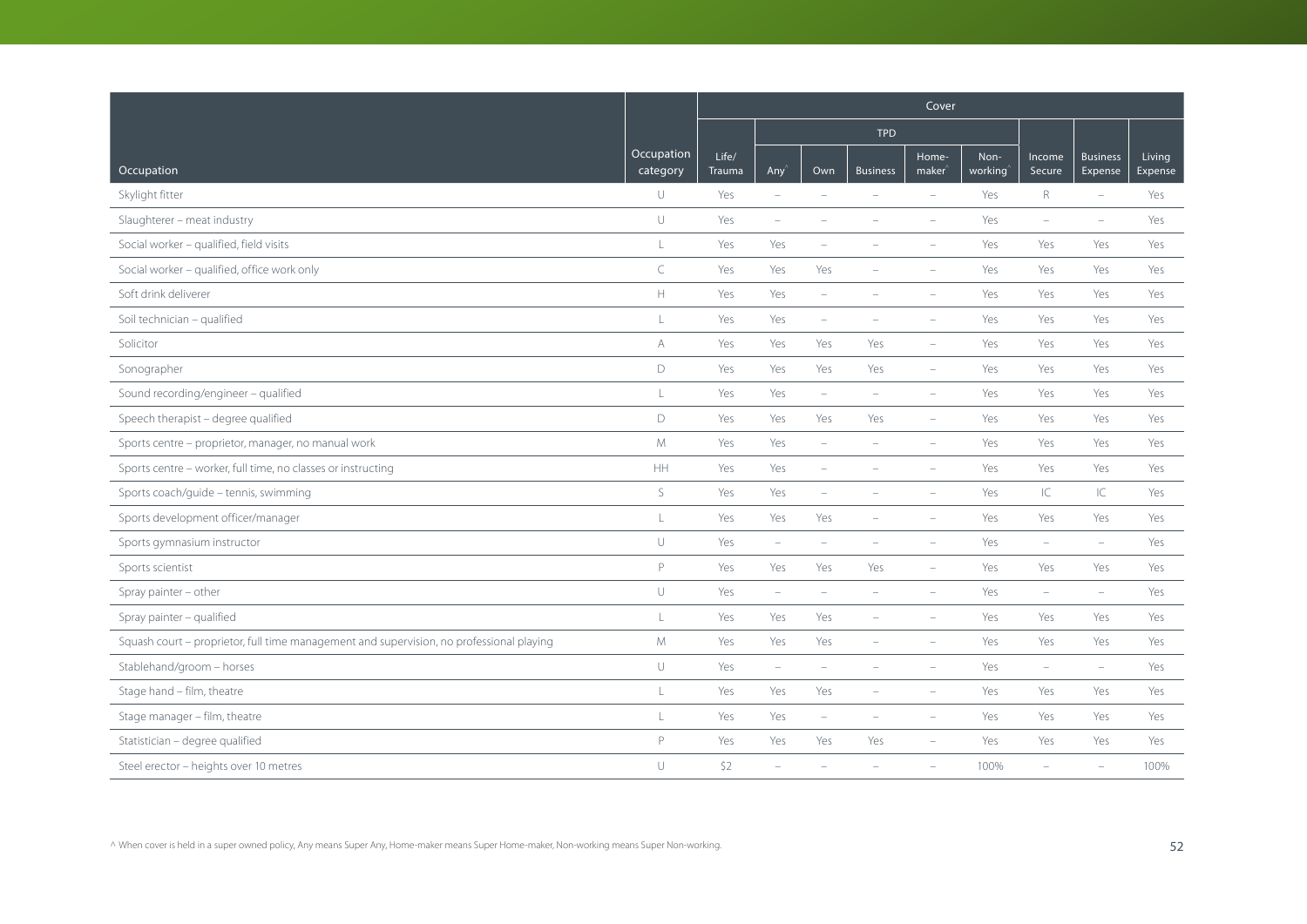|                                                                  |                                                     | Cover           |                          |                          |                          |                             |                 |                          |                            |                          |  |  |  |
|------------------------------------------------------------------|-----------------------------------------------------|-----------------|--------------------------|--------------------------|--------------------------|-----------------------------|-----------------|--------------------------|----------------------------|--------------------------|--|--|--|
|                                                                  |                                                     |                 |                          |                          | <b>TPD</b>               |                             |                 |                          |                            |                          |  |  |  |
| Occupation                                                       | Occupation<br>category                              | Life/<br>Trauma | Any'                     | Own                      | <b>Business</b>          | Home-<br>maker <sup>®</sup> | Non-<br>working | Income<br>Secure         | <b>Business</b><br>Expense | <b>Living</b><br>Expense |  |  |  |
| Steel erector - heights up to 10 metres                          | U                                                   | Yes             | $\overline{\phantom{a}}$ | $\sim$                   |                          | $\equiv$                    | Yes             | $\equiv$                 | $\equiv$                   | Yes                      |  |  |  |
| Steeplejack                                                      | $\cup$                                              | \$2             | $\overline{\phantom{a}}$ |                          |                          |                             | 100%            | $\overline{\phantom{m}}$ | $\overline{\phantom{a}}$   | 100%                     |  |  |  |
| Stenographer                                                     | $\overline{1}$                                      | Yes             | Yes                      | Yes                      |                          |                             | Yes             | Yes                      | Yes                        | Yes                      |  |  |  |
| Stevedore - dockyard labourer                                    | U                                                   | Yes             | $\overline{\phantom{m}}$ |                          |                          |                             | Yes             | $\mathsf R$              | $\overline{\phantom{m}}$   | Yes                      |  |  |  |
| Steward/stewardess - airlines                                    | $\cup$                                              | Yes             | $\overline{\phantom{a}}$ | ۰                        |                          |                             | Yes             | $\overline{\phantom{a}}$ | $\overline{\phantom{a}}$   | Yes                      |  |  |  |
| Stock and station agent - no manual work                         | ${\mathsf M}$                                       | Yes             | Yes                      | Yes                      |                          | $\equiv$                    | Yes             | Yes                      | Yes                        | Yes                      |  |  |  |
| Stockbroker - registered, meeting the requirements of E          | $\mathsf E$                                         | Yes             | Yes                      | Yes                      | $\equiv$                 |                             | Yes             | Yes                      | Yes                        | Yes                      |  |  |  |
| Stockbroker - registered, meeting the requirements of P          | P                                                   | Yes             | Yes                      | Yes                      | $\equiv$                 | $\equiv$                    | Yes             | Yes                      | Yes                        | Yes                      |  |  |  |
| Stockbroker - registered, not meeting the requirements of E or P | $\overline{\phantom{a}}$                            | Yes             | Yes                      | Yes                      |                          |                             | Yes             | Yes                      | Yes                        | Yes                      |  |  |  |
| Stockman                                                         | $\cup$                                              | Yes             | $\overline{\phantom{m}}$ |                          |                          |                             | Yes             | $\equiv$                 | $\sim$                     | Yes                      |  |  |  |
| Stockyard worker/drover                                          | U                                                   | Yes             | $\overline{\phantom{a}}$ | ÷                        |                          | $\overline{\phantom{a}}$    | Yes             | $\overline{\phantom{m}}$ | $\overline{\phantom{a}}$   | Yes                      |  |  |  |
| Stonemason - qualified                                           | $\mathbb H$                                         | Yes             | Yes                      |                          |                          |                             | Yes             | Yes                      | Yes                        | Yes                      |  |  |  |
| Storeperson - administration only                                |                                                     | Yes             | Yes                      |                          |                          |                             | Yes             | Yes                      | Yes                        | Yes                      |  |  |  |
| Strapper - horses                                                | $\cup$                                              | Yes             | $\overline{\phantom{a}}$ | ÷                        |                          | $\equiv$                    | Yes             | $\overline{\phantom{a}}$ | $\sim$                     | Yes                      |  |  |  |
| Student                                                          | HH                                                  | Yes             | $\subset$                | L.                       |                          | $\equiv$                    | Yes             | $\overline{\phantom{a}}$ |                            | Yes                      |  |  |  |
| Stunt person                                                     | $\cup$                                              | \$2             | $\equiv$                 |                          |                          |                             | 100%            | ÷                        |                            |                          |  |  |  |
| Submariner                                                       | $\cup$                                              | Yes             | $\overline{\phantom{a}}$ |                          |                          |                             | Yes             | ÷,                       |                            | Yes                      |  |  |  |
| Substation operator - electrical                                 | M                                                   | Yes             | Yes                      | Yes                      |                          | $\overline{\phantom{a}}$    | Yes             | Yes                      | Yes                        | Yes                      |  |  |  |
| Sugar cane farmer - property owner                               | H.                                                  | Yes             | Yes                      | $\sim$                   |                          | $\equiv$                    | Yes             | Yes                      | Yes                        | Yes                      |  |  |  |
| Sugar cane farmer - property owner with full-time employees      | $\mathsf{H}% _{\mathsf{H}}^{\ast}(\mathcal{M}_{0})$ | Yes             | Yes                      | ÷                        |                          |                             | Yes             | Yes                      | Yes                        | Yes                      |  |  |  |
| Sugar cane farmer worker/harvester                               | HH                                                  | Yes             | Yes                      | $\overline{\phantom{a}}$ |                          |                             | Yes             | $\mathsf{R}$             | $\overline{\phantom{m}}$   | Yes                      |  |  |  |
| Superannuation fund administrator                                |                                                     | Yes             | Yes                      | $\overline{\phantom{0}}$ | $\overline{\phantom{a}}$ | $\sim$                      | Yes             | Yes                      | Yes                        | Yes                      |  |  |  |
| Supermarket - cashier/checkout, full time                        | $\mathbb H$                                         | Yes             | Yes                      |                          |                          |                             | Yes             | Yes                      | Yes                        | Yes                      |  |  |  |
| Supermarket - deliveries, full time                              | HH                                                  | Yes             | Yes                      |                          |                          |                             | Yes             | Yes                      | Yes                        | Yes                      |  |  |  |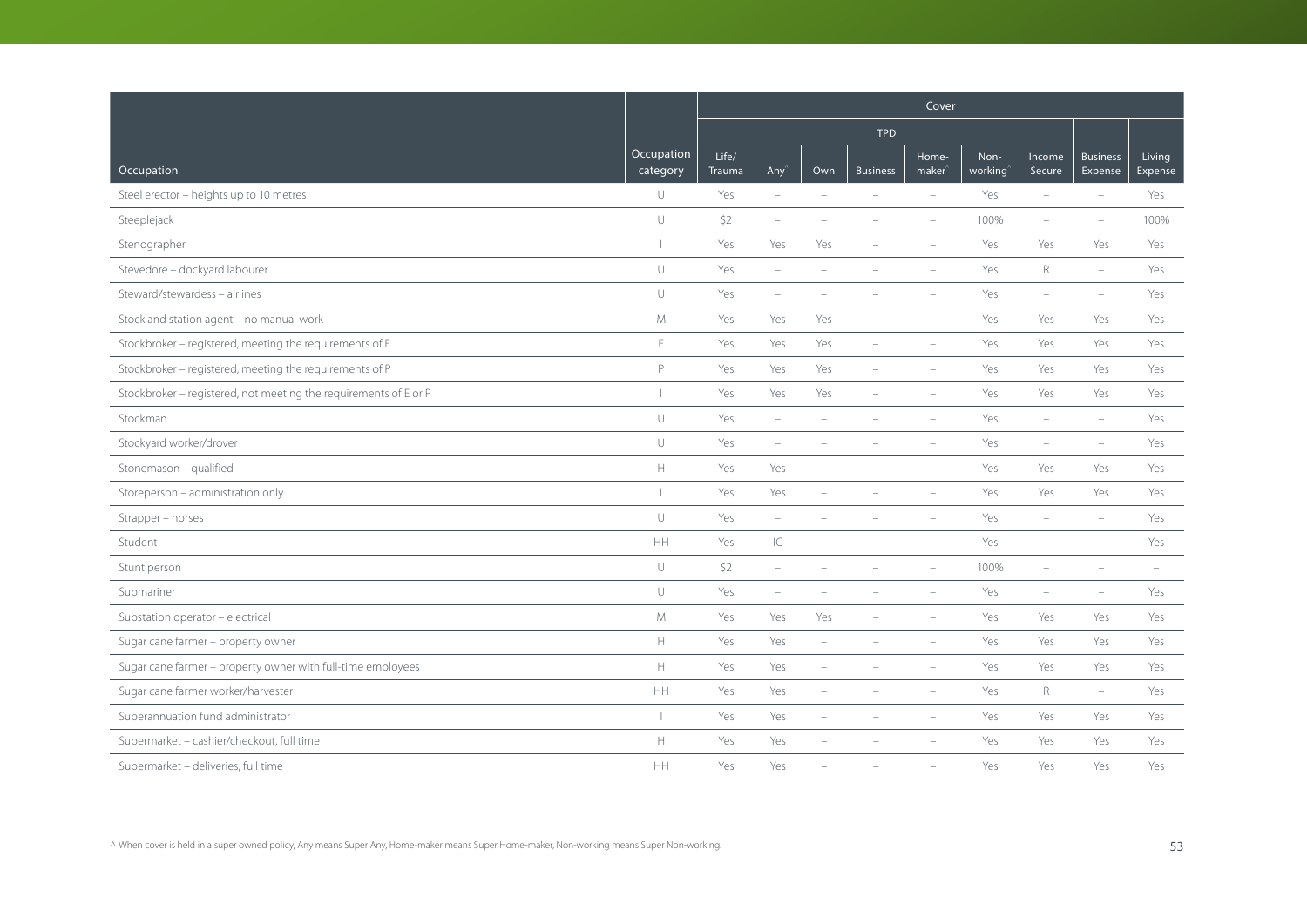|                                                                                            |                        | Cover           |                                   |                          |                          |                          |                 |                          |                            |                   |  |  |  |
|--------------------------------------------------------------------------------------------|------------------------|-----------------|-----------------------------------|--------------------------|--------------------------|--------------------------|-----------------|--------------------------|----------------------------|-------------------|--|--|--|
|                                                                                            |                        |                 |                                   |                          | <b>TPD</b>               |                          |                 |                          |                            |                   |  |  |  |
| Occupation                                                                                 | Occupation<br>category | Life/<br>Trauma | Any $\hat{}$                      | Own                      | <b>Business</b>          | Home-<br>$make^$         | Non-<br>working | Income<br>Secure         | <b>Business</b><br>Expense | Living<br>Expense |  |  |  |
| Supermarket - manager, full time                                                           | M                      | Yes             | Yes                               | Yes                      |                          | $\overline{\phantom{a}}$ | Yes             | Yes                      | Yes                        | Yes               |  |  |  |
| Supermarket - others, full time                                                            | HH                     | Yes             | Yes                               | $\overline{\phantom{a}}$ |                          |                          | Yes             | Yes                      | Yes                        | Yes               |  |  |  |
| Surfboard reshaper                                                                         | $\cup$                 | Yes             | $\sim$                            |                          |                          |                          | Yes             | R                        | $\equiv$                   | Yes               |  |  |  |
| Surfer - professional                                                                      | $\cup$                 | Yes             | $\overline{\phantom{a}}$          | ۰                        |                          | $\overline{\phantom{a}}$ | Yes             | $\overline{\phantom{a}}$ | $\overline{\phantom{m}}$   | Yes               |  |  |  |
| Surgeon                                                                                    | $\mathsf D$            | Yes             | Yes                               | Yes                      | Yes                      | $\overline{\phantom{a}}$ | Yes             | Yes                      | Yes                        | Yes               |  |  |  |
| Surveyor - qualified - field work                                                          | M                      | Yes             | Yes                               | Yes                      | $\overline{\phantom{m}}$ |                          | Yes             | Yes                      | Yes                        | Yes               |  |  |  |
| Surveyor - qualified - marine                                                              | HH                     | Yes             | $\ensuremath{\mathsf{IC}}\xspace$ | $\overline{\phantom{a}}$ |                          |                          | Yes             | IC                       | IC                         | Yes               |  |  |  |
| Surveyor - qualified, consulting/office work only - meeting the requirements of E          | $\mathsf E$            | Yes             | Yes                               | Yes                      | $\overline{\phantom{a}}$ | $\overline{\phantom{a}}$ | Yes             | Yes                      | Yes                        | Yes               |  |  |  |
| Surveyor - qualified, consulting/office work only - meeting the requirements of P          | P                      | Yes             | Yes                               | Yes                      | Yes                      | $\equiv$                 | Yes             | Yes                      | Yes                        | Yes               |  |  |  |
| Surveyor - qualified, consulting/office work only - not meeting the requirements of E or P | $\mathbf{I}$           | Yes             | Yes                               | Yes                      | $\overline{\phantom{a}}$ | $\overline{\phantom{a}}$ | Yes             | Yes                      | Yes                        | Yes               |  |  |  |
| Swimming - professional                                                                    | $\cup$                 | Yes             | $\overline{\phantom{a}}$          | ÷                        | $\overline{\phantom{a}}$ | $\equiv$                 | Yes             | $\overline{\phantom{a}}$ | $\overline{\phantom{0}}$   | Yes               |  |  |  |
| Swimming pool - attendant, full time                                                       | $\mathsf S$            | Yes             | Yes                               |                          |                          |                          | Yes             | $\mathsf R$              | $\overline{\phantom{m}}$   | Yes               |  |  |  |
| Swimming pool - builder, other                                                             | $\cup$                 | Yes             | $\overline{\phantom{a}}$          |                          |                          |                          | Yes             | $\mathsf{R}$             | $\overline{\phantom{m}}$   | Yes               |  |  |  |
| Swimming pool - builder, qualified                                                         | $\mathbb H$            | Yes             | Yes                               | ÷,                       |                          | $\equiv$                 | Yes             | Yes                      | Yes                        | Yes               |  |  |  |
| Swimming pool - instructor/coach                                                           | S                      | Yes             | Yes                               | $\overline{\phantom{a}}$ |                          |                          | Yes             | IC                       | C                          | Yes               |  |  |  |
| Swimming pool/aquatic centre - manager, no manual work, full time                          | т                      | Yes             | Yes                               | Yes                      |                          |                          | Yes             | Yes                      | Yes                        | Yes               |  |  |  |
| Switch operator/repairer                                                                   | ${\mathsf M}$          | Yes             | Yes                               | Yes                      |                          | $\overline{\phantom{a}}$ | Yes             | Yes                      | Yes                        | Yes               |  |  |  |
| TAB agent - full time, salaried                                                            | $\overline{1}$         | Yes             | Yes                               | $\overline{\phantom{a}}$ |                          |                          | Yes             | Yes                      | Yes                        | Yes               |  |  |  |
| TAB agent - manager/proprietor, full time                                                  | M                      | Yes             | Yes                               | Yes                      |                          | $\overline{\phantom{a}}$ | Yes             | Yes                      | Yes                        | Yes               |  |  |  |
| Tailor - full time, working from home                                                      | $\mathbf{L}$           | Yes             | Yes                               | ÷,                       |                          |                          | Yes             | IC                       | IC                         | Yes               |  |  |  |
| Tailor - full time, working in a shop or factory                                           | S                      | Yes             | Yes                               | Yes                      |                          |                          | Yes             | Yes                      | Yes                        | Yes               |  |  |  |
| Tanner                                                                                     | $\mathbb H$            | Yes             | Yes                               | $\overline{\phantom{0}}$ | $\overline{\phantom{a}}$ | $\overline{\phantom{a}}$ | Yes             | Yes                      | Yes                        | Yes               |  |  |  |
| Tattooist                                                                                  | U                      | Yes             | $\overline{\phantom{a}}$          |                          |                          |                          | Yes             | ÷,                       | $\equiv$                   | Yes               |  |  |  |
| Tax consultant - no qualifications                                                         |                        | Yes             | Yes                               |                          |                          |                          | Yes             | Yes                      | Yes                        | Yes               |  |  |  |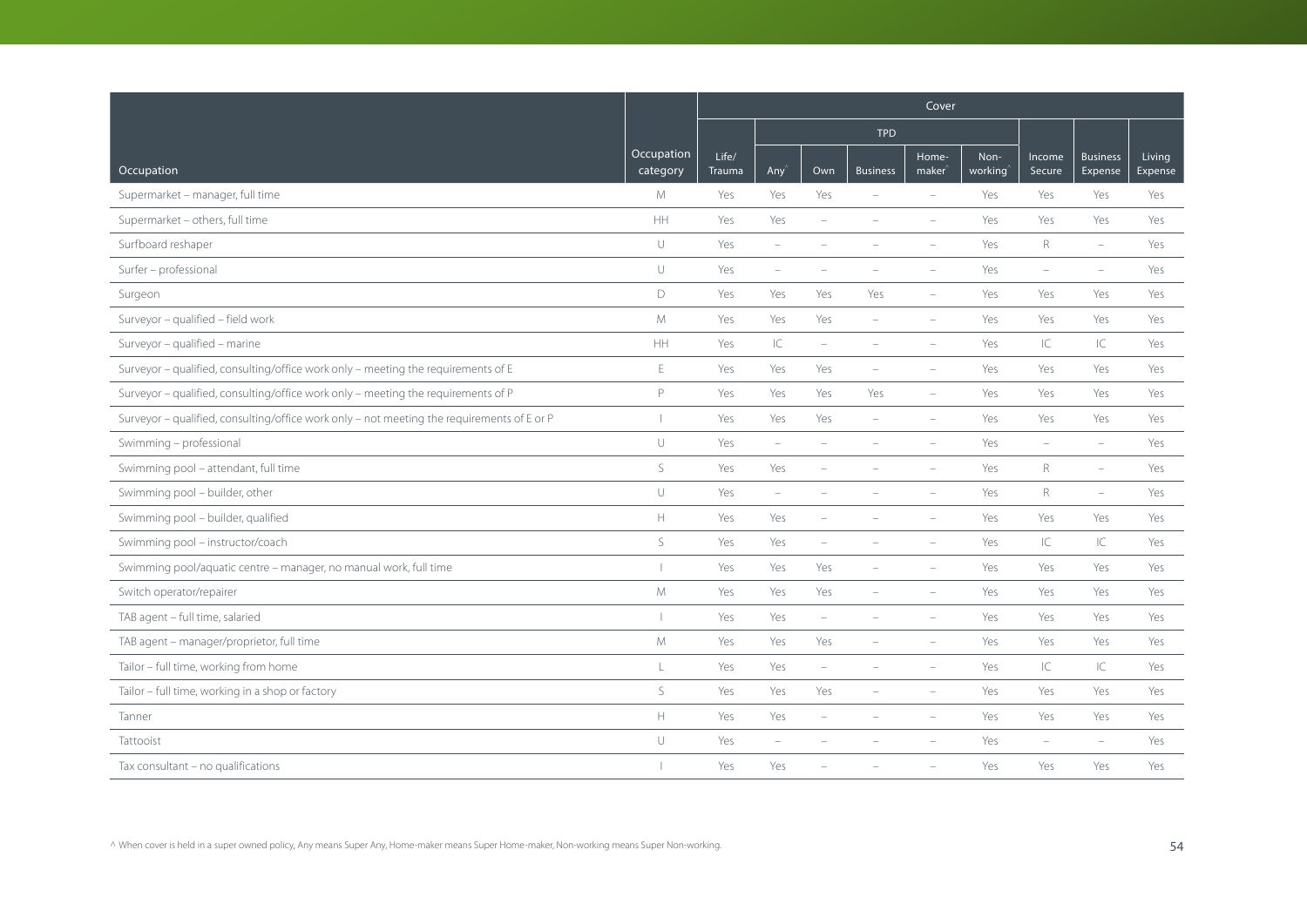|                                                                |                        | Cover                  |                          |                          |                          |                                                |                 |                  |                            |                   |  |  |  |
|----------------------------------------------------------------|------------------------|------------------------|--------------------------|--------------------------|--------------------------|------------------------------------------------|-----------------|------------------|----------------------------|-------------------|--|--|--|
|                                                                |                        |                        |                          |                          | <b>TPD</b>               |                                                |                 |                  |                            |                   |  |  |  |
| Occupation                                                     | Occupation<br>category | Life/<br><b>Trauma</b> | Any                      | Own                      | <b>Business</b>          | Home-<br>$\overline{\mathsf{m}}$ aker $\hat{}$ | Non-<br>working | Income<br>Secure | <b>Business</b><br>Expense | Living<br>Expense |  |  |  |
| Tax consultant - qualified                                     | P                      | Yes                    | Yes                      | Yes                      | Yes                      | $\overline{\phantom{a}}$                       | Yes             | Yes              | Yes                        | Yes               |  |  |  |
| Taxi driver - owner/plateholder only                           | HH                     | Yes                    | Yes                      | $\overline{\phantom{a}}$ | $\equiv$                 | $\equiv$                                       | Yes             | Yes              | Yes                        | Yes               |  |  |  |
| Taxidermist                                                    | L                      | Yes                    | Yes                      | Yes                      | $\equiv$                 | $\equiv$                                       | Yes             | Yes              | Yes                        | Yes               |  |  |  |
| Technician - film, theatre, recording music, radio, television | M                      | Yes                    | Yes                      | Yes                      | $\overline{\phantom{a}}$ | $\overline{\phantom{a}}$                       | Yes             | Yes              | Yes                        | Yes               |  |  |  |
| Telephone technician                                           | S                      | Yes                    | Yes                      | Yes                      | $\overline{\phantom{0}}$ | $\overline{\phantom{a}}$                       | Yes             | Yes              | Yes                        | Yes               |  |  |  |
| Telephonist/switchboard operator                               |                        | Yes                    | Yes                      | Yes                      | $\overline{\phantom{a}}$ | $\equiv$                                       | Yes             | Yes              | Yes                        | Yes               |  |  |  |
| Television repairman                                           | $\mathbb H$            | Yes                    | Yes                      | $\overline{\phantom{a}}$ |                          | $\equiv$                                       | Yes             | Yes              | Yes                        | Yes               |  |  |  |
| Tennis coach - no touring or professional playing              | $\mathsf{S}$           | Yes                    | Yes                      | $\overline{\phantom{a}}$ | $\equiv$                 | $\equiv$                                       | Yes             | IC               | IC                         | Yes               |  |  |  |
| Tennis player - professional                                   | $\cup$                 | Yes                    | $\equiv$                 |                          |                          |                                                | Yes             | ÷                | $\equiv$                   | Yes               |  |  |  |
| Tiler - floor/wall, other                                      | $\cup$                 | Yes                    | $\overline{\phantom{m}}$ | ۰                        |                          | $\overline{\phantom{a}}$                       | Yes             | $\mathsf R$      | $\overline{\phantom{m}}$   | Yes               |  |  |  |
| Tiler - floor/wall, qualified                                  | $\mathbb H$            | Yes                    | Yes                      | $\overline{\phantom{a}}$ | $\overline{\phantom{a}}$ | $\overline{\phantom{a}}$                       | Yes             | Yes              | Yes                        | Yes               |  |  |  |
| Timber merchant - less than 10% manual work                    | M                      | Yes                    | Yes                      | Yes                      |                          | $\overline{\phantom{a}}$                       | Yes             | Yes              | Yes                        | Yes               |  |  |  |
| Timber merchant - office work only                             |                        | Yes                    | Yes                      | $\overline{\phantom{a}}$ |                          | $\equiv$                                       | Yes             | Yes              | Yes                        | Yes               |  |  |  |
| Timber merchant - others                                       | L                      | Yes                    | Yes                      | Yes                      | $\equiv$                 | $\equiv$                                       | Yes             | Yes              | Yes                        | Yes               |  |  |  |
| Toolmaker - not qualified                                      | $\mathbb H$            | Yes                    | Yes                      | $\overline{\phantom{a}}$ | $\overline{\phantom{a}}$ | $\overline{\phantom{a}}$                       | Yes             | Yes              | Yes                        | Yes               |  |  |  |
| Toolmaker - qualified                                          | $\mathsf L$            | Yes                    | Yes                      | Yes                      |                          |                                                | Yes             | Yes              | Yes                        | Yes               |  |  |  |
| Tour guide/operator                                            | $\cup$                 | Yes                    | $\overline{\phantom{m}}$ | $\equiv$                 |                          | $\overline{\phantom{a}}$                       | Yes             | R                | $\overline{\phantom{0}}$   | Yes               |  |  |  |
| Tourism manager                                                | $M_{\odot}$            | Yes                    | Yes                      | $\overline{\phantom{a}}$ |                          | $\overline{\phantom{a}}$                       | Yes             | Yes              | Yes                        | Yes               |  |  |  |
| Tourism/visitor information officer/adviser                    |                        | Yes                    | Yes                      | $\overline{\phantom{a}}$ |                          | $\equiv$                                       | Yes             | Yes              | Yes                        | Yes               |  |  |  |
| Tow truck driver                                               | $\cup$                 | Yes                    | $\overline{\phantom{a}}$ | $\equiv$                 |                          | $\equiv$                                       | Yes             | R                | $\overline{\phantom{a}}$   | Yes               |  |  |  |
| Town planner - degree qualified                                | P                      | Yes                    | Yes                      | Yes                      | Yes                      | $\overline{\phantom{a}}$                       | Yes             | Yes              | Yes                        | Yes               |  |  |  |
| Toxicologist                                                   | D                      | Yes                    | Yes                      | Yes                      | Yes                      | $\overline{\phantom{m}}$                       | Yes             | Yes              | Yes                        | Yes               |  |  |  |
| Train driver - metropolitan/interstate                         | $\top$                 | Yes                    | Yes                      | L,                       |                          |                                                | Yes             | ÷,               |                            | Yes               |  |  |  |
| Train guard                                                    | U                      | Yes                    | ÷                        |                          |                          |                                                | Yes             |                  |                            | Yes               |  |  |  |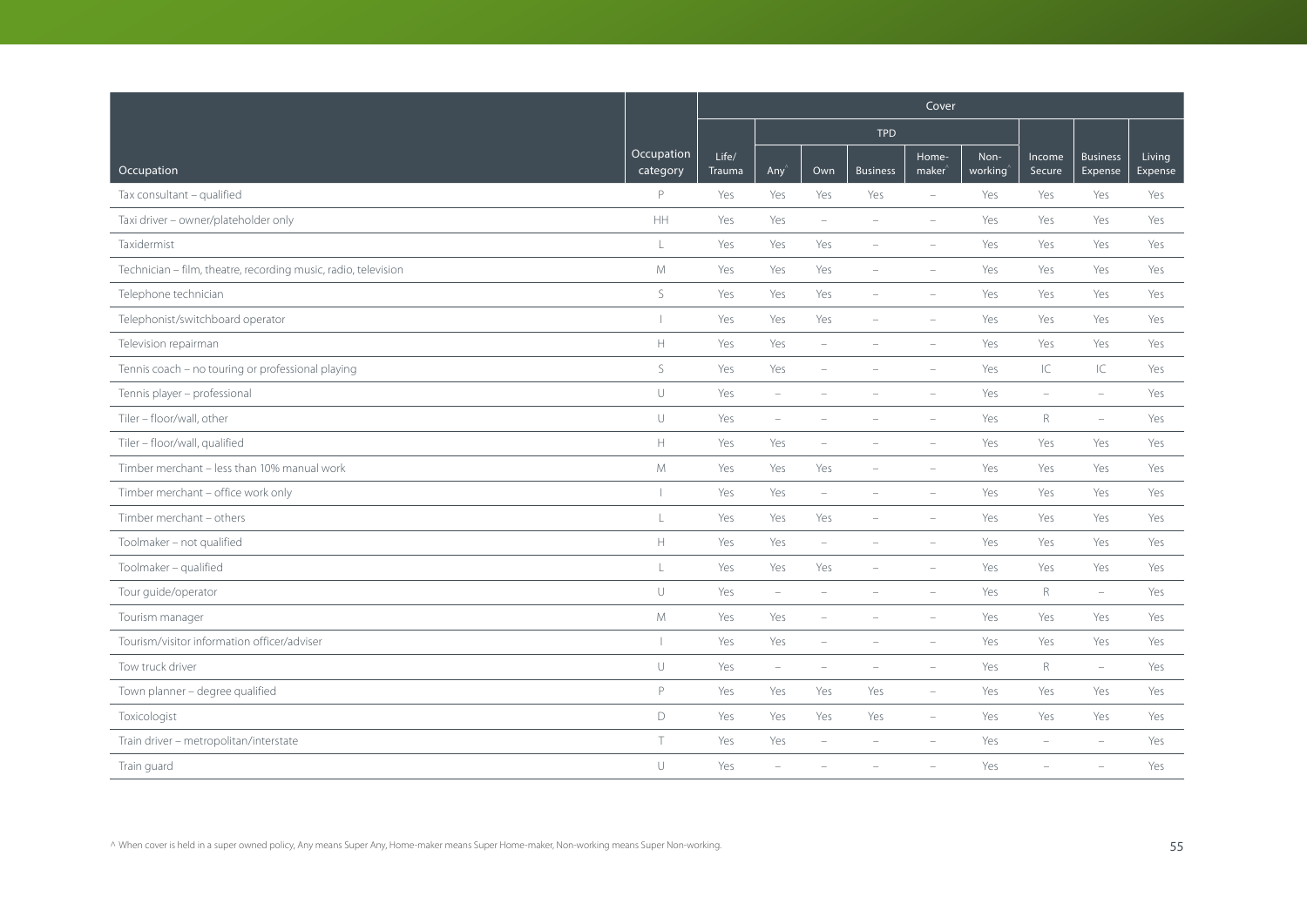|                                                                                                |                        | Cover           |                                 |                          |                          |                             |                 |                          |                            |                   |  |  |  |
|------------------------------------------------------------------------------------------------|------------------------|-----------------|---------------------------------|--------------------------|--------------------------|-----------------------------|-----------------|--------------------------|----------------------------|-------------------|--|--|--|
|                                                                                                |                        |                 |                                 |                          | <b>TPD</b>               |                             |                 |                          |                            |                   |  |  |  |
| Occupation                                                                                     | Occupation<br>category | Life/<br>Trauma | Any <sup></sup>                 | Own                      | <b>Business</b>          | Home-<br>maker <sup>'</sup> | Non-<br>working | Income<br>Secure         | <b>Business</b><br>Expense | Living<br>Expense |  |  |  |
| Train inspector                                                                                | U                      | Yes             | $\overline{\phantom{a}}$        | $\equiv$                 | $\equiv$                 | $\sim$                      | Yes             | $\equiv$                 | $\equiv$                   | Yes               |  |  |  |
| Tram/tramway driver                                                                            | $\top$                 | Yes             | Yes                             | ÷                        |                          |                             | Yes             | $\overline{\phantom{a}}$ | $\equiv$                   | Yes               |  |  |  |
| Translator                                                                                     | $\mathbf{I}$           | Yes             | Yes                             | Yes                      |                          |                             | Yes             | Yes                      | Yes                        | Yes               |  |  |  |
| Travel agent/consultant                                                                        |                        | Yes             | Yes                             | Yes                      |                          |                             | Yes             | Yes                      | Yes                        | Yes               |  |  |  |
| Tree lopper/remover                                                                            | $\cup$                 | Yes             | $\hspace{0.1mm}-\hspace{0.1mm}$ | ۰                        |                          |                             | Yes             | $\overline{\phantom{a}}$ | $\equiv$                   | Yes               |  |  |  |
| Tree surgeon/arborist - qualified                                                              | $\cup$                 | Yes             | $\overline{\phantom{a}}$        |                          |                          |                             | Yes             | $\overline{\phantom{a}}$ | $\overline{\phantom{a}}$   | Yes               |  |  |  |
| Trichologist                                                                                   | L                      | Yes             | Yes                             | ÷                        |                          |                             | Yes             | Yes                      | Yes                        | Yes               |  |  |  |
| Trimmer - qualified, motor vehicles                                                            | H.                     | Yes             | Yes                             | ÷                        | ÷                        | $\equiv$                    | Yes             | Yes                      | Yes                        | Yes               |  |  |  |
| Trotting driver                                                                                | $\cup$                 | Yes             | $\overline{\phantom{0}}$        |                          |                          |                             | Yes             | $\overline{\phantom{a}}$ | $\overline{\phantom{m}}$   | Yes               |  |  |  |
| Truck driver - non owner, local only, no building sites                                        | $\cup$                 | Yes             | ÷,                              |                          |                          |                             | Yes             | $\mathsf{R}$             | ÷                          | Yes               |  |  |  |
| Truck driver - not owner, employed by major transport company                                  | U                      | Yes             | $\overline{\phantom{a}}$        |                          |                          |                             | Yes             | $\mathsf{R}$             | $\equiv$                   | Yes               |  |  |  |
| Truck driver - not owner, not employed by major transport company                              | $\cup$                 | Yes             | $\overline{\phantom{m}}$        |                          |                          | $\equiv$                    | Yes             | ۰                        | $\overline{\phantom{a}}$   | Yes               |  |  |  |
| Truck driver - owner only, interstate, long distance, overnight stays                          | $\cup$                 | Yes             | ÷                               |                          |                          |                             | Yes             | ÷                        |                            | Yes               |  |  |  |
| Truck driver - owner only, within local city or town, no overnight stays or building site work | HH                     | Yes             | Yes                             |                          |                          | $\equiv$                    | Yes             | Yes                      | Yes                        | Yes               |  |  |  |
| Tugboat operator                                                                               | $\cup$                 | Yes             | $\overline{\phantom{a}}$        |                          |                          | ÷,                          | Yes             | $R_{\rm}$                | $\overline{\phantom{0}}$   | Yes               |  |  |  |
| Tunneller - explosives                                                                         | U                      | \$3             | $\overline{\phantom{a}}$        |                          |                          |                             | 100%            | ÷,                       | ÷                          | 100%              |  |  |  |
| Tunneller - no explosives                                                                      | U                      | Yes             | $\overline{\phantom{a}}$        |                          |                          |                             | Yes             | ÷,                       | $\equiv$                   | Yes               |  |  |  |
| Tupperware/Avon/Amway/Nutrimetics sales, full time                                             | HH                     | Yes             | $\subset$                       | ÷                        |                          | $\overline{\phantom{m}}$    | Yes             | IC                       | IC                         | Yes               |  |  |  |
| Tutor - university                                                                             | $\subset$              | Yes             | Yes                             | Yes                      | $\equiv$                 | $\equiv$                    | Yes             | Yes                      | Yes                        | Yes               |  |  |  |
| Typesetter - computer                                                                          | S                      | Yes             | Yes                             | Yes                      |                          |                             | Yes             | Yes                      | Yes                        | Yes               |  |  |  |
| Typewriter mechanic                                                                            | S                      | Yes             | Yes                             | Yes                      |                          |                             | Yes             | Yes                      | Yes                        | Yes               |  |  |  |
| Typist                                                                                         |                        | Yes             | Yes                             | Yes                      | $\overline{\phantom{0}}$ | $\equiv$                    | Yes             | Yes                      | Yes                        | Yes               |  |  |  |
| Tyre fitter                                                                                    | $\mathbb H$            | Yes             | Yes                             | $\overline{\phantom{a}}$ |                          |                             | Yes             | Yes                      | Yes                        | Yes               |  |  |  |
| Undertaker                                                                                     | M                      | Yes             | Yes                             | Yes                      |                          |                             | Yes             | Yes                      | Yes                        | Yes               |  |  |  |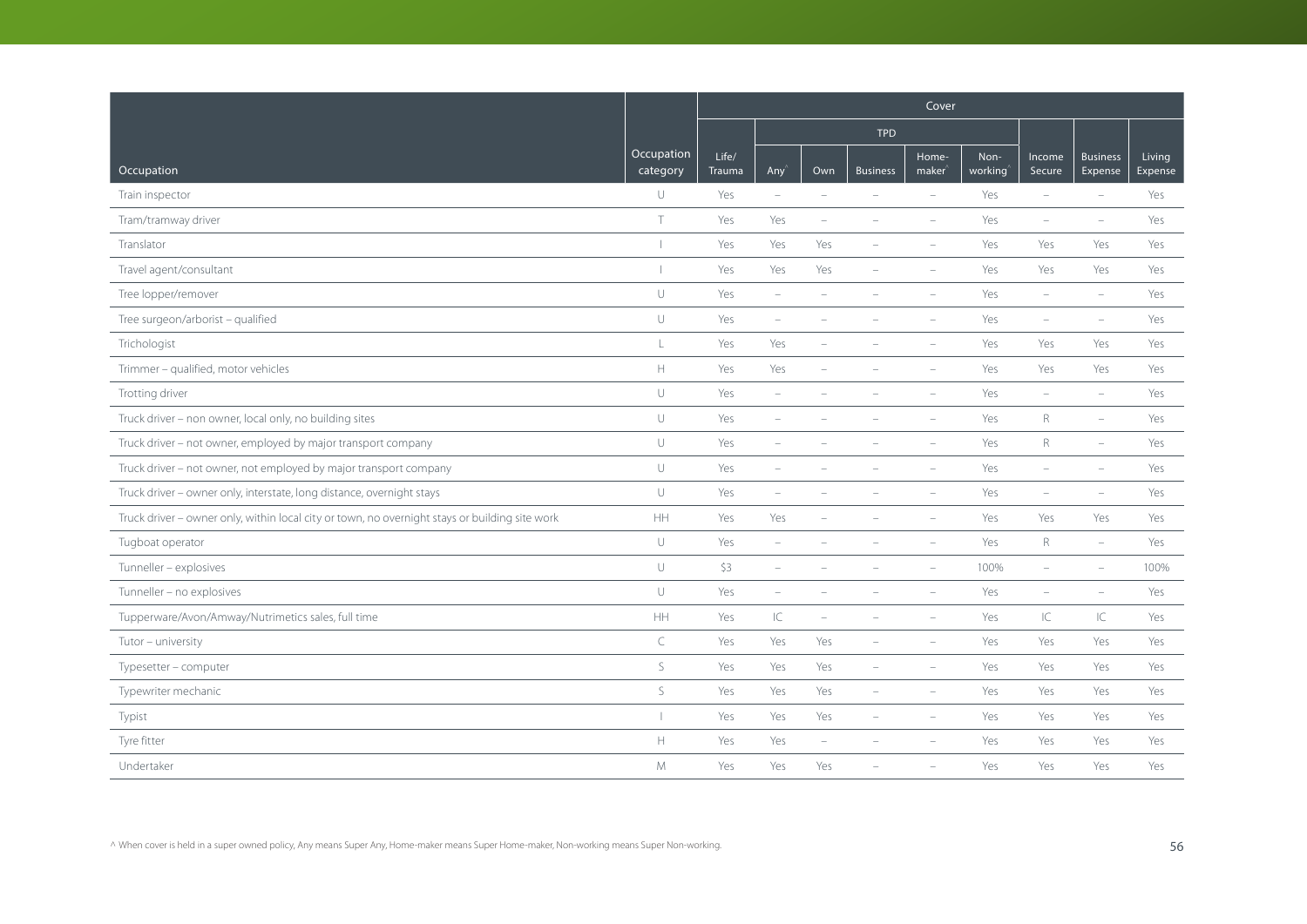|                                                                                                          |                          | Cover           |                          |                          |                          |                             |                 |                          |                            |                   |  |  |
|----------------------------------------------------------------------------------------------------------|--------------------------|-----------------|--------------------------|--------------------------|--------------------------|-----------------------------|-----------------|--------------------------|----------------------------|-------------------|--|--|
|                                                                                                          |                          |                 |                          |                          | <b>TPD</b>               |                             |                 |                          |                            |                   |  |  |
| Occupation                                                                                               | Occupation<br>category   | Life/<br>Trauma | Any                      | Own                      | <b>Business</b>          | Home-<br>maker <sup>®</sup> | Non-<br>working | Income<br>Secure         | <b>Business</b><br>Expense | Living<br>Expense |  |  |
| Underwriter - other, all financial services                                                              |                          | Yes             | Yes                      | Yes                      | $\sim$                   | $\equiv$                    | Yes             | Yes                      | Yes                        | Yes               |  |  |
| Underwriter manager - all financial services                                                             | P                        | Yes             | Yes                      | Yes                      | Yes                      | $\overline{\phantom{a}}$    | Yes             | Yes                      | Yes                        | Yes               |  |  |
| Underwriter principal/senior - all financial services                                                    | E                        | Yes             | Yes                      | Yes                      | $\sim$                   |                             | Yes             | Yes                      | Yes                        | Yes               |  |  |
| Unemployed                                                                                               | $\cup$                   | Yes             | $\overline{\phantom{m}}$ | ÷                        |                          |                             | Yes             | $\overline{\phantom{a}}$ | $\overline{\phantom{m}}$   | Yes               |  |  |
| University administration/office work - lecturer/professor/dean - meeting the requirements of E          | E                        | Yes             | Yes                      | Yes                      | $\overline{\phantom{a}}$ | $\overline{\phantom{a}}$    | Yes             | Yes                      | Yes                        | Yes               |  |  |
| University administration/office work - lecturer/professor/dean - meeting the requirements of P          | P                        | Yes             | Yes                      | Yes                      | Yes                      | $\equiv$                    | Yes             | Yes                      | Yes                        | Yes               |  |  |
| University administration/office work - lecturer/professor/dean - not meeting the requirements of E or P | $\subset$                | Yes             | Yes                      | Yes                      | $\sim$                   | $\equiv$                    | Yes             | Yes                      | Yes                        | Yes               |  |  |
| University administration/office work - non-teaching                                                     | $\overline{\phantom{a}}$ | Yes             | Yes                      | Yes                      | $\overline{\phantom{a}}$ | $\equiv$                    | Yes             | Yes                      | Yes                        | Yes               |  |  |
| University administration/office work - tutor                                                            | $\subset$                | Yes             | Yes                      | Yes                      |                          |                             | Yes             | Yes                      | Yes                        | Yes               |  |  |
| Upholsterer - other                                                                                      | $\mathbb H$              | Yes             | Yes                      | ÷                        |                          |                             | Yes             | Yes                      | Yes                        | Yes               |  |  |
| Upholsterer - qualified                                                                                  | $\frac{1}{2}$            | Yes             | Yes                      | Yes                      | $\overline{\phantom{a}}$ | $\overline{\phantom{a}}$    | Yes             | Yes                      | Yes                        | Yes               |  |  |
| Urban and regional planner - degree qualified                                                            | P                        | Yes             | Yes                      | Yes                      | Yes                      | $\overline{\phantom{a}}$    | Yes             | Yes                      | Yes                        | Yes               |  |  |
| Urologist                                                                                                | D                        | Yes             | Yes                      | Yes                      | Yes                      | $\overline{\phantom{a}}$    | Yes             | Yes                      | Yes                        | Yes               |  |  |
| Usher - cinema, full time                                                                                | M                        | Yes             | Yes                      | Yes                      | $\sim$                   | $\equiv$                    | Yes             | Yes                      | Yes                        | Yes               |  |  |
| Valet - full time                                                                                        | $\cup$                   | Yes             | $\overline{\phantom{a}}$ | ÷                        | $\overline{\phantom{a}}$ | $\equiv$                    | Yes             | R                        | $\overline{\phantom{a}}$   | Yes               |  |  |
| Valuer - jewellery                                                                                       | $\overline{\phantom{a}}$ | Yes             | Yes                      | $\overline{\phantom{0}}$ |                          |                             | Yes             | Yes                      | Yes                        | Yes               |  |  |
| Valuer - livestock                                                                                       | $\mathsf{L}$             | Yes             | Yes                      | $\overline{\phantom{0}}$ |                          |                             | Yes             | Yes                      | Yes                        | Yes               |  |  |
| Valuer - real estate, registered                                                                         |                          | Yes             | Yes                      | Yes                      |                          |                             | Yes             | Yes                      | Yes                        | Yes               |  |  |
| Vehicle wrecker                                                                                          | $\cup$                   | Yes             | $\overline{\phantom{m}}$ | ÷                        |                          | $\equiv$                    | Yes             | $R_{\odot}$              | $\overline{\phantom{a}}$   | Yes               |  |  |
| Vending machine operator                                                                                 | $\mathbb H$              | Yes             | Yes                      | $\overline{\phantom{a}}$ |                          |                             | Yes             | Yes                      | Yes                        | Yes               |  |  |
| Veterinarian - domestic pets, degree qualified                                                           | P                        | Yes             | Yes                      | Yes                      | Yes                      | $\overline{\phantom{a}}$    | Yes             | Yes                      | Yes                        | Yes               |  |  |
| Veterinarian - livestock, degree qualified                                                               |                          | Yes             | Yes                      | Yes                      | $\overline{\phantom{a}}$ | $\overline{\phantom{0}}$    | Yes             | Yes                      | Yes                        | Yes               |  |  |
| Veterinary surgeon - degree qualified                                                                    | P                        | Yes             | Yes                      | Yes                      | Yes                      |                             | Yes             | Yes                      | Yes                        | Yes               |  |  |
| Video duplicator/editor - not working from home                                                          |                          | Yes             | Yes                      | Yes                      |                          |                             | Yes             | Yes                      | Yes                        | Yes               |  |  |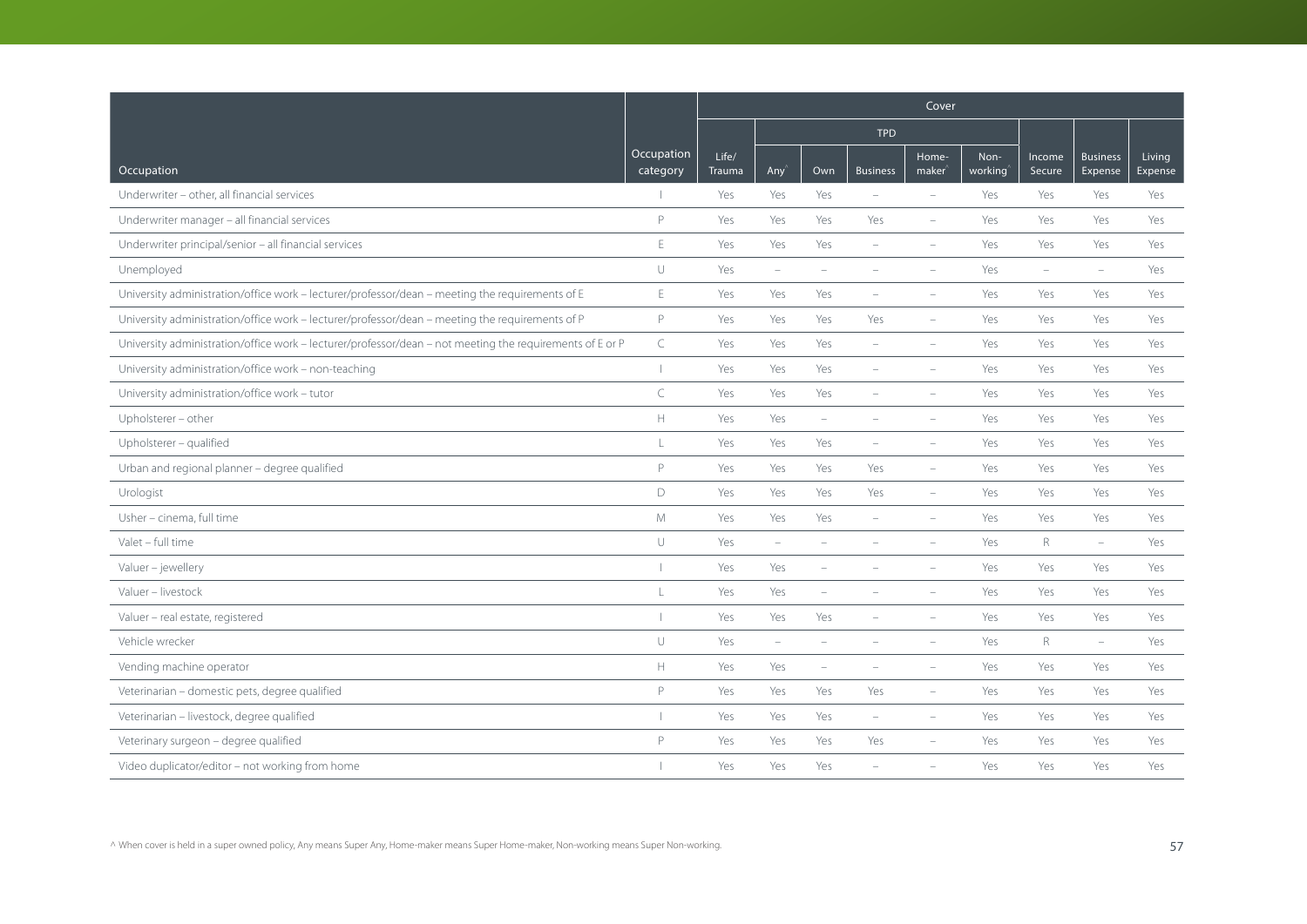|                                                  |                               | Cover                  |                          |                          |                          |                             |                 |                          |                            |                   |  |  |  |
|--------------------------------------------------|-------------------------------|------------------------|--------------------------|--------------------------|--------------------------|-----------------------------|-----------------|--------------------------|----------------------------|-------------------|--|--|--|
|                                                  |                               |                        |                          |                          | <b>TPD</b>               |                             |                 |                          |                            |                   |  |  |  |
| Occupation                                       | <b>Occupation</b><br>category | Life/<br><b>Trauma</b> | Any                      | Own                      | <b>Business</b>          | Home-<br>maker <sup>®</sup> | Non-<br>working | Income<br>Secure         | <b>Business</b><br>Expense | Living<br>Expense |  |  |  |
| Vigneron - qualified wine maker                  | L                             | Yes                    | Yes                      | Yes                      |                          | $\overline{\phantom{a}}$    | Yes             | Yes                      | Yes                        | Yes               |  |  |  |
| Viticulturist - employee                         | $\mathbb H$                   | Yes                    | Yes                      | $\sim$                   |                          | $\equiv$                    | Yes             | Yes                      | Yes                        | Yes               |  |  |  |
| Viticulturist - owner/ manager                   | L                             | Yes                    | Yes                      | $\overline{\phantom{0}}$ |                          | $\equiv$                    | Yes             | Yes                      | Yes                        | Yes               |  |  |  |
| Waiter/waitress - full time                      | $\mathbb H$                   | Yes                    | Yes                      | $\overline{\phantom{0}}$ |                          | $\overline{\phantom{a}}$    | Yes             | Yes                      | Yes                        | Yes               |  |  |  |
| Wall tiler - other                               | $\cup$                        | Yes                    | $\overline{\phantom{a}}$ | $\overline{\phantom{a}}$ |                          | $\overline{\phantom{a}}$    | Yes             | $R_{\rm}$                | $\overline{\phantom{m}}$   | Yes               |  |  |  |
| Wall tiler - qualified                           | $\mathbb H$                   | Yes                    | Yes                      |                          |                          | ÷                           | Yes             | Yes                      | Yes                        | Yes               |  |  |  |
| Wallpaper hanger                                 | $\mathbb H$                   | Yes                    | Yes                      |                          |                          | $\overline{\phantom{a}}$    | Yes             | Yes                      | Yes                        | Yes               |  |  |  |
| Wardrobe - film, theatre, television             | $\mathsf L$                   | Yes                    | Yes                      | Yes                      | $\equiv$                 | $\equiv$                    | Yes             | Yes                      | Yes                        | Yes               |  |  |  |
| Wardsperson - hospital                           | $\mathbb H$                   | Yes                    | Yes                      | $\overline{\phantom{a}}$ |                          |                             | Yes             | Yes                      | Yes                        | Yes               |  |  |  |
| Warehouse person                                 | $\cup$                        | Yes                    | $\overline{\phantom{0}}$ | $\overline{\phantom{a}}$ |                          | $\overline{\phantom{a}}$    | Yes             | $R_{\rm}$                | $\overline{\phantom{0}}$   | Yes               |  |  |  |
| Washing machine mechanic - other                 | $\mathbb H$                   | Yes                    | Yes                      | $\overline{\phantom{a}}$ | $\overline{\phantom{a}}$ | $\overline{\phantom{a}}$    | Yes             | Yes                      | Yes                        | Yes               |  |  |  |
| Washing machine mechanic - qualified             | $\mathsf{S}$                  | Yes                    | Yes                      | Yes                      |                          | $\overline{\phantom{a}}$    | Yes             | Yes                      | Yes                        | Yes               |  |  |  |
| Watchmaker and repairer                          | $\mathsf S$                   | Yes                    | Yes                      | Yes                      | $\equiv$                 | $\overline{\phantom{a}}$    | Yes             | Yes                      | Yes                        | Yes               |  |  |  |
| Waterproofer                                     | $\cup$                        | Yes                    | $\equiv$                 | $\sim$                   | $\equiv$                 | $\equiv$                    | Yes             | $R_{\rm}$                | $\equiv$                   | Yes               |  |  |  |
| Weather forecaster                               | HH                            | Yes                    | $\subset$                | $\overline{\phantom{a}}$ |                          | $\overline{\phantom{a}}$    | Yes             | IC                       | IC                         | Yes               |  |  |  |
| Weaver - not working from home                   | S                             | Yes                    | Yes                      | Yes                      |                          |                             | Yes             | Yes                      | Yes                        | Yes               |  |  |  |
| Weaver - working from home                       | $\cup$                        | Yes                    | $\overline{\phantom{a}}$ | $\equiv$                 |                          | $\overline{\phantom{a}}$    | Yes             | $\overline{\phantom{a}}$ | $\overline{\phantom{a}}$   | Yes               |  |  |  |
| Web designer/developer                           |                               | Yes                    | Yes                      | Yes                      | $\overline{\phantom{a}}$ | $\overline{\phantom{a}}$    | Yes             | Yes                      | Yes                        | Yes               |  |  |  |
| Wedding planner/organiser/consultant - full time | $M_{\odot}$                   | Yes                    | Yes                      | $\overline{\phantom{a}}$ | $\overline{\phantom{a}}$ | $\equiv$                    | Yes             | Yes                      | Yes                        | Yes               |  |  |  |
| Weight loss counsellor                           |                               | Yes                    | Yes                      | $\equiv$                 |                          | $\equiv$                    | Yes             | Yes                      | Yes                        | Yes               |  |  |  |
| Welder - other                                   | $\mathbb H$                   | Yes                    | Yes                      | $\overline{\phantom{a}}$ |                          | $\overline{\phantom{a}}$    | Yes             | Yes                      | Yes                        | Yes               |  |  |  |
| Welder - qualified                               | $\mathsf L$                   | Yes                    | Yes                      | Yes                      | $\overline{\phantom{a}}$ | $\overline{\phantom{a}}$    | Yes             | Yes                      | Yes                        | Yes               |  |  |  |
| Welfare officer - office work only               | $\subset$                     | Yes                    | Yes                      | Yes                      |                          |                             | Yes             | Yes                      | Yes                        | Yes               |  |  |  |
| Welfare officer - out of the office/field work   | $\subset$                     | Yes                    | Yes                      | Yes                      |                          |                             | Yes             | Yes                      | Yes                        | Yes               |  |  |  |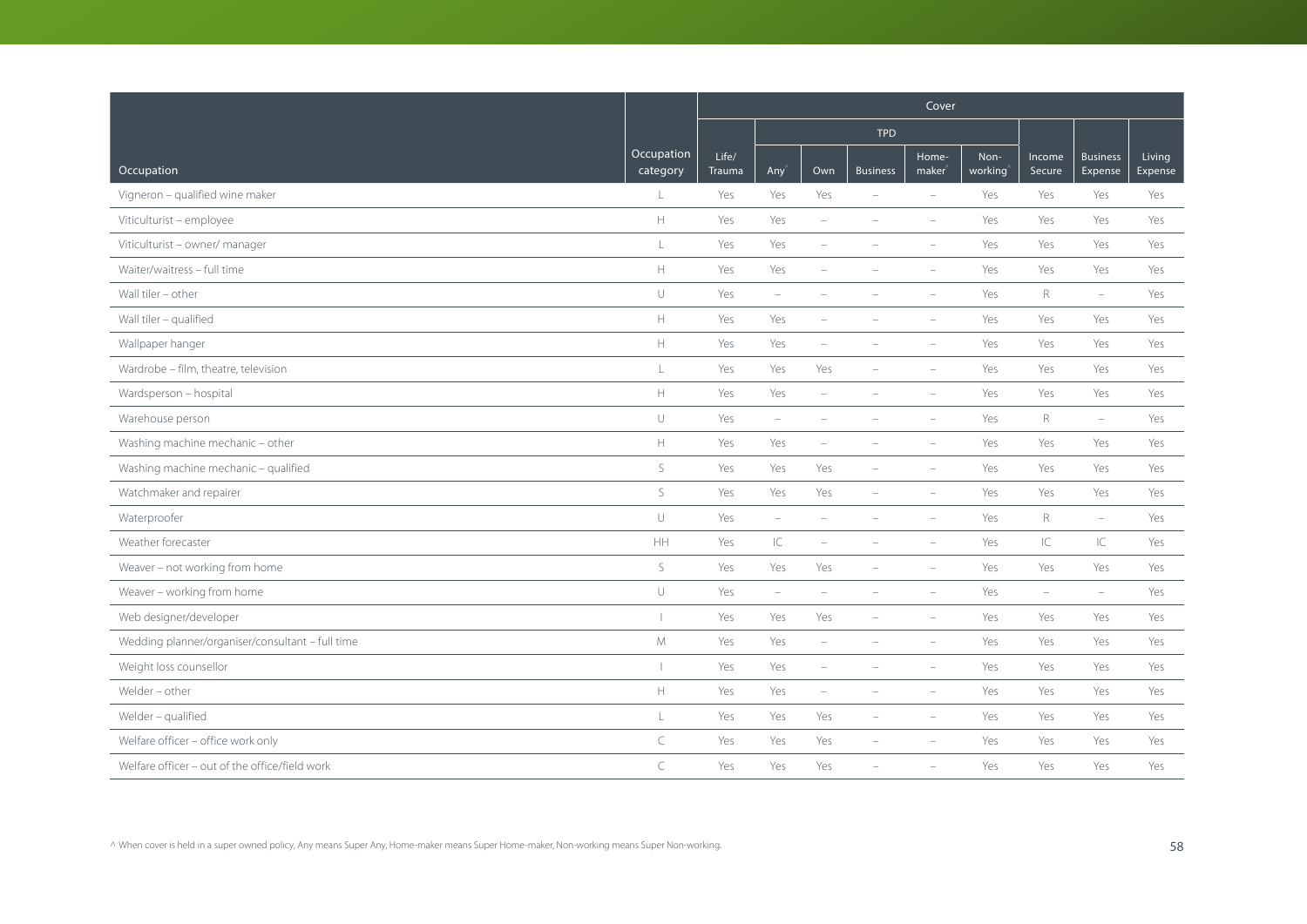|                                              |                        | Cover           |                          |                          |                          |                             |                 |                          |                            |                   |  |  |  |
|----------------------------------------------|------------------------|-----------------|--------------------------|--------------------------|--------------------------|-----------------------------|-----------------|--------------------------|----------------------------|-------------------|--|--|--|
|                                              |                        |                 |                          |                          | <b>TPD</b>               |                             |                 |                          |                            |                   |  |  |  |
| Occupation                                   | Occupation<br>category | Life/<br>Trauma | Any                      | Own                      | <b>Business</b>          | Home-<br>maker <sup>®</sup> | Non-<br>working | Income<br>Secure         | <b>Business</b><br>Expense | Living<br>Expense |  |  |  |
| Wharf/waterside worker                       | $\cup$                 | Yes             | $\overline{\phantom{a}}$ | $\overline{\phantom{0}}$ | $\overline{\phantom{a}}$ | $\overline{\phantom{a}}$    | Yes             | $\mathsf{R}$             | $\overline{\phantom{a}}$   | Yes               |  |  |  |
| Wildlife attendant                           | $\mathbb H$            | Yes             | Yes                      | $\overline{\phantom{0}}$ |                          | $\overline{\phantom{a}}$    | Yes             | Yes                      | Yes                        | Yes               |  |  |  |
| Window cleaner - city, industrial, high rise | $\cup$                 | Yes             | $\overline{\phantom{m}}$ | L.                       |                          | $\overline{\phantom{a}}$    | Yes             | $\overline{\phantom{a}}$ | $\overline{\phantom{a}}$   | Yes               |  |  |  |
| Window cleaner - suburban homes only         | <b>HH</b>              | Yes             | Yes                      |                          |                          |                             | Yes             | Yes                      | Yes                        | Yes               |  |  |  |
| Window dresser                               | $M_{\odot}$            | Yes             | Yes                      | Yes                      |                          | $\sim$                      | Yes             | Yes                      | Yes                        | Yes               |  |  |  |
| Windscreen fitter/glazier/tinter             | $\mathbb H$            | Yes             | Yes                      | $\overline{\phantom{m}}$ |                          |                             | Yes             | Yes                      | Yes                        | Yes               |  |  |  |
| Wine/spirit merchant/vintner                 | M                      | Yes             | Yes                      | Yes                      |                          |                             | Yes             | Yes                      | Yes                        | Yes               |  |  |  |
| Winemaker - qualified, no manual work        | т                      | Yes             | Yes                      | Yes                      | $\overline{\phantom{a}}$ | $\equiv$                    | Yes             | Yes                      | Yes                        | Yes               |  |  |  |
| Wireless communications technician           |                        | Yes             | Yes                      | $\overline{\phantom{a}}$ |                          | $\equiv$                    | Yes             | Yes                      | Yes                        | Yes               |  |  |  |
| Wood turner                                  | $\mathbb H$            | Yes             | Yes                      | $\overline{\phantom{a}}$ | $\equiv$                 | $\equiv$                    | Yes             | Yes                      | Yes                        | Yes               |  |  |  |
| Wool buyer                                   |                        | Yes             | Yes                      | Yes                      |                          | $\overline{\phantom{a}}$    | Yes             | Yes                      | Yes                        | Yes               |  |  |  |
| Wool classer                                 | M                      | Yes             | Yes                      | Yes                      | $\equiv$                 | $\equiv$                    | Yes             | Yes                      | Yes                        | Yes               |  |  |  |
| Wrecker - foreman                            | $\mathbb H$            | Yes             | Yes                      | $\overline{\phantom{0}}$ |                          |                             | Yes             | R                        | $\overline{\phantom{a}}$   | Yes               |  |  |  |
| Wrecker - other workers                      | $\cup$                 | Yes             | $\overline{\phantom{m}}$ | $\overline{\phantom{a}}$ |                          |                             | Yes             | $\mathsf{R}$             | $\overline{\phantom{m}}$   | Yes               |  |  |  |
| Writer/author                                | HH                     | Yes             | IC                       | ÷                        |                          |                             | Yes             | $\sim$                   | $\equiv$                   | Yes               |  |  |  |
| X-ray technician - qualified                 | $\mathsf S$            | Yes             | Yes                      | ÷,                       |                          |                             | Yes             | Yes                      | Yes                        | Yes               |  |  |  |
| Yoga instructor                              | $\mathsf S$            | Yes             | Yes                      |                          |                          |                             | Yes             | $\qquad \qquad -$        | $\equiv$                   | Yes               |  |  |  |
| Youth worker - office work only              | $\subset$              | Yes             | Yes                      | Yes                      |                          |                             | Yes             | Yes                      | Yes                        | Yes               |  |  |  |
| Youth worker - out of the office/field work  | $\subset$              | Yes             | Yes                      | Yes                      |                          |                             | Yes             | Yes                      | Yes                        | Yes               |  |  |  |
| Zookeeper                                    | H                      | Yes             | Yes                      | $\qquad \qquad -$        |                          |                             | Yes             | Yes                      | Yes                        | Yes               |  |  |  |
| Zoologist - field work, degree qualified     | M                      | Yes             | Yes                      | Yes                      | $\sim$                   | $\equiv$                    | Yes             | Yes                      | Yes                        | Yes               |  |  |  |
| Zoologist - no field work, degree qualified  | P                      | Yes             | Yes                      | Yes                      | Yes                      | $\overline{\phantom{a}}$    | Yes             | Yes                      | Yes                        | Yes               |  |  |  |